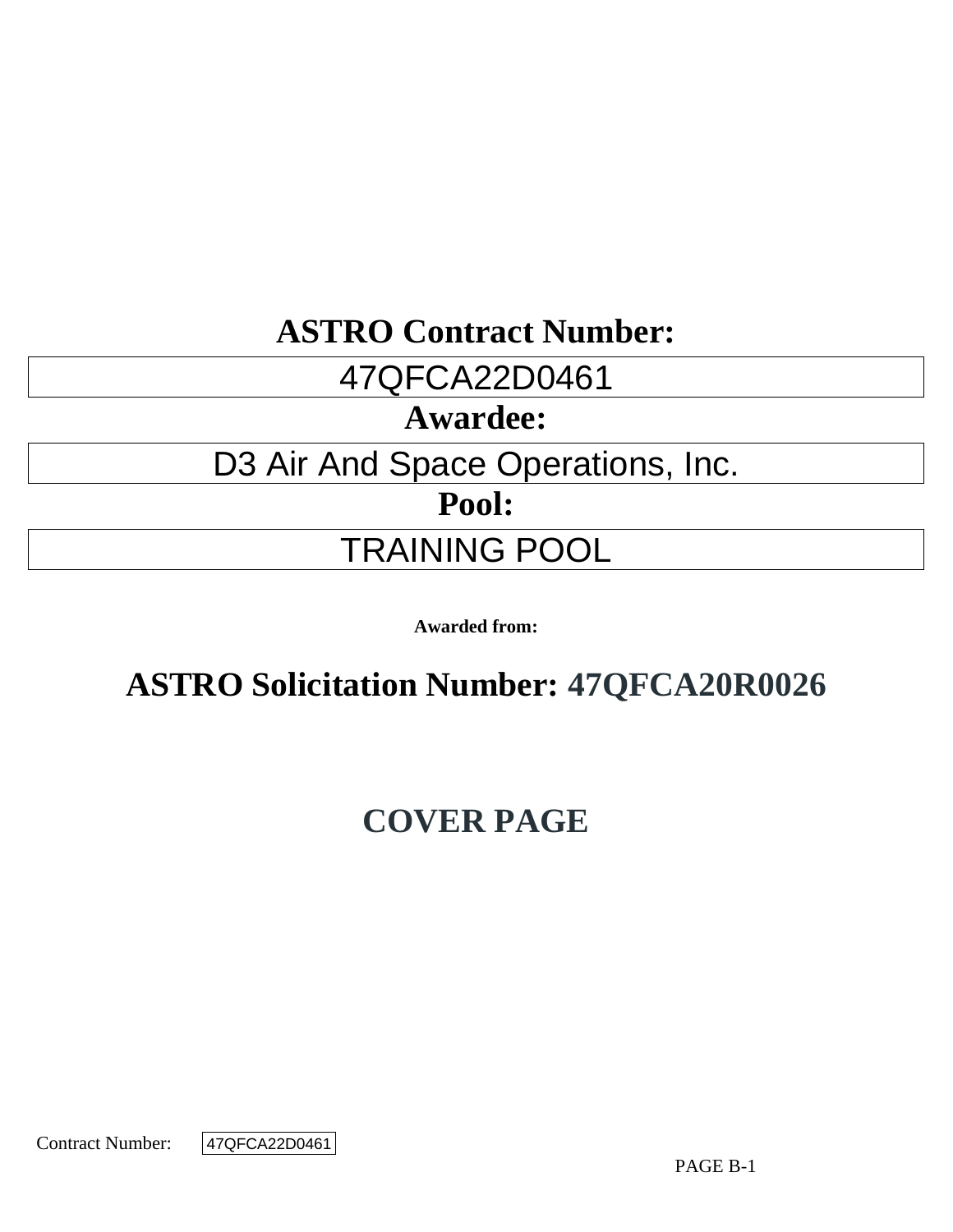This document is the official contract document for awards resulting from solicitation 47QFCA20R0026. This document incorporates the following modifications to the final solicitation documentation:

- **The contract now includes the clause 52.223-99, Ensuring Adequate COVID Safety Protocols for Federal Contractors**
- **For DoD task orders, this contract also includes clause 252.223-7999, Ensuring Adequate COVID-19 Safety Protocols for Federal Contractors (Deviation 2021-O0009)**
- **A typo has been edited in Section J.1 Attachment A to correct the Section B reference to B.4.1 instead of B.2.1**
- **The Notice To Proceed date for this contract is November 15, 2021, which establishes the Ordering Period of the contract as November 15, 2021 – November 14, 2026 for the base period and November 15, 2026 – November 14, 2031 for the option period, if exercised.**

Contract Number:

47QFCA22D0461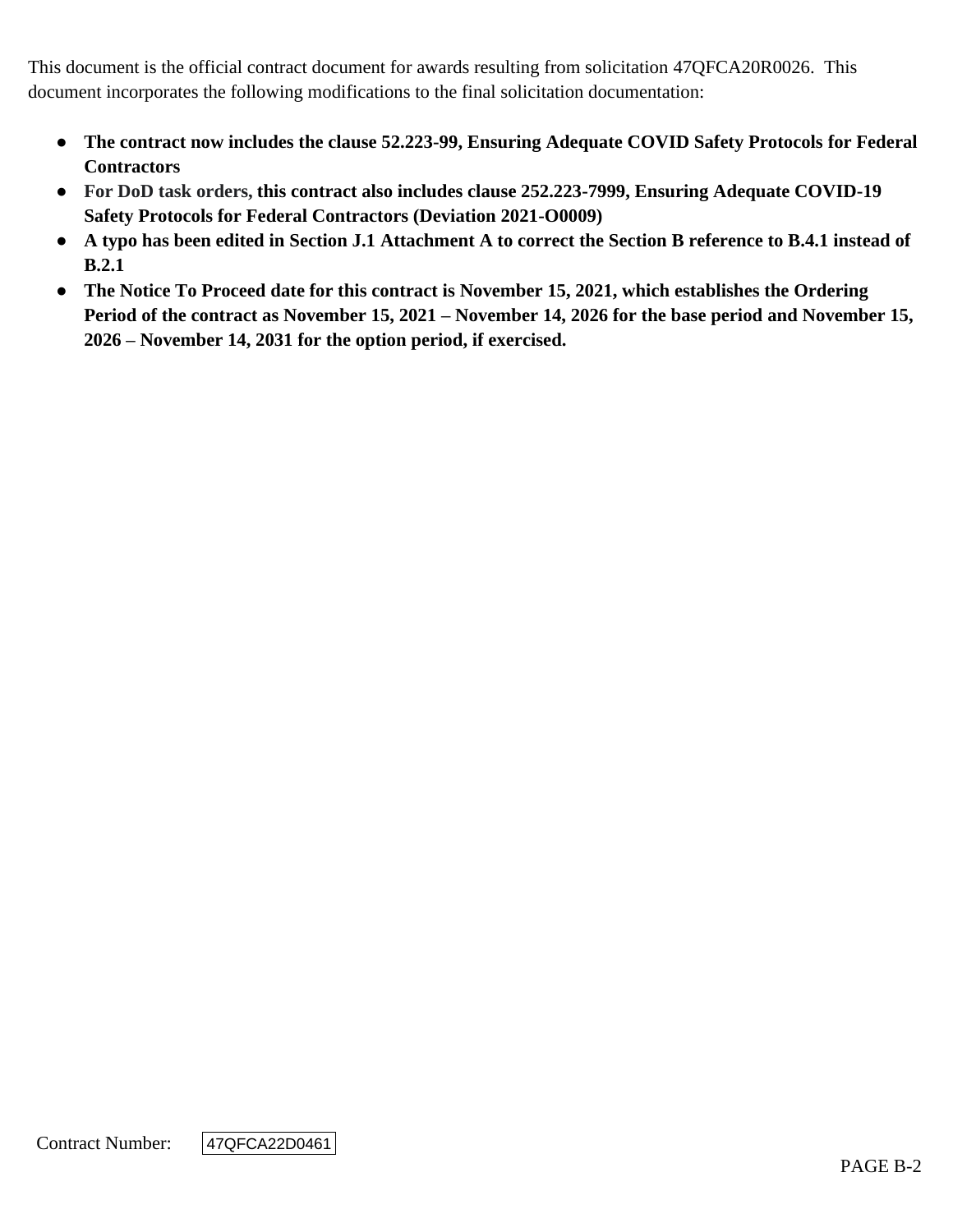# **B.1 BACKGROUND**

This ASTRO solicitation shall establish a family of ten separate, individual, Multiple Award (MA), Indefinite Delivery/Indefinite Quantity (IDIQ) contracts that encompass a variety of services related to manned, unmanned, and optionally manned platforms and robotics as defined in Section C.

Hereafter, the family of ASTRO MA-IDIQ contracts, as a whole, will be referred to as the Master Contract. Each individual Master Contract will be referred to as a Pool within the Master Contract. The ASTRO Contracting Officer (CO) at the Master Contract level will be referred to as the ASTRO CO, and the CO at the task order level will be referred to as the Ordering CO (OCO).

ASTRO is available for use by the GSA FAS AAS FEDSIM organization and any GSA AAS CO granted a Delegation of Procurement Authority (DPA) specifically authorized by the ASTRO CO(s).

## **B.1.1 MINIMUM GUARANTEE AND MAXIMUM DOLLAR CEILING (MASTER CONTRACT)**

The minimum guarantee is \$3,500 for each contract in each Pool that does not obtain a task order award during the ordering period of the Master Contract.

There is no maximum dollar ceiling for the Master Contract as a whole or for each individual Pool.

## **B.1.2 MINIMUM DOLLAR LIMITATION AND MAXIMUM DOLLAR CEILING (TASK ORDER)**

The minimum dollar limitation for an individual task order shall be equal to or greater than the simplified acquisition threshold as defined in FAR 2.101, including the total value of the base period and all option periods combined.

There is no maximum dollar ceiling for an individual task order. An unlimited number of task orders may be placed during the Master Contract's ordering period.

# **B.2 POOLS**

This table identifies the Pools of ASTRO:

#### **DATA OPERATIONS POOL**

Function: Performance of Data Operations including all data collection, processing, exploitation, and dissemination activities associated with manned, unmanned, and optionally manned platforms and robotics supporting mission performance. This includes traditional labor services as well as "as a service" support.

North American Industry Classification System (NAICS) Code and Title: 541990 – All Other Professional, Scientific, and Technical Services

Small Business Size Standard: \$16.5 Million

#### **MISSION OPERATIONS POOL**

Function: Mission Operations includes performance of operational services not included in Data Operations associated with manned, unmanned, and optionally manned platforms and robotics supporting mission performance. This includes traditional labor services as well as "as a service" support.

NAICS Code and Title: 541990 – All Other Professional, Scientific, and Technical **Services** 

Contract Number: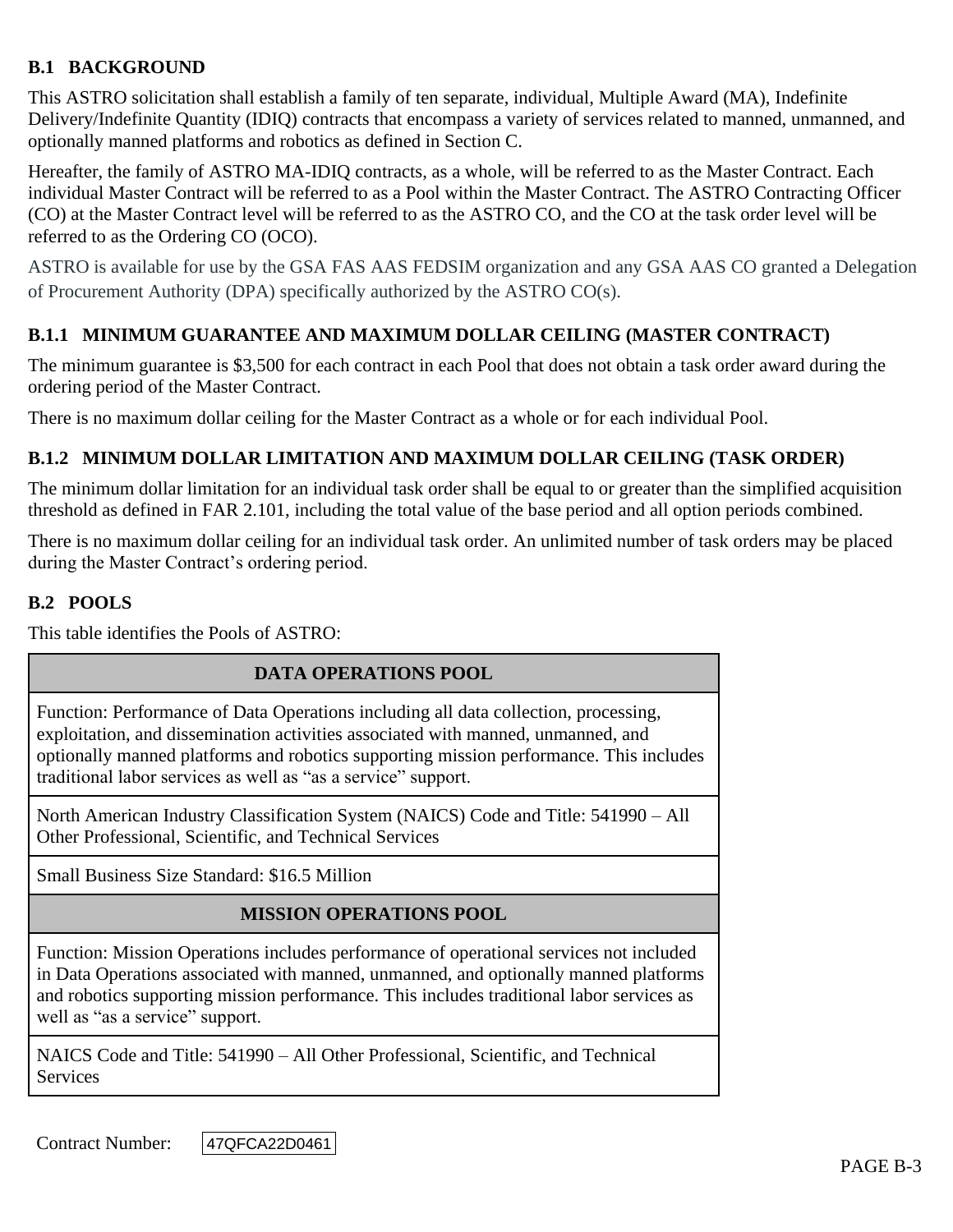Small Business Size Standard: \$16.5 Million

# **AVIATION POOL**

Function: Maintenance, repair, and overhaul of manned, optionally manned, and unmanned aircraft.

NAICS Code and Title: 488190 – Other Support Activities for Air Transportation

Small Business Size Standard: \$35 Million

## **GROUND POOL**

Function: Maintenance, repair, and overhaul of manned, optionally manned, and unmanned ground platforms and industrial machinery.

NAICS Code and Title: 488999 – All Other Support Activities for Transportation

Small Business Size Standard: \$8 Million

## **SPACE POOL**

Function: Maintenance, repair, and overhaul of manned, optionally manned, and unmanned space platforms.

NAICS Code and Title: 488190 – Other Support Activities for Air Transportation

Small Business Size Standard: \$35 Million

#### **MARITIME POOL**

Function: Maintenance, repair, and overhaul of manned, optionally manned, and unmanned maritime platforms.

NAICS Code and Title: 336611 – Ship Building and Repairing

Small Business Size Standard: 1,250 employees

# **DEVELOPMENT/SYSTEMS INTEGRATION POOL**

Function: Systems integration, improvement, and/or engineering associated with manned, unmanned, and optionally manned platforms.

NAICS Code and Title: 541330 – Engineering Services

Small Business Size Standard: \$41.5 Million (based on the 541330 exceptions)

#### **RESEARCH POOL**

Function: All R&D associated with manned, unmanned, optionally manned, and counter Unmanned Systems (UxS) platforms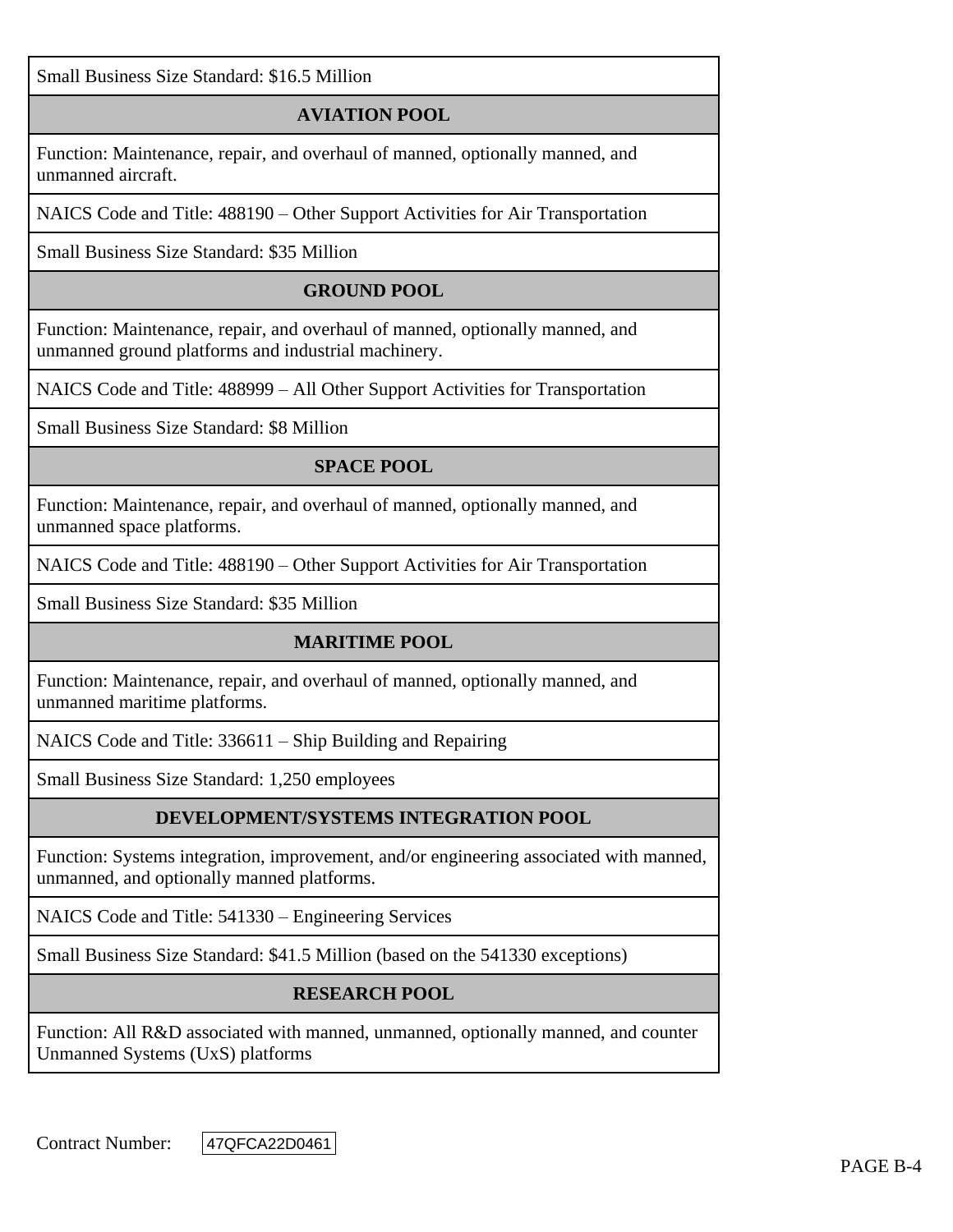NAICS Code and Title: 541715 – Research and Development in the Physical, Engineering, and Life Sciences (except Nanotechnology and Biotechnology)

Small Business Size Standard: 1,000 Employees

## **SUPPORT POOL**

Function: All support services (except training) required for successful execution of a product, program, project, or process regarding platforms and robotics for land, air, sea, or space; the planning necessary to support operational missions; and the analysis of the results of an operational mission.

NAICS Code and Title: 541990 - All Other Professional, Scientific, and Technical **Services** 

Small Business Size Standard: \$16.5 Million

# **TRAINING POOL**

Function: All training (the providing of instruction) services required for successful execution of a product, program, project, or process regarding platforms and/or robotics for land, air, sea, or space.

NAICS Code and Title: 611699 – All other Miscellaneous Schools and Instruction

Small Business Size Standard: \$12 Million

# **B.3 TASK ORDER CONTRACT TYPES**

The Master Contract allows for all contract types at the task order level including Fixed-Price (all types), Cost-Reimbursement (all types), Incentive (all types), Time-and-Materials (T&M), and Labor-Hour (LH).

When applicable to the requirement, task orders may combine more than one contract type and include multi-year or option periods, performance based procedures, classified and/or unclassified, and commercial and/or non-commercial items.

OCOs should identify the contract type(s) and whether or not the task order is considered commercial or noncommercial in the task order solicitation and award.

Terms and conditions, clauses, and provisions should be appropriate to the contract type(s), commercial and/or noncommercial items.

#### **B.3.1 FIXED PRICE**

The various Fixed Price contract types are defined under Federal Acquisition Regulation (FAR) Subpart 16.2, Fixed-Price Contracts, and other applicable regulatory supplements.

#### **B.3.2 COST REIMBURSEMENT**

The various Cost Reimbursement contract types are defined under FAR Subpart 16.3, Cost-Reimbursement Contracts, and other applicable regulatory supplements.

The contractor shall maintain an approved accounting system, as approved by the cognizant Administrative CO (ACO) of the Defense Contract Management Agency (DCMA) or other Cognizant Federal Agency (CFA), and validated by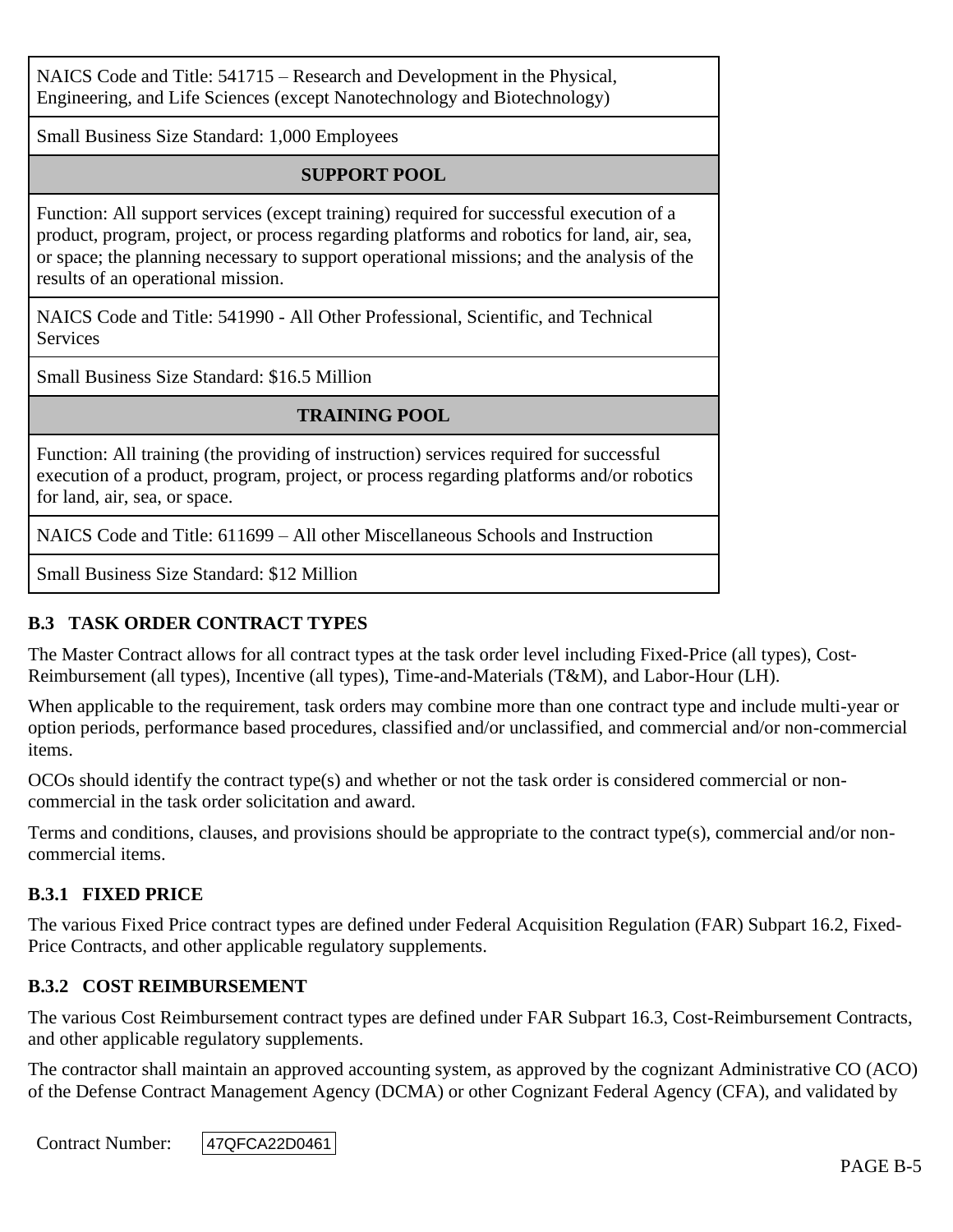the ASTRO CO to permit timely and accurate development of all necessary cost data in the format required by the proposed cost-reimbursement contract type.

The contractor may be required to submit a cost proposal with supporting information for each cost element including, but not limited to, direct labor, Cost Accounting Standards (CAS) disclosures, fringe benefits, overhead, general and administrative expenses, facilities capital cost of money, other direct costs, and fee consistent with its approved accounting system and, if applicable, Provisional Billing Rates (PBRs) and Forward Pricing Rate Agreements (FPRAs).

# **B.3.3 INCENTIVE**

The various Incentive contract types are defined under FAR Subpart 16.4, Incentive Contracts, and other applicable regulatory supplements.

# **B.3.4 T&M AND LH**

T&M and LH contract types are defined under FAR Subpart 16.6, T&M and LH Contracts, and other regulatory supplements.

The contractor shall maintain an approved accounting system, as approved by the cognizant ACO of the DCMA or other Cognizant Federal Agency (CFA) and validated by the ASTRO CO, to permit timely and accurate development of all necessary cost data in the format required by the proposed T&M or LH contract type.

# **B.4 TASK ORDER LABOR**

The Master Contract provides the flexibility to utilize labor categories for Contiguous United States (CONUS), Outside CONUS (OCONUS), specialized labor, construction wage rate requirements, professional services, service contract labor standards, or any combination thereof, at the task order level. The OCO is the authority in establishing what kind of labor is appropriate for each task order requirement.

# **B.4.1 CONUS STANDARDIZED LABOR CATEGORIES**

CONUS labor is defined as in-scope labor being performed in the 48 contiguous states plus the District of Columbia.

The Master Contract provides for standardized labor categories in CONUS for utilization at the task order level. CONUS standardized labor is defined as all labor for which the expertise required or duties performed are within the scope of the Master Contract and task order in accordance with labor categories set forth in Section J.1, Attachment A.

CONUS standardized labor categories correspond to the Office of Management and Budget's (OMB) Standard Occupational Classification (SOC) for which the Bureau of Labor Statistics (BLS) maintains compensation data at www.bls.gov. CONUS standardized labor categories are individual labor categories that are mapped to a single SOC and functional description.

The contractor may propose CONUS standardized labor when proposing a total solution; however, the OCO will determine whether circumstances merit the use of CONUS standardized labor. CONUS standardized labor categories are encouraged, but not mandatory for use at the task order level. The OCO should indicate in the task order solicitation whether or not contractors shall submit labor pricing using the Master Contract's CONUS standardized labor categories in their task order proposals.

The contractor shall become proficient in the use of the BLS SOC system and CONUS standardized labor categories identified in Section J.1, Attachment A in preparation for submitting cost/price proposals under task order solicitations that require CONUS standardized labor category submissions.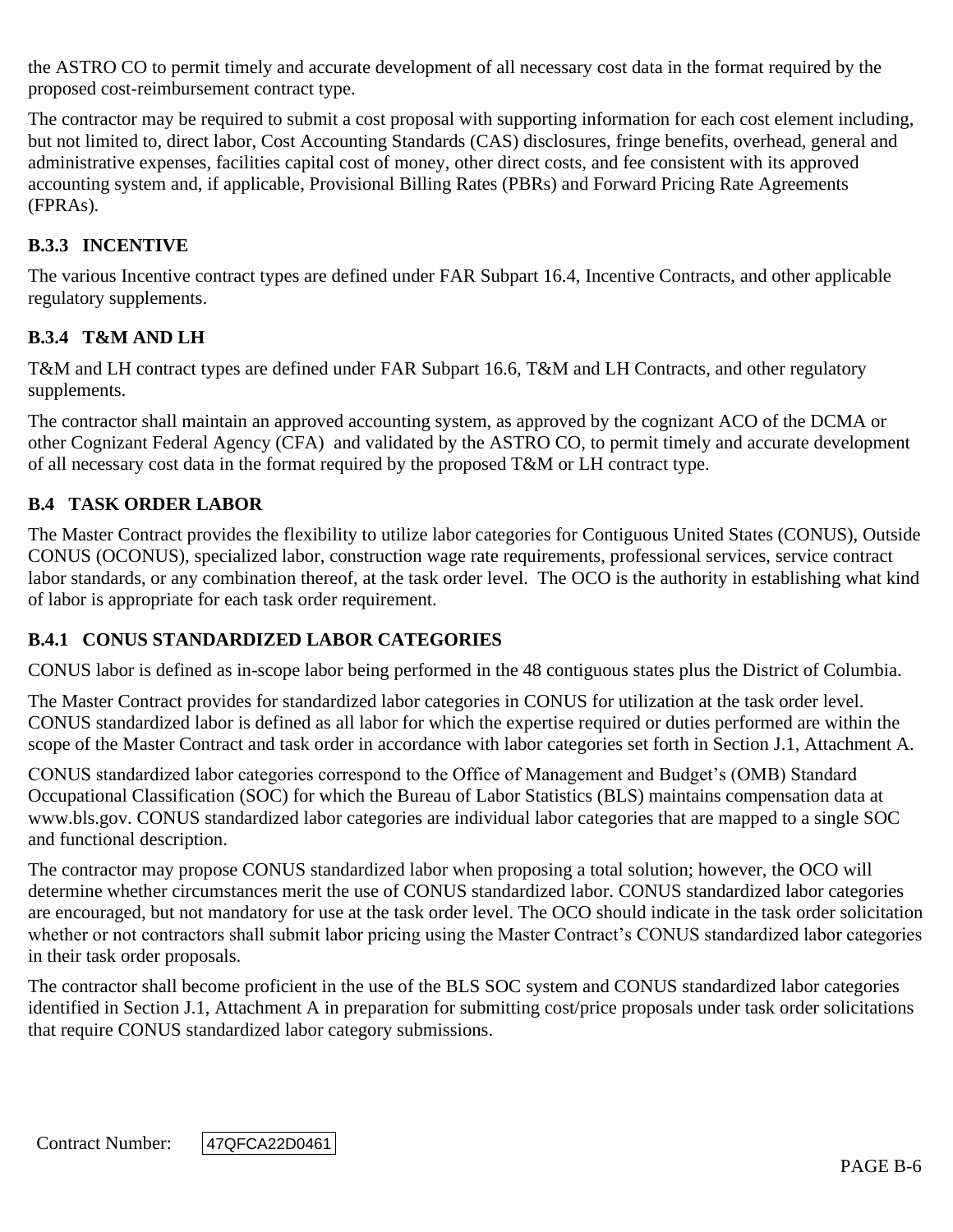# **B.4.2 OCONUS LABOR**

OCONUS is defined as in-scope labor being performed in other than the 48 contiguous states plus the District of Columbia. OCONUS labor is defined as all labor for which the expertise required or duties performed are within the scope of the Master Contract and task order. The contractor may propose OCONUS labor when proposing a total solution; however, the OCO will determine whether circumstances merit the use of OCONUS labor.

The U.S. Department of State's Bureau of Administration, Office of Allowances, publishes quarterly report indexes of living costs abroad, per-diem rate maximums, quarter's allowances, hardship differentials, and danger pay allowances.

The Department of State Standardized Regulations (DSSR) is the controlling regulations for allowances and benefits available to all U.S. Government civilians assigned to foreign areas. Contractor civilians assigned to foreign areas may receive the allowances and benefits in the DSSR but, they shall not receive allowance and benefits in excess of those identified in the DSSR.

For OCONUS task orders where costs are not specifically addressed in the DSSR, the Government will reimburse the contractor for all reasonable, allowable, and allocable costs in accordance with FAR 31, Contract Cost Principles and Procedures, and other applicable regulatory supplements.

#### **B.4.3 SPECIALIZED LABOR**

Specialized labor is defined as any labor for which the expertise required or duties performed are within the scope of the Master Contract and task order, but are not identified by the standardized labor categories.

When CONUS standardized labor categories are not mandatory or not able to be mapped directly by the contractor, the contractor may propose specialized labor when proposing a total solution; however, the OCO will determine whether circumstances merit the use of specialized labor.

## **B.4.4 CONSTRUCTION WAGE RATE REQUIREMENTS**

When labor for construction, alteration and repair are within the scope of the Master Contract and task order, construction wage rate requirements shall be implemented in accordance with FAR Subpart 22.4 and other regulatory supplements, as applicable. The OCO shall identify such work in the task order solicitation and make a determination as to whether wage determinations are to be applied or not.

The Department of Labor (DoL) is responsible for issuing wage determinations reflecting prevailing wages, including fringe benefits. Determinations are issued for different types of construction, such as building, heavy, highway, and residential (referred to as rate schedules), and apply only to the types of construction designated in the determination.

The Master Contract does not include a complete list of clauses or provisions that flow down to the task order level requirements. The OCO shall incorporate all the appropriate clauses and provisions in each task order solicitation and subsequent award when construction, alteration, and repairs are within the scope of the Master Contract and task order requirement. When applicable, the OCO shall incorporate wage determinations subject to construction wage rate requirements in the task order award.

#### **B.4.5 SERVICE CONTRACT LABOR STANDARDS**

When service contract labor standards are within the scope of the Master Contract and task order, wage rate requirements shall be implemented in accordance with FAR Subpart 22.10 and other applicable regulatory supplements. The OCO shall identify such work in the task order solicitation and make a determination as to whether wage determinations are to be applied or not.

The DoL is responsible for issuing wage determinations reflecting prevailing wages, including fringe benefits. Contractors performing on task orders where service contract labor standards apply shall pay their employees at least the wages and fringe benefits found by the DoL to prevail in the locality of the work being performed, the fair standards labor act, and/or any applicable collective bargaining agreement.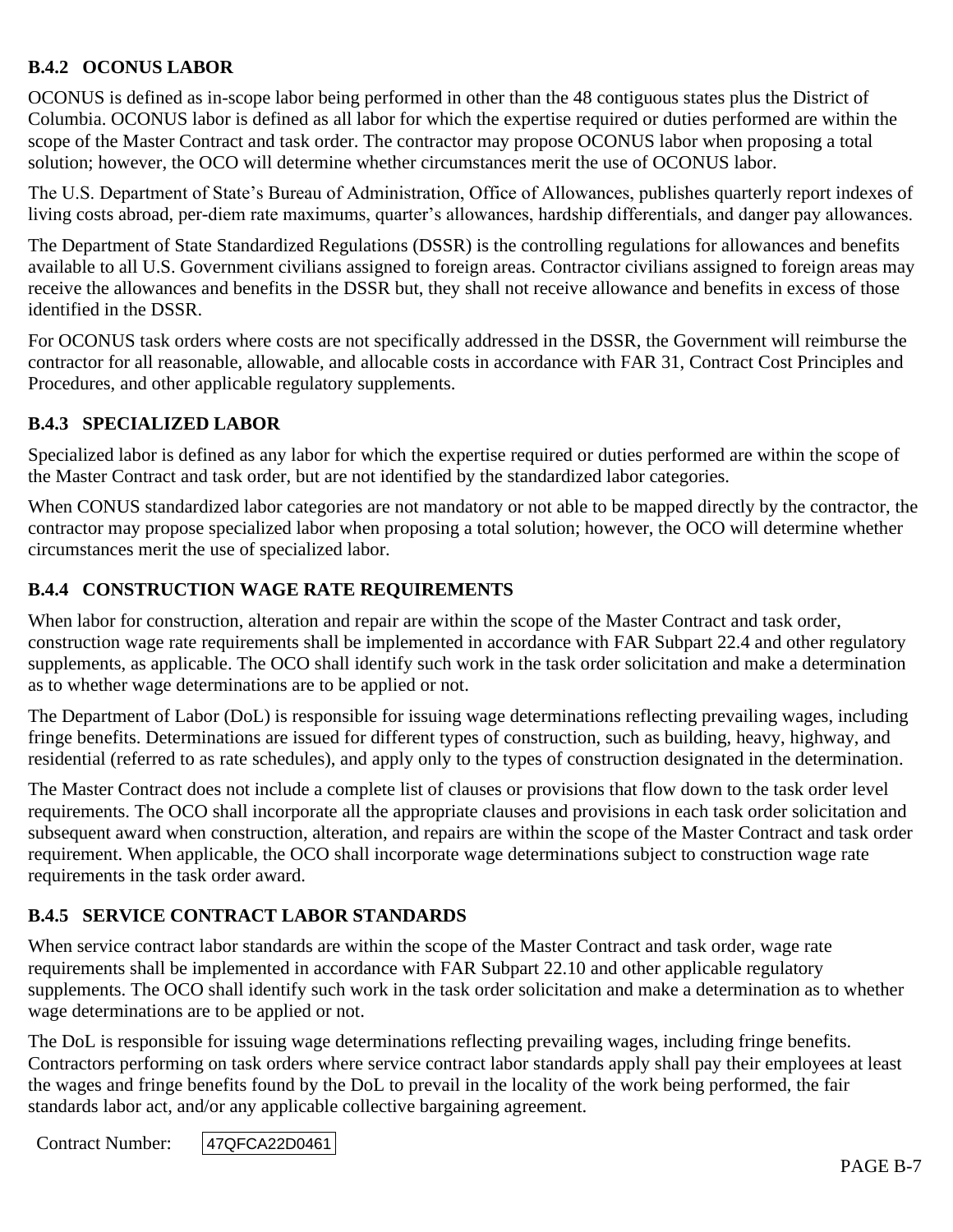The Master Contract does not include a complete list of clauses or provisions that flow down to the task order level requirements. The OCO shall incorporate all the appropriate clauses and provisions in each task order solicitation and subsequent award when service contract labor standards apply. When applicable, the OCO shall incorporate wage determinations subject to wage rate requirements in the task order award.

# **B.4.6 REQUIREMENTS FOR LABOR UNDER T&M AND LH TASK ORDERS**

When preparing solicitations for non-commercial T&M and/or LH task orders, the OCO shall incorporate one of the following provisions in the task order solicitation.

- a. FAR 52.216-29 Time-and-Materials/Labor-Hour Proposal Requirements—Non-Commercial Item Acquisition with Adequate Price Competition. For DoD requirements, when selecting FAR 52.216-29, the OCO shall also select Defense Federal Acquisition Regulation Supplement (DFARS) 252.216-7002, Alternate A Time-and-Materials/Labor-Hour Proposal Requirements – Non-Commercial Item Acquisition with Adequate Price Competition
- b. FAR 52.216-30 Time-and-Materials/Labor-Hour Proposal Requirements—Non-Commercial Item Acquisition without Adequate Price Competition
- c. FAR 52.216-31 Time-and-Materials/Labor-Hour Proposal Requirements—Commercial Item Acquisition
- a. Master Contract

T&M and LH task orders require labor categories and their associated rates to be identified in the task order award document. T&M and LH task orders with subcontracts that do not specify a labor category in the task order shall be proposed and awarded as Materials in accordance with FAR 52.232-7, Payments under Time-and-Materials and Labor-Hour Contracts.

## **B.5 TOTAL SOLUTION**

The Master Contract is designed to be a total solution vehicle for services solicited and awarded at the task order level. Total solution is defined as any combination of support that is integral and necessary to the service-based requirements within the scope of the Master Contract and task order award.

For example, a total solution may include any combination of contract types and labor associated with CONUS labor, OCONUS labor, specialized labor, construction wage rate requirements, professional labor, service contract labor standards, and other costs such as subcontracts, travel, supplies, materials, equipment, special test equipment, and special tooling.

The contractor should propose and identify the type of labor and other costs separately in its cost/price proposal and the OCO should, when appropriate, identify the type of labor and other costs by a separate Contract Line Item Number (CLIN) in the task order award.

#### **B.6 TASK ORDER PRICING/COSTS**

Because services are diverse within the scope of the Master Contract, the Master Contract provides the OCO the flexibility and authority to determine fair and reasonable pricing tailored to the individual task order requirement, including the task order statement of work or objectives, risks, uncertainties, complexity, urgency, contract type, and competition. Accordingly, the Master Contract does not predetermine cost and price reasonableness or fair and reasonable labor rates for services performed at the task order level.

The Master Contract does not establish prices for any supply or service at the task order level; therefore, the OCO shall establish cost and price reasonableness for each task order using the policies and methods in FAR Subpart 15.4, internal policies, and other applicable regulatory supplements.

Unless otherwise directed by task order terms and conditions, the contractor may apply indirect costs to labor and other costs consistent with the contractor's DCMA or other Cognizant Federal Agency (CFA) approved accounting system.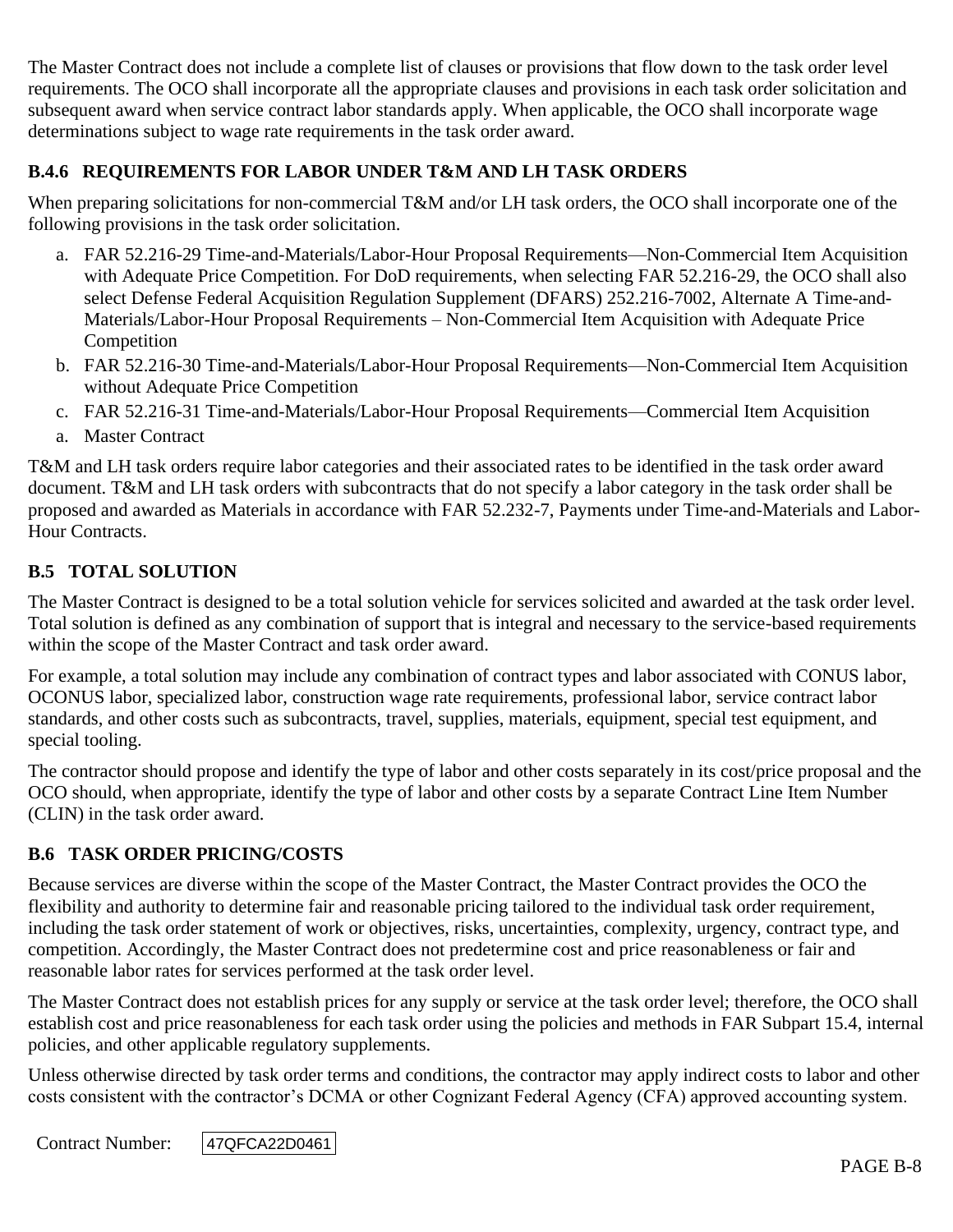## **B.7 ASTRO SYMPHONY PORTAL (ASP)**

The ASP is a software application the Government intends to use for ASTRO proposal submission, proposal evaluation, and contract management. Training will be provided to contractors regarding the use of ASP for proposal submission and post award requirements.

Contract Number:

47QFCA22D0461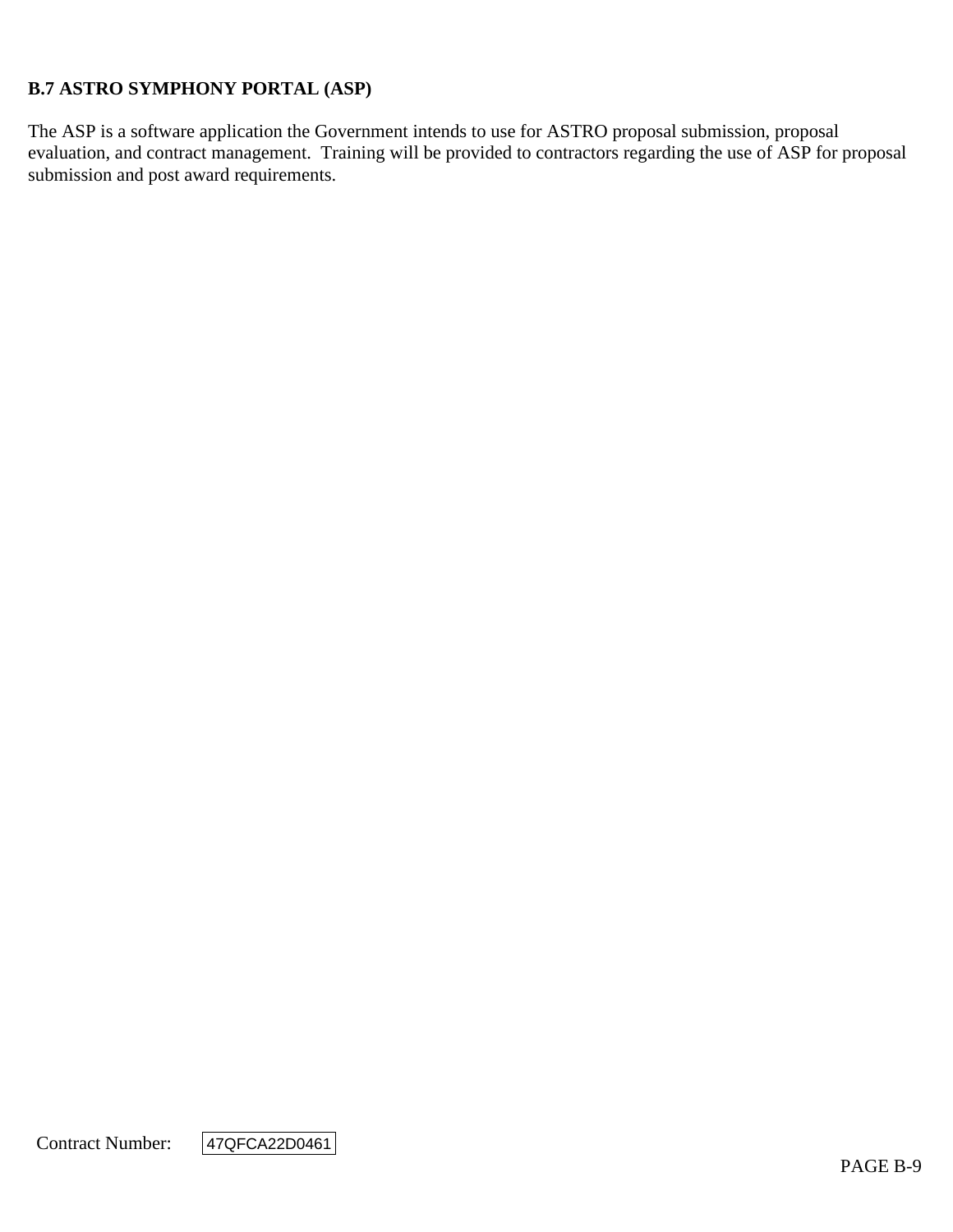## **C.1 BACKGROUND**

ASTRO is a family of multiple (ten at initial contract award) separate MA-IDIQ contracts that span multiple NAICS Codes and NAICS Code Exceptions that is sponsored by the DoD. This vehicle will be awarded and administered by the General Services Administration (GSA), Federal Acquisition Service (FAS), Assisted Acquisition Service (AAS), Federal Systems Integration and Management Center (FEDSIM).

### **C.1.1 AUTHORITY**

Under the Federal Property and Administrative Services Act (40 U.S.C. 501), GSA is authorized to award and administer contracts such as ASTRO for personal property and non-personal services.

#### **C.2 SCOPE**

The scope includes operations, maintenance, readiness, research, development, systems integration, and support for manned, unmanned, and optionally manned platforms and/or robotics, as well as the services that support those platforms and robotics.

The scope of ASTRO spans many areas of expertise and includes any and all components required to formulate a total solution to a requirement, except for those services and products specifically prohibited in this contract. Solutions may include Ancillary Support Services and/or Ancillary Support Products as defined in Sections C.4 and C.5. Requirements may call for solutions that cross over multiple disciplines; include ancillary support services and/or products; require commercial and/or non-commercial items; require professional and/or non-professional labor; and use a variety of contract types including fixed-price (all types), cost reimbursement (all types), T&M/LH, or a hybrid mix of contract types. These platforms and robotics may be based on land, air, sea, and/or space.

#### **C.2.1 DOMAINS**

ASTRO may be used to provide a total solution for any organization's requirement in any of the identified ASTRO Domains. These requirements include the following domains:

- a. Operations
- b. Maintenance/Readiness
- c. Development/Systems Integration
- d. Support
- e. Research and Development (R&D)

#### **C.2.1.1 OPERATIONS DOMAIN**

#### **C.2.1.1.1 SUBDOMAIN: DATA OPERATIONS**

Data Operations includes the performance of data collection, processing, exploitation, and dissemination activities associated with manned, unmanned, and optionally manned platforms and/or robotics supporting mission performance.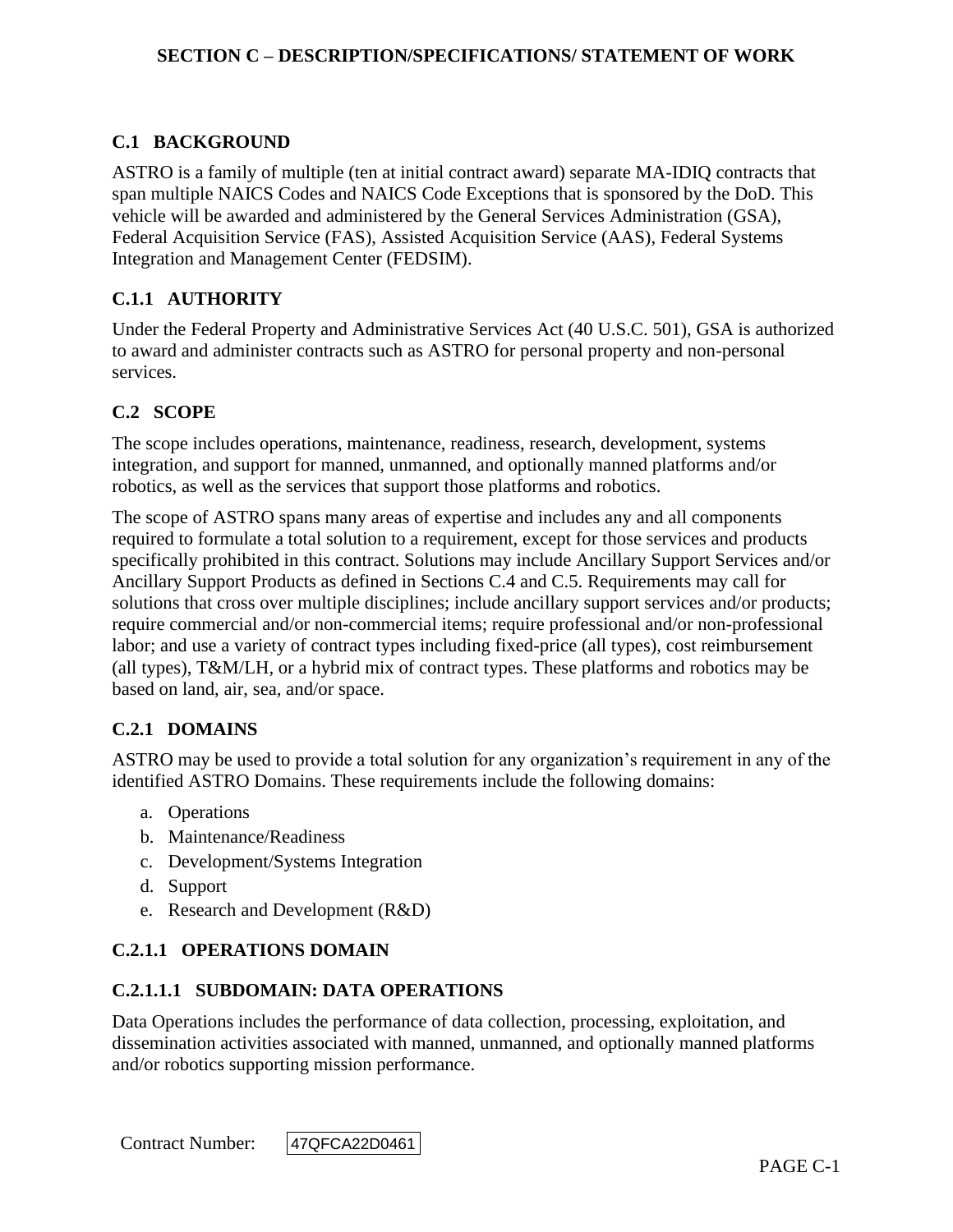Service areas that are included under the Data Operations subdomain include, but are not limited to, the following examples (listed in alphabetical order):

- 1. 3D Terrain And Structure Mapping
- 2. Aerial Surveying
- 3. Air Quality Monitoring And Measurement
- 4. Airfield Damage Assessments
- 5. Anti-Drug Trafficking
- 6. Anti-Piracy Monitoring
- 7. Asset Tracking
- 8. Asset Verification
- 9. Atmospheric Data Collection And Analysis
- 10. Battle Damage Management
- 11. Blue Force Tracking
- 12. Border Management
- 13. Border Security Monitoring
- 14. Captured Enemy Material Analysis
- 15. Change Detection
- 16. Coalition ISR
- 17. Counter Terrorism
- 18. Crime Scene Situational Awareness
- 19. Corrosion Under Insulation (CUI) Surveys
- 20. Detection and Tracking of International Terrorism
- 21. Data Analysis
- 22. Data Compression
- 23. Data Dissemination
- 24. Data Visualization
- 25. Detection and Tracking of Narco-Trafficking
- 26. Detection and Tracking of Alien Smuggling
- 27. Detection and Tracking of Human Trafficking
- 28. Detection and Tracking of Weapons Of Mass Destruction
- 29. Earth Exploration
- 30. Earth Gravity Information Gathering And Analysis
- 31. Emergency Preparedness And Assessments
- 32. Fire Detection
- 33. Forest Health Protection
- 34. Friendly Force Tracking
- 35. Geospatial Intelligence
- 36. Global Climate Information Gathering And Analysis
- 37. Ground Traffic Monitoring
- 38. Health Sciences
- 39. Humanitarian Relief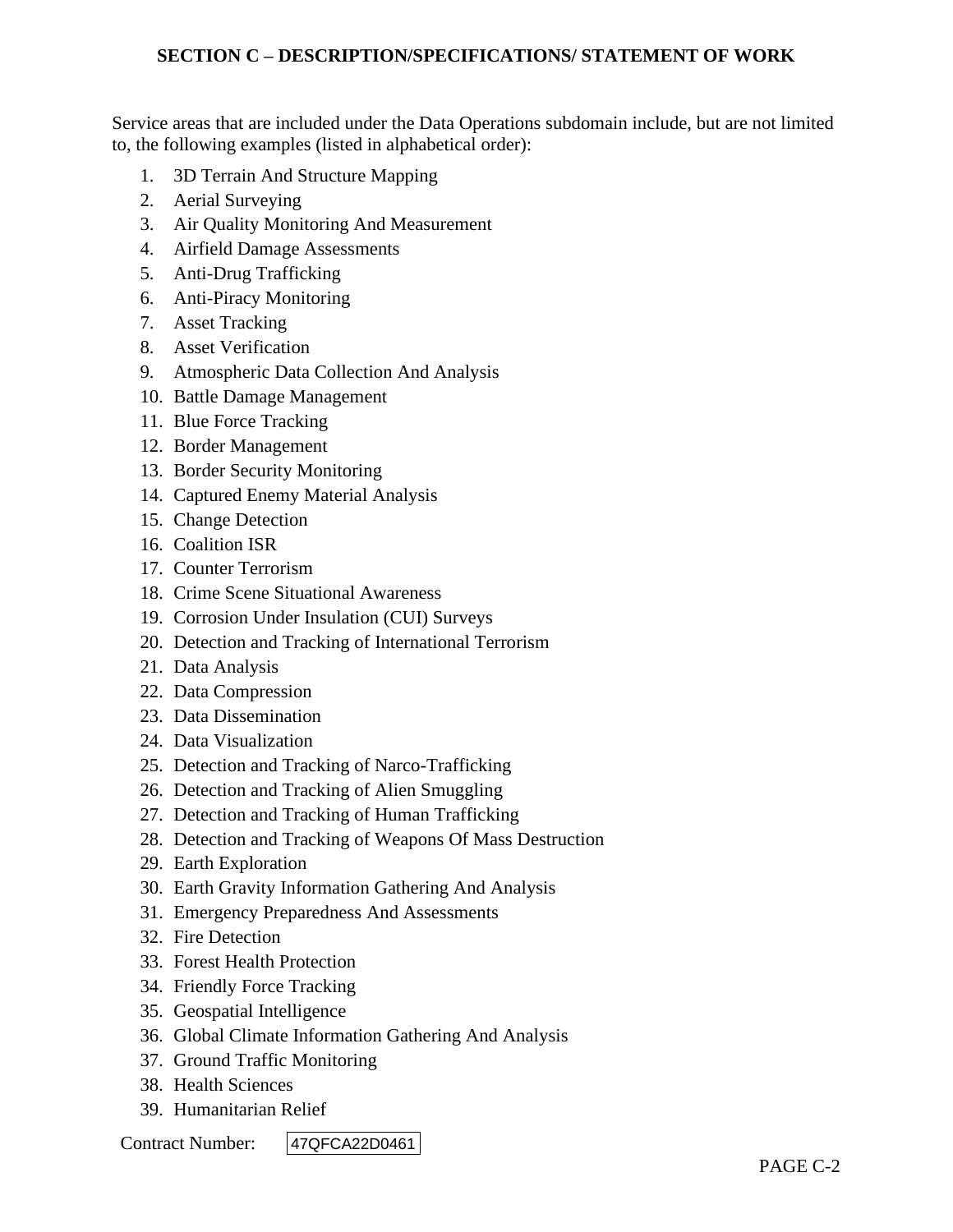- 40. Homeland Security
- 41. Hurricane Analysis, Tracking, And Modeling
- 42. Improvised Explosive Device (IED) Detection
- 43. IED Forensics
- 44. Image and Video Capture
- 45. Inspections
	- a. Dams and Wells
	- b. Flare Stack
	- c. Infrastructure
	- d. Offshore Platforms
	- e. Pavement
	- f. Pipeline and Row
	- g. Runways
	- h. Solar Farms
	- i. Tank and Vessel
	- j. Water Crossing
	- k. Wind Turbines
- 46. Intelligence Processing and Collection
- 47. ISR Demonstrations
- 48. ISR Exercises
- 49. ISR Operations
- 50. Investigation
- 51. Joint Operations ISR
- 52. Land Mapping
- 53. Law Enforcement Operations
- 54. Leak Detection
- 55. Mapping
- 56. Maritime Security
- 57. Mine Detection and Tracking
- 58. Mining
- 59. Monitoring Illegal Dumping
- 60. Natural Disaster Response
- 61. Natural Resource Management
- 62. Navigation
- 63. Oceanic Data Collection And Analysis
- 64. Photography and Film Production
- 65. Population Density Analysis
- 66. Powerline Intelligence Gathering
- 67. Precision Agriculture
- 68. Radar Operations
- 69. Reconnaissance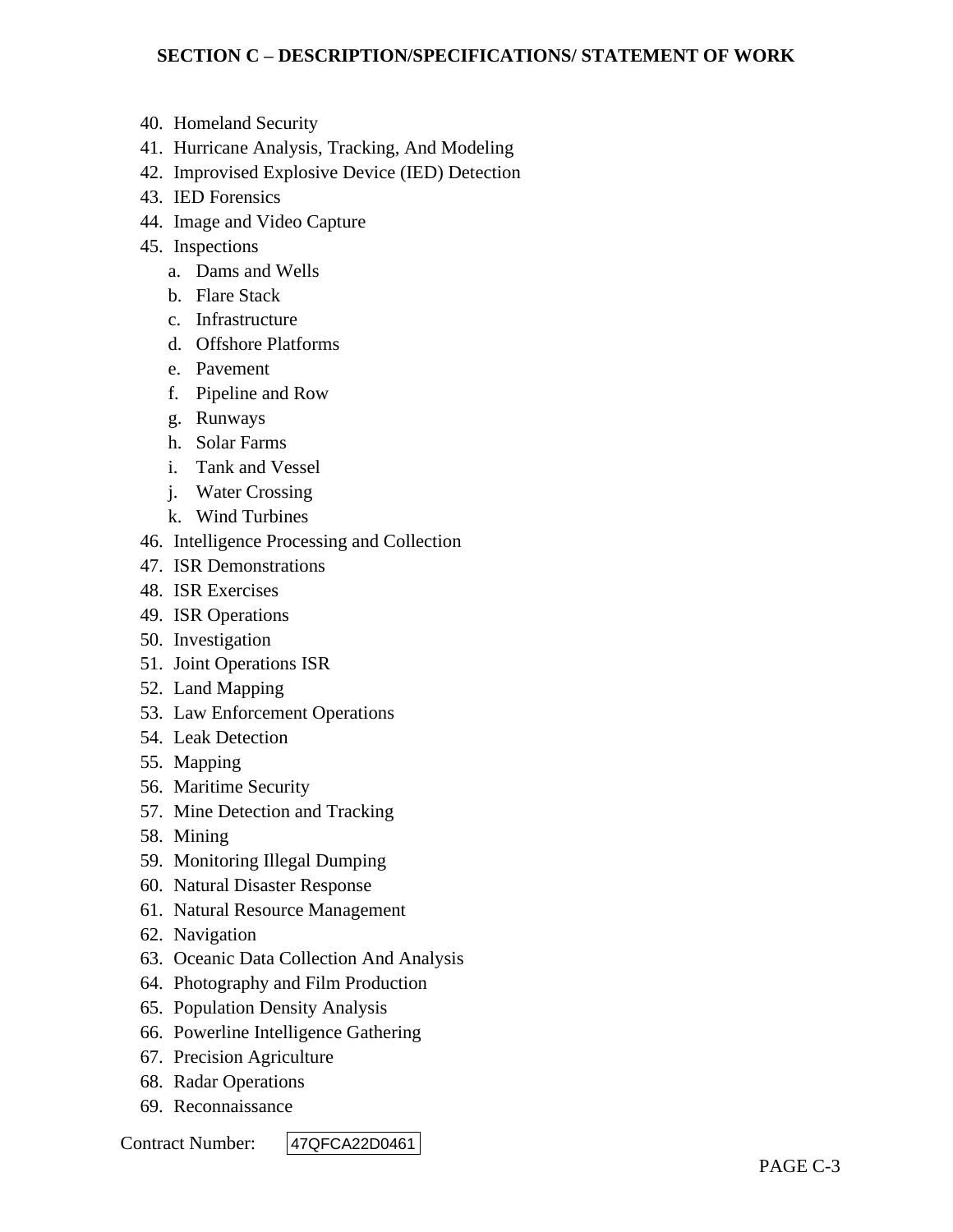- 70. Safety
- 71. Scientific Research
- 72. Seabed Mapping
- 73. Sea Life Research Data Gathering And Analysis
- 74. Search Operations
- 75. Security
- 76. Space Exploration
- 77. Space Operations
- 78. Submarine Detection and Tracking
- 79. Surface Ship Detection and Tracking
- 80. Supportability Analysis and Implementation
- 81. Surveillance
- 82. Surveying
- 83. Tradecraft
- 84. Traffic Flow Analysis
- 85. Technical Intelligence Collection
- 86. Undersea and Seabed Surveillance
- 87. Urban Planning
- 88. UxS Detection and Tracking
- 89. Video/Image/Audio Analysis
- 90. Weather Analysis And Monitoring
- 91. Wildlife Monitoring, Research, And Preservation
- 92. Wildlife Surveys

# **C.2.1.1.2 SUBDOMAIN: DATA OPERATIONS AS A SERVICE**

Data Operations as a Service includes performance of data collection, processing, exploitation, and dissemination activities associated with manned, unmanned, and optionally manned platforms and/or robotics and supporting mission performance exclusively or predominantly with contractor owned, contractor operated (COCO) platforms and/or robotics for land, air, sea, or space. For clarification, the term contractor-owned does NOT mean the prime contractor must technically own the hardware involved. Contractors may own the hardware, but this may also be performed through subcontractors (for clarity, see FAR Part 42 - *Subcontractor* means any supplier, distributor, vendor, or firm that furnishes supplies or services to or for a prime contractor or another subcontractor.), teaming partners (at the task order level), leasing (not naming the Government as the lessee), or any other business mechanism that allows for mission performance, but indemnifies the Government client. These services are normally provided on a consumable basis.

Examples for this subdomain are identical to the examples provided in the Data Operations subdomain.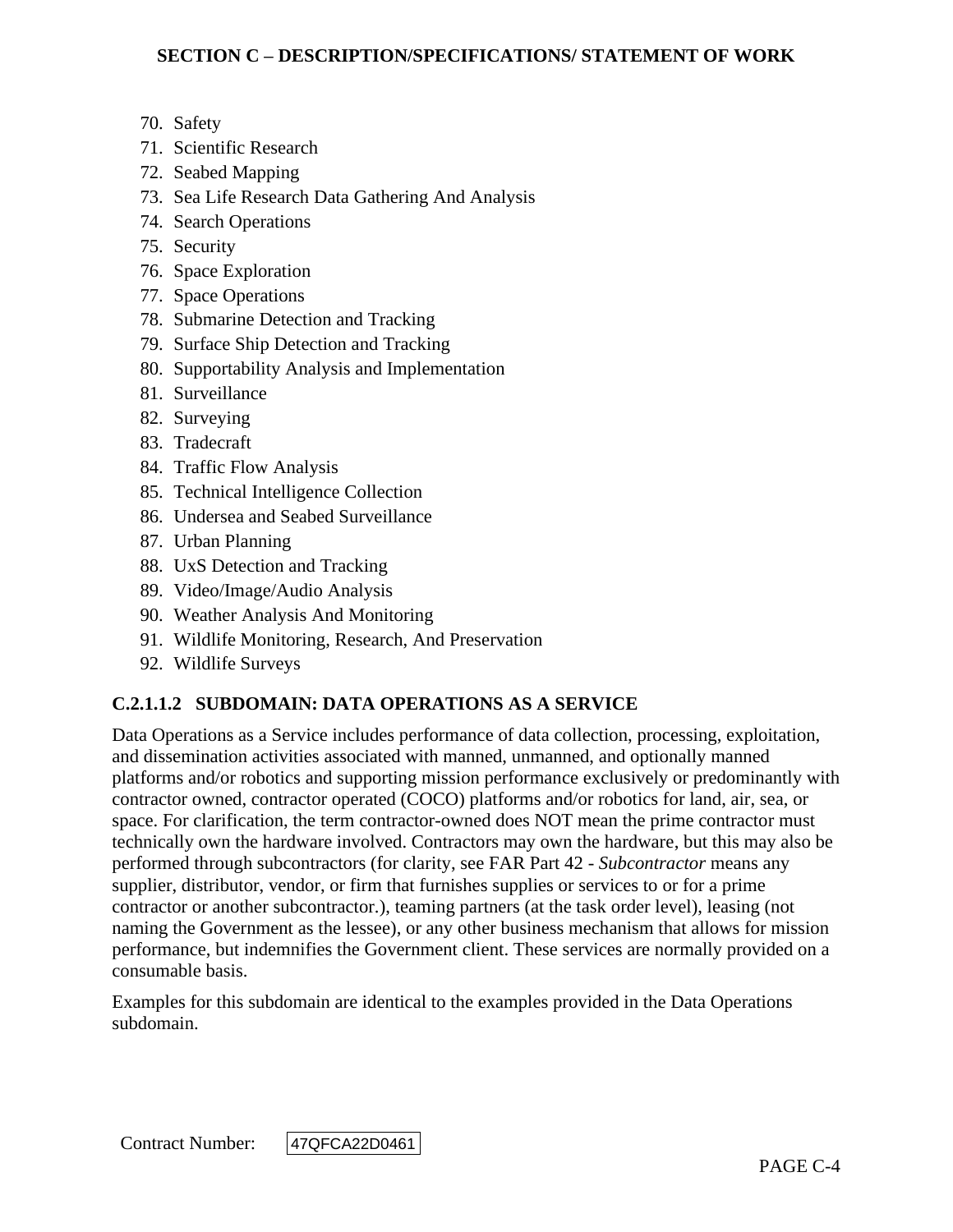## **C.2.1.1.3 SUBDOMAIN: MISSION OPERATIONS**

Mission Operations includes performance of operational services not included in Data Operations associated with manned, unmanned, and optionally manned platforms and/or robotics supporting mission performance.

Service areas that are included under the Mission Operations subdomain include, but are not limited to, the following examples (listed in alphabetical order):

- 1. Air Drop Operations
- 2. Air Traffic Management
- 3. Battlefield Support
- 4. Biological Prediction
- 5. Command and Control
- 6. Contingency Operations
- 7. Electronic Spectrum Management
- 8. Fire Fighting
- 9. Humanitarian Assistance/Disaster Relief
- 10. Launch Services
- 11. Manned and Unmanned Cargo Transportation
- 12. Manned and Unmanned Personnel Transportation
- 13. Medical Evacuation (MEDEVAC)
- 14. Medical Supply Delivery
- 15. Natural Disaster Response
- 16. Non-Combatant Evacuation
- 17. Personnel Recovery
- 18. Search and Rescue Operations
- 19. Special Event Response
- 20. Target Activities

#### **C.2.1.1.4 SUBDOMAIN: MISSION OPERATIONS AS A SERVICE**

Mission Operations as a Service includes performance of operational services not included in Data Operations associated with manned, unmanned, and optionally manned platforms and/or robotics supporting mission performance exclusively or predominantly with COCO platforms and/or robotics for land, air, sea, or space. For clarification, the term contractor-owned does NOT mean the prime contractor must technically own the hardware involved. Contractors may own the hardware, but this may also be performed through subcontractors (for clarity, see FAR Part 42 - *Subcontractor* means any supplier, distributor, vendor, or firm that furnishes supplies or services to or for a prime contractor or another subcontractor.),teaming partners (at the task order level), leasing (not naming the Government as the lessee), or any other business mechanism that allows for mission performance, but indemnifies the Government client.

Examples for this subdomain are identical to the examples provided in the Mission Operations subdomain.

#### **C.2.1.2 MAINTENANCE/READINESS DOMAIN**

Maintenance/Readiness includes all services related to the maintenance, repair, overhaul, reconditioning, or servicing of manned, unmanned, and/or optionally manned platforms and/or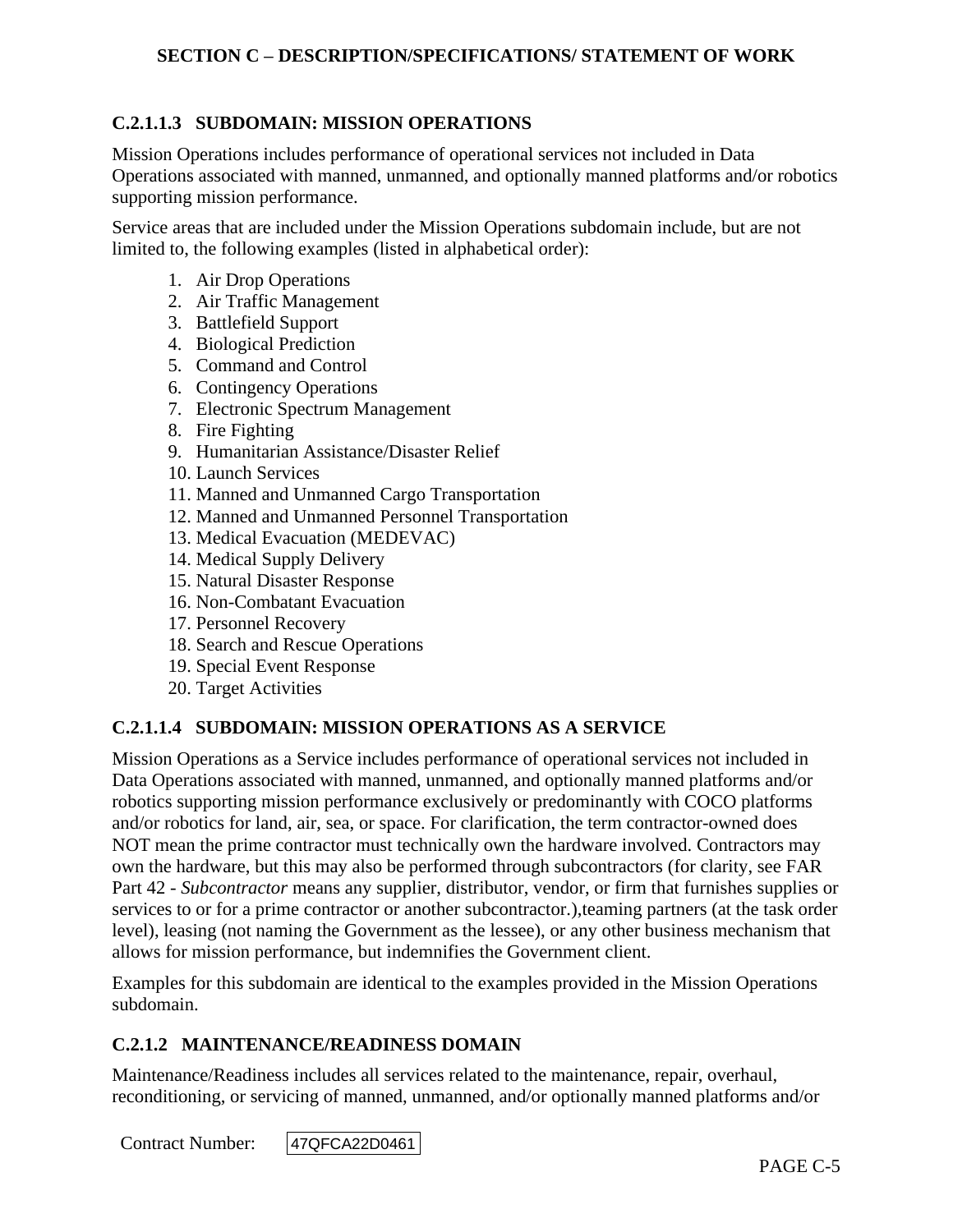robotics to ensure their continued operations. This includes support functions for these platforms and/or robotics.

Service areas that are included under the Maintenance/Readiness Domain include, but are not limited to, the following examples (listed in alphabetical order):

- 1. Aircraft Repair and Maintenance
- 2. Armored Vehicle Repair and Maintenance
- 3. Coalition Logistics Management
- 4. Equipment Repair and Maintenance
- 5. Floating Drydock Repair and Maintenance
- 6. Industrial Equipment Repair and Maintenance
- 7. Life Cycle Sustainment
- 8. Logistics Maintenance
- 9. Machine Calibration Maintenance
- 10. Overhaul
- 11. Predictive Maintenance
- 12. Preventive Maintenance
- 13. Prognostics and Diagnostics
- 14. Radar Ground Station Repair and Maintenance
- 15. Runway Repair and Maintenance
- 16. Satellite Servicing
- 17. Ship Repair and Maintenance
- 18. Supply Chain Logistics
- 19. Supply Chain Optimization
- 20. Tank Repair and Maintenance
- 21. Test Bed Repair and Maintenance
- 22. UxS Repair and Maintenance

#### **C.2.1.3 DEVELOPMENT/SYSTEMS INTEGRATION DOMAIN**

Development includes all services related to the improvement or enhancement of the overall platform or improvement or enhancement of any subsystem or component of a platform.

Systems Integration includes all services related to the process of bringing together component systems/subsystems into one system (an aggregation of systems/subsystems cooperating so that the system is able to deliver the overarching functionality) and ensuring that the component systems/subsystems function together as a single system.

These services are performed within the framework of manned, unmanned, or optionally manned platform and/or robotics. Service areas that are included under the Development/Systems Integration Domain include but are not limited to the following examples (listed in alphabetical order):

- 1. 3D Audio Technology
- 2. AI-Enabled Autonomy
- 3. Acoustic and Sonar
- 4. Advanced Technology Pilots and Trials
- 5. Alternative Energy Sources System Integration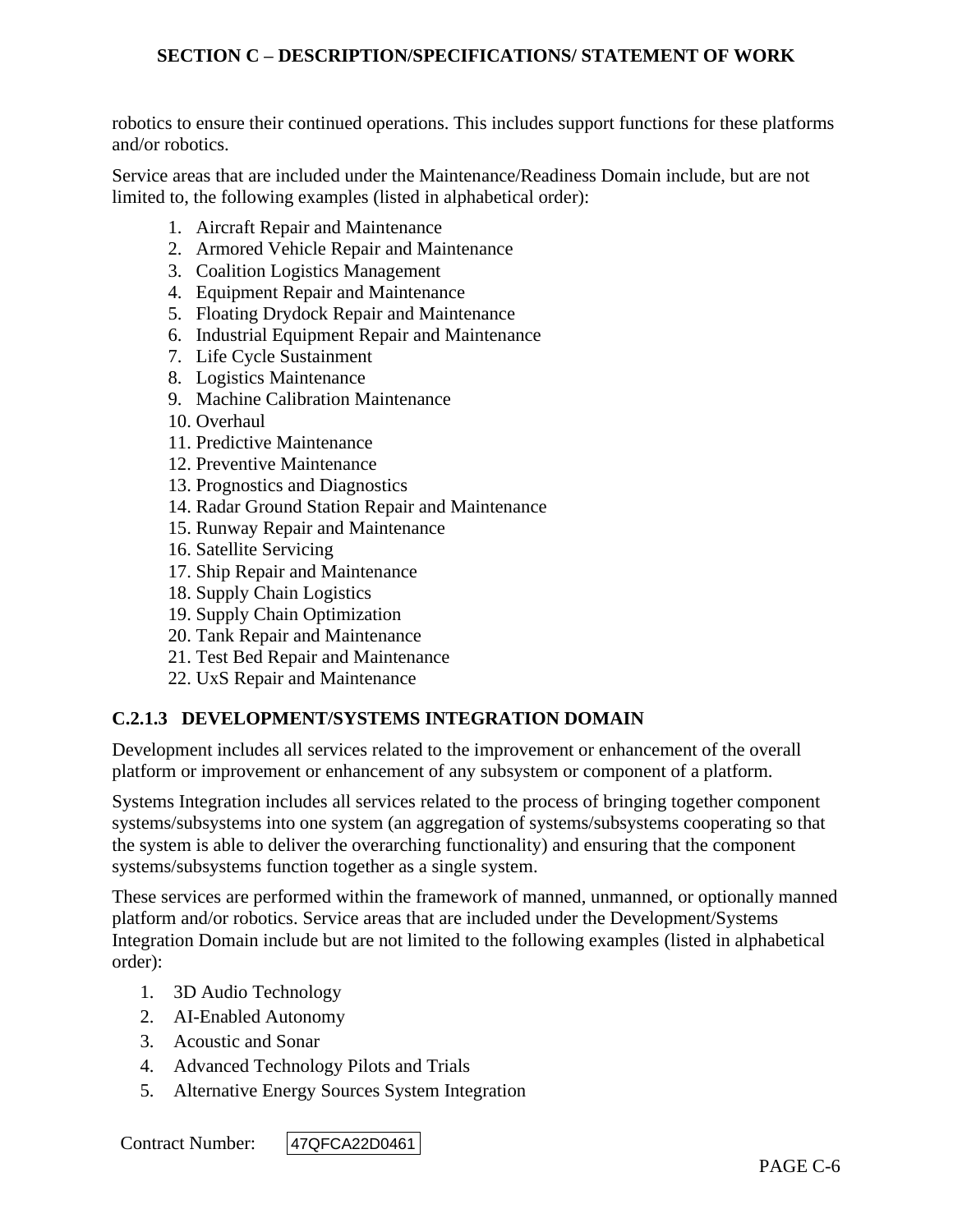- 6. Artificial Intelligence
- 7. Augmented/Virtual Reality
- 8. Automated Information Sharing
- 9. Automation
- 10. Baseline (Configuration) Management
- 11. Big Data Analysis
- 12. Biometrics
- 13. Coatings
- 14. Communications
- 15. Concept Development
- 16. Configuration Management
- 17. Cyber Security
- 18. Data Analytics
- 19. Data Management
- 20. Data Protection
- 21. Design Documentation and Technical Data
- 22. Detect and Avoid
- 23. Electromagnetic Spectrum Optimization and Allocation
- 24. Energy Services to include Management Planning and Strategies, Audit Services and Metering
- 25. Engineering (Aeronautical, Astronautical, Chemical, Communications, Electrical, Mechanical, Metallurgy/Materials, Optical, Radar, Safety, Sensor, etc.)
- 26. Engineering Process Improvement
- 27. Geospatial Intelligence (GEOINT)
- 28. Human and Machine Symbiosis
- 29. Human Factors/Usability Engineering
- 30. Human Interfaces
- 31. Human-Machine Interfaces
- 32. Human-Swarm Interfaces
- 33. Human Systems Integration
- 34. Hydro-Electric Propulsion
- 35. Identity and Access Management
- 36. Independent Verification And Validation
- 37. Information Assurance
- 38. Integration
- 39. Interoperability
- 40. Launch Processing and Verification
- 41. Limited Run Initial Production
- 42. Machine Learning
- 43. Machine Vision
- 44. Mesh Networks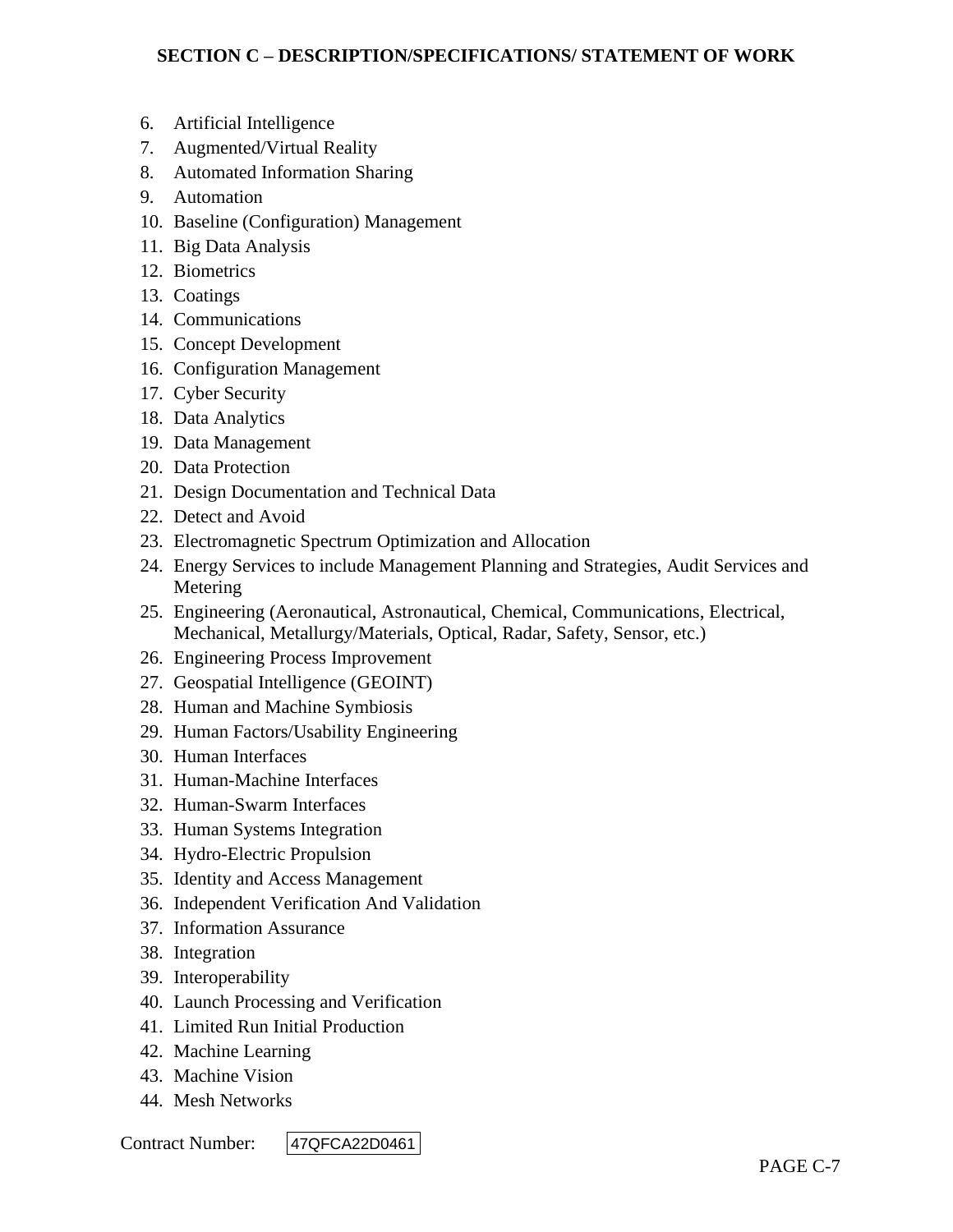- 45. Modeling and Simulation
- 46. Mission Assurance
- 47. Natural Resources Management
- 48. Navigation
- 49. Neural Networks
- 50. Platform Optimization
- 51. Power
- 52. Process Automation
- 53. Predictive Analysis
- 54. Propulsion
- 55. Prototyping and Fabrication Support
- 56. Quality Assurance
- 57. Remote Sensing
- 58. Reverse Engineering
- 59. Risk Management
- 60. Sensor Creation, Enhancement, Optimization And Development
- 61. Signal Intelligence
- 62. Software Development (for non-IT requirements)
- 63. Software Independent Verification and Validation (for non-IT requirements)
- 64. Specialized Tool Development
- 65. Swarming Modules
- 66. Stealth
- 67. System Design
- 68. System Effectiveness and Analysis
- 69. System Life Extension Program
- 70. System Security and Information Assurance
- 71. System Verification and Validation
- 72. Systems Engineering
- 73. Technical Intelligence
- 74. Technical Planning
- 75. Technical Requirements Analysis
- 76. Thermal Management
- 77. Undersea Navigation
- 78. Wargaming

#### **C.2.1.4 SUPPORT DOMAIN**

#### **C.2.1.4.1 SUBDOMAIN: BUSINESS SUPPORT**

Business Support includes all the programmatic and training services required for successful execution of a product, program, project, or process regarding platforms and/or robotics for land, air, sea, or space.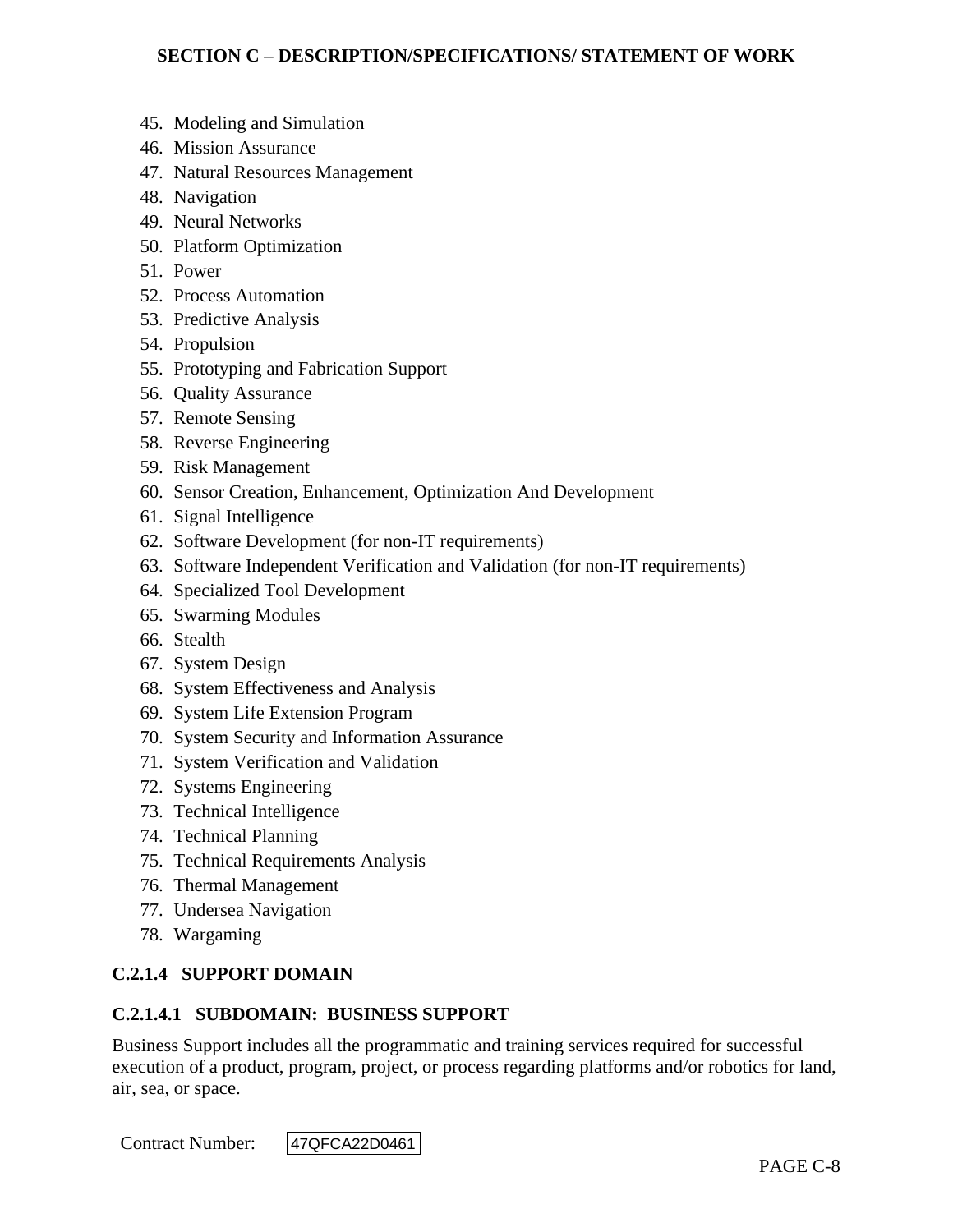Service areas that are included under the Business Support subdomain include, but are not limited to, the following examples (listed in alphabetical order):

- 1. Acquisition Support
- 2. Assessments
- 3. Budget/Financial Support
- 4. Business Case Development Support
- 5. Business Process Re-engineering
- 6. Change Management
- 7. Concept Development and Requirements Analysis
- 8. Configuration Management
- 9. Consultation
- 10. Cost/Schedule/Performance Improvement
- 11. Communication Management
- 12. Courseware Development
- 13. Curriculum Development
- 14. Customer Relationship Management
- 15. Financial Analysis
- 16. Flight Training
- 17. Insurance Providers
- 18. Interface Management
- 19. Knowledge Based Acquisition
- 20. Knowledge Management
- 21. Life Cycle Management
- 22. Logistics Management
- 23. Long-Range Planning, Futures, and Forecasting
- 24. New Technology and Trend Identification
- 25. Organizational Readiness
- 26. Other Training
- 27. Relations and Coordination with Law and Policy Making Entities
- 28. Risk Management
- 29. Safety Case Analysis
- 30. Supply Chain Analysis
- 31. Supply Chain Management
- 32. Technical Advisory Services
- 33. Technical Data Management
- 34. Workforce Transformation

# **C.2.1.4.2 SUBDOMAIN: MISSION SUPPORT**

Mission Support includes all the services required for successful operational execution of a product, program, project, or process regarding platforms and/or robotics for land, air, sea, or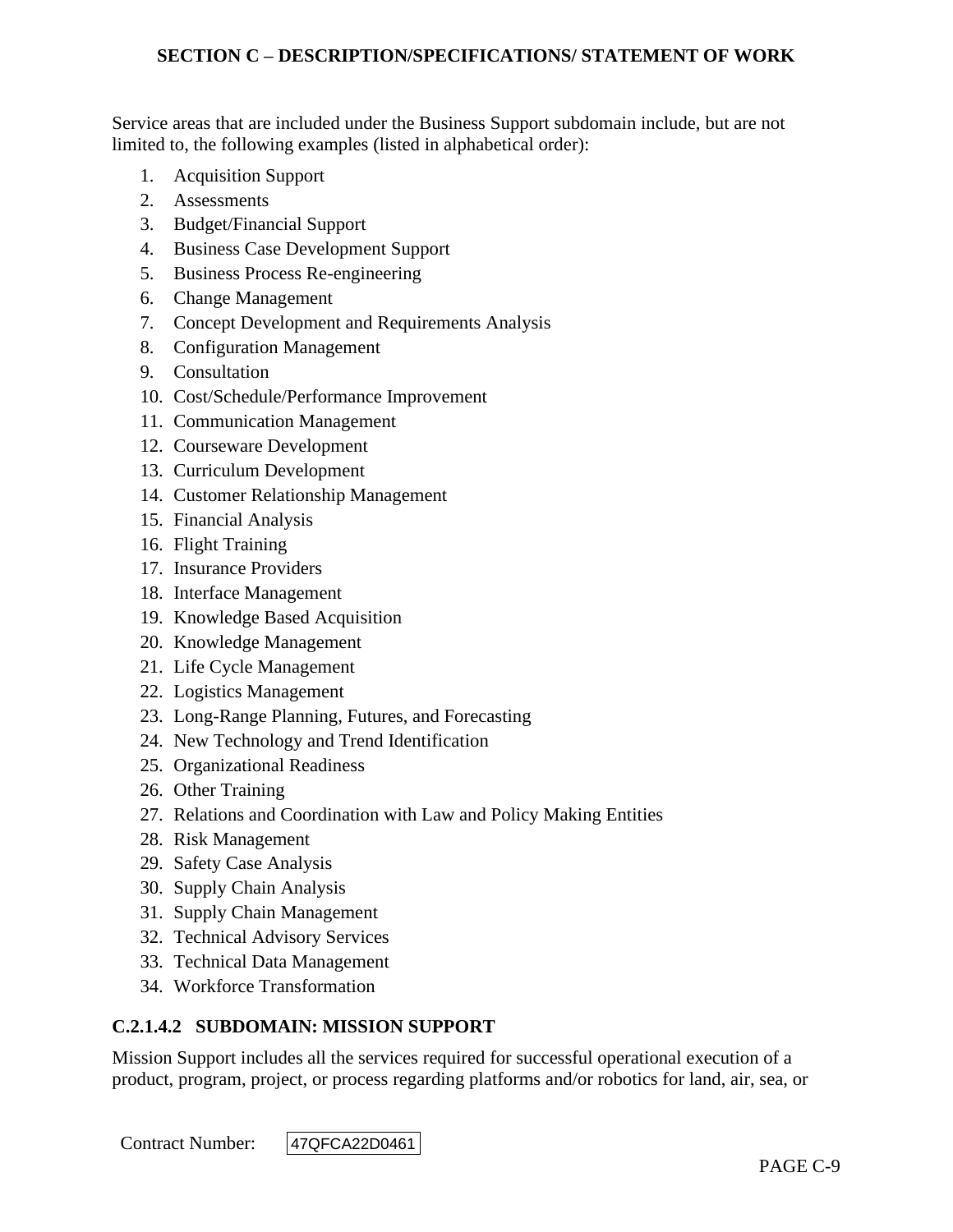space; the planning necessary to support operational missions; and the resultant analysis of the results of an operational mission.

Service areas that are included under the Mission Support subdomain include, but are not limited to, the following examples (listed in alphabetical order):

- 1. Command and Control Analysis and Assessments
- 2. Counterintelligence Support
- 3. Data Operations Support
- 4. Data Strategy and Management
- 5. Decision Analysis
- 6. Front End Analysis
- 7. Horizontal Protection Assessment
- 8. Information Analytics
- 9. Intelligence Analysis
- 10. ISR Capability Assessment
- 11. Kill Chain Analysis
- 12. Knowledge Management
- 13. Long-Range Planning, Futures, and Forecasting
- 14. Mission Planning Support
- 15. Requirements Management
- 16. Simulated Environment Support
- 17. Strategic Forecasting
- 18. Strategic Planning
- 19. Strategy Development
- 20. Tactical and Readiness Planning
- 21. Technical Data Management
- 22. Technical Documentation
- 23. Threat Analysis
- 24. Use Case Analysis
- 25. Vulnerability Assessment

#### **C.2.1.5 RESEARCH AND DEVELOPMENT (R&D) DOMAIN**

R&D includes all services conducted for the innovation, introduction, and improvement of products and procedures regarding platforms and/or robotics for land, air, sea, or space.

Service areas that are included under the R&D Domain include, but are not limited to, the following examples (listed in alphabetical order):

- a. Advanced Technology Pilots and Trials
- b. Airworthiness
- c. All Applicable Scientific Services
- d. Blockchain
- e. Data Sciences
- f. Developmental Testing
- g. Existing Product or Process Updates
- h. Information Assurance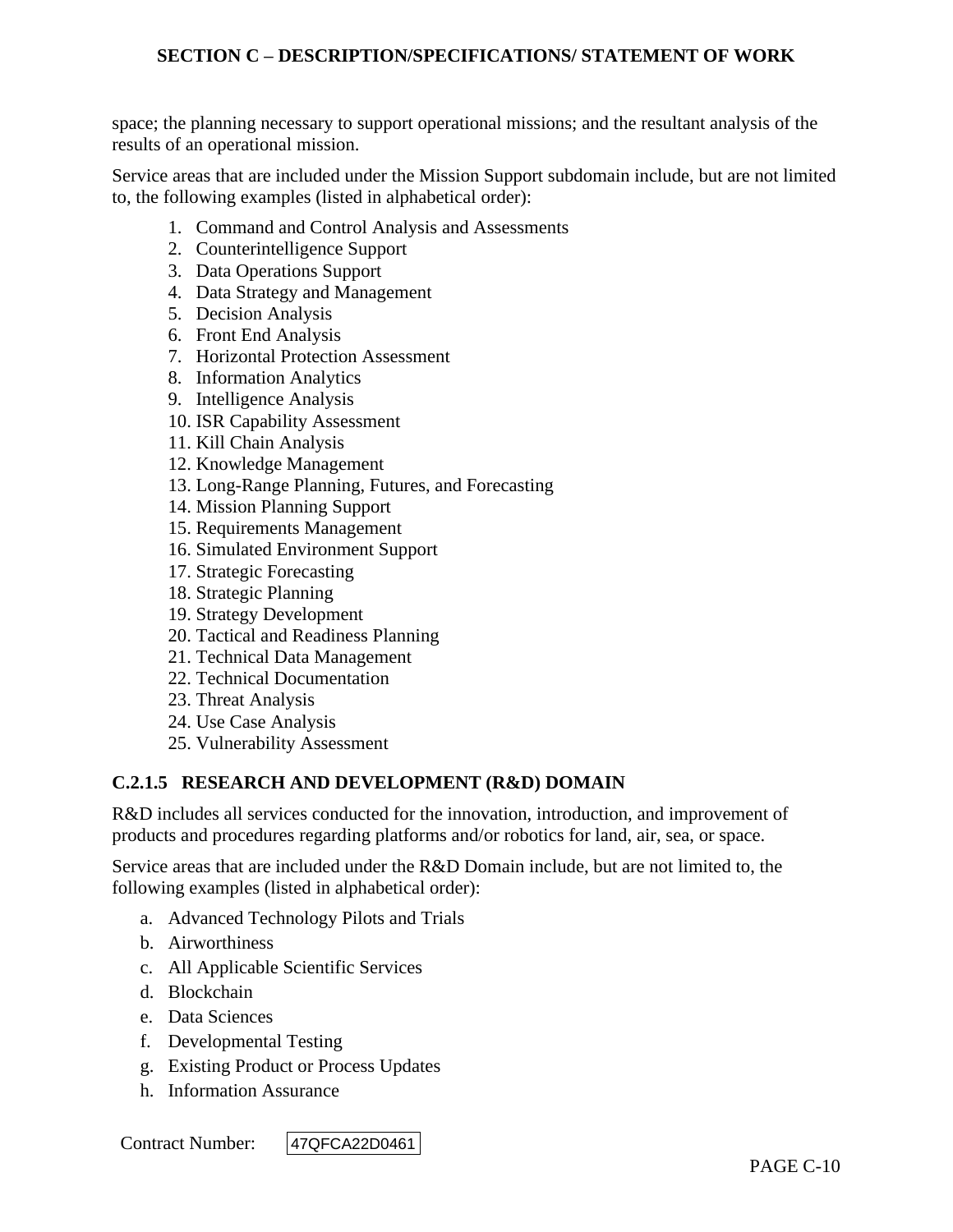- i. Innovation
- j. Joint Test and Evaluation
- k. New Product or Process Development
- l. Quality Checks
- m. Product or Process Enhancement
- n. Prototyping
- o. Regulatory Compliance
- p. Test and Evaluation
- q. Verification and Validation

# **C.3 INFORMATION TECHNOLOGY (IT) AND NON-IT**

IT means any equipment or interconnected system(s) or subsystem(s) of equipment that is used for the automatic acquisition, storage, analysis, evaluation, manipulation, management, movement, control, display, switching, interchange, transmission, or reception of data or information by the agency. For purposes of this contract, equipment is used by an agency if the equipment is used by the agency directly or is used by a contractor under a contract with the agency that require its use; or to a significant extent, its use in the performance of a service or the furnishing of a product.

IT is considered an ancillary support service or product on ASTRO task orders and may be performed only when the service or product is integral and necessary to complete a total solution under a requirement within the scope of ASTRO.

Non-IT includes any service or equipment that is acquired by a contractor incidental to a contract or contains imbedded IT that is used as an integral part of the service or product, but the principal function is not the acquisition, storage, analysis, evaluation, manipulation, management, movement, control, display, switching, interchange, transmission, or reception of data or information. For example, Heating, Ventilation, and Air Conditioning (HVAC) equipment, such as thermostats or temperature control devices, and medical equipment where IT is integral to its operation, is non-IT.

Non-IT also includes any equipment or services related to a National Security System. The term National Security System means a telecommunications or information system operated by the Federal Government, the function, operation, or use of which involves intelligence activities, cryptologic activities related to national security, command and control of military forces, equipment that is an integral part of a weapon or weapons system; or, is critical to the direct fulfillment of military or intelligence missions, not including a system to be used for routine administrative and business applications (including payroll, finance, logistics, and personnel management applications).

Non-IT may include imbedded IT components including software, IT hardware, and other items and services traditionally considered IT on IT requirements. Non-IT services and equipment may or may not be considered ancillary, depending on circumstances.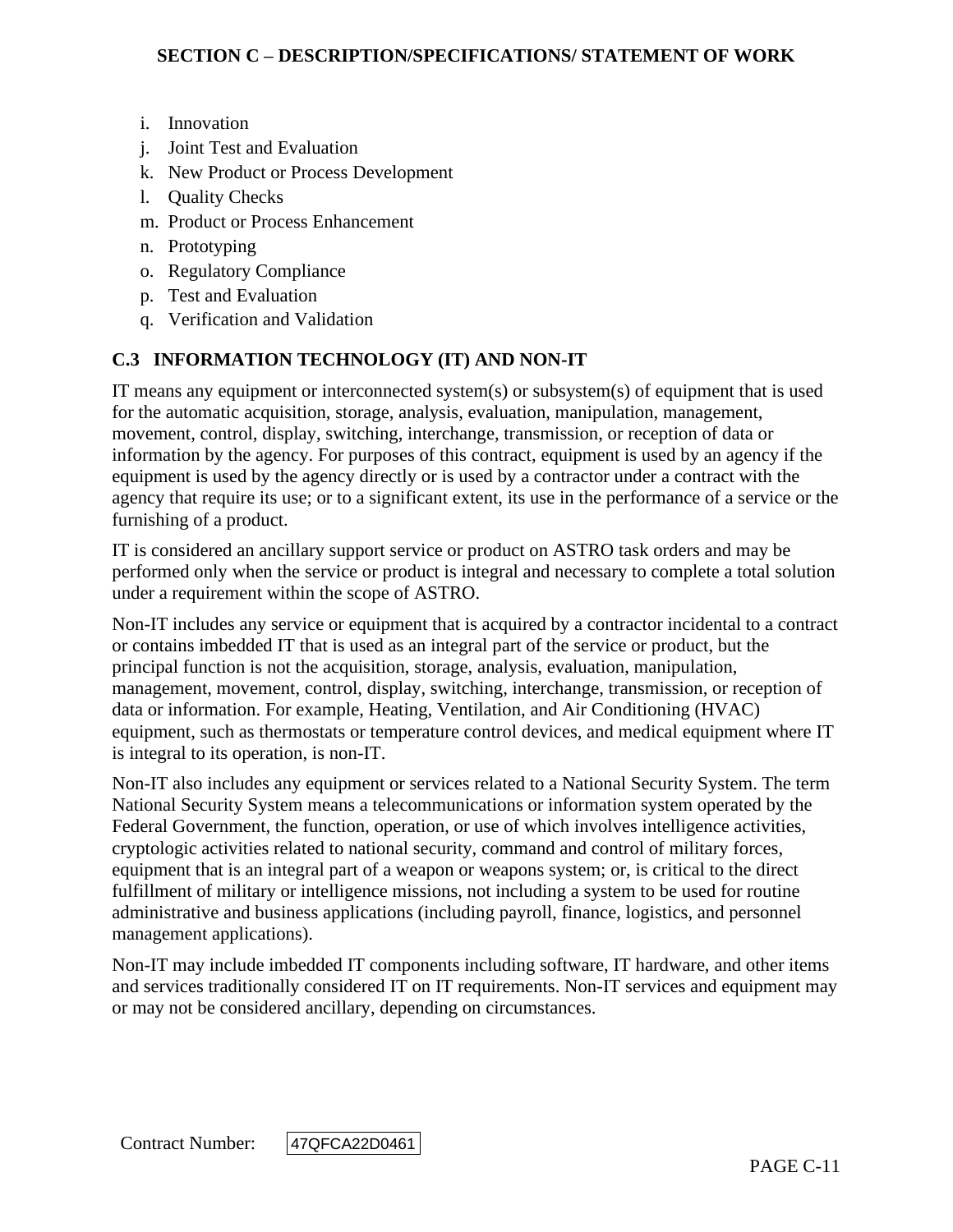# **C.4 ANCILLARY SUPPORT SERVICES**

Ancillary support services, on their own, are not within the scope of ASTRO. However, these services are allowed to be included in ASTRO Task orders when they are integral and necessary to complete a total integrated solution under a requirement within the scope of ASTRO.

Ancillary support services may include, but are not limited to, professional and/or nonprofessional services, commercial and/or non-commercial items, IT services and/or components, administrative support, data entry, and subject matter expertise.

The OCO may allow and the contractor may propose a labor category or labor categories at the task order level not identified in Section J.1, provided that the contractor complies with all applicable contract clauses and labor laws, including the Service Contract Act or the Davis Bacon Act, if applicable.

#### **C.4.1 IT ANCILLARY SUPPORT SERVICES**

When providing ancillary support in the form of IT services and/or components, the contractor shall promote IT initiatives and best practices that support Federal Government operational requirements for standardized technology and application service components. This shall facilitate integration requirements for broad Federal IT and E-Gov initiatives, and promote the sharing, consolidation, and re-use of business processes and systems across the Federal Government. The contractor shall promote the use of open source solutions and open technology development where practicable to enable this re-use.

## **C.5 ANCILLARY SUPPORT PRODUCTS**

Ancillary support products are defined as any product deemed to be integral and necessary to complete a total integrated solution under a requirement within the scope of ASTRO. Ordering activities are authorized to include products in their requirements so long as the products are required for the performance of the services being ordered.

#### **C.6 FORBIDDEN SERVICES**

The contractor shall not accept or perform work for the following services:

a. Inherently Governmental Functions as defined in FAR Subpart 2.101.

Example 1: For the purposes of this contract, any action that directly and actively engages in the intentional destruction or disabling of enemy personnel or property is considered an Inherently Governmental Function. For example, Unmanned Aircraft Systems (UAS) Mitigation services (the act of defeating an enemy UAS) are considered Inherently Governmental Functions. However, support services like UAS detection and tracking are not considered Inherently Governmental Functions and may be performed under this contract.

Example 2: Acquisition support can cover many different aspects of the process, but making a decision regarding who wins a procurement is an Inherently Governmental Function.

Example 3: Supervision of government personnel is an Inherently Governmental Function.

b. Personal Services as defined in FAR Subpart 2.101.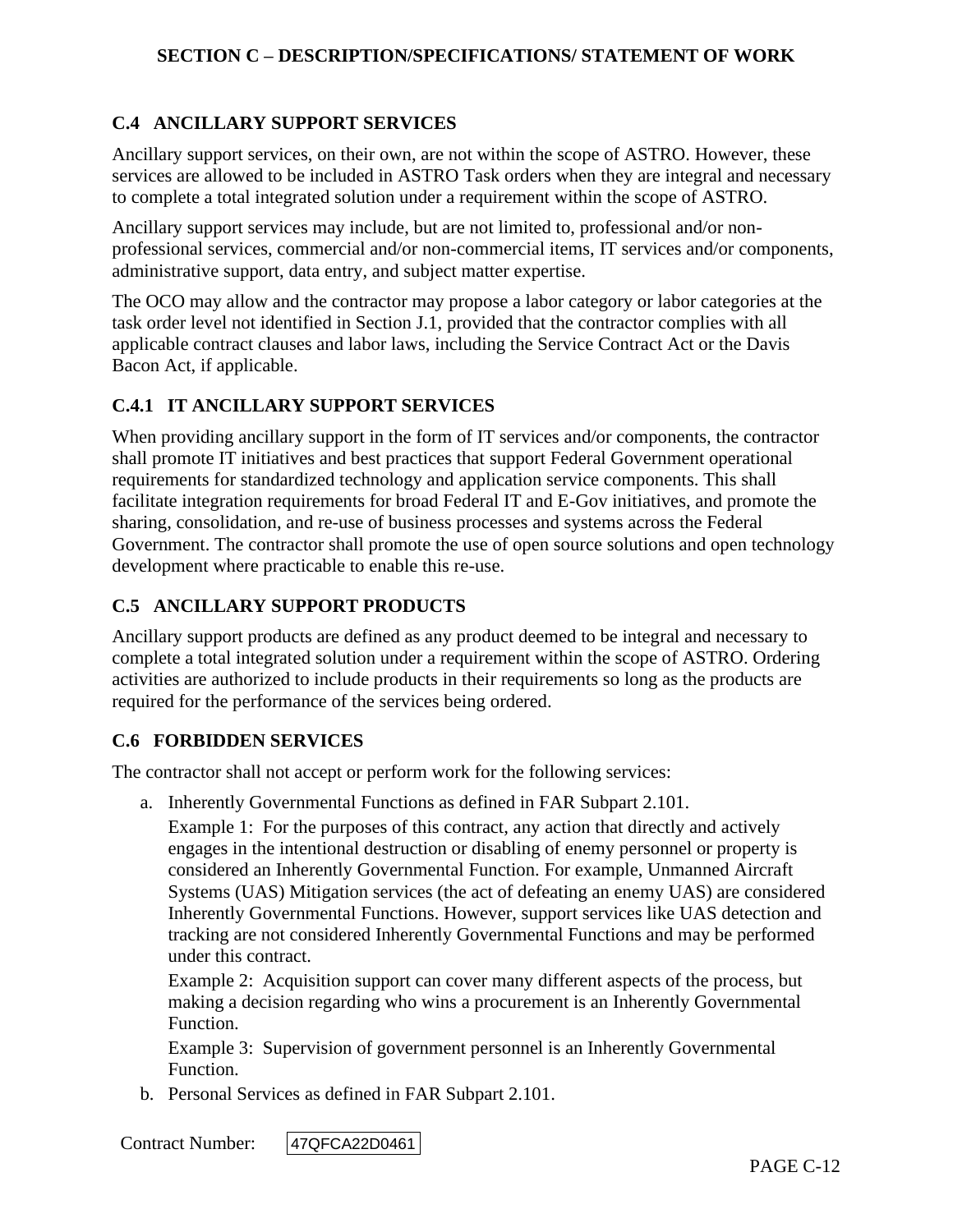- c. Architecture and Engineering (A&E) Services as defined in FAR Subpart 2.101 and subject to the Brooks Architect-Engineers Act (40 U.S.C. 1102).
- d. Any task order whose primary scope of work is for construction.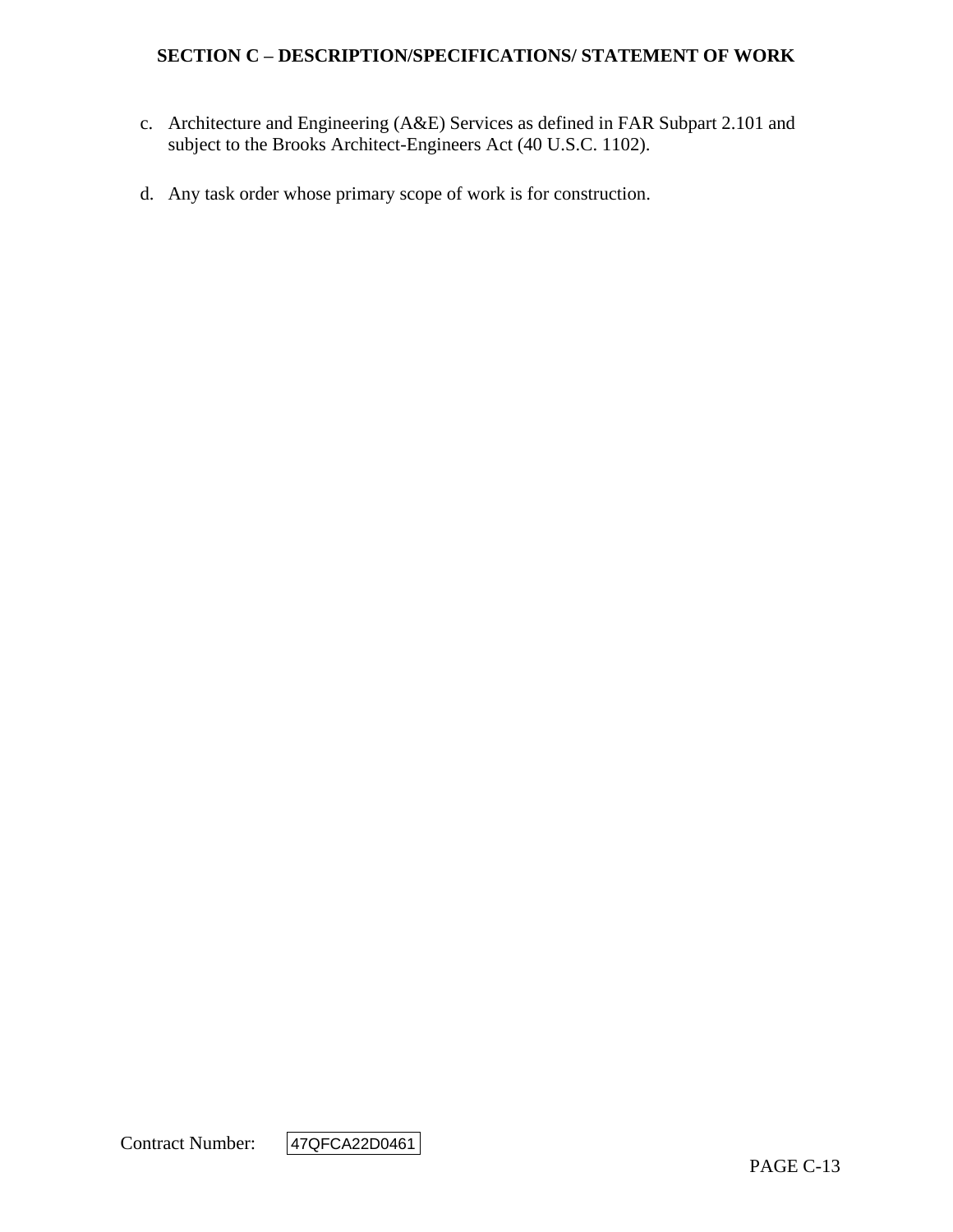### **SECTION D – PACKAGING AND MARKING**

#### **D.1 BACKGROUND**

Clauses, provisions, and other terms and conditions regarding packaging and marking will be designated by the OCO at the task order level.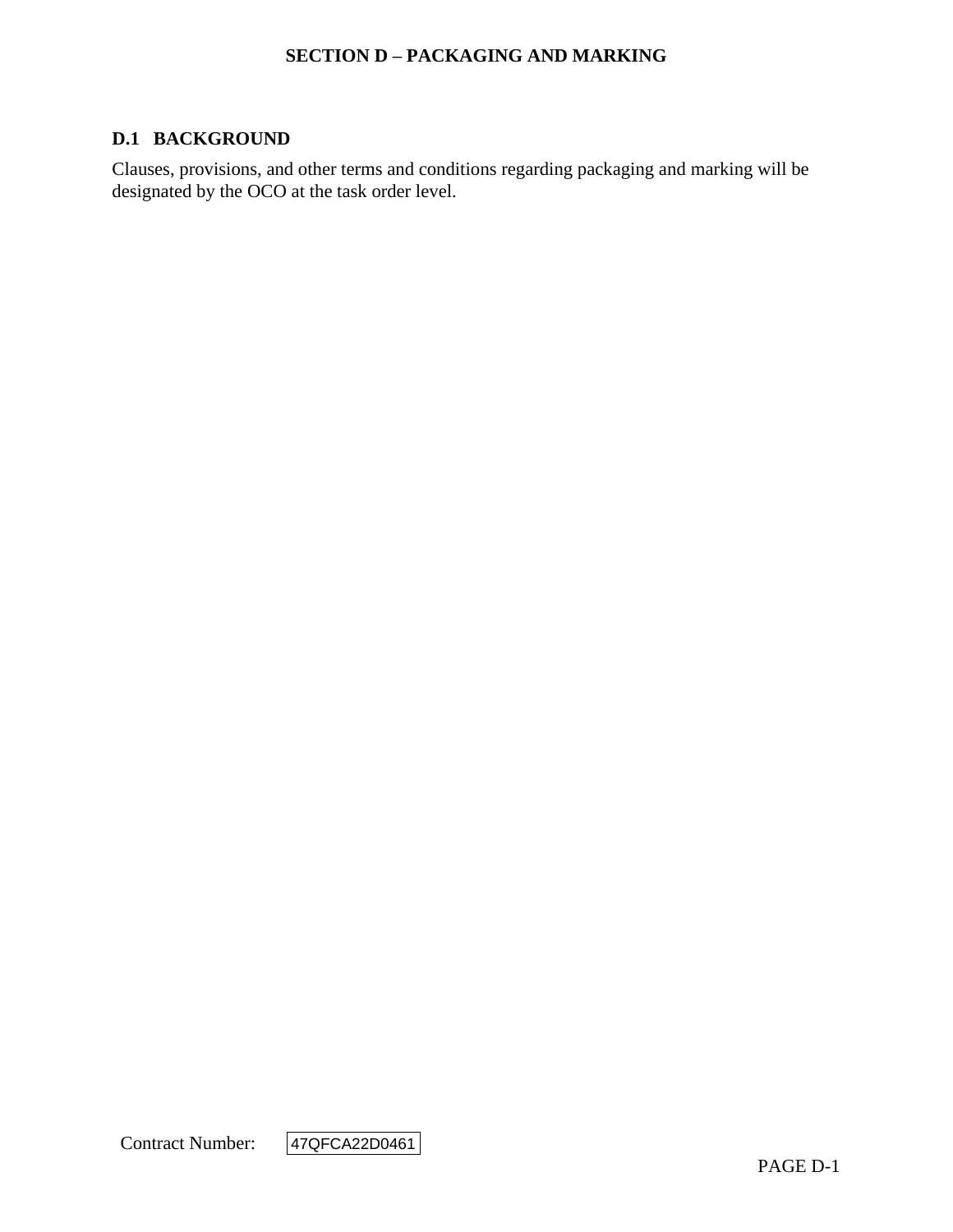#### **SECTION E – INSPECTION AND ACCEPTANCE**

## **E.1 BACKGROUND**

Inspection and Acceptance at the Master Contract level involve contract administration duties and deliverables.

Clauses, provisions, and other terms and conditions regarding task order inspection and acceptance will be designated by the OCO at the task order level.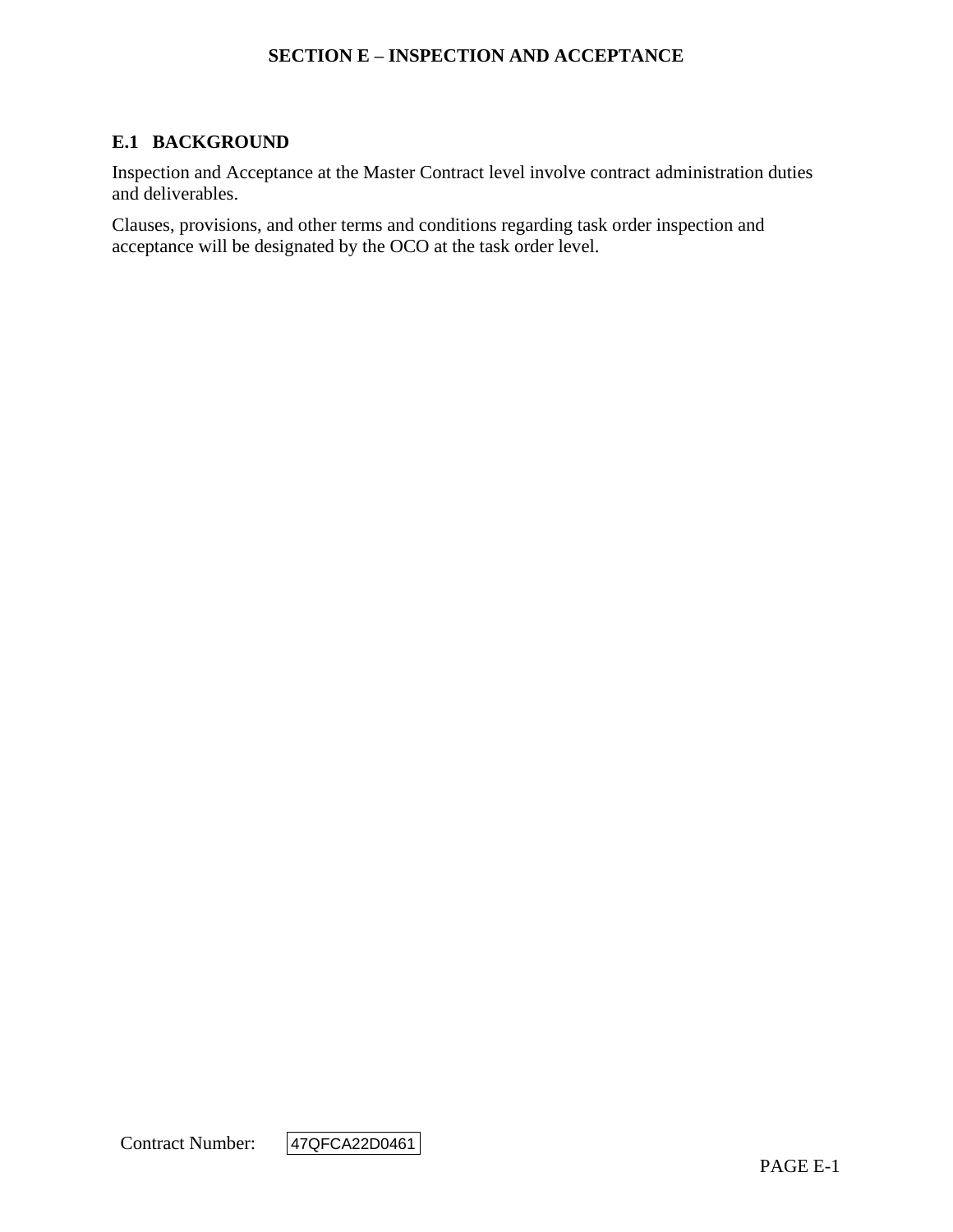## **F.1 BACKGROUND**

Clauses regarding deliveries or performance for the Master Contract are as follows.

| FAR       | TITLE              | DATE     |
|-----------|--------------------|----------|
| 52.242-15 | Stop Work Order    | AUG 1989 |
| 52.247-34 | F.O.B. Destination | NOV 1991 |

Clauses, provisions, and other terms and conditions regarding task order deliveries or performance will be designated by the OCO at the task order level.

#### **F.2 PLACE OF PERFORMANCE**

The services to be provided under the Master Contract shall be accomplished at the locations identified in the task order and may include both CONUS and OCONUS locations.

#### **F.3 ORDERING PERIOD**

The ordering period under the Master Contract is from the Notice-to-Proceed date (November 15, 2021) through five years and one, five-year option period that may extend the cumulative ordering period to ten years.

Task orders may be awarded up to the final date (November 14, 2031) of the ten-year ordering period and may contain a base and option periods that allow for total task order duration of up to five years after the Master Contract's ten-year ordering period expires.

Task order option periods may be exercised after the ten-year ordering period expires as long as the final task order option period does not extend the cumulative term of the task order beyond five years and six months after the Master Contract's ten-year ordering period expires.

After the Master Contract's ordering period expires, the Master Contract will remain an active contract to govern the terms and conditions of active task orders until the final task order is closed out.

#### **F.4 PERFORMANCE STANDARDS**

ASTRO is a performance based contract with measurable standards in terms of quality and timeliness of deliverables and compliances in accordance with Sections F.4.1 and F.4.2.

In the event the ASP is not operational, deliverable and reporting requirements designated for input into the ASP shall be provided as directed by the ASTRO CO within the stated timeframes. The ASTRO CO or an authorized representative shall have the right to examine and audit all supporting records and materials, regardless of whether such items are in written form, in the form of computer data, or in any other form for the purpose of enforcing all deliverables and compliances herein.

Approved accounting systems are mandatory for all contractors on ASTRO. Cost Accounting Standards (CAS) are mandatory unless covered by exemption under 48 CFR 9903.201-1 and 48 CFR 9903.201-2. All other systems and certifications are optional; however, contractors are encouraged to acquire these systems and certifications. OCOs may require certain certifications or business systems at the task order level.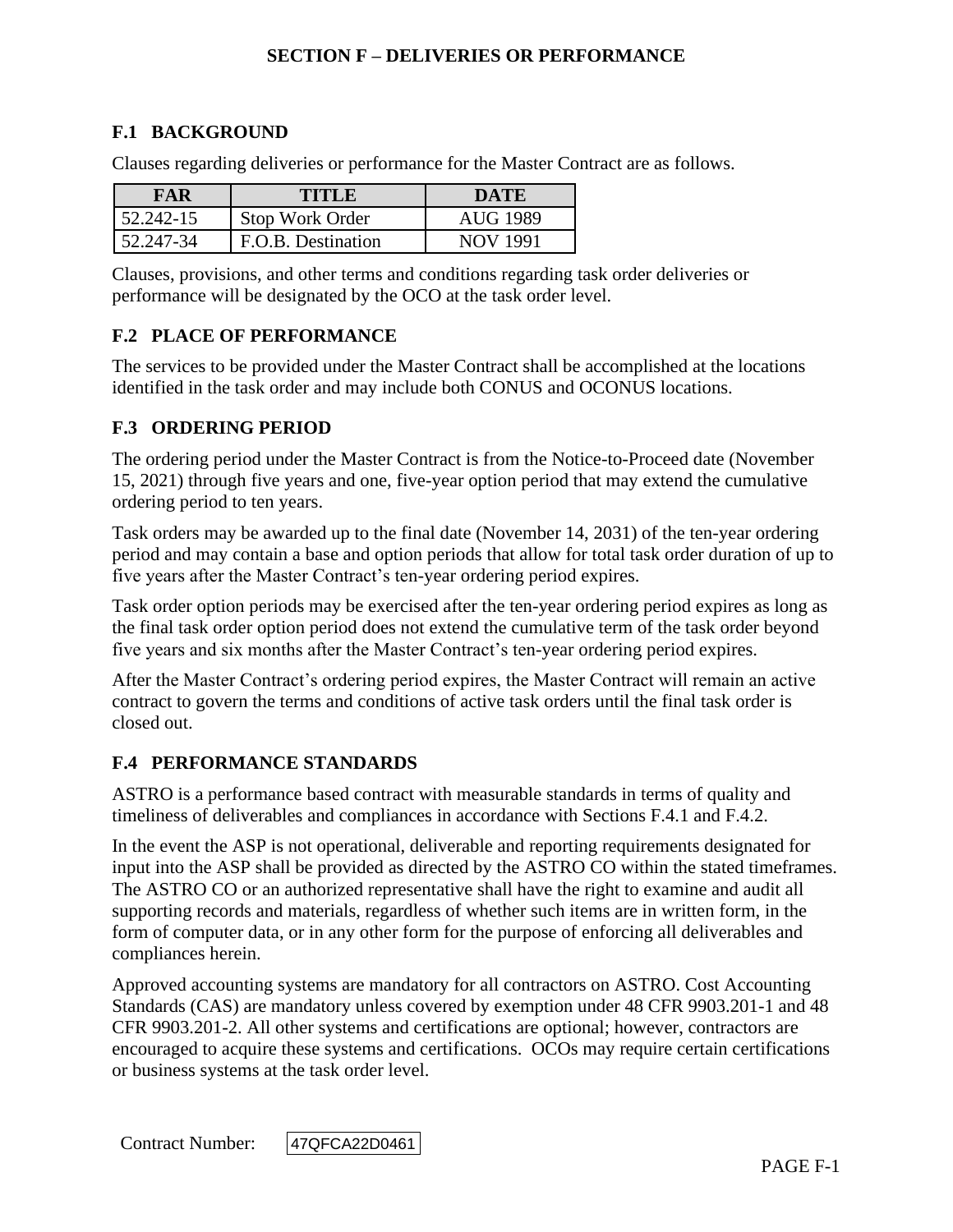All Contractor Business Systems shall be maintained at the contractors' current level at time of award or higher throughout the period of performance of ASTRO. For example, if a contractor received an evaluation credit for having an Approved Purchasing System and Property Management System at time of award, the contractor shall maintain an Approved Purchasing System and Property Management System for the life of ASTRO.

# **F.4.1 DELIVERABLE AND REPORTING REQUIREMENTS**

The following table contains deliverables and reports required for ASTRO. Task order deliverables and reporting requirements will be specified in the task order. The Government does not waive its right to add reporting requirements, performance standards, or other deliverables or reports not specifically listed in the table below by modification at no additional expense to the Government. Deliverables or reporting requirements are required until the final task order is closed-out for each contractor. If a deliverable or reporting requirement is due on a calendar day that falls on a weekend day or a Government holiday, the deliverable or report is due the following business day.

| <b>SECTION</b> | <b>REFERENC</b><br>E                       | <b>DESCRIPTION</b>                                                                                                                                                                                                                                  | <b>FREQUENCY</b>                                                                                                                                                                                                                                                                                                                                                                | <b>LOCATION</b>                                    |
|----------------|--------------------------------------------|-----------------------------------------------------------------------------------------------------------------------------------------------------------------------------------------------------------------------------------------------------|---------------------------------------------------------------------------------------------------------------------------------------------------------------------------------------------------------------------------------------------------------------------------------------------------------------------------------------------------------------------------------|----------------------------------------------------|
| G.3.1.1        | Contractor<br>Key Personnel                | Revisions of<br>CAPM or CACM<br>Point of Contact<br>Information                                                                                                                                                                                     | Within 5 calendars<br>days of the<br>substitution. Provide<br>new POC information                                                                                                                                                                                                                                                                                               | <b>ASP</b>                                         |
| G.3.1.2        | Contractor<br>Self-<br>Assessment<br>(CSA) | Status update of all<br>systems and<br>certifications<br>claimed in the<br>Contractor's<br>Proposal. Also, an<br>annual self-<br>certification that<br>the Contractor is<br>complying with<br>52.204-25. Done<br>electronically<br>through the ASP. | Semi-annually during<br>the performance period<br>ending March $31st$ (due<br>no later than April 30 <sup>th</sup> )<br>and the performance<br>period ending<br>September $30th$ (due no<br>later than October<br>30th). Any non-<br>compliant CSA shall be<br>resubmitted within 30<br>days of receiving the<br>notification of non-<br>compliance from the<br><b>ASTRO CO</b> | <b>ASP</b>                                         |
| G.3.1.3        | Approved<br>accounting<br>system           | All updates and<br>status changes,<br>along with<br>correspondence<br>from DCMA, or<br><b>CFA</b>                                                                                                                                                   | Within 5 calendar days<br>after the notification<br>from DCMA or CFA.<br>Provide<br>correspondence from<br>DCMA or CFA.                                                                                                                                                                                                                                                         | <b>ASP AND</b><br>Email:<br>ASTROadmin<br>@gsa.gov |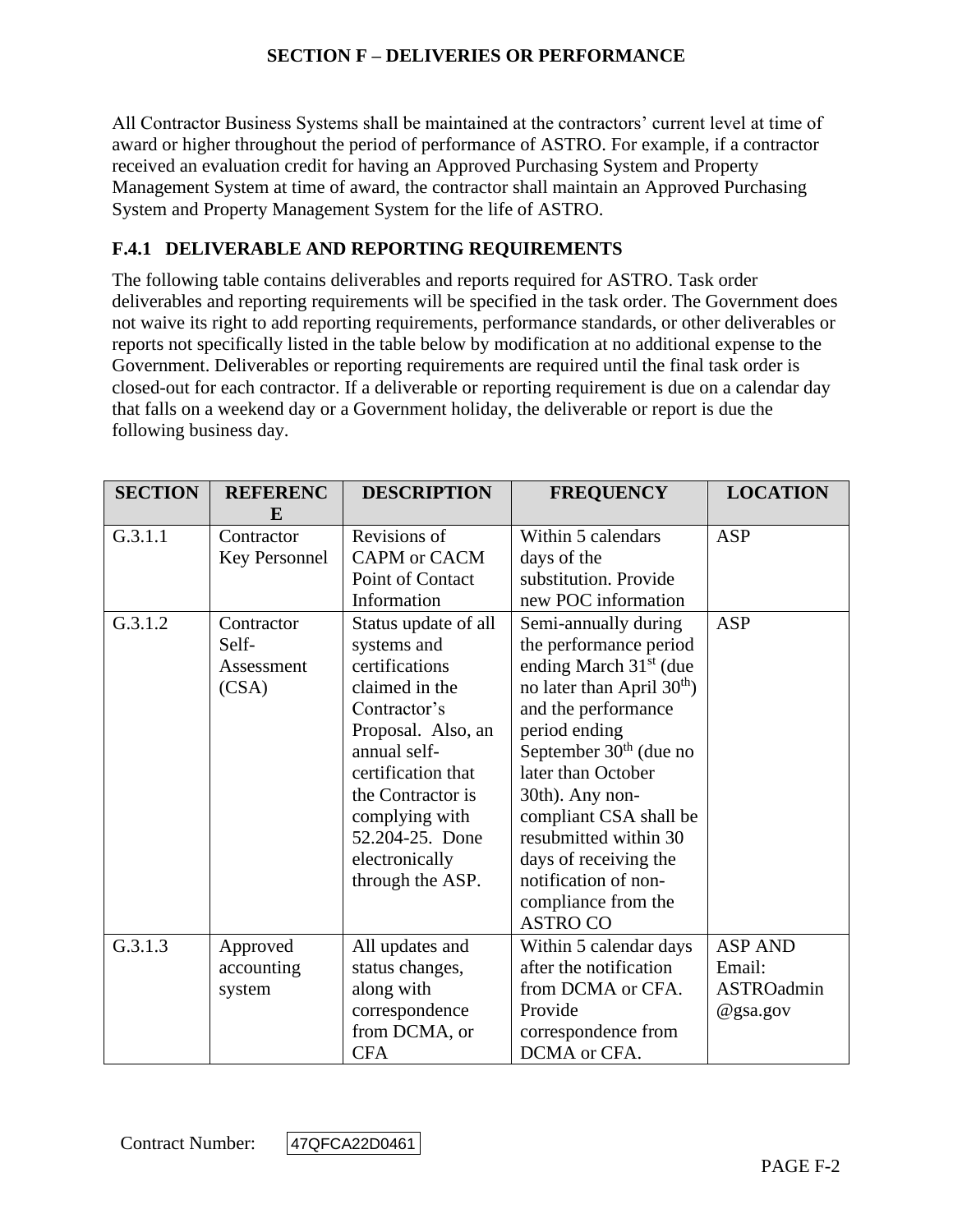| G.3.1.4 | Cost                   | If applicable, all                        | Within 5 calendar days                              | <b>ASP AND</b>                      |
|---------|------------------------|-------------------------------------------|-----------------------------------------------------|-------------------------------------|
|         | Accounting             | updates and status                        | after the notification                              | Email:                              |
|         | <b>Standards</b>       | changes, along with                       | from DCMA or CFA.                                   | <b>ASTROadmin</b>                   |
|         | (CAS)                  | correspondence                            | Provide                                             | @gsa.gov                            |
|         |                        | from DCMA, or                             | correspondence from                                 |                                     |
|         |                        | <b>CFA</b>                                | DCMA or CFA                                         |                                     |
| G.3.1.5 | Insurance              | ACORD 25,                                 | Shall retain current                                | <b>ASP</b>                          |
|         |                        | Certificate of                            | copy of ACORD 25,                                   |                                     |
|         |                        | Insurance                                 | Certificate of                                      |                                     |
|         |                        |                                           | Insurance, for each                                 |                                     |
|         |                        |                                           | contract award. Shall                               |                                     |
|         |                        |                                           | be available within 1                               |                                     |
|         |                        |                                           | calendar day upon                                   |                                     |
|         |                        |                                           | request from the<br><b>ASTRO CO</b>                 |                                     |
| G.3.1.6 | Federal                | <b>FAPIIS</b> reporting                   | Semi-Annually starting                              | Website                             |
|         | Awardee                |                                           | 6 months from the                                   | www.sam.gov                         |
|         | Performance            |                                           | anniversary date of the                             | and report                          |
|         | and Integrity          |                                           | Master Contract's                                   | through ASP as                      |
|         | Information            |                                           | Notice-to-Proceed                                   | part of the CSA                     |
|         | System                 |                                           |                                                     | IAW G.3.1.2.                        |
|         | (FAPIIS)               |                                           |                                                     |                                     |
| G.3.1.7 | Employment             | Veterans'                                 | Annually by September                               | Website                             |
|         | Reports on<br>Veterans | Employment and<br><b>Training Service</b> | 30th of each year                                   | dol.gov/agencie<br>s/vets/programs/ |
|         |                        | (VETS)-4212                               |                                                     | vets4212 and                        |
|         |                        | reporting                                 |                                                     | report through                      |
|         |                        |                                           |                                                     | ASP as part of                      |
|         |                        |                                           |                                                     | the CSA IAW                         |
|         |                        |                                           |                                                     | G.3.1.2.                            |
| G.3.1.8 | Executive              | <b>Federal Funding</b>                    | By the end of the                                   | Website                             |
|         | Compensation           | Accountability and                        | month following the                                 | FSRS.gov and                        |
|         | and First-Tier         | <b>Transparency Act</b>                   | month of award of a                                 | report through                      |
|         | Subcontract            | Subaward                                  | first-tier subcontract                              | ASP as part of                      |
|         | <b>Awards Report</b>   | <b>Reporting System</b><br>(FSRS)         | with a value of \$30,000<br>and annually thereafter | the CSA IAW<br>G.3.1.2.             |
|         |                        |                                           | (calculated from the                                |                                     |
|         |                        |                                           | Master Contract's                                   |                                     |
|         |                        |                                           | Notice-to-Proceed)                                  |                                     |
| G.3.1.9 | Post Award             | If applicable, Small                      | Within 30 days after                                | <b>ASP AND</b>                      |
|         | <b>Small Business</b>  | <b>Business Size</b>                      | execution of a novation                             | Email:                              |
|         | Program Re-            | Recertification                           | agreement; within 30                                | ASTROadmin                          |
|         | Representation         |                                           | days after a merger or                              | @gsa.gov                            |
|         |                        |                                           | acquisition that does                               |                                     |
|         |                        |                                           | not require a novation;                             |                                     |
|         |                        |                                           | and, within 60 to 120                               |                                     |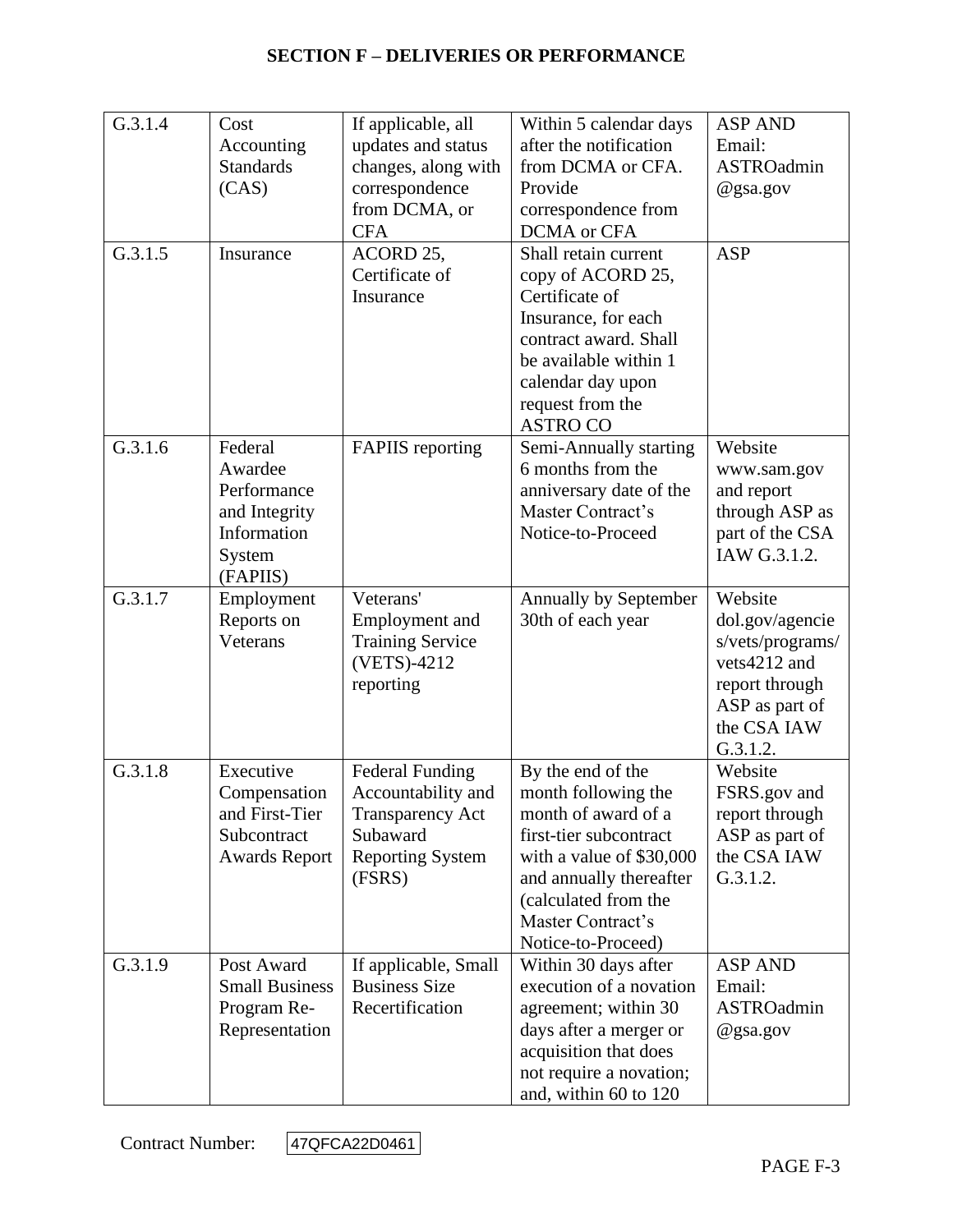|           |                                                                                 |                                                                                                  | days prior to the end of<br>the fifth year and<br>exercising the option<br>thereafter                                                                                                                                                                                                                                                                            |                                                                                                                             |
|-----------|---------------------------------------------------------------------------------|--------------------------------------------------------------------------------------------------|------------------------------------------------------------------------------------------------------------------------------------------------------------------------------------------------------------------------------------------------------------------------------------------------------------------------------------------------------------------|-----------------------------------------------------------------------------------------------------------------------------|
| G.3.1.10  | Mergers,<br>Acquisitions,<br>Novations, and<br>Change-of-<br>Name<br>Agreements | If applicable, SF 30<br>Modification                                                             | Copy of SF 30 and<br>other applicable<br>documents showing<br>approval within 5<br>calendar days of<br>finalization                                                                                                                                                                                                                                              | <b>ASP AND</b><br>Email:<br>ASTROadmin<br>@gsa.gov                                                                          |
| G.3.1.11  | Individual<br>Subcontracting<br>Reports (ISR)                                   | If applicable, ISRs<br>from Individual<br>Subcontracting<br>Plans on ASTRO                       | Semi-annually during<br>the performance period<br>ending March 31st (due<br>no later than April<br>30th) and the<br>performance period<br>ending September 30th<br>(due no later than<br>October 30th). Any<br>non-compliant ISR<br>shall be resubmitted<br>within 30 days of<br>receiving the<br>notification of non-<br>compliance from the<br><b>ASTRO CO</b> | Website<br>esrs.gov for<br>every ISR<br>Report<br>Email:<br><b>ASTROadmin</b><br>@gsa.gov only<br>if unable to<br>meet goal |
| G.3.1.12  | Summary<br>Subcontract<br>Reports (SSR)                                         | If applicable, GSA<br>Agency-Wide SSRs                                                           | Annually by October<br>30th for the twelve-<br>month performance<br>period ending<br>September 30th. Any<br>non-compliant SSR<br>shall be resubmitted<br>within 30 days of<br>receiving the<br>notification of non-<br>compliance from the<br><b>ASTRO CO</b>                                                                                                    | Website<br>esrs.gov for<br>every SSR<br>Report<br>Email<br><b>ASTROadmin</b><br>@gsa.gov only<br>if unable to<br>meet goal  |
| G.3.1.13. | PBR, FPRA,<br>and/or FPRR                                                       | If applicable,<br>correspondence and<br>audit reports from<br>DCMA or CFA that<br>updates status | Within 5 calendar days<br>after the update                                                                                                                                                                                                                                                                                                                       | <b>ASP AND</b><br>Email:<br><b>ASTROadmin</b><br>@gsa.gov                                                                   |
| G.3.1.14  | Purchasing<br>System                                                            | If applicable,<br>correspondence and<br>audit reports from                                       | Within 5 calendar days<br>after the update                                                                                                                                                                                                                                                                                                                       | <b>ASP AND</b><br>Email:                                                                                                    |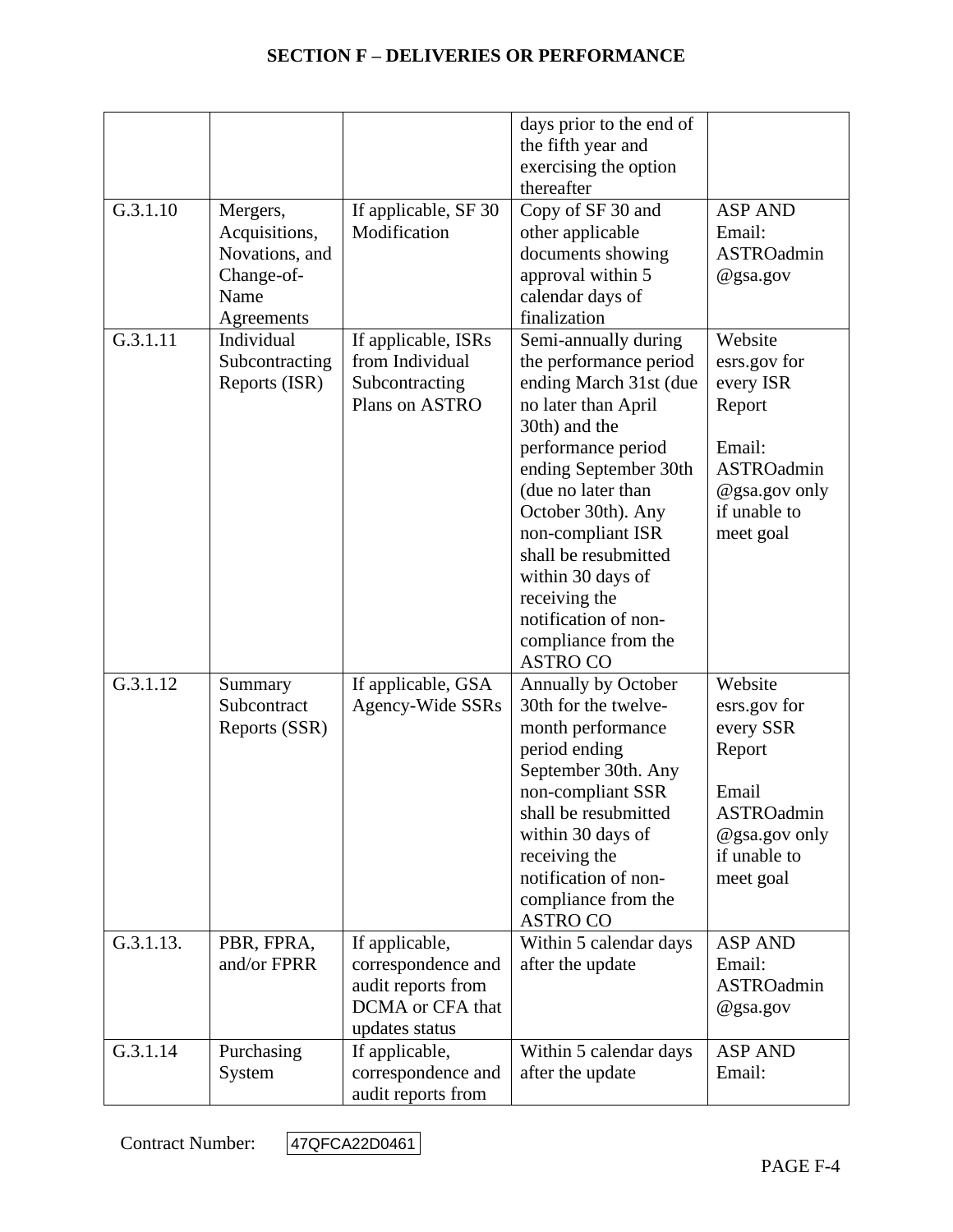|          |                                                                                             | DCMA or CFA that<br>updates status                                                                     |                                            | <b>ASTROadmin</b><br>$@$ gsa.gov                             |
|----------|---------------------------------------------------------------------------------------------|--------------------------------------------------------------------------------------------------------|--------------------------------------------|--------------------------------------------------------------|
| G.3.1.15 | Property<br>Management<br>System                                                            | If applicable,<br>correspondence and<br>audit reports from<br>DCMA or CFA that<br>updates status       | Within 5 calendar days<br>after the update | <b>ASP AND</b><br>Email:<br><b>ASTROadmin</b><br>@gsa.gov    |
| G.3.1.16 | Material<br>Management<br>and<br>Accounting<br>System<br>(MMAS)                             | If applicable,<br>correspondence and<br>audit reports from<br>DCMA or CFA that<br>updates status       | Within 5 calendar days<br>after the update | <b>ASP AND</b><br>Email:<br><b>ASTROadmin</b><br>@gsa.gov    |
| G.3.1.17 | Estimating<br>System                                                                        | If applicable,<br>correspondence and<br>audit reports from<br>DCMA or CFA that<br>updates status       | Within 5 calendar days<br>after the update | <b>ASP AND</b><br>Email:<br><b>ASTROadmin</b><br>$@$ gsa.gov |
| G.3.1.18 | <b>Earned Value</b><br>Management<br>System<br>(EVMS)                                       | If applicable,<br>correspondence and<br>audit reports from<br>DCMA or CFA that<br>updates status       | Within 5 calendar days<br>after the update | <b>ASP AND</b><br>Email:<br><b>ASTROadmin</b><br>$@$ gsa.gov |
| G.3.1.19 | Service<br>Contract<br>Reporting<br>Requirements<br>for Indefinite<br>Delivery<br>Contracts | If applicable,<br>reports shall be<br>provided in<br>accordance with<br>clause 52.204-15<br>(OCT 2016) | Annually, by October<br>15th               | <b>ASP AND</b><br>Email:<br><b>ASTROadmin</b><br>@gsa.gov    |

#### **F.4.2 COMPLIANCES**

The following table contains compliances required for ASTRO. Task Order compliances will be specified in the task order. The Government does not waive its right to require other compliances in order to align the ASTRO contract with new statutory or regulatory requirements. The Government will provide the contractor with at least 45 days' notice of these requirements.

| <b>SECTIO</b> | <b>REFERENCE</b>      | <b>COMPLIANCE</b>                                        |
|---------------|-----------------------|----------------------------------------------------------|
| $\mid N$      |                       |                                                          |
| G.3.1         | <b>ASP</b> Data       | The Contractor shall submit timely and accurate data in  |
|               |                       | the ASP                                                  |
| G.3.1.1       | <b>Contractor Key</b> | The Contractor shall maintain responsive and competent   |
|               | Personnel             | <b>Contractor Key Personnel</b>                          |
| G.3.1.1       | Meetings              | The Contractor's Key Personnel shall attend and actively |
|               |                       | participate in all meetings, including all PMR Meetings  |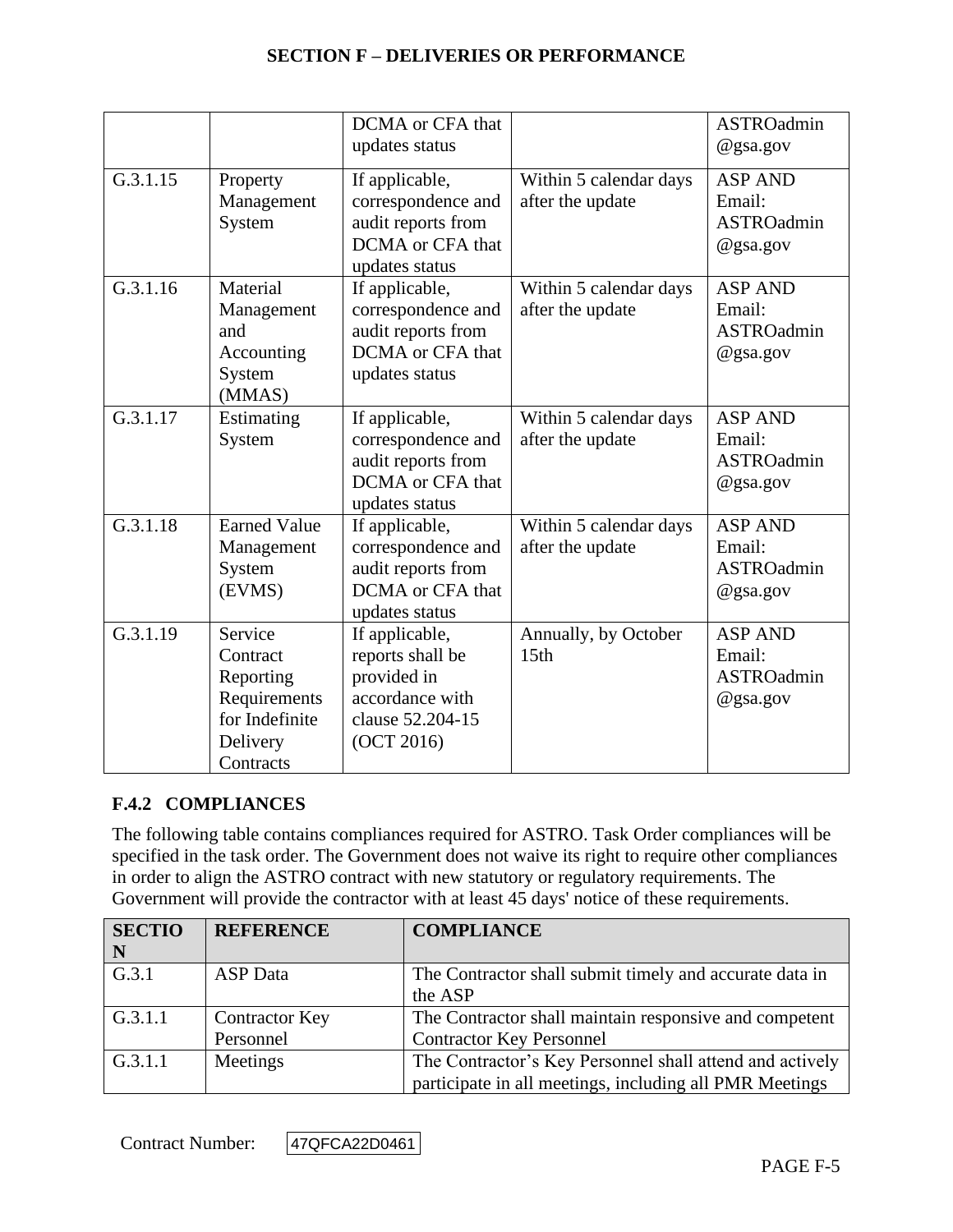| G.3.1.3  | Approved accounting           | The Contractor shall maintain the acceptable/approved    |
|----------|-------------------------------|----------------------------------------------------------|
|          | system                        | status of their Accounting System and submit updates to  |
|          |                               | the current status                                       |
| G.3.1.4  | <b>Cost Accounting</b>        | The Contractor shall maintain CAS compliance and         |
|          | Standards (CAS)               | submit updates to the current status, if applicable      |
| G.3.1.5  | Insurance                     | The Contractor shall submit timely and accurate          |
|          |                               | Certificates of Insurance and maintain adequate          |
|          |                               | insurance coverage at the ASTRO and task order level     |
| G.3.1.6  | Responsibility and            | The Contractor shall submit timely and accurate FAPIIS   |
|          | <b>FAPIIS</b>                 | information and maintain sufficient financial resources  |
|          |                               | and meet the responsibility standards and qualifications |
|          |                               | set forth in FAR Part 9                                  |
| G.3.1.7  | VETS 4212 Reporting           | The Contractor shall report timely and accurate VETS     |
|          |                               | 4212 reports in the DoL website and send confirmation    |
|          |                               | to the ASTRO CO                                          |
| G.3.1.8  | <b>Reporting Executive</b>    | The Contractor shall report timely and accurate sub-     |
|          | Compensation and              | award and executive compensation data regarding first-   |
|          | <b>First-Tier Subcontract</b> | tier sub-awards in FSRS to meet the FFATA reporting      |
|          | Awards                        | requirements and send confirmation to the ASTRO CO       |
| G.3.1.9  | Post-Award Small              | If applicable, The Contractor shall report timely and    |
|          | <b>Business Program Re-</b>   | accurately their small business program re-              |
|          | Representation                | representation and update www.sam.gov.                   |
| G.3.1.10 | Mergers, Acquisitions,        | The Contractor shall submit timely notice of Merger and  |
|          | Novations and Change-         | Acquisitions or contractual copies of Novation or        |
|          | of-Name Agreements            | Change-of-Name Agreements, if applicable                 |
|          |                               |                                                          |
| G.3.1.11 | <b>Subcontracting Goals</b>   | The Contractor shall submit timely and accurate ISR      |
|          | and Reporting                 | subcontract reports, if applicable, and SSR subcontract  |
|          |                               | reports and make good faith efforts in meeting small     |
|          |                               | business goals in accordance with the Contractor's       |
|          |                               | subcontracting plan                                      |
| G.3.1.13 | <b>Approved Purchasing</b>    | The Contractor shall maintain an Approved Purchasing     |
|          | System                        | System and submit updates, if applicable                 |
| G.3.1.14 | <b>Property Management</b>    | The Contractor shall maintain a Property Management      |
|          | System                        | System and submit updates, if applicable                 |
| G.3.1.15 | <b>Material Management</b>    | The Contractor shall maintain an Material Management     |
|          | and Accounting System         | and Accounting System (MMAS) and submit updates, if      |
|          | (MMAS)                        | applicable                                               |
| G.3.1.16 | <b>Estimating System</b>      | The Contractor shall maintain an Estimating System and   |
|          |                               | submit updates, if applicable                            |
| G.3.1.17 | <b>EVMS ANSI-standard</b>     | The Contractor shall maintain or exceed their EVMS       |
|          |                               | ANSI-standard and submit updates, if applicable          |
| H.8.2    | Ethics and Conduct            | The Contractor shall adhere to the standards under       |
|          |                               | Section H.13                                             |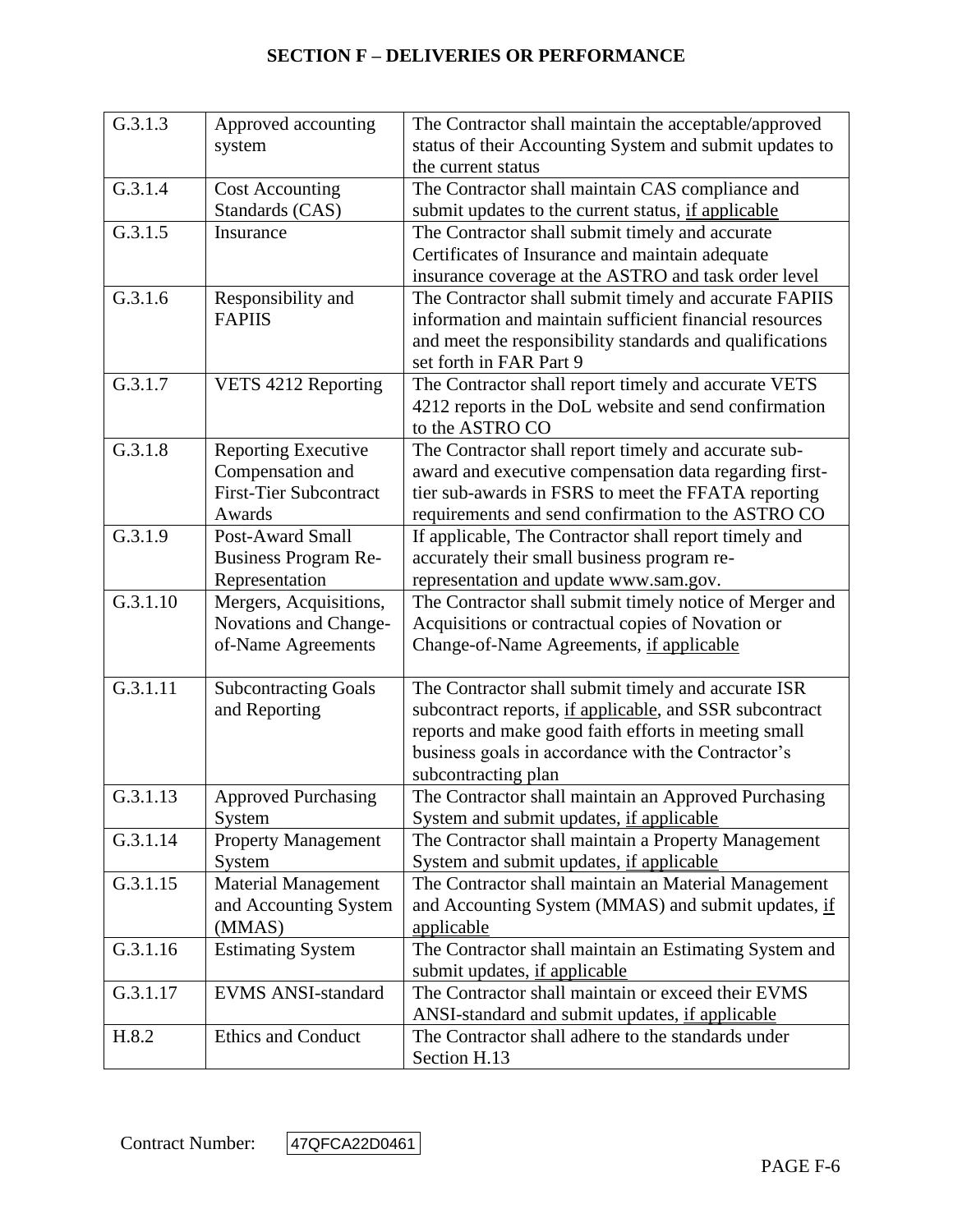| H.14    | <b>Task Order Close-Out</b>                                       | The Contractor agrees to cooperate with the OCO to<br>close out task orders as soon as practical after expiration,<br>cancellation, or termination          |
|---------|-------------------------------------------------------------------|-------------------------------------------------------------------------------------------------------------------------------------------------------------|
| L.5.1.6 | Meaningful<br>Relationship<br><b>Commitment Letters</b><br>(MRCL) | The Contractor shall honor the commitments contained<br>in all MRCLs, if applicable                                                                         |
| H.16    | <b>SCRM Plan</b>                                                  | For ASTRO Pool 1 contractors and those contractors<br>specifically identified, annually, beginning one year<br>from the date of the ASTRO Notice to Proceed |

# **F.5 CONTRACTOR PERFORMANCE**

Contractor performance information is relevant information, for future source selection purposes, regarding a contractor's actions under a previously awarded contract. It includes, for example, the contractor's record of conforming to contract requirements and to standards of good workmanship; record of forecasting and controlling costs; adherence to contract schedules, including the administrative aspects of performance; history of reasonable and cooperative behavior and commitment to customer satisfaction; reporting into required databases; record of integrity and business ethics; and business-like concern for the interest of the customer.

The Master Contract requires use of the Contractor Performance Assessment Reporting System (CPARS) modules as the secure, confidential, information management tool to facilitate the performance evaluation process for both the Master Contract and task orders awarded under the Master Contract located at http://www.cpars.gov.

The Corporate ASTRO Contract Manager (CACM) shall serve as a primary contact and be authorized access to the evaluation for review and comment for the Master Contract. The CACM shall respond promptly to Past Performance evaluations as documented by the ASTRO CO. The CACM shall identify an alternate contact that will be responsible for notifying the ASTRO CO in the event the primary contact is unavailable to process evaluations within the required 30-day time frame.

Evaluations of contractor performance will be provided to the contractor as soon as practicable after completion of the evaluation. Contractors will be given a minimum of 30 days to submit comments, rebutting statements, or additional information.

Copies of the evaluations, contractor responses, and review comments, if any, will be retained as part of the task order file, which may be used by Federal agencies to support future award decisions.

#### **F.5.1 MASTER CONTRACT CPARS**

Evaluation factors for CPARS include Technical, Cost Control, Schedule/Timeliness, Management/Business Relations, Small Business Subcontracting, and Other. For the purposes of the Master Contract, Technical and Cost Control will not be rated. Other will only be rated if applicable.

For the Master Contract, the following ratings will be evaluated: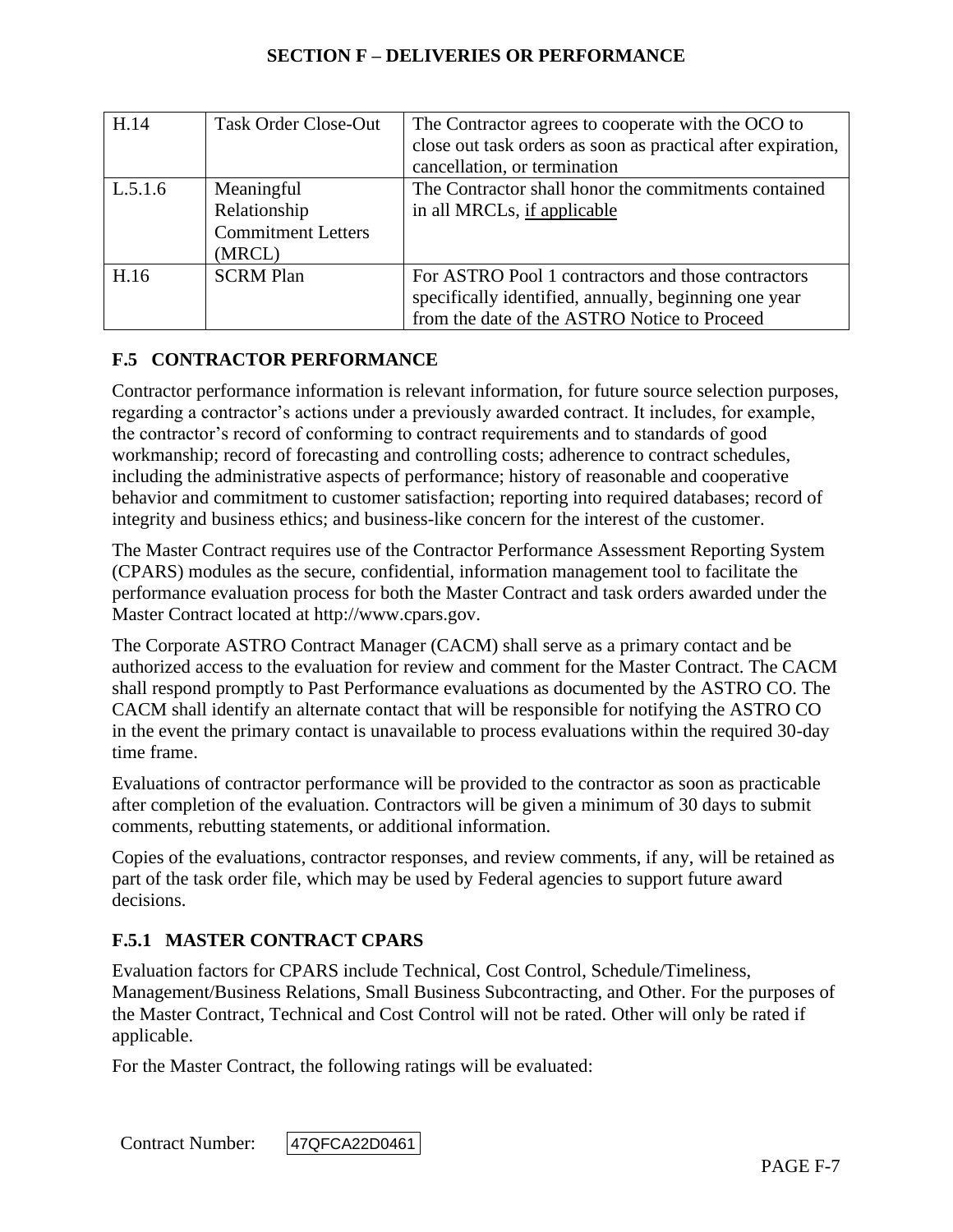- a. Schedule/Timeliness: This factor will be rated on the timeliness of meeting the reporting standards in Section F.4.
- b. Management/Business Relations: This factor will be rated on the quality and responsiveness of the duties performed by both the CACM and Corporate ASTRO Program Manager (CAPM) (See Section G.3.1.1.1).
- c. Small Business Subcontracting: This factor will be rated on whether or not the contractor has met its small business subcontracting goals (See Section G.3.1.11).
- d. Other: This factor will only be rated if applicable (e.g., trafficking violations, tax delinquency, suspension and debarments, dormant status, or off-ramping.

The ASTRO CO will conduct CPAR evaluations annually during the performance period ending September  $30<sup>th</sup>$  of each year.

## **F.5.2 TASK ORDER CPARS**

The ASTRO CO does not administer or evaluate task order performance. It is the sole responsibility of the OCO using the process and criteria set forth in CPARS. OCOs shall use CPARS for task orders awarded under the Master Contract, if applicable. CPARS may not be required for certain requirements like classified work and intelligence. If a customer agency's policy requires an alternative Past Performance assessment reporting system for a specific task order, the alternative reporting system takes precedence over CPARS.

At a minimum, the OCO will be responsible for evaluating final contractor performance upon task order completion. Interim performance evaluations may be conducted as prescribed by the ordering agency's policies.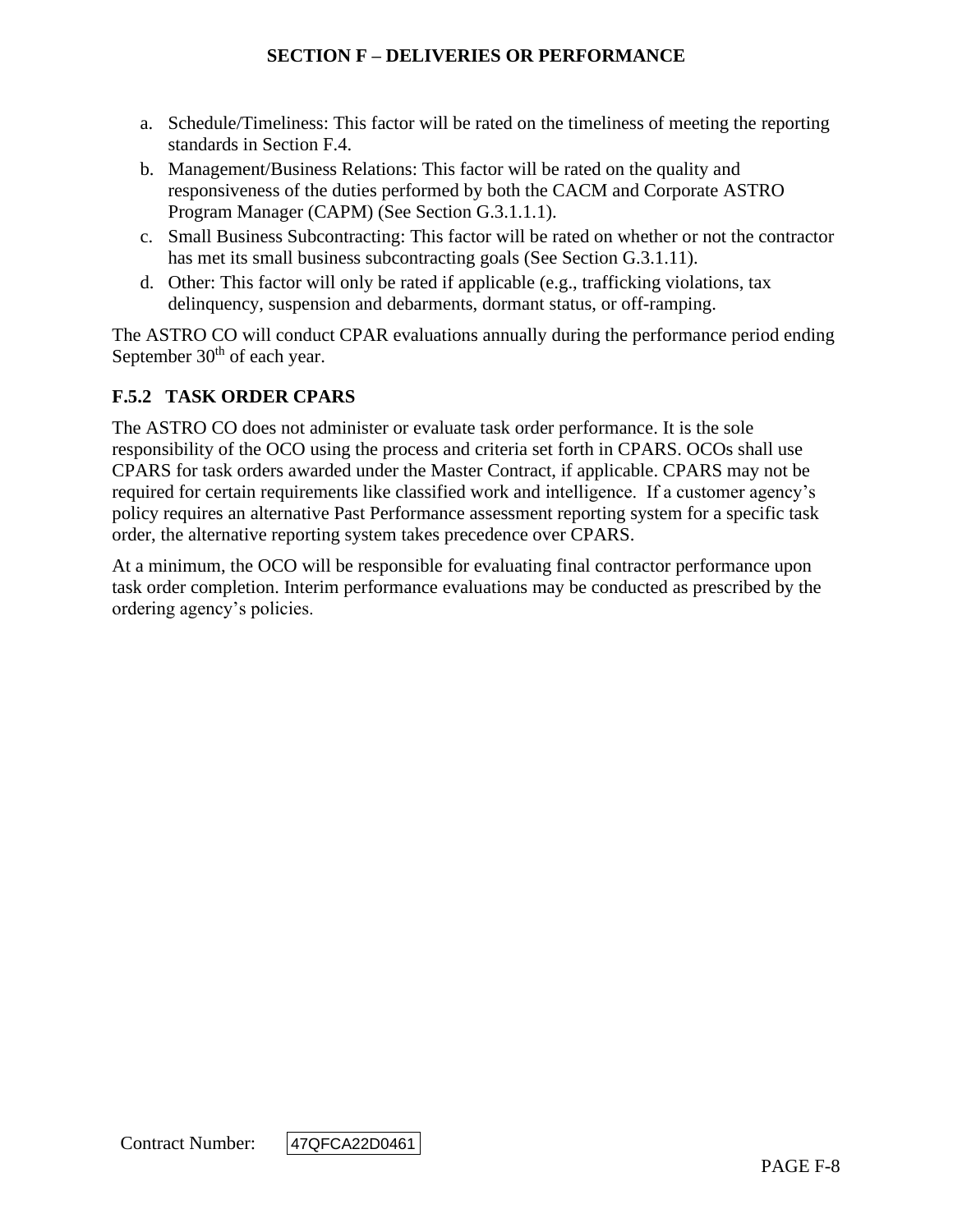#### **G.1 BACKGROUND**

This section provides roles, responsibilities, and contract administration requirements for the Master Contract.

Clauses, provisions, and other terms and conditions regarding task order administration will be designated by the OCO at the task order level.

#### **G.2 ROLES AND RESPONSIBILITIES OF GOVERNMENT KEY PERSONNEL**

This section describes the roles and responsibilities of Government and contractor personnel.

The current Point of Contact (POC) information for the Government's ASTRO Program Manager and CO, the CAPM and CACM, and other duly authorized representatives for the Master Contract will be maintained in the ASP.

#### **G.2.1 ASTRO GOVERNMENT KEY PERSONNEL**

The Government Key Personnel for the ASTRO program are the ASTRO Program Manager (PM), ASTRO CO, and ASTRO Ombudsman.

#### **G.2.1.1 ASTRO PROGRAM MANAGER**

The ASTRO PM is the primary Government official who performs various programmatic functions with contractors and customers for the overall success of the ASTRO program.

#### **G.2.1.2 ASTRO CONTRACTING OFFICER**

The ASTRO CO is the sole Government official with authority to interpret, administer, and/or modify the terms and conditions of the Master Contract.

The ASTRO CO may delegate routine administrative functions to an authorized representative to assist on matters related to the Master Contract's terms and conditions and monitoring contractor's performance.

#### **G.2.1.3 ASTRO OMBUDSMAN**

If a contractor has a pre-award or post-award complaint at the task order level, it is encouraged that the contractor initially consult with the ASTRO CO. In the case that the contractor is not satisfied with the resolution of the complaint by the ASTRO CO, the contractor may follow the procedures outlined in the General Services Administration Acquisition Regulation (GSAR) 552.216-74 as follows:

GSAR 552.216-74 GSA Task-Order and Delivery-Order Ombudsman (Jan 2017)

- (a) GSA has designated a Task-Order and Delivery-Order Ombudsman who will review complaints from contractors and ensure that they are afforded a fair opportunity for consideration in the award of task or delivery orders under Indefinite Delivery/Indefinite Quantity (ID/IQ) contracts, consistent with the procedures in the contract. Written complaints shall be submitted to the Ombudsman, with a copy to the CO.
- (b) In the case that the contractor is not satisfied with the resolution of the complaint by the GSA Task-Order and Delivery-Order Ombudsman, the contractor may follow the procedures outlined in subpart 33.1.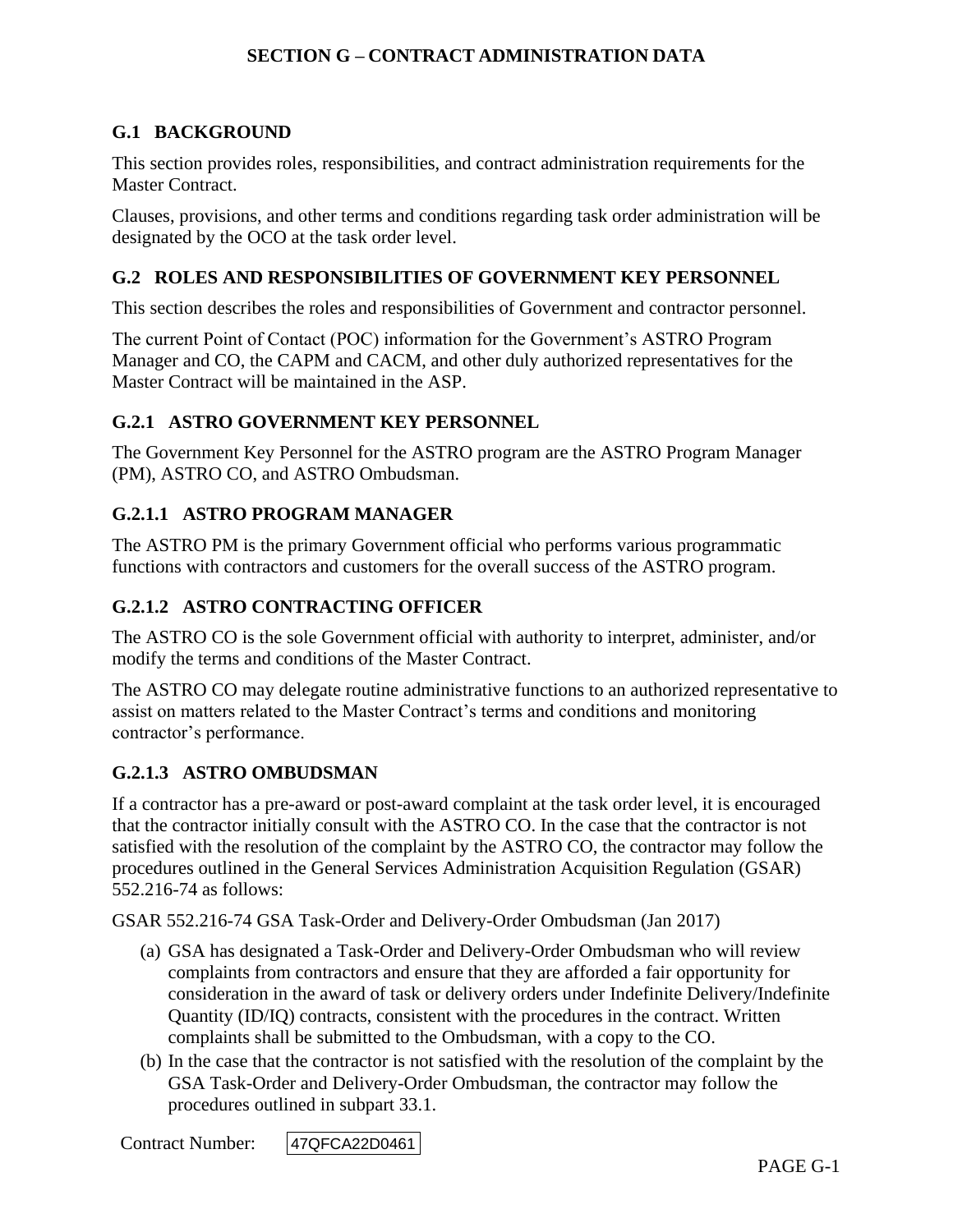(c) The GSA Task-Order and Delivery-Order Ombudsman is located at the GSA, Office of Government-wide Policy (OGP), Office of Acquisition Policy (MV). Contact information for the GSA Task-Order and Delivery-Order Ombudsman can be found at: http://www.gsa.gov/ombudsman.

### **G.2.2 TASK ORDER KEY PERSONNEL**

The Key Personnel for pre-award and post-award administration of task orders under the Master Contract is the OCO and the OCO's appointed Contracting Officer Representative (COR) or Contracting Officer Technical Representative (COTR).

## **G.2.2.1 ORDERING CONTRACTING OFFICER (OCO)**

The OCO for each task order is the sole and exclusive Government official with authority to solicit, award, administer, and/or modify a task order under the Master Contract.

On a case by case basis, a warranted CO, as defined in FAR Subpart 2.101, may request a DPA from the ASTRO Program Office. Only if a DPA is granted from the ASTRO CO may a non-FEDSIM OCO solicit and award a task order under the Master Contract.

The OCO is encouraged to contact the ASTRO Program Office for any task order assistance including the following:

- a. Training on the ASTRO program and ordering procedures.
- b. Task order scope compliance with the Master Contract.
- c. Task order solicitation development.
- d. Assistance on disputes, claims, or protests at the task order level.
- e. Contractor performance issues at the task order level.

OCO duties include:

- a. Complying with the scope, terms and conditions of the Master Contract, ordering procedures outlined in the ASTRO ordering guide, FAR Subpart 16.505, and other regulatory supplements.
- b. Identifying the proper Pool, commercial or non-commercial items, contract type(s), terms and conditions, and clauses and provisions applicable to the task order solicitation and award.
- c. Allowing a reasonable time for fair opportunity proposal submission.
- d. Resolving any performance issues, disputes, claims, or protests at the task order level.
- e. Responding to all Freedom of Information Act (FOIA), Congressional, Inspector General, Small Business Administration, and/or the General Accountability Office requests for task order information.
- f. Entering task order performance evaluation in the CPARS, if applicable.
- g. Entering task order award data in the Federal Procurement Data System Next Generation (FPDS-NG) upon task order award, if applicable.
- h. Closing out task orders in a timely manner.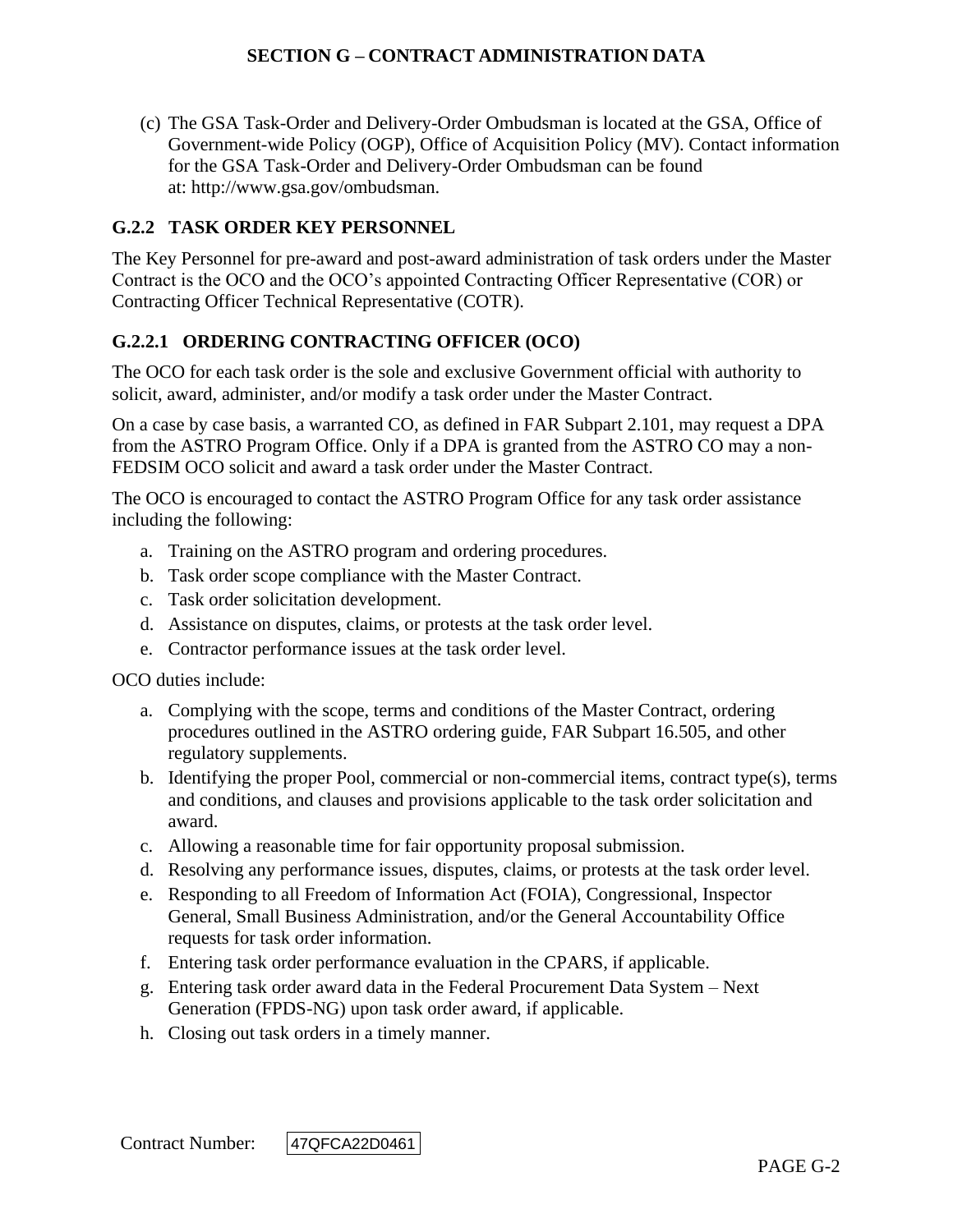## **G.2.2.2 CONTRACTING OFFICER'S REPRESENTATIVE**

The OCO for each task order may designate a COR or COTR to perform specific administrative or technical functions.

The specific rights and responsibilities of the COR or COTR for each task order shall be described in writing, which upon request, shall be provided to the contractor.

#### **G.3 CONTRACT ADMINISTRATION REQUIREMENTS**

This section describes all the administration requirements for the entire duration of the Master Contract.

#### Master Contract**G.3.1 GENERAL ADMINISTRATION REQUIREMENTS**

General administration requirements are required administration duties of the Master Contract. All contractor information will be maintained and reported in the ASP.

## **G.3.1.1 CONTRACTOR KEY PERSONNEL**

The Key Personnel for the contractor's ASTRO program are the CAPM and the CACM. Additional Key Personnel requirements may be designated by the OCO at the task order level.

The contractor shall assign a CAPM and a CACM as contractor Key Personnel to represent the contractor as primary POCs to resolve issues and perform administrative duties and other functions that may arise relating to the Master Contract, including task orders solicited and awarded. The contractor shall ensure that the ASTRO CO has current POC information for both the CAPM and CACM.

There are no minimum qualification requirements established for the CAPM and CACM. The CAPM and CACM do not have to be full-time positions; however, the CAPM and CACM are expected to be fully proficient in the performance of their duties. All costs associated with CAPM and CACM duties shall be handled in accordance with the contractor's standard accounting practices; however, no costs for CAPM and CACM duties may be billed directly to the ASTRO Program Office.

#### **G.3.1.1.1 CORPORATE ASTRO PROGRAM MANAGER (CAPM)**

The contractor's corporate management structure shall guarantee senior, high-level, program management of the ASTRO Program, including a CAPM to represent the company in all ASTRO program related matters.

CAPM duties include:

- a. Providing a cohesive partnership between the contractor, ASTRO Program Manager, and Federal agency customers to identify and achieve reciprocal goals, with effective and efficient customer-focused service, in accordance with the terms of the Master Contract.
- b. Advising and assisting current and potential Federal agency customers regarding the technical scope of the Master Contract and the overall attributes of the ASTRO Program.
- c. Attending all ASTRO PMR meetings and other ASTRO meetings as scheduled.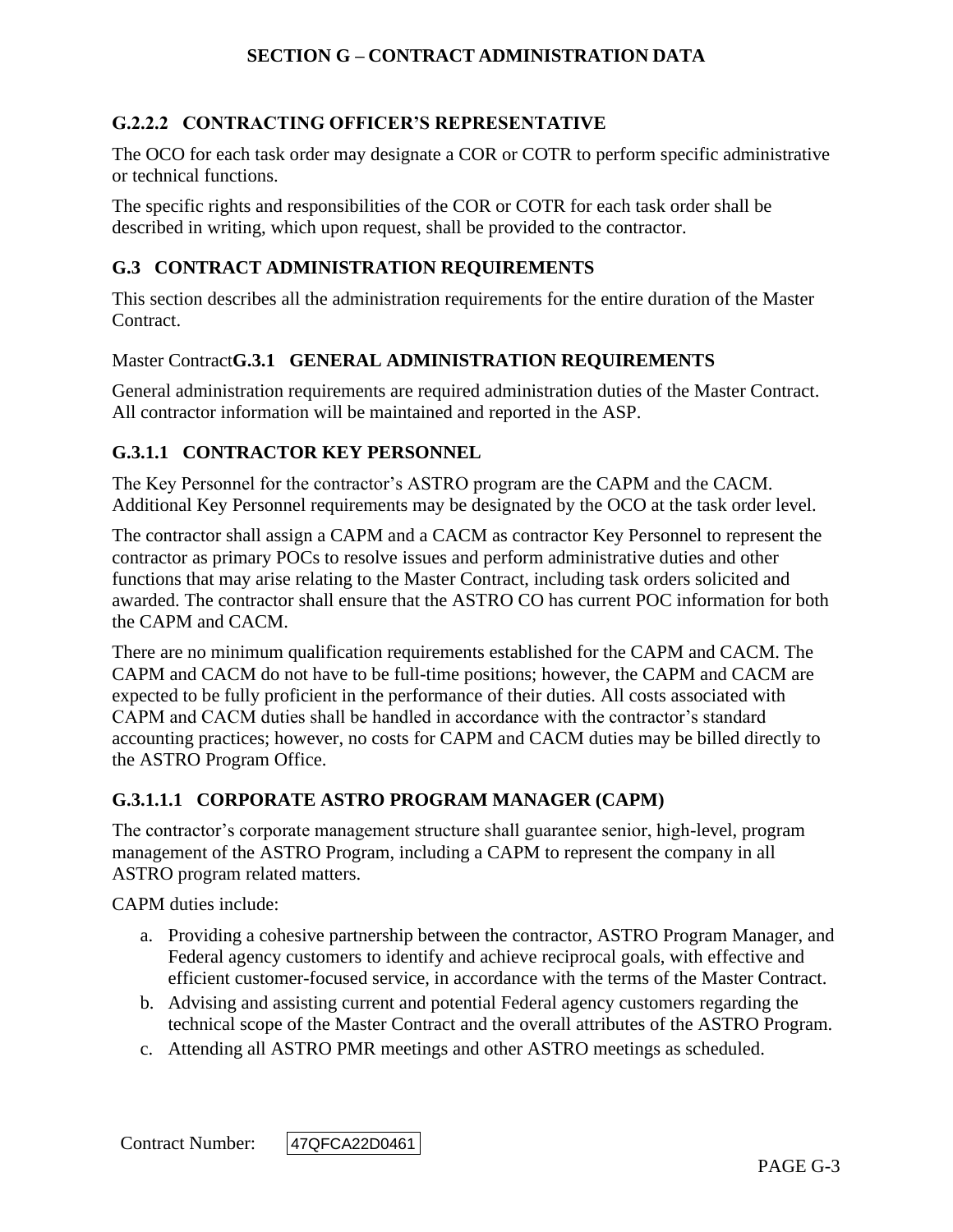## **G.3.1.1.2 CORPORATE ASTRO CONTRACT MANAGER (CACM)**

The contractor's corporate management structure shall guarantee senior, high-level, contract management of the ASTRO Program, including a CACM to represent the company in all ASTRO related matters.

CACM duties include:

- a. Ensuring that all contract administration functions and reporting information required under the Master Contract is provided accurately, thoroughly, and timely.
- b. Addressing all performance issues related to the Master Contract.
- c. Attending all ASTRO and ASTRO PMR meetings as scheduled.

#### **G.3.1.2 CONTRACTOR SELF-ASSESSMENT (CSA)**

The CSA is a status update for all systems and certifications that were claimed in the proposal submission. The purpose of the CSA is to keep contractor data up to date. The CACM shall submit the CSA to the ASTRO CO using the ASP.

#### **G.3.1.3 APPROVED ACCOUNTING SYSTEM**

The contractor shall maintain an approved accounting system, as approved by the cognizant ACO of the DCMA or other CFA and validated by the ASTRO CO, for the entire duration of the Master Contract. An approved accounting system provides for the proper segregation, identification, accumulation, and allocation of direct and indirect costs for Government procurements and is mandatory for the entire duration of the Master Contract.

Only those contractors that maintain an approved accounting system shall be eligible for Cost Reimbursement (all types) or Non-Commercial T&M/LH task order solicitations and awards. Approved accounting systems do not apply to task orders for the acquisition of commercial items or when the task orders are firm-fixed-price or fixed-price with economic price adjustment provided that the price adjustment is not based on actual costs incurred.

#### **G.3.1.4 COST ACCOUNTING STANDARDS (CAS)**

If applicable, the contractor shall maintain CAS coverage as approved by the cognizant ACO of DCMA or other CFA and validated by the ASTRO CO , for the entire duration of the Master Contract. CAS are a set of 19 standards and rules promulgated by the Government for use in determining costs on procurements and for contractors to disclose in writing and follow consistently in their cost accounting practices.

The contractor and its subcontractors (for clarity, see FAR Part 42 - *Subcontractor* means any supplier, distributor, vendor, or firm that furnishes supplies or services to or for a prime contractor or another subcontractor.), may be subject to full CAS coverage, which requires all 19 standards; modified CAS coverage, which requires Standards 401, 402, 405, and 406; or be exempt from CAS coverage under 48 CFR 9903.201-1 and 48 CFR 9903.201-2.

A contractor under coverage is not subject to a standard where it does not apply. CAS does not apply to task orders for the acquisition of commercial items or when the task orders are firmfixed-price or fixed-price with economic price adjustment provided that the price adjustment is not based on actual costs incurred.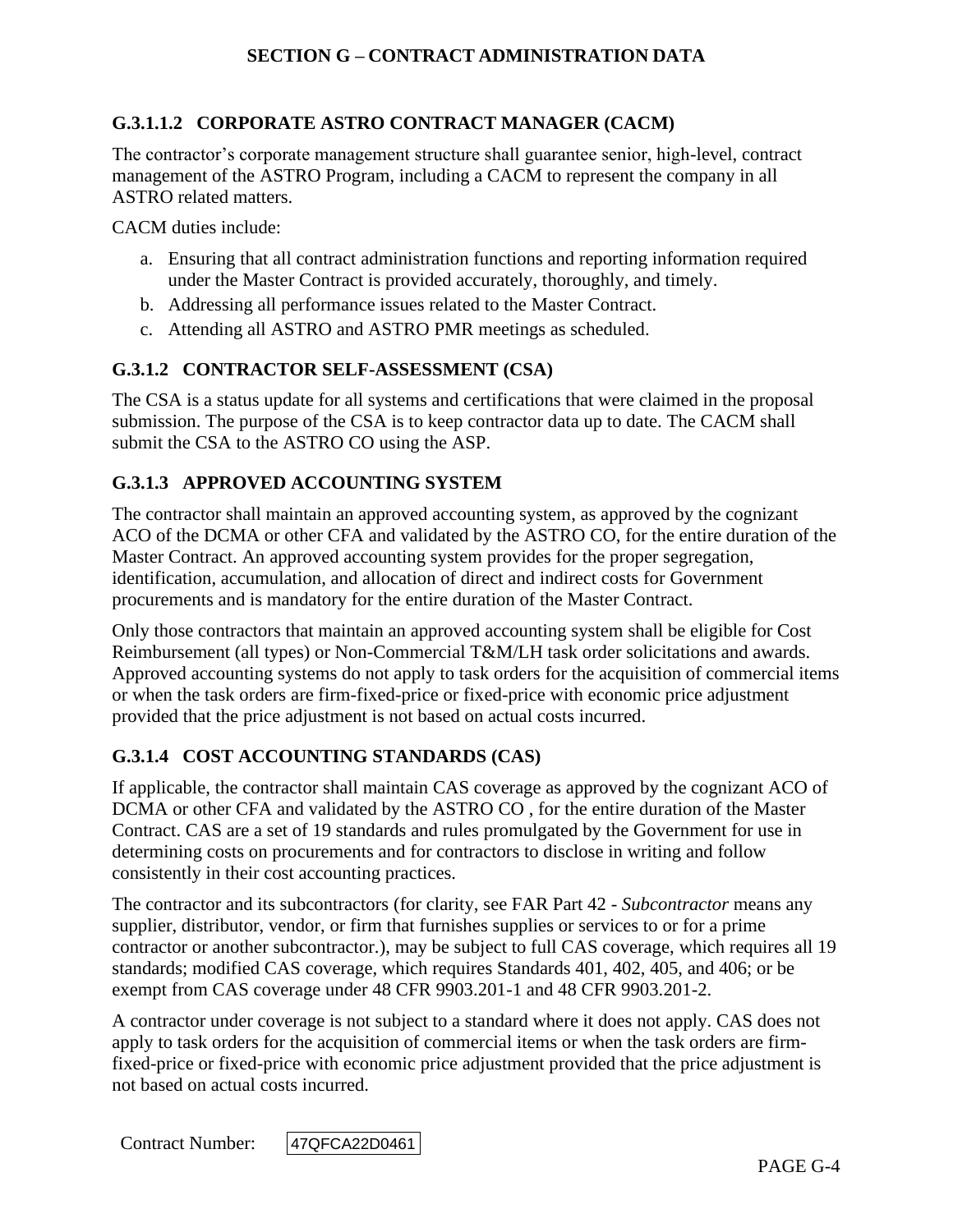## **G.3.1.5 INSURANCE**

The insurance coverage specified in FAR Subpart 28.3 is the minimum insurance coverage required for the entire duration of the Master Contract. If a task order does not specify any insurance coverage amounts, the minimum insurance requirements in FAR Subpart 28.3 shall apply.

The OCO may require additional insurance coverage or higher limits specific to a task order awarded under the Master Contract. OCOs shall tailor insurance coverage clauses, provisions, and other applicable terms and conditions specific to each task order's contract type, solicitation, and award.

The contractor shall acquire and maintain insurance coverage for each Pool in which it has an award. The contractor shall retain copies of ACORD Form 25, Certificate of Liability, for each Pool awarded under the Master Contract and the certificate shall be made available upon request of the ASTRO CO.

## **G.3.1.6 FEDERAL AWARDEE PERFORMANCE AND INTEGRITY INFORMATION SYSTEM (FAPIIS)**

Subject to FAR 9.104-6, Federal Awardee Performance and Integrity Information System, and FAR 52.209-9, Updates of Publicly Available Information Regarding Responsibility Matters, the contractor shall update responsibility matters in FAPIIS, including criminal, civil, and administrative proceedings in connection with Federal awards; suspensions and debarments; administrative agreements issued in lieu of suspension or debarment; non-responsibility determinations; contract terminations for fault; defective pricing determinations; and Past Performance evaluations.

## **G.3.1.7 EMPLOYMENT REPORTS ON VETERANS**

Subject to FAR 22.1306, Department of Labor Notices and Reports, and FAR 52.222-37, Employment Reports on Veterans, the contractor shall report veteran employment and hiring data annually to the DoL by filing a VETS-4212, Federal Contractor Veterans' Employment Report.

#### **G.3.1.8 EXECUTIVE COMPENSATION AND FIRST-TIER SUBCONTRACT AWARDS REPORT**

Subject to FAR 4.14 and FAR 52.204-10, Reporting Executive Compensation and First-Tier Subcontract Awards, the contractor shall report executive compensation and first-tier subcontract awards in the Federal Funding Accountability and Transparency Act Subaward Reporting System (FSRS).

## **G.3.1.9 POST AWARD SMALL BUSINESS PROGRAM RE-REPRESENTATION**

Subject to FAR 52.219-28, Post-Award Small Business Program Re-representation, if a contractor represented that it was a small business concern prior to award of a given Pool under the Master Contract, the contractor shall re-represent its size status upon the occurrence of any of the following:

a. Within 30 days after execution of a novation agreement.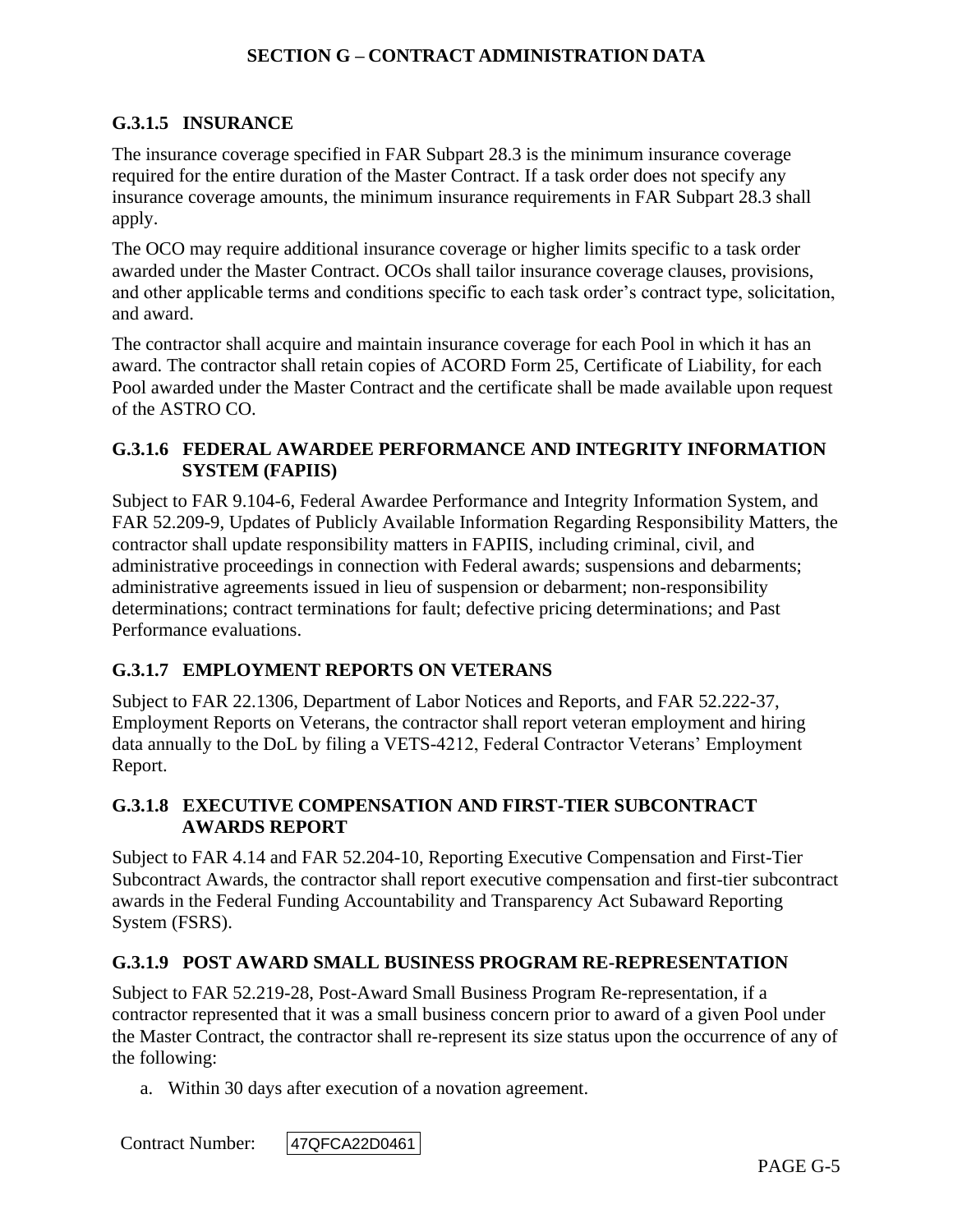- b. Within 30 days after a merger or acquisition that does not require a novation.
- c. Within 60 to 120 days prior to the end of the fifth year of the contract.

For each Pool the contractor has an award, the contractor shall re-represent its size status in accordance with the size standard in effect at the time of this re-representation that corresponds to the NAICS code assigned to the Pool(s) that corresponds to the contractor's Master Contract.

The contractor shall make the re-representation required by this section as follows:

- (1) By validating or updating all its representations in the Representations and Certifications section of the System for Award Management (SAM) at www.sam.gov and its other data in SAM, as necessary, to ensure that they reflect the contractor's current status. The contractor shall notify the ASTRO CO in writing within the timeframes specified above that the data has been validated or updated, and provide the date of the validation or update.
- (2) If the contractor does not have representations and certifications in SAM, or does not have a representation in SAM for the NAICS code applicable to the Master Contract, the contractor is required to complete the following re-representation and submit it to the ASTRO CO in writing, along with the contract number(s) and the date on which the rerepresentation was completed using the format below:

The contractor represents that it  $\Box$  **is,**  $\Box$  **is not**, a small business concern under NAICS code assigned to contract number<br>
<u>equals</u> for Pool name

| $\lceil$ Contractor to sign and date and insert dumorized signer s name and title $\lceil$ |  |
|--------------------------------------------------------------------------------------------|--|
| Point of Contact:                                                                          |  |
| Title:                                                                                     |  |
| Date:                                                                                      |  |
| Signature:                                                                                 |  |

[*Contractor to sign and date and insert authorized signer's name and title*]

#### **G.3.1.10 MERGERS, ACQUISITIONS, NOVATIONS, AND CHANGE-OF-NAME AGREEMENTS**

In accordance with GSAM 542.12 and FAR 42.12, if a contractor merges, is acquired, or recognizes a successor in interest to Government contracts when contractor assets are transferred; or, recognizes a change in a contractor's name; or, executes novation agreements and change-of-name agreements by a CO other than the ASTRO CO, the contractor shall notify the ASTRO CO and provide a copy of the novation or other any other agreement that changes the status of the contractor.

Title 41 U.S.C. 6305 prohibits the transfer of Government contracts from an awardee to a third party. However, the Government may, when in its interest, novate an awardee's contract to a third party when there is a transfer of all of the awardee's assets or the entire portion of the assets involved in the performance of the Master Contract. In a services contract, assets are generally defined as personnel performing work under the contract being transferred. For companies with task order awards, assets refer to all of the personnel performing those task orders as well as the personnel performing at the Master Contract level (e.g., the CACM and CAPM). For companies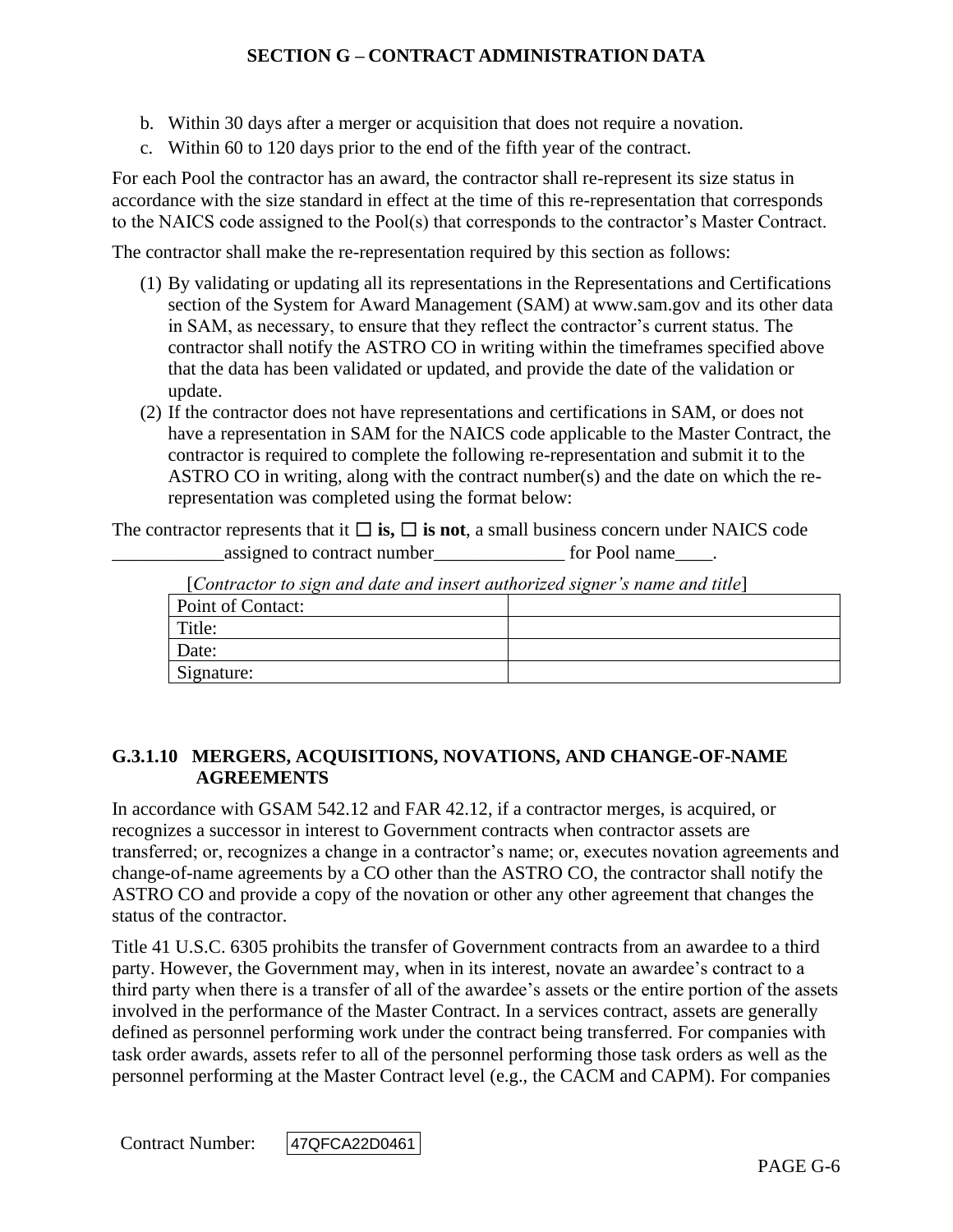without task order awards, assets mean personnel performing at the Master Contract level only (e.g., the CACM and CAPM).

For a novation to be approved by the ASTRO CO, the following elements shall occur:

- a. The company shall first submit a proposal to the ASTRO CO under the most recent solicitation of the Master Contract.
- b. The proposal shall achieve an evaluated numerical score that is equal to or higher than the lowest evaluated numerical score in the Pool being applied for at the time of the original Master Contract awards.
- c. The company shall submit a novation agreement with all the required legal elements in accordance with GSAM 542.12 and FAR 42.12.
- d. The novation agreement shall include the transfer of personnel performing work under the Master Contract and any awarded task orders, as applicable.
- e. The novation agreement shall be determined by the ASTRO CO to be in the best interest of the Government.
- f. If a company, including affiliates, divisions, or subsidiaries already has a Master Contract within the same Pool, one of the companies shall be put in Dormant Status in accordance with Section H.10.

## **G.3.1.11 INDIVIDUAL SUBCONTRACTING PLAN(S)**

In accordance with GSAM 519.7 and FAR 19.7, for other than small business concerns, the contractor shall comply with its approved subcontracting plan for each Pool the contractor has an award. The contractor shall maintain an acceptable individual subcontracting plan for each Pool, as awarded, for the entire duration of the Pool(s). The contractor may or may not have received an evaluation scoring credit for small business subcontracting goals proposed on an individual subcontracting plan by Pool; however, the contractor shall meet or exceed the small business subcontracting goal, as proposed by Pool, for each reporting period under the Pool(s).

An individual subcontracting plan means a subcontracting plan specific to each Pool awarded under the Master Contract and covers the entire five-year ordering period and one, five-year option period, and it has goals that are based on the contractor's planned subcontracting in support of each Pool awarded under the Master Contract. Each individual subcontracting plan shall ensure that small businesses, Small Disadvantage Businesses (SDB), Women-Owned Small Businesses (WOSB), Historically Under-utilized Business Zones (HUBZone), Veteran-Owned Small Businesses (VOSB), and Service-Disabled Veteran-Owned Small Businesses (SDVOSB) are provided the maximum practicable opportunity to participate as subcontractors (for clarity, see FAR Part 42 - *Subcontractor* means any supplier, distributor, vendor, or firm that furnishes supplies or services to or for a prime contractor or another subcontractor.), at the task order level.

The US General Services Administration, and Other Federal Agencies given Delegation of Procurement Authority, are committed to ensuring maximum practicable opportunity is provided to small business concerns to participate in the performance of this contract consistent with its efficient performance. GSA expects any individual small business subcontracting plan submitted pursuant to FAR Clause 52.219-9, Small Business Subcontracting Plan, to reflect this commitment. Consequently, an offeror, other than a small business concern, before being awarded an ASTRO contract, shall demonstrate that its subcontracting plan represents a creative and innovative program for involving small, HUBZone, disadvantaged, women owned, veteran-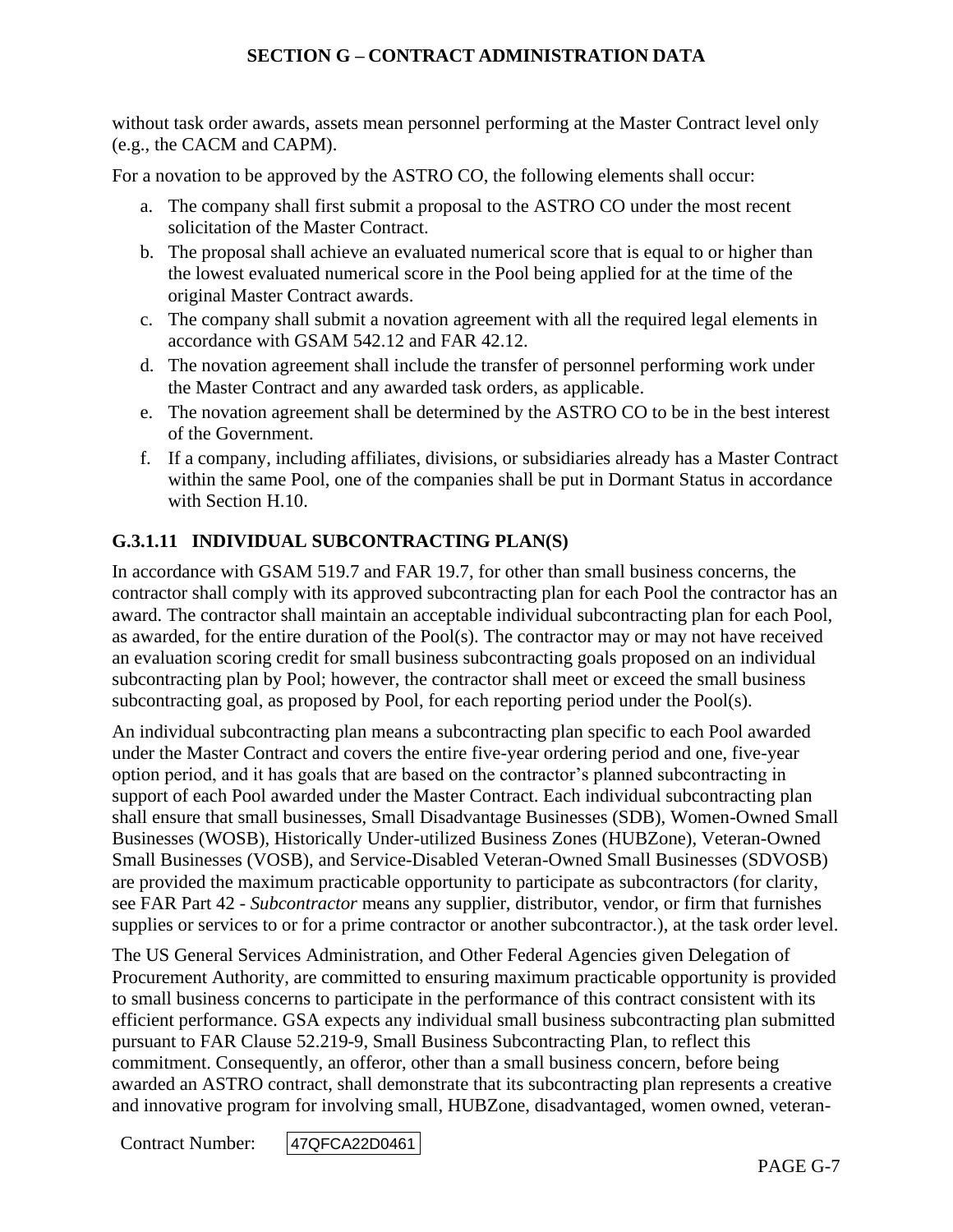owned, and service-disabled veteran owned concerns as subcontractors in the performance of this contract. (a) The Individual Small Business Subcontracting Plan, is made a part of this contract. The Contractor shall provide a signed copy of the Master Contract Individual Small Business Subcontracting Plan to the ASTRO OCO, whenever requested by the OCO. (b) The Individual Small Business Subcontracting Plan covers the Base Period of five (5) years and the option term for an additional five (5) years. (c) Compliance with the Individual Small Business Subcontracting Plan will be addressed via the Contractor Performance Assessment Reporting System (CPARS).

## **G.3.1.11.1 Minimum Subcontracting Goals**

Because of the size, scope, and magnitude of this acquisition, the government anticipates substantial subcontracting opportunities for small business, veteran-owned small business, service-disabled veteran-owned small business, HUBZone small business, small disadvantaged business, and women-owned small business concerns. The Contractor shall maintain a Subcontracting Plan pursuant to FAR Clause 52.219-9, Individual Subcontracting Plan, in accordance with the Master Contract. Small Business Subcontracting Goals Category (% of Planned Subcontracted Dollars) Total Small Business 23; Small Disadvantaged Business 5; Woman-owned Small Business 5 HUBZone Small Business 3 Veteran-owned Small Business 3 Service-disabled Veteran-owned Small Business 3 NOTE: The goals are expressed as a percentage of planned subcontracted dollars, and not contracting ceiling. The small business subcontracting goals are an aggregate of potential subcontracted dollars for Task Order(s) that a Contractor plans to receive under the ASTRO, and not to the aggregate Master Contract ceiling value. Small Business subcontracting goal achievement for the Master Contract is assessed annually and performance ratings will be based exclusively on the goal percentages submitted as part of the offerors Subcontracting Plan.

## **G.3.1.11.2 Subcontracting Reports**

Per FAR 52.219-9(d) (10), Contractors submitting Individual Subcontracting Plans are required to: (a) Cooperate in any studies or surveys as may be required; (b) Submit periodic reports, which show compliance with their subcontracting plan; (c) Submit Individual Subcontracting Reports (ISRs) and Summary Subcontracting Reports (SSRs); (d) Ensure that subcontractors with subcontracting plans agree to submit their ISR and SSR if required. The ISR covers subcontract award data related to this Master Contract and shall be submitted semi-annually till last Task Order completion. The SSR encompasses all Contracts with GSA and is submitted annually. The ISR and SSR shall be submitted electronically via the Electronic Subcontract Reporting System (eSRS) at www.esrs.gov and must be received within the date specified in this Master Contract. Reports are due, regardless of whether there has been any subcontracting activity since contract inception or since time of previous report submission. Notes: Individual Subcontracting Reports shall reflect the subcontracting dollars on a PAYMENT basis only. The Payment Basis is the process of capturing subcontract dollars no sooner than the time a contractor pays the subcontractor's invoices. This Payment Basis reporting method must be used for the entire contract term. Entering subcontracting dollars into the Government's Electronic Subcontracting Reporting System (eSRS) on a Commitment Basis is not permitted. (A Commitment Basis, which is not allowed for this Master Contract, is the process of capturing subcontract dollars when the Contractor executes the subcontract award documents). The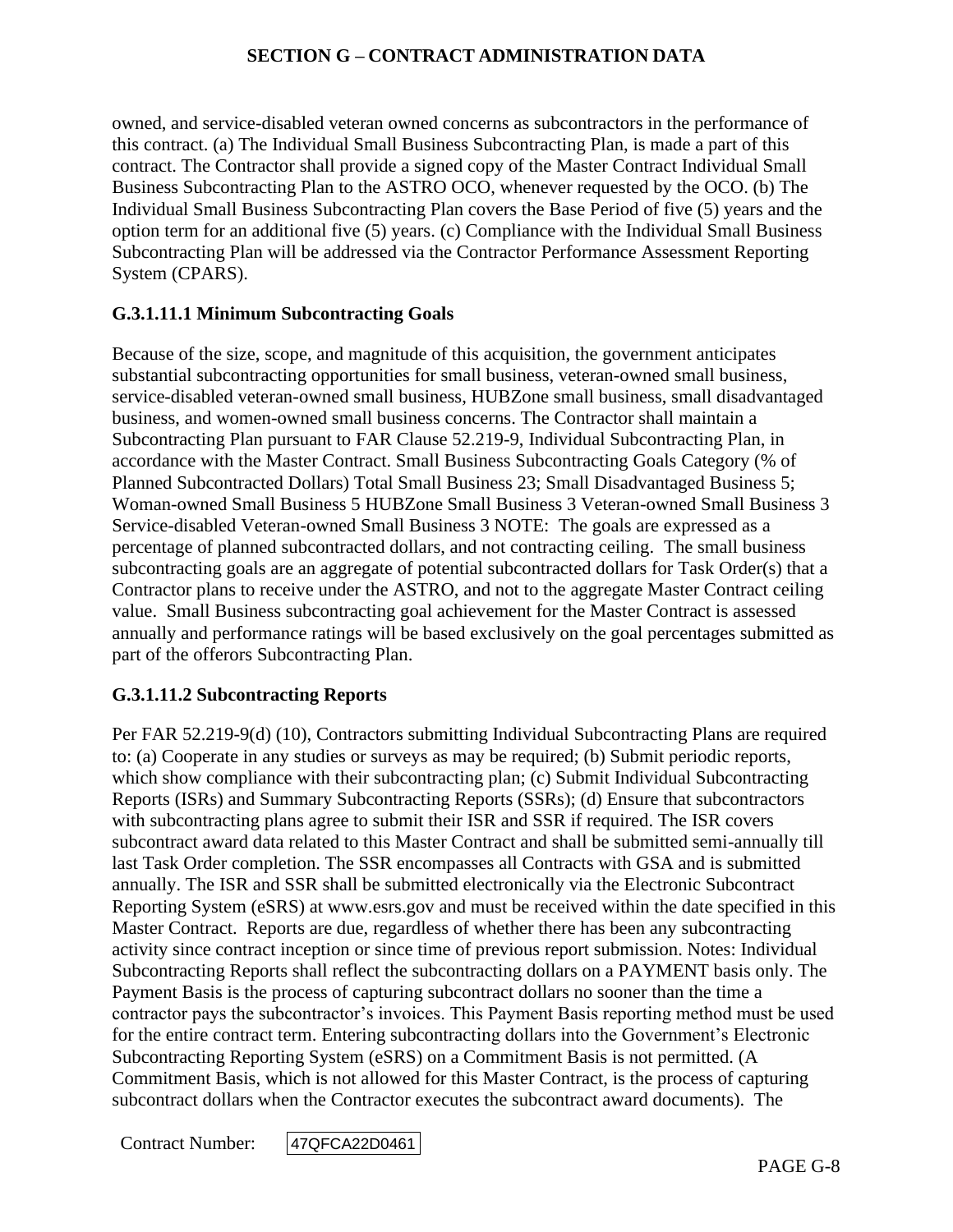Contractor shall ensure that their entries in the column "Current Goal: Percentage of Total Subcontract Awards", is the negotiated percentages as cited in the Individual Subcontracting Plan goals. If the Contractor does not meet the Master Contract Small Business Subcontracting Goals, they shall provide a succinct description of how goals will be achieved in the "Remarks" section of the form. Summary Subcontracting Reports If the Contractor is using the Parent DUNS when reporting, the awardee's DUNS number shall be cited in the "Remarks" section of the form, if different than the Parent DUNS. The Contractor shall list their entire GSA contract numbers associated with the reported dollars in the "Remarks" section of the form. NonGSA contract numbers shall not be reported with the GSA contract numbers. Both Individual Subcontracting Reports and Summary Subcontracting Reports Contractors shall reference the GSA Agency Code 4732. Contractors shall include the astro@gsa.gov email address in Government Email section of the form.

For each Pool in which the contractor has an award and approved subcontracting plan, the contractor shall submit Individual Subcontract Reports (ISR) for each individual subcontracting plan and a Summary Subcontract Reports (SSR) for all subcontract activity with GSA using the web-based electronic Subcontracting Reporting System (eSRS) at http://www.esrs.gov*.* The eSRS will serve as the sole secure and confidential information management tool to manage and evaluate subcontracting goal performance for the duration of the Master Contract.

Each individual subcontracting plan is incorporated into the Master Contract. Contractors are obligated to meet or exceed the small business and socio-economic goals under the individual subcontracting plan for each Pool. When a contractor does not meet any one or more of its subcontracting goals for a given reporting period, the contractor shall explain in writing the rationale for not meeting the goals in the comments section of the ISR and/or SSR in eSRS.

In accordance with 15 U.S.C. 637(d)(8), any contractor or subcontractor failing to comply in good faith with the requirements of the subcontracting plan is in material breach of its contract. Furthermore, 15 U.S.C. 637(d)(4)(F) directs that a contractor's failure to make a good faith effort shall result in the imposition of liquidated damages pursuant to FAR 52.219-16, Liquidated Damages-Subcontracting Plan.

## **G.3.1.12 APPROVED PURCHASING SYSTEM**

If initial proposal points were claimed for this scoring element, the Contractor shall maintain a purchasing system, as approved by the cognizant ACO of DCMA or other CFA and validated by the ASTRO CO, under a formal Contractor Purchasing System Review (CPSR), for the entire duration of the Pool(s).

Approved purchasing systems provide for efficiency and effectiveness with which the Contractor spends Government funds and complies with Government policy when subcontracting.

Advance notification requirements for subcontracting and consent to subcontract are not required when a Contractor has an approved purchasing system unless otherwise requested by the OCO on an individual task order, task orders with no subcontracting possibilities, or task orders for the acquisition of commercial items.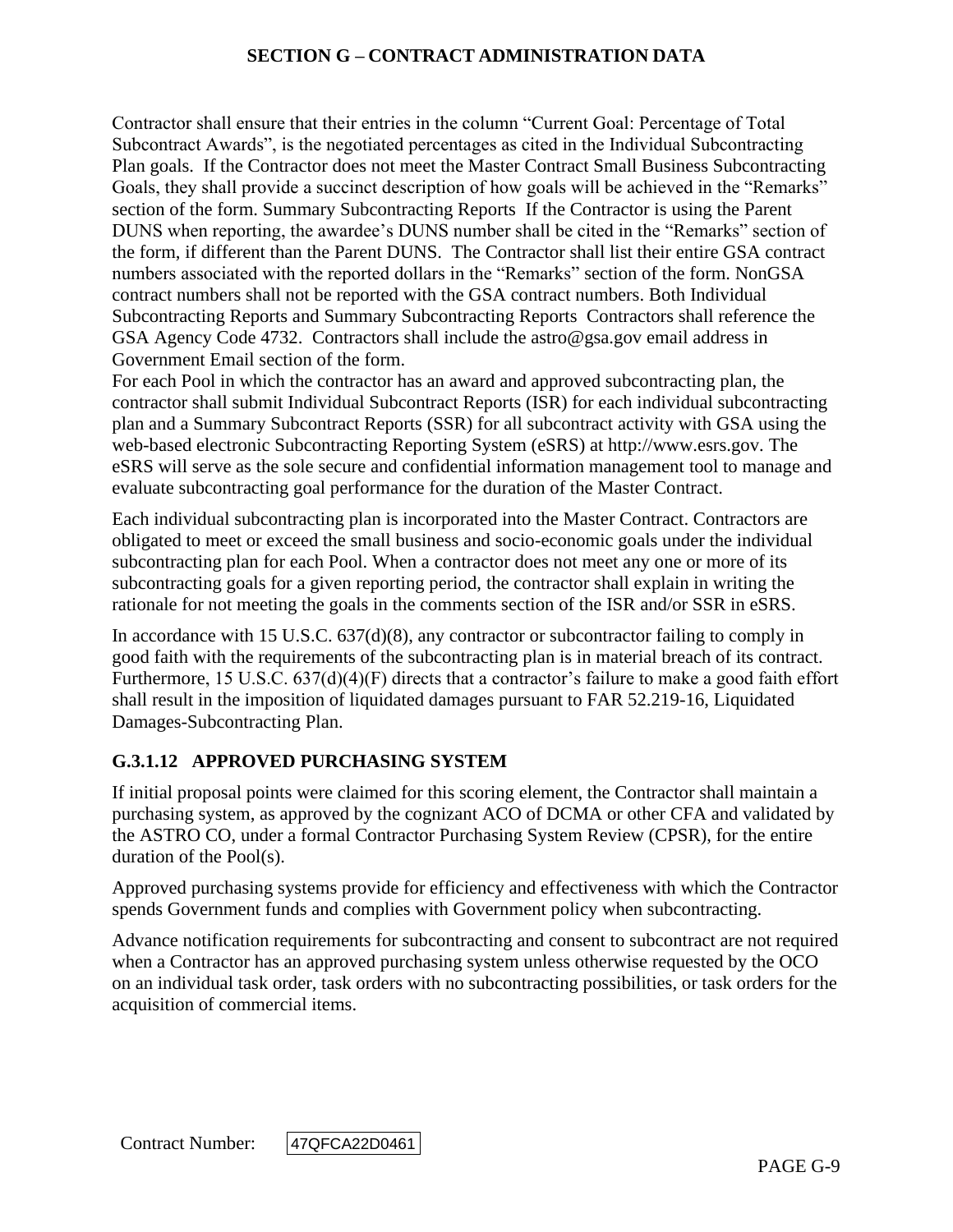#### **G.3.1.13 FPRAs, FORWARD PRICING RATE RECOMMENDATIONS (FPRRs), AND/OR PROVISIONAL BILLING RATES**

If initial proposal points were claimed for this scoring element, the contractor shall maintain PBRs, FPRAs, and/or FPRRs, as approved by the cognizant ACO of the DCMA or other CFA and validated by the ASTRO CO, for the entire duration of the Master Contract.

- a. PBRs are indirect cost rates established temporarily for interim reimbursement of incurred indirect costs and adjusted, as necessary, pending establishment of final indirect cost rates.
- b. FPRA is an agreement between a contractor and a Government agency in which certain indirect rates are established for a specified period of time.
- c. FPRR means rates set unilaterally by the DCMA ACO or other CFA for use by the Government in negotiations or other contract actions when FPRA negotiations have not been completed or when the contractor will not agree to a FPRA.

PBRs, FPRAs, or FPRRs, will not be disclosed by the ASTRO CO to any unauthorized person. Only an OCO with a specific need to know will have access to this information upon request. PBRs, FPRAs, or FPRRs do not apply to task orders for the acquisition of commercial items or when the task orders are firm-fixed-price or fixed-price with economic price adjustment provided that the price adjustment is not based on actual costs incurred.

# **G.3.1.14 EARNED VALUE MANAGEMENT SYSTEM (EVMS)**

EVMS means a project management tool that effectively integrates the project scope of work with cost, schedule, and performance elements for optimum project planning and control. The qualities and operating characteristics of EVMS are described in American National Standards Institute/Electronics Industries Alliance (ANSI/EIA) Standard-748.

If initial proposal points were claimed for this scoring element, the contractor shall maintain an EVMS, as approved by the cognizant ACO of DCMA or other CFA and validated by the ASTRO CO, for the entire duration of the Master Contract. EVMS does not apply to task orders for the acquisition of commercial items.

# **G.3.1.15 PROPERTY MANAGEMENT SYSTEM**

An approved property management system provides for internal controls to manage, control, use, preserve, protect, repair, and maintain Government property in its possession. An approved property management system does not apply to task orders for the acquisition of commercial items.

If initial proposal points were claimed for this scoring element, the contractor shall maintain a property management system, as approved by the cognizant ACO of DCMA or other CFA and validated by the ASTRO CO, under a formal Property Management Systems Analysis (PMSA), for the entire duration of the Master Contract.

# **G.3.1.16 MATERIAL MANAGEMENT AND ACCOUNTING SYSTEM (MMAS)**

An MMAS provides for planning, controlling, and accounting for the acquisition, use, issuing, and disposition of material. An MMAS may be manual or automated; it may be a standalone system or integrated with planning, engineering, estimating, purchasing, inventory,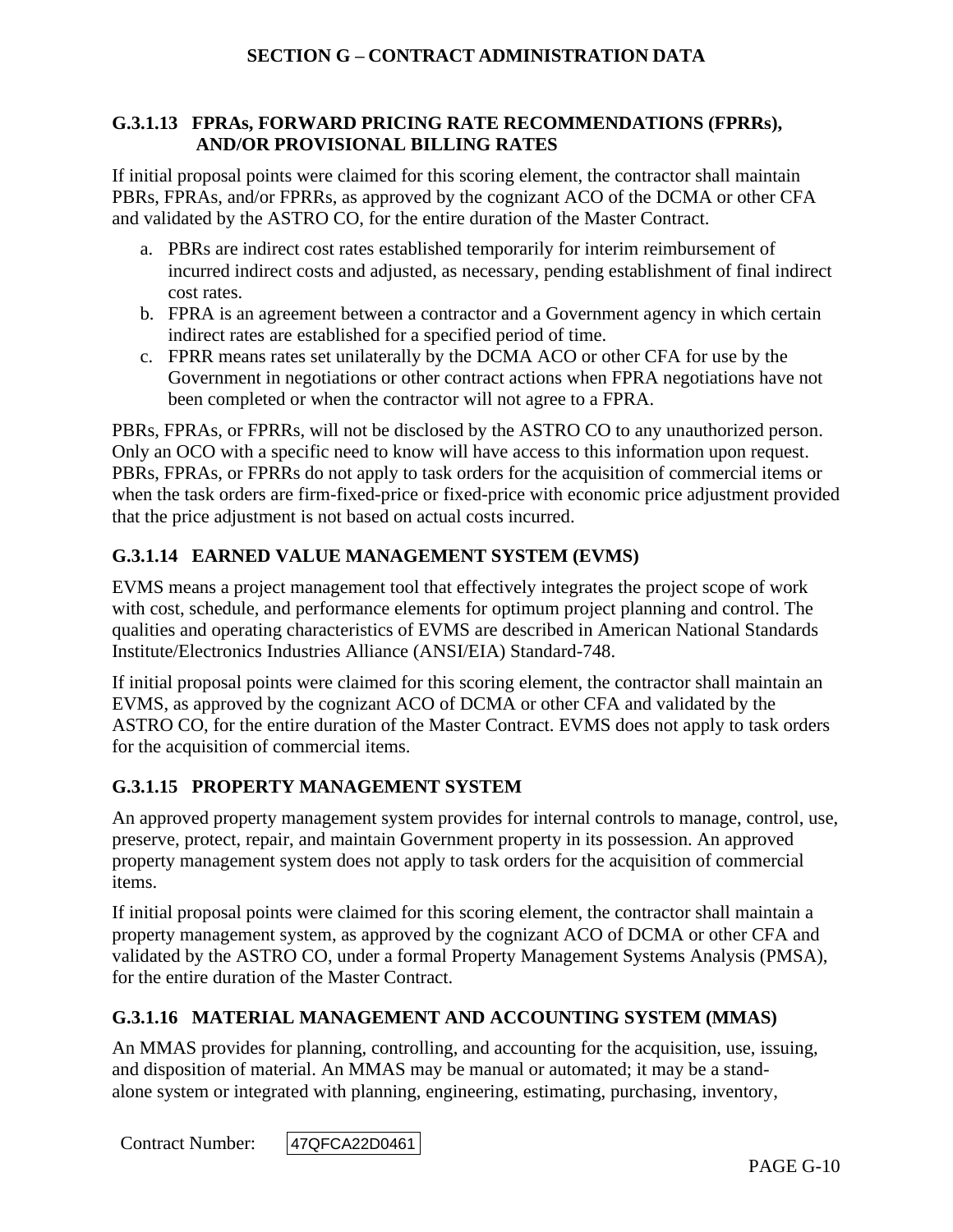accounting, or other systems. MMAS does not apply to task orders for the acquisition of commercial items.

If initial proposal points were claimed for this scoring element, the contractor shall maintain an MMAS, as approved by the cognizant ACO of DCMA or other CFA and validated by the ASTRO CO, for the entire duration of the Master Contract.

## **G.3.1.17 COST ESTIMATING SYSTEM**

An approved cost estimating system is:

- a. Maintained, reliable, and consistently applied.
- b. Verifiable, supportable, documented, and timely in providing cost estimates that are an acceptable basis for negotiation of fair and reasonable prices.
- c. Consistent with and integrated with the contractor's related management systems.
- d. Subject to applicable financial control systems

Approved estimating systems do not apply to task orders for the acquisition of commercial items or when the task orders are firm-fixed-price or fixed-price with economic price adjustment provided that the price adjustment is not based on actual costs incurred.

If initial proposal points were claimed for this scoring element, the contractor shall maintain a cost estimating system, as approved by the cognizant ACO of DCMA or other CFA and validated by the ASTRO CO, for the entire duration of the Master Contract.

## **G.3.1.18 SERVICE CONTRACT REPORTING REQUIREMENTS FOR INDEFINITE DELIVERY CONTRACTS**

In accordance with the clause 52.204-15, contractors shall provide a report to the ASTRO CO, via the ASP, for Indefinite Delivery contracts. This report shall be delivered annually by no later than October 15th. This clause and associated report are NOT required for actions entirely funded by DoD, contracts awarded with a generic entity identifier, or in classified solicitations, contracts, or orders.

## **G.3.1.19 SUPPLY CHAIN RISK MANAGEMENT (SCRM)**

Annually, each contractor shall re-certify that it is in compliance with FAR clause 52.204- 25,Prohibition on Contracting for Certain Telecommunications and Video Surveillance Services or Equipment (Aug 2020).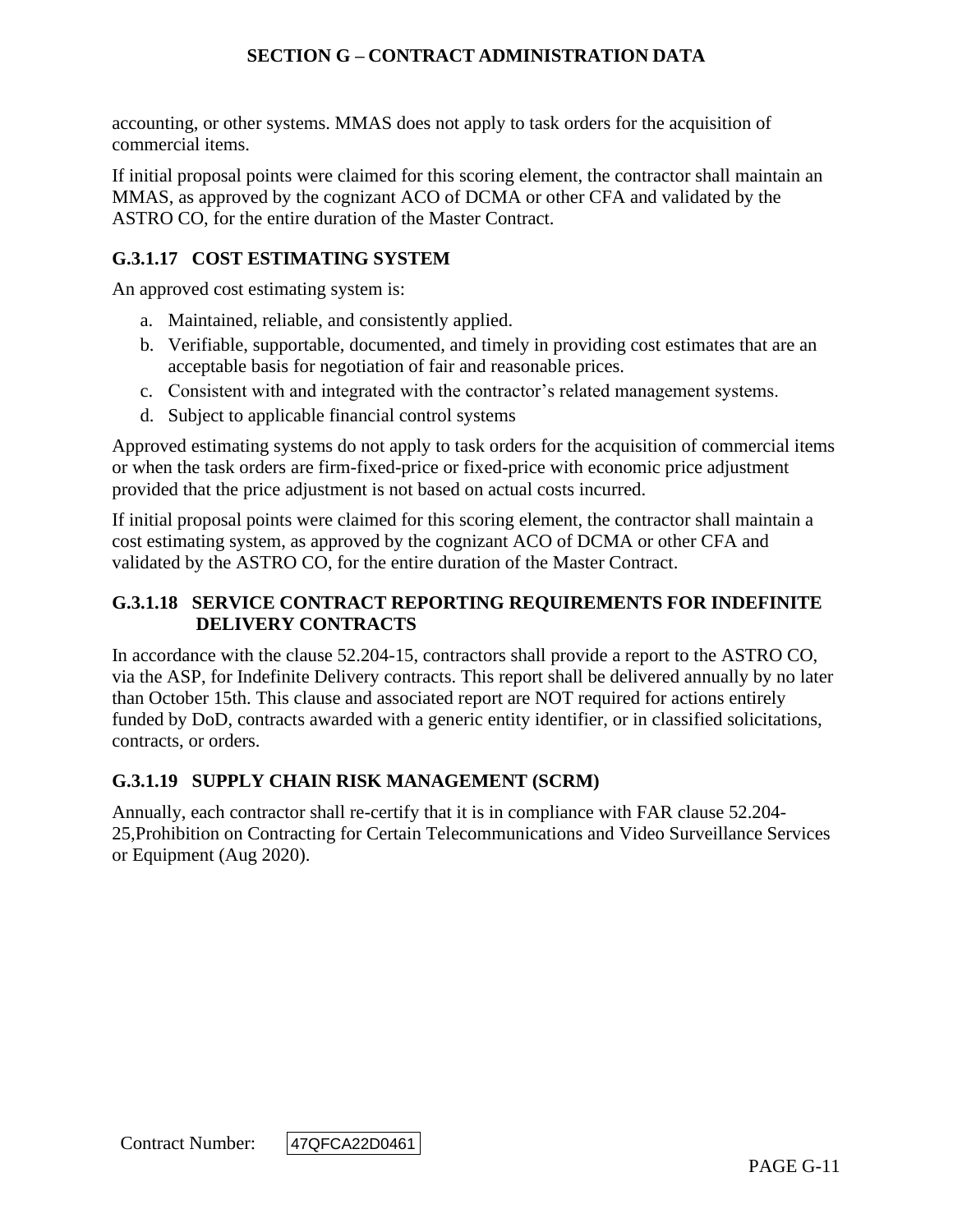## **H.1 BACKGROUND**

This section provides special contract requirements for the Master Contract. Clauses, provisions and other terms and conditions regarding special contract requirements will be designated by the OCO at the task order level.

GSA is specifically authorized to procure on behalf of the Federal Government, DoD, and other Federal agencies under the Federal Property and Administrative Services Act (40 U.S.C. 501). In accordance with FAR 17.502-2(b) and 40 U.S.C. 501, the Economy Act does not apply to task orders awarded under the Master Contract.

The Master Contract is awarded and administered by GSA, FAS, AAS, FEDSIM, ASTRO Program Office. Task orders are solicited, awarded, and administered by FEDSIM and those COs possessing a DPA issued by the ASTRO Program Office.

#### **H.2 OBSERVANCE OF FEDERAL HOLIDAYS**

Contractors shall observe Federal holidays and other days identified in this section unless otherwise indicated in individual task orders. The Government observes the following days as holidays:

- a. New Year's Day
- b. Birthday of Martin Luther King Jr.
- c. Washington's Birthday
- d. Memorial Day
- e. Independence Day
- f. Labor Day
- g. Columbus Day
- h. Veterans Day
- i. Thanksgiving Day
- j. Christmas Day

In addition to the days designated as holidays, the Government may also observe any day designated by Federal Statute, Executive Order, or President's Proclamation.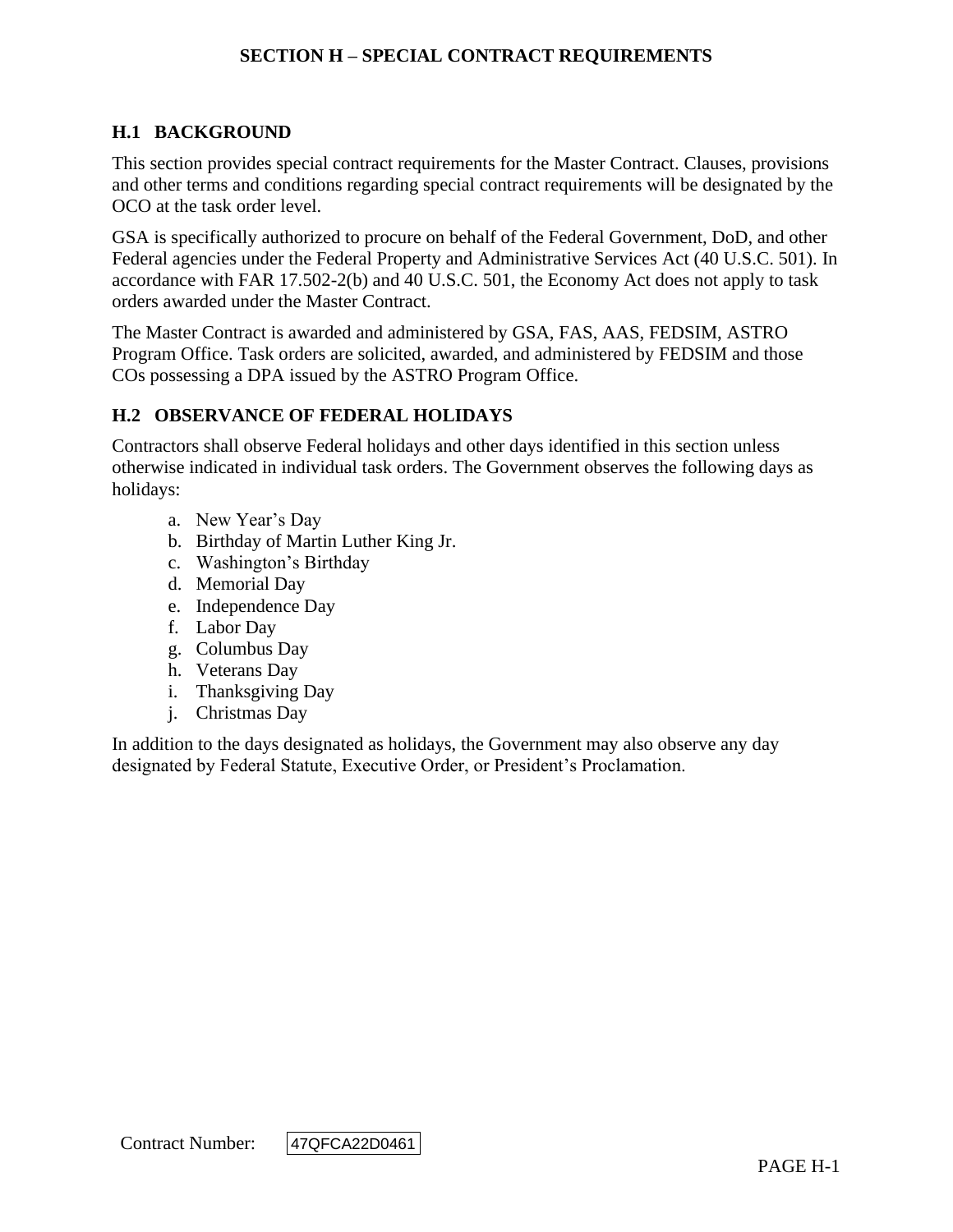## **H.3 POOL SELECTION**

The Pools of ASTRO are functional Pools. OCOs shall select the appropriate Pool for task order solicitation based upon the preponderance of work in the requirement being solicited. While requirements may contain functional elements that overlap multiple Pools, only a single Pool will be solicited for any single requirement. While a representative NAICS code is assigned to each Pool, the NAICS code does not limit the kind of work that can be performed in the Pool. For example, R&D for nanotechnology can be performed in the ASTRO Research Pool because it fits within the function of the Pool. The same would apply to all of the R&D exceptions, even though a different NAICS code would usually apply. See Section B.2 for a table providing the Pool Name, functional description, NAICS code assignment, and associated small business size standard assignments for each Pool.

#### **H.4 HSPD-12**

When a contractor or its subcontractors (for clarity, see FAR Part 42 - *Subcontractor* means any supplier, distributor, vendor, or firm that furnishes supplies or services to or for a prime contractor or another subcontractor.), are required to physically access a Federally-controlled facility or access a Federal information system, the contractor shall comply with agency personal identity verification procedures in task orders that implement Homeland Security Presidential Directives-12 (HSPD-12).

#### **H.5 SUSTAINABILITY**

In accordance with GSAM 523.1 and FAR Part 23, the Master Contract seeks to benefit from the use of sustainable management practices by contractors by ensuring that new task order actions for the supply of products and acquisition of services require that the products are Energyefficient (ENERGY STAR® or Federal Energy Management Program (FEMP)-designated, water-efficient, biobased, environmentally preferable (e.g., EPEAT®-registered, or non-toxic or less toxic alternatives), mon-ozone depleting, or made with recovered materials.

Public disclosures of environmental impacts and sustainable management practices have been associated with increased operational efficiency, lower overhead costs, and reduced supply chain and other business risks for disclosing companies. These disclosures can help ASTRO customers understand the major environmental impacts of procured products and services, familiarize themselves with the available strategies for reducing these impacts, and design projects and task order requirements that incorporate these strategies.

GSA encourages contractors to provide the location(s) (Internet  $URL(s)$ ) of one or more sources of publicly available information regarding its company-wide environmental impacts and sustainable management practices (sustainability disclosures) on the contractor's webpage. In making sustainability disclosures, the contractor is requested to utilize existing, widely recognized, third-party sustainability reporting portals and services such as the Global Reporting Initiative (GRI) Sustainability Disclosure Database (database of Corporate Social Responsibility (CSR) reports) and the Carbon Disclosure Project (CDP) Climate Change and Water Disclosure Questionnaires. Additionally, it is strongly encouraged that all sustainability disclosures be kept up-to-date and accurate.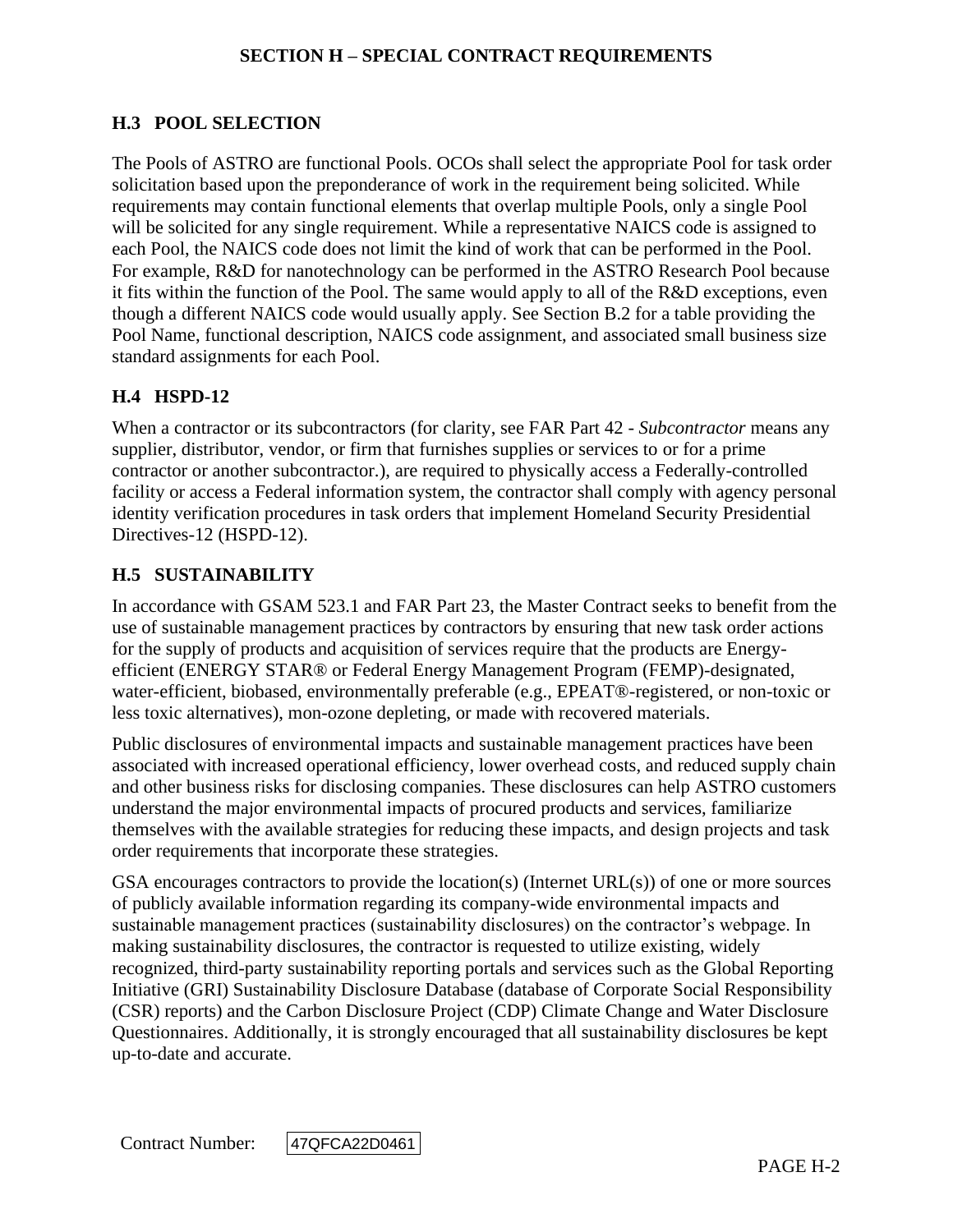### **H.6 PROPRIETARY SOLUTIONS**

Contractors are discouraged from proposing proprietary solutions in response to task order requirements that necessitate the contractor's proprietary process, system, maintenance, and/or solution that would prevent competition at a future point or require sustained and noncompetitive support.

If a proprietary solution is proposed by a contractor for a given task order requirement, the contractor shall mark its proposal accordingly and clearly notify the OCO of all limitations and costs associated with the proprietary solution.

#### **H.7 TASK ORDER PERSONNEL**

The contractor shall provide fully trained and experienced personnel required for performance under task orders awarded under the Master Contract. The contractor shall train contractor personnel, at its own expense, except when the OCO has given prior approval for specific training to meet special requirements that are peculiar to a particular task order.

Except as otherwise provided in an individual task order, the contractor shall, at its own expense, be responsible for obtaining any and all licenses, certifications, authorizations, approvals, and permits and for complying with any applicable Federal, national, state, and municipal laws, codes, regulations, and any applicable foreign work permits, authorizations, and/or visas in connection with the performance of any applicable task order issued under the Master Contract.

#### **H.7.1 SECURITY CLEARANCES**

Security clearances for contractor employees, including subcontractor employees, may require Confidential, Secret, Top Secret, Agency-Specific Clearances, and/or Special Background Investigations for Sensitive Compartmented Information or Special Access Programs. In such cases, the contractor, at its own expense, is responsible for providing and maintaining personnel with the appropriate security clearances to ensure compliance with Government security regulations as specified in the individual task order. Task orders containing classified work may also include a Contract Security Classification Specification, (i.e., DD Form 254 or civilian agency equivalent). The contractor shall fully cooperate on all security checks and investigations by furnishing requested information to verify the contractor employee's trustworthiness and suitability for the position.

The Government has full and complete control over granting, denying, withholding or terminating security clearances for employees. The granting of a clearance shall not prevent, preclude, or bar the withdrawal or termination of any such clearance by the Government. All necessary facility and employee security clearances shall be at the expense of the contractor. In some cases, Government offices that conduct background investigations do not have a means for accepting direct compensation from contractors and instead charge customer agencies for the background investigations. In these cases, the contractor shall be flexible in establishing ways of reimbursing the Government for these expenses. The individual task order should specify the terms and conditions for reimbursement, if any, for obtaining security clearances.

## **H.7.2 ETHICS AND CONDUCT**

The Master Contract is strictly a non-personal services contract, which means the personnel rendering the services under awarded task orders are not subject, either by the contract's terms or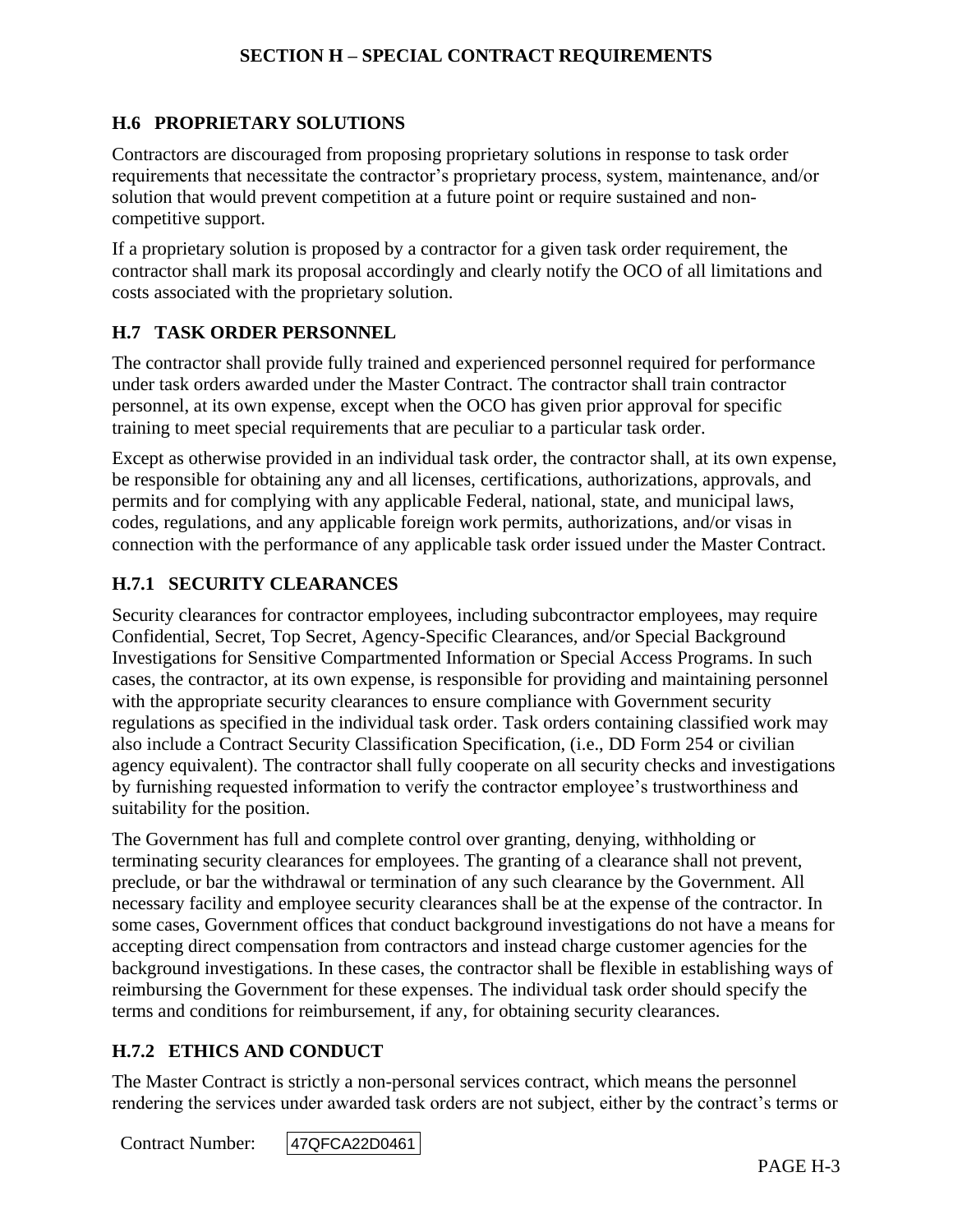by the manner of its administration, to the supervision and control usually prevailing in relationships between the Government and its employees.

The contractor shall not supervise, direct, or control the activities of Government personnel or the employee of any other contractor. The Government will not exercise any supervision or control over the contractor in the performance of contractual services. The contractor is accountable to the Government for the actions of its personnel.

Contractor employees shall not represent themselves as Government employees, agents, or representatives or state orally or in writing at any time that they are acting on behalf of the Government. In all communications with third parties, the contractor shall ensure that all contractor employees identify themselves as contractor employees and identify the name of the company for which they work and shall not carry out any direction that violates the terms and conditions of the Master Contract and task order.

The contractor shall not discuss with unauthorized persons any information obtained in the performance of work under a task order, conduct business other than that which is covered by the task order, conduct business not directly related to the task order on Government premises, use Government computer systems and/or other Government facilities for company or personal business, recruit on Government premises, or otherwise act to disrupt official Government business.

The contractor shall ensure that all of its employees, including subcontractor employees, are informed of the substance of this contractual requirement. If a contractor believes any action or communication has been given that would create a business ethic or conduct violation, the contractor shall notify the OCO and ASTRO CO immediately of this communication or action.

# **H.7.3 CONFLICTS OF INTEREST**

An ASTRO Prime contractor may be a subcontractor (for clarity, see FAR Part 42 - *Subcontractor* means any supplier, distributor, vendor, or firm that furnishes supplies or services to or for a prime contractor or another subcontractor.), to another ASTRO Prime contractor on task orders solicited and awarded under the Master Contract; however, the OCO may require that the contractor sign an Organizational Conflict of Interest (OCI) Statement.

All contractor personnel (including subcontractors and consultants) who will be personally and substantially involved in the performance of any task order issued under the Master Contract, which requires the contractor to act on behalf of, or provide advice with respect to, any phase of an agency procurement, shall execute and submit an "Employee/Contractor Non-Disclosure Agreement" Form. The OCO will provide the appropriate nondisclosure form specific to the task order. This form shall be required prior to the commencement of any work and whenever replacement personnel are proposed under an ongoing task order.

The contractor shall be responsible for identifying and preventing personal conflicts of interest of their employees. The contractor shall prohibit employees who have access to non-public information from using that information for personal gain.

In the event that a task order requires activity that would create an actual or potential conflict of interest, the contractor shall immediately notify the OCO of the conflict, submit a plan for mitigation, and not commence work until specifically notified by the OCO to proceed; or, identify the conflict and recommend to the OCO an alternate approach to avoid the conflict. The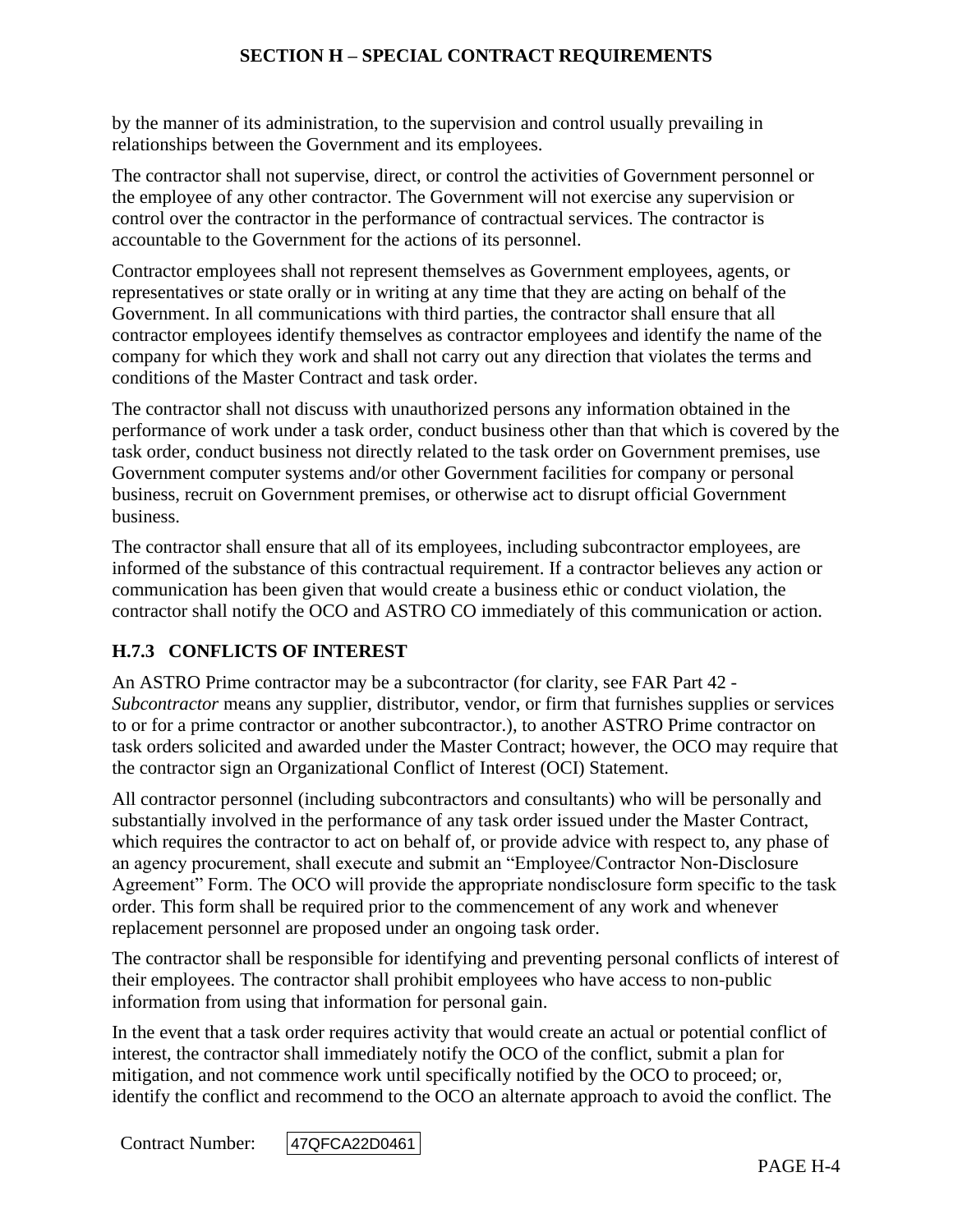OCO will review the information provided by the contractor and make a determination whether to proceed with the task order and process a request for waiver, if necessary.

### **H.7.4 COOPERATION WITH OTHER CONTRACTORS ON GOVERNMENT SITES**

The Government may undertake or award other contracts or task orders for work at or in close proximity to the site of the work under the Master Contract. The contractor shall fully cooperate with the other contractors and with Government employees and shall carefully adapt scheduling and performing the work under the Master Contract to accommodate the working environment, heeding any direction that may be provided by the OCO. The contractor shall not commit or permit any act that will interfere with the performance of work by any other contractor or by Government employees.

## **H.8 GOVERNMENT FACILITIES**

The contractor shall arrange with the OCO or other designated representative for means of access to premises, delivery and storage of materials and equipment, and use of approaches, corridors, stairways, elevators, and similar matters.

A contractor working in a Government facility shall be responsible for maintaining satisfactory standards of employee competency, conduct, appearance, and integrity and taking disciplinary action with respect to its employees as necessary. The contractor is responsible for ensuring that its employees do not disturb papers on desks, open desk drawers or cabinets, or use Government telephones, except as authorized. Each employee is expected to adhere to standards of behavior that reflect favorably on its employer and the Federal Government.

The contractor shall ensure that all of its employees, including subcontractor employees working under the Master Contract, are informed of the substance of this section.

## **H.8.1 RIGHTS OF INGRESS AND EGRESS**

The rights of ingress to, and egress from, Government facilities for the contractor's personnel shall be specified in the task order. Specific Federally-controlled facilities or those areas located within a given facility may have additional security clearance requirements that shall be specified in the task order. During all operations on Government premises, the contractor's personnel shall comply with the rules and regulations governing the facility access policies and the conduct of personnel.

Contractor employees, including subcontractor employees, shall have in their possession, at all times while working, the specific Government-issued identification credential. The identification credential shall be displayed and visible at all times while on Government property. The Government reserves the right to require contractor personnel to sign-in upon entry and sign-out upon departure from the Government facilities. The contractor shall be responsible for ensuring that all identification credentials are returned to the issuing agency when contract employees leave the contract, the task order has been completed, employees leave the company, or employees are dismissed or terminated. In addition, the contractor shall notify the issuing agency whenever employee badges are lost.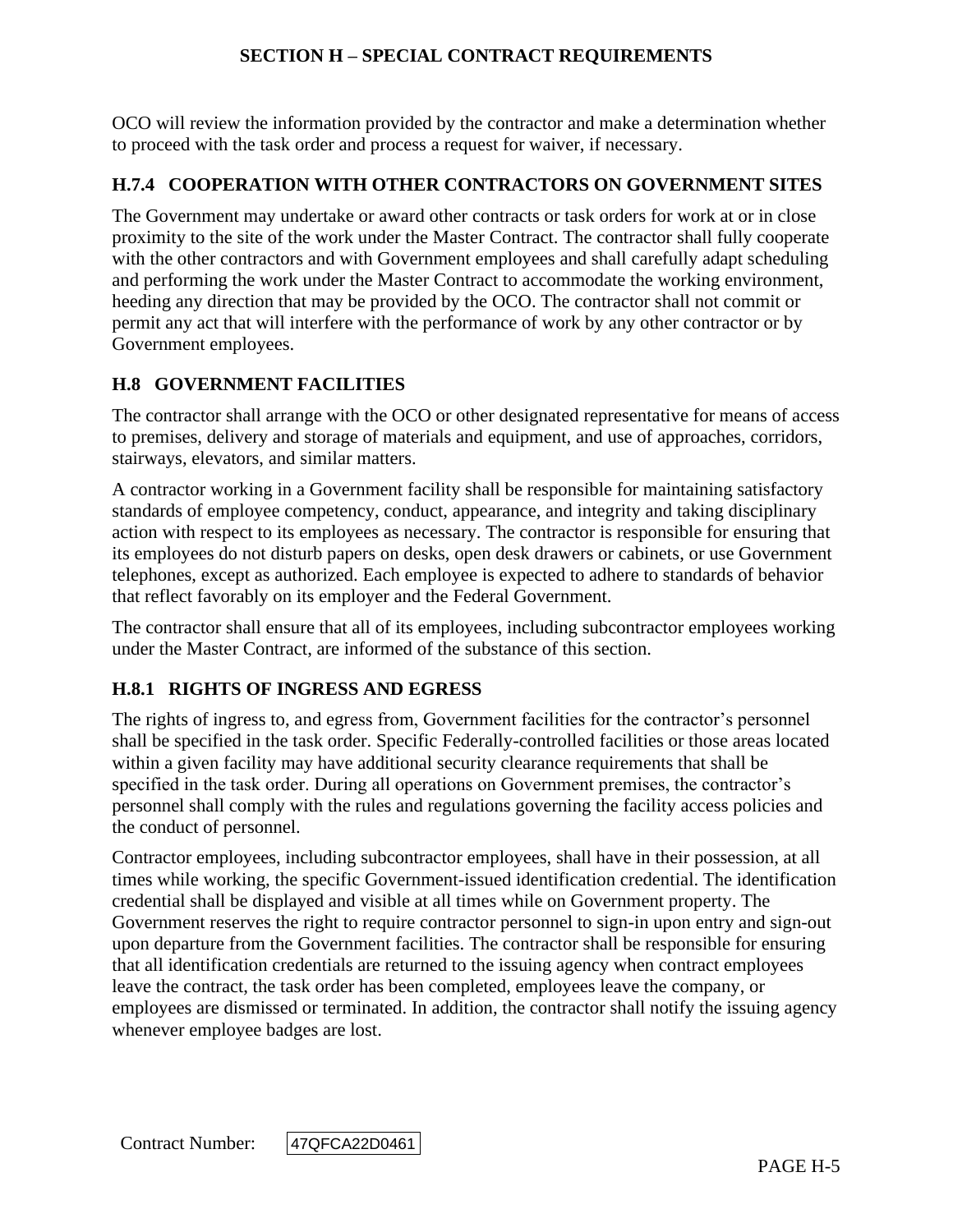#### **H.8.2 LEASING OF REAL AND PERSONAL PROPERTY**

The Government contemplates that leases may be part of task order solutions offered by the contractor, but the Government, where the contractor's approach includes leasing, shall not be the Lessee. Under no circumstances shall the Government be deemed to have privity-of-contract with the Owner/Lessor of the Leased Items, nor shall the Government be held liable for early Termination/Cancellation damages if the Government decides not to exercise an option period under the TO.

#### **H.9 ON-RAMPING**

The total number of contractors within any given Pool may fluctuate due to novations, acquisitions, and mergers, or the Government's exercise of the off-ramp process. In addition, it is in the Government's best interest to include additional qualified contractors to meet customer requirements and enhance competition at the task order level. The original number of awards (45) in each Pool only applies to the original award process. On-ramps may result in more contractors in a given Pool or all Pools based on the Government's discretion.

Any on-ramping procedure identified below is at the sole discretion of the Government. Onramping may be performed for any single Pool or multiple Pools at any time during the ordering period of the Master Contract.

If the intent of an on-ramp is to "add" contractors to increase the total number of contractors in a given Pool beyond the original number of awards, the new standard of highest technically rated qualifying offerors will be identified in the solicitation and the highest technically rated qualifying offerors will receive those awards regardless of how their scores compare to the original awardees.

If the intent of an on-ramp is to "replace" contractors removed from a Pool as a result of novations, acquisitions, mergers, or the Government's exercise of the off-ramp process, offerors shall achieve an evaluated numerical score that is equal to or higher than the lowest evaluated numerical score in the Pool at the time of the original Master Contract awards. The lowest evaluated numerical score will be identified in the reopening of the original ASTRO solicitation for any given on-ramped Pool.

The following procedures apply to on-ramping:

- a. An on-ramping notice is published in accordance with FAR Part 5, Publicizing Contract Action.
- b. A re-opening of the ASTRO solicitation will be posted including the representations and certifications, evaluation factors, and scoring methodology materially identical to the original version of the ASTRO solicitation.
- c. The terms and conditions of the on-ramping solicitation will be materially identical to the original version of the Master Contract.
- d. When determined to be in the best interest of the Government, contractors may be required to achieve an evaluated numerical score that is equal to or higher than the lowest evaluated numerical score in the Pool at the time of the original Master Contract awards.
- e. The solicitation will identify the applicable definition of Qualifying Offeror (number of contracts that GSA intends to award).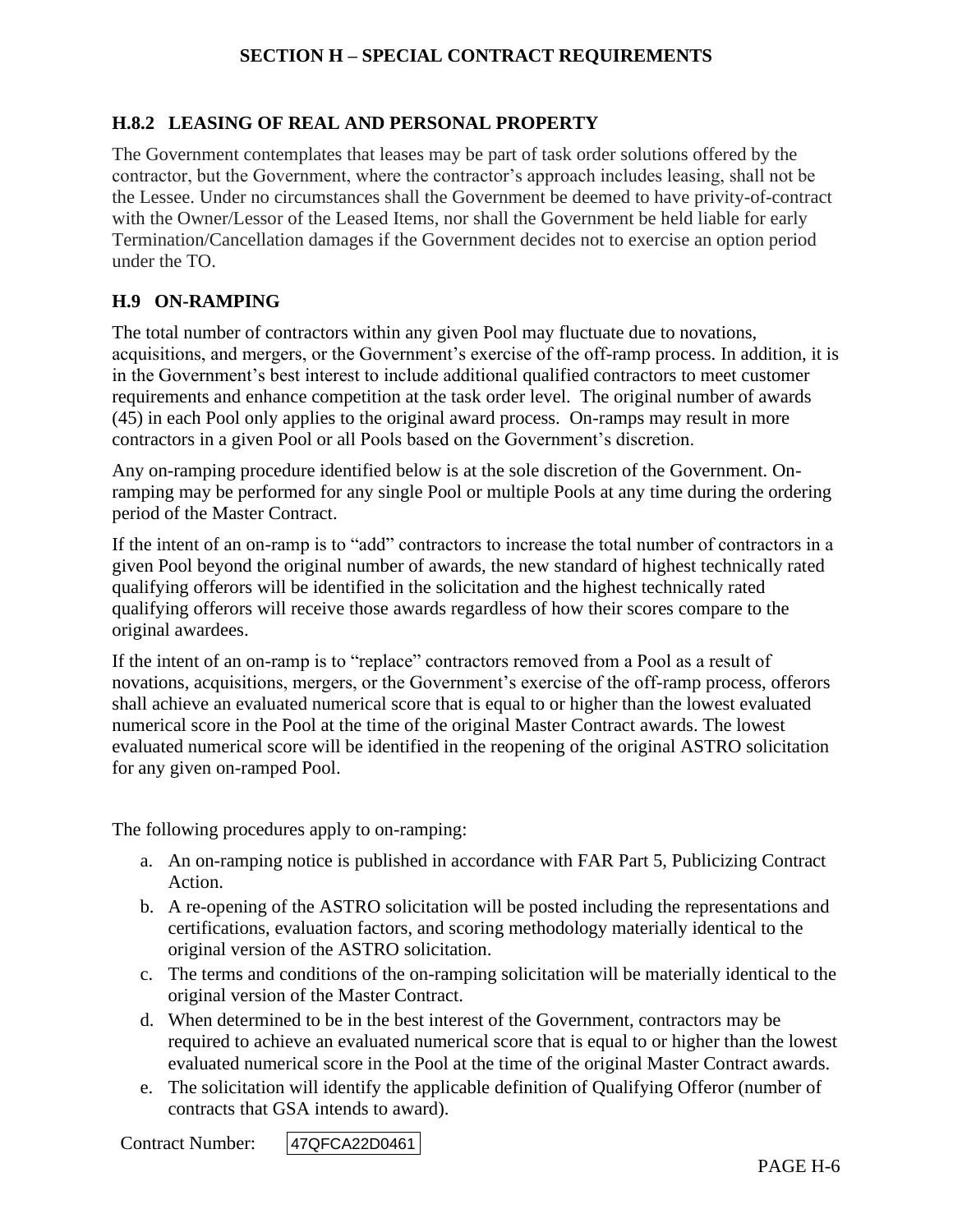f. The ordering period for the on-ramp awards will be coterminous with the existing ordering period of the original Master Contract awards.

### **H.9.1 LATERAL POOL ON-RAMPING**

GSA will determine whether it would be in the Government's best interest to initiate an open season for lateral Pool ramping. Lateral Pool ramping means that existing ASTRO contractors will be eligible to compete for a Pool(s) that they don't already have an award.

## **H.9.2 SUBPOOL ON-RAMPING**

GSA will determine whether it would be in the Government's best interest to initiate an open season to create a subpool within an already established Pool. This may be done in response to customer needs, competition levels, or other factors.

Any contractor already possessing a contract in the affected Pool will automatically be included in the newly formed subpool if the contractor can provide evidence that it has performed as a prime contractor within the function of the new subpool.

New offerors shall compete under the evaluation factors and scoring methodology of the solicitation.

## **H.9.3 OPEN SEASON ON-RAMPING**

GSA will determine whether it would be in the Government's best interest to initiate an open season to "replace" or "add" contractors to any given Pool.

## **H.10 DORMANT STATUS**

GSA is responsible for ensuring performance and compliance with the terms and conditions of the Master Contract and safeguarding the interests of the customer and the American taxpayer. If the ASTRO CO determines that any requirement of ASTRO is not being met then the contractor may be placed into Dormant Status.

Dormant status may be activated for a given ASTRO Pool that a contractor has been awarded or Dormant Status may be activated for all ASTRO Pools a contractor has been awarded. If Dormant Status is activated and the process articulated herein is afforded, the contractor shall not be eligible to participate or compete in any subsequent ASTRO task order solicitations; however, the contractor shall continue performance on previously awarded and active task orders, including the exercise of options and modifications of those active task orders.

Dormant Status is not a Debarment, Suspension, or Ineligibility as defined in FAR Subpart 9.4 or a Termination as defined in FAR Part 49. Dormant Status is a condition that applies to the Master Contract only. Grounds for being placed in Dormant Status are a contractor's material breach of the Master Contract or any task order, including but not limited to, a pattern of nonperformance; failure to meet the deliverables requirements of the Master Contract; failure to meet small business subcontracting goals; or failure to maintain Government business systems under the Master Contract.

Dormant status will only be imposed after careful consideration of the situation and collaboration with the contractor to resolve the issues. GSA must ensure that contractors receive impartial, fair, and equitable treatment. To place a contractor in Dormant Status, the ASTRO CO shall first send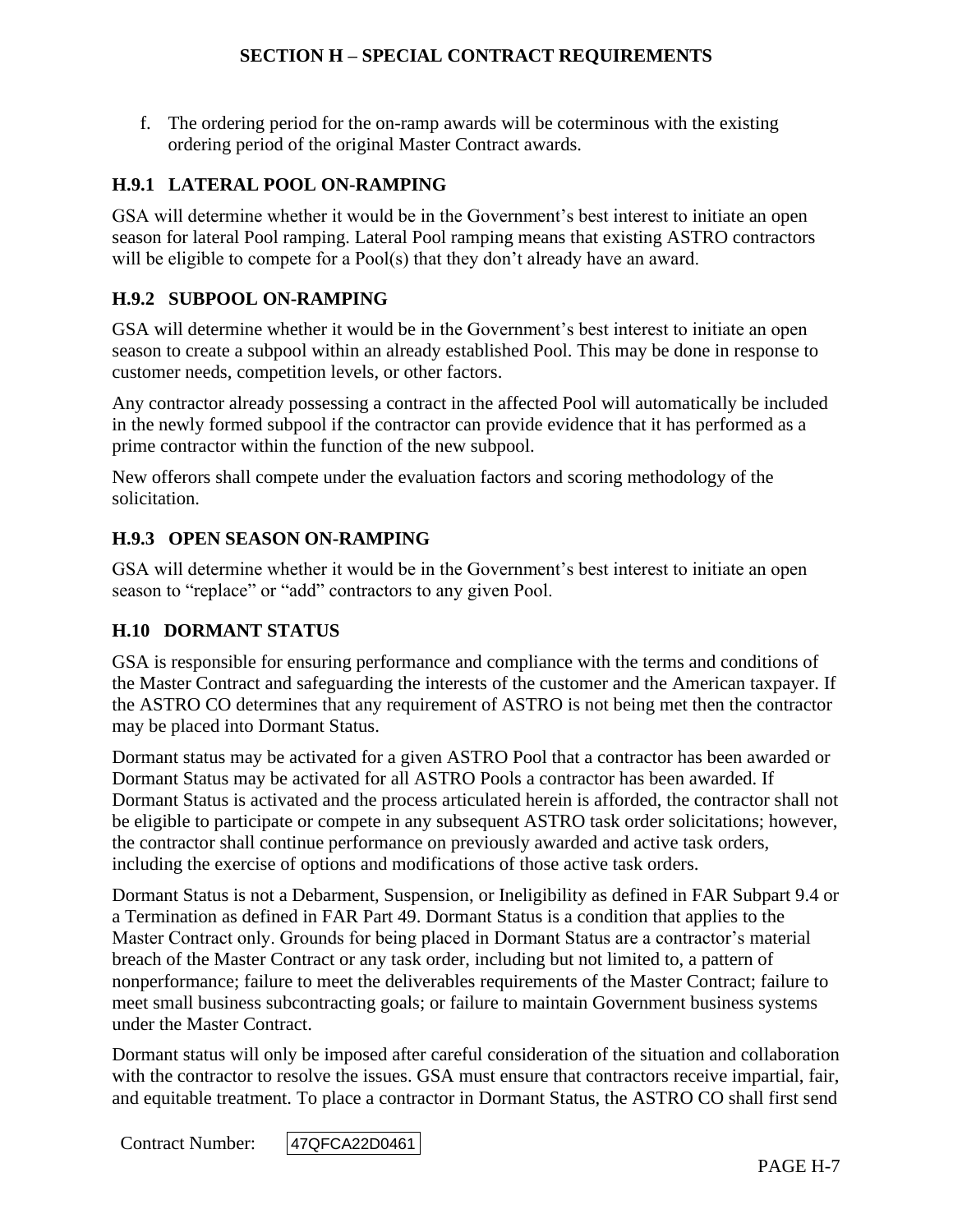a letter, in writing, to the contractor regarding the non-compliance issue. The contractor shall have reasonable time, at the discretion of the ASTRO CO, to provide a remediation plan to correct the deficiencies or to contest the purported factual basis of the deficiencies. If the ASTRO CO is satisfied with the contractor's response, the contractor will not be placed in Dormant Status as long as the contractor successfully follows the remediation plan. If the ASTRO CO is not satisfied with the response, or the remediation plan is not effective, the ASTRO CO may issue a final decision, in writing, placing the contractor in a Dormant Status. The ASTRO CO's final decision may be appealed to the GSA Ombudsman under Alternative Disputes Resolution (ADR), as defined in GSAM 533.214 and FAR Subpart 33.201.

If the ASTRO CO places a contractor in Dormant Status, the contractor may exit Dormant Status by proposing a remediation plan to the ASTRO CO for any existing contracts and successfully following the plan. If the ASTRO CO is not satisfied with the response, or the remediation plan is not effective, the ASTRO CO, at their discretion, may refuse to remove the contractor from Dormant Status.

#### **H.11 OFF-RAMPING**

GSA reserves the unilateral right to Off-Ramp non-performing contractors. Contractors that are Off-Ramped shall have no active task orders under their corresponding Pool at the time of the Off-Ramping. Contractors under more than one Pool may only be off-ramped from the Pool where the non-performing issues have occurred.

Off-ramping methods may result from one of the following conditions:

- a. Permitting the contractor's Pool(s) to expire instead of exercising the First Option Period.
- b. After a contractor is placed in Dormant Status and the contractor has completed all previously awarded task orders under the Master Contract.
- c. Debarment, Suspension, or Ineligibility as defined in FAR Subpart 9.4.
- d. Termination as defined in FAR Part 49.
- e. Failure to meet the standards of performance, deliverables, or compliances.
- f. Taking any other action which may be permitted under the Master Contract's terms and conditions.

#### **H.12 OPTION TO EXTEND THE TERM**

After the initial contract term of five years, the Master Contract has included FAR 52.217-9, Option to Extend the Term of the Contract, for a subsequent contract term of five years.

The purpose of this option is to demonstrate the value it places on quality performance by providing a mechanism for continuing a contractual relationship with a successful contractor performing at a level that meets or exceeds GSA's quality performance expectations.

In recognition of exceptional contract and task order performance during its initial five-year term of performance, the Government will consider exercising a contractor's option for an additional five-year term of performance.

The option determination will be based on the conditions set forth in FAR Subpart 17.207, the overall quality of the contractor's Past Performance under the Master Contract and awarded task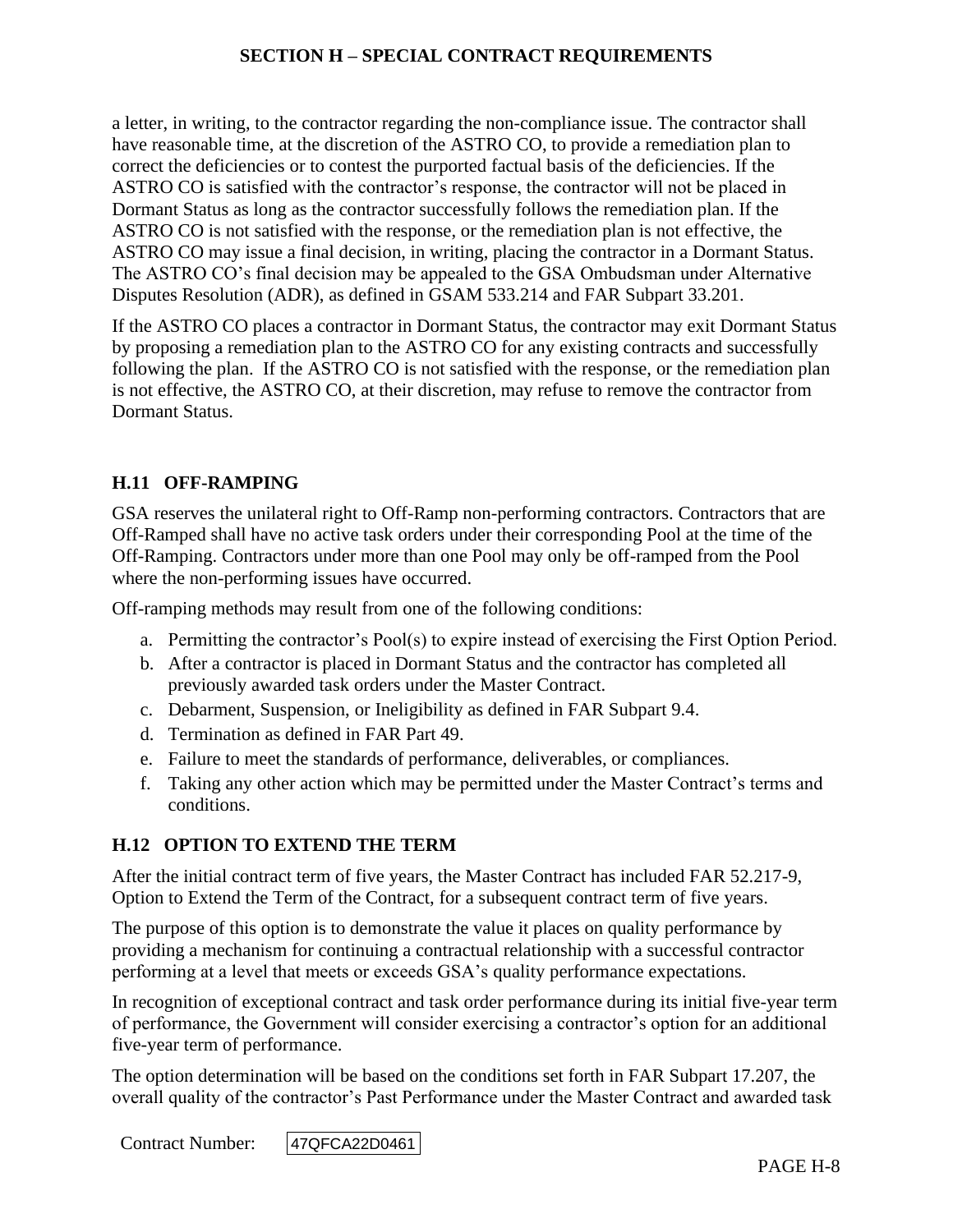orders, meeting the deliverable and compliance standards of the Master Contract, and maintaining a strategic partnership between the ASTRO contractors, GSA personnel, and Federal customers to identify and achieve reciprocal goals.

### **H.13 CLOSEOUTS**

The Master Contracts will be closed out upon the closeout of all task orders awarded under the Master Contract.

The OCO is responsible for closing their task orders under the Master Contract. Task order closeout will be accomplished within the procedures set forth in FAR Part 4, Administrative Matters, and FAR Part 42, Contract Administration and Audit Services.

The OCO is encouraged to utilize FAR Subpart 42.708, Quick-Closeout Procedures, to the maximum extent practicable. The OCO has the authority to negotiate settlement of indirect costs in advance of the determination of final indirect cost rates if the task order is physically complete and the amount of unsettled indirect cost to be allocated to the task order is relatively insignificant. A determination of final indirect costs under quick-closeout procedures shall be final for the task order it covers and no adjustment shall be made to other task orders for over-or under-recoveries of costs allocated or allocable to the task order covered by the agreement. Once agreement for quick-closeout is reached on an individual task order, a bilateral modification will be issued to close out the task order.

The contractor agrees to cooperate with the OCO to close out task orders as soon as practical after expiration, cancellation, or termination.

#### **H.14 PARTNERING**

GSA intends to encourage the foundation of a cohesive partnership between the ASTRO contractors, GSA ASTRO personnel, and Federal agency customers to identify and achieve reciprocal goals, with effective and efficient customer-focused service, in accordance with the terms of the ASTRO contract.

Failure to attend meetings, maintain a contractor ASTRO webpage, or otherwise comply with this section may result in activation of Dormant Status and/or a contractor being Off-Ramped (See Sections H.10 and H.11).

## **H.14.1 MEETINGS**

From time to time, the Government may require contractor attendance, including the attendance of contractor Key Personnel, at meetings at various locations. Meetings may be via web-casting or in-person at a Government facility, commercial conference center, or mutually agreed-upon contractor facility on a rotational basis, as determined by the Government. Follow-up meetings may be held periodically throughout the duration of ASTRO in order to assess performance against the goals and to reinforce partnering principles.

GSA may require up to two ASTRO Ecosystem (AE) meetings per year. The goal of the AE meetings are to provide a platform for ASTRO contractors, ASTRO staff, and other agency representatives to communicate current issues; resolve potential problems; discuss business and marketing opportunities; review future and ongoing initiatives; create networking opportunities between ASTRO Prime contractors; introduce small businesses with unique or special skill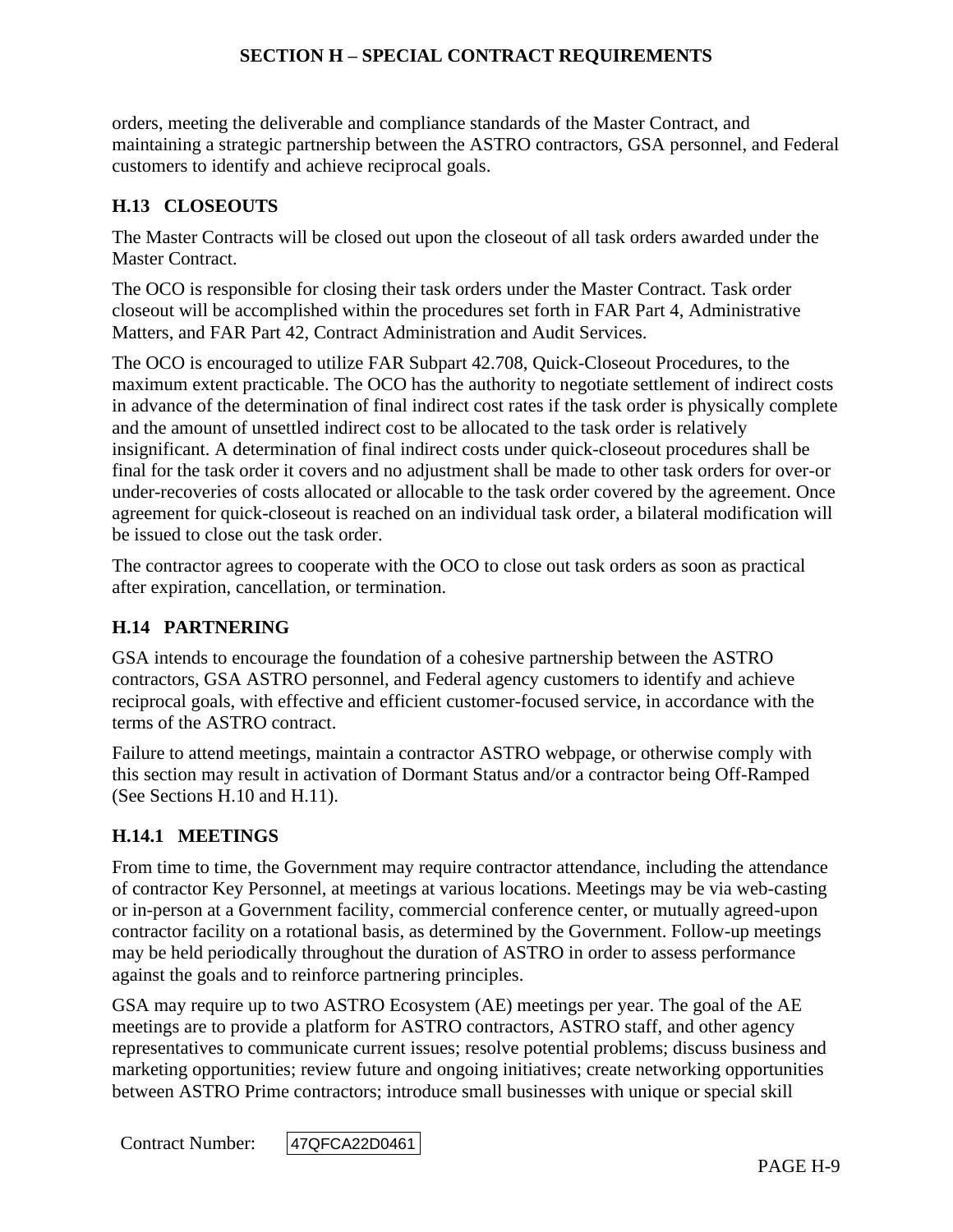sets/products; and address ASTRO fundamentals. Any contractor costs associated with AE Meetings shall be at no direct cost to the Government.

## **H.14.2 GSA ASTRO WEBPAGE**

GSA will establish an ASTRO website for the purposes of informing customers, stakeholders, and the general public of the attributes and procedures for ASTRO.

The GSA ASTRO webpage may include, but not be limited to, the following:

- a. General overview of the attributes of ASTRO.
- b. The ASTRO conformed contract (Sections B through J).
- c. GSA Key Personnel POC information (Names, Titles, Phone Numbers, and Email Addresses).
- d. Contractor Key Personnel POC information (Names, Titles, Phone Numbers, and Email Addresses).
- e. List of Contractor Numbers, Company Names by NAICS Pools and MA-IDIQ task order contracts, and direct POC for issuing task order solicitations by an OCO.
- f. DPA process for the OCO.
- g. ASTRO Training and Ordering Guides.
- h. Sample procurement templates for the OCO.
- i. Scope review process for the OCO.
- j. Links to other mandatory websites for reporting purposes or ordering procedures.
- k. List of contractors not eligible for solicitations and awards due to Dormant Status or Off-Ramping, if necessary.
- l. Frequently Asked Questions.

## **H.14.3 CONTRACTOR ASTRO WEBPAGE**

Within 30 days of the Notice to Proceed, the contractor shall develop and maintain a current, publicly available webpage accessible via the Internet throughout the term of ASTRO and task orders awarded under ASTRO. The contractor shall make its ASTRO webpage Rehabilitation Act Section 508 compliant.

The purpose of the webpage is for the contractor to communicate with potential customers regarding the contractor's ability to provide in-scope services under ASTRO. At a minimum, this webpage shall include, but is not limited to, the following:

- a. Link to the GSA ASTRO webpage.
- b. General overview of ASTRO.
- c. ASTRO related marketing materials and news releases.
- d. Contractor capabilities for ASTRO.
- e. Contractor Key Personnel POC information (Names, Titles, Phone Numbers, and Email Addresses).
- f. Data Universal Numbering Systems (DUNS) Number.
- g. Sustainability disclosures, if any.
- h. Supply Chain Risk Management (SCRM) strategies, if applicable.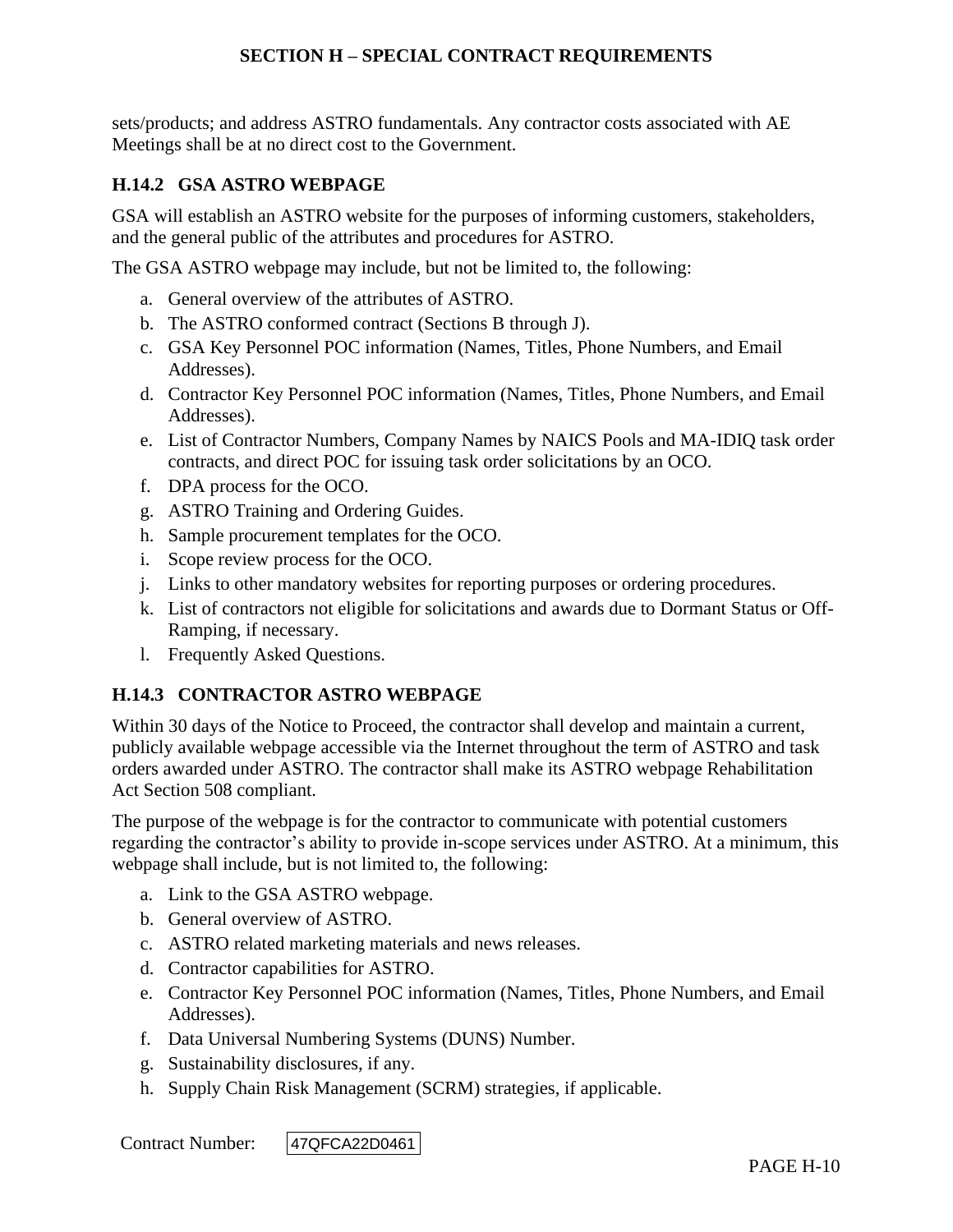## **H.14.4 MARKETING**

The contractor shall maintain participation by actively pursuing work and competing for task order solicitations under ASTRO. The contractor may participate in various conferences and trade shows to facilitate outreach efforts for Federal agency customers and to aid in the marketing of ASTRO.

The contractor may develop company specific ASTRO brochures for distribution at trade shows, conferences, seminars, etc., and distribute printed materials to enhance awareness of ASTRO. All marketing, promotional materials, and news releases in connection with ASTRO or task order awards under ASTRO, including information on the contractor's ASTRO webpage, may be co-branded with marks owned or licensed by the contractor and GSA, as long as the contractor complies with GSAM 552.203-71, Restriction on Advertising.

GSA reserves the right to review and approve, any marketing, promotional materials, or news releases by a contractor that is ASTRO-related, including information on the contractor's ASTRO webpage.

## **H.15 CYBERSECURITY MATURITY MODEL CERTIFICATION (CMMC) PILOT PROGRAM**

This procurement has been identified as a CMMC Pilot activity. This will not be a condition of award, but will be a voluntary opportunity to participate in CMMC assessments of the prime and select members of the supply chain. These assessments will be not for attribution or for certification. These assessments will provide the Government and contractors with awareness of their cyber vulnerabilities. There will be a post award conference held between the Government and contractor to identify the Controlled Unclassified Information (CUI) and map it through the supply chain. Based on this mapping several contractors who would handle CUI would have a CMMC Level 3 assessment performed and those not handling CUI would have a CMMC Level 1 assessment performed, again not for attribution or certification.

# **H.16 SUPPLY CHAIN RISK MANAGEMENT (SCRM)**

GSA has taken a leadership position (along with other key federal entities) within the federal government in the implementation and oversight of SCRM. SCRM standards and guidance for civilian agencies is working to move in line with the levels found in defense and national security related agencies. Currently, the SCRM landscape is in its infancy and many tools and standards are yet to be defined or in a state of change. However, this is a critical issue to the federal government with regards to cybersecurity, information assurance, supply chain risk, and national defense. While most SCRM requirements and analysis shall take place at the task order level based on the requirements involved, an effort to recognize the importance of SCRM is being placed at the Master Contract level as well. In support of this, the Master Contract includes the following terms and conditions for SCRM measures: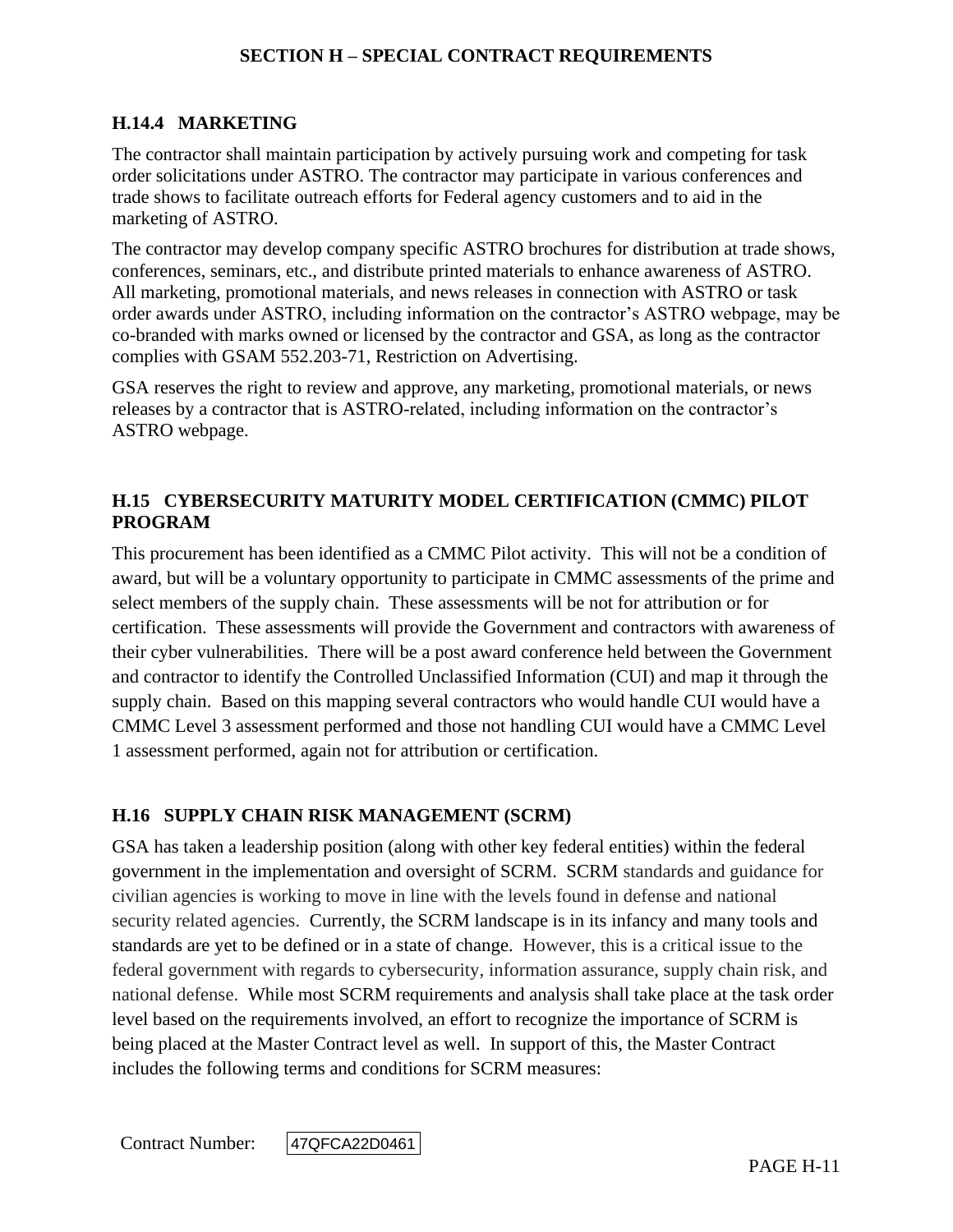- a) All ASTRO Contractors agree to work cooperatively and bilaterally with the ASTRO PMO in the future implementation of SCRM issues.
- b) Contractors in the Data Operations Pool shall submit a SCRM Mitigation Plan annually beginning one year AFTER the ASTRO Notice to Proceed. More information regarding the details of the plan shall be provided 90 days prior to the initial submission date. ASTRO Contractors in other Pools may be required to submit a SCRM Mitigation Plan as well if deemed that the task orders they are performing under ASTRO are covered under supply chain risk guidelines.
- c) GSA is currently developing a tool to assess SCRM issues called the GSA Vendor Risk Assessment Program (VRAP) to identify, assess and monitor supply chain risks of critical vendors. The Government may use any information from public unclassified, classified or any other source for its analysis. Once complete, the Contractor agrees the Government may, at its own discretion, perform audits of supply chain risk processes or events. On site assessments may be required. VRAP is designed to monitor the following:
	- 1) Risk of Foreign ownership, control or influence
	- 2) Cyber risk
	- 3) Factors which would impact the company's vulnerability, such as financial performance.
- d) In the event that supply chain risks are identified and corrective action becomes necessary, such corrective actions would be mutually agreed to, based upon specific identified risks.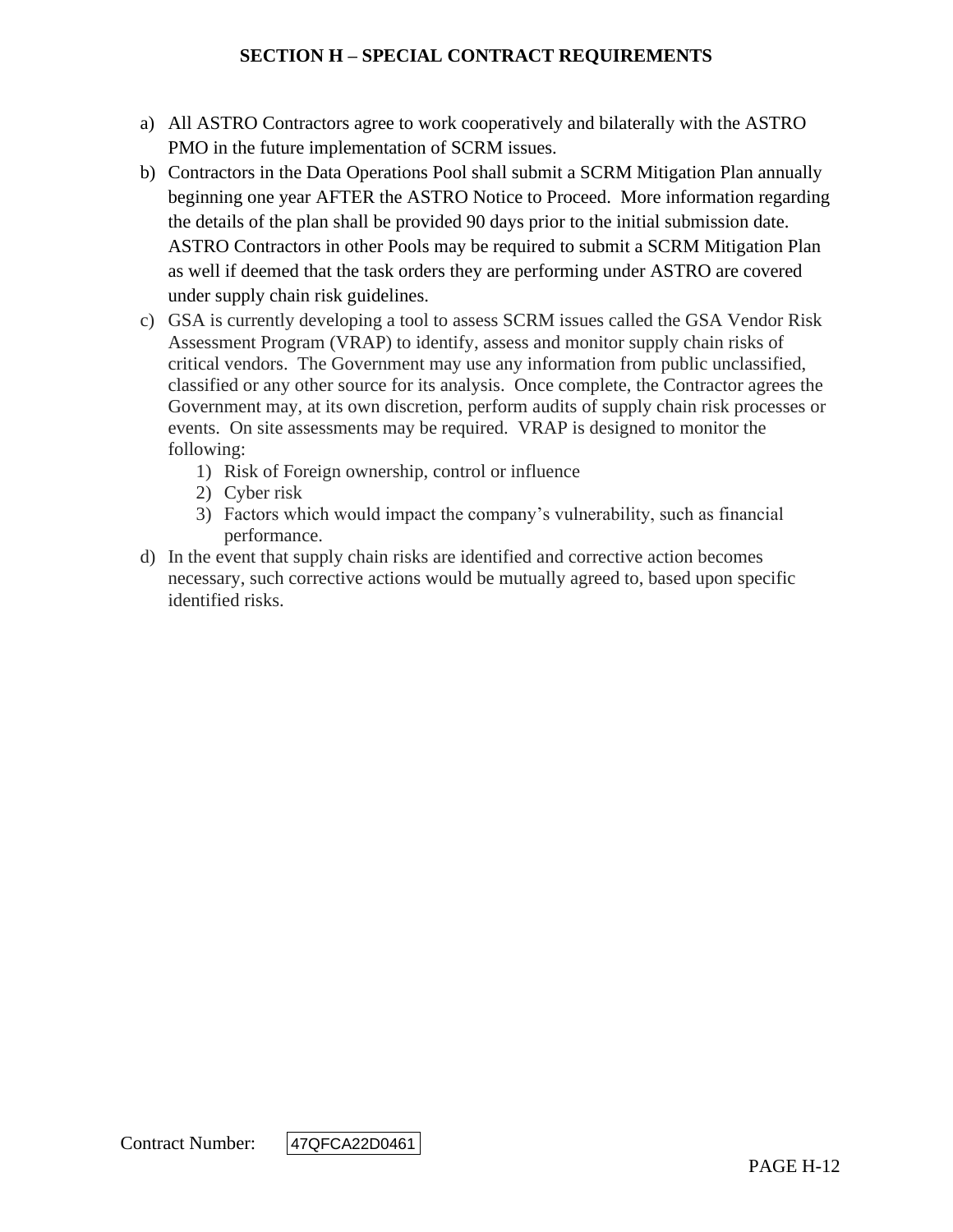## **I.1 TASK ORDER CLAUSES**

In accordance with FAR 52.301, Solicitation Provisions and Contract Clauses (Matrix), the ASTRO Master Contracts cannot predetermine all the contract provisions/clauses for future individual task orders. However, all applicable and required provisions/clauses set forth in FAR 52.301 automatically flow down to all ASTRO task orders, based on their specific contract type (e.g. cost, fixed price etc.), statement of work, competition requirements, commercial or not commercial, and dollar value as of the date the task order solicitation is issued.

However, the OCO shall identify in the task order solicitation whether FAR Part 12 commercial clauses/provisions do or do not apply. Furthermore, the OCO shall identify any optional and/or agency-specific provisions/clauses for each individual task order solicitation and subsequent award. For optional and/or agency-specific provisions/clauses, the OCO shall provide the provision/clause number, title, date, and fill-in information (if any), as of the date the task order solicitation is issued.

## **I.2 MASTER CONTRACT CLAUSES**

The following clauses apply only to the ASTRO MA-IDIQ task order contract. The clauses and dates remain unchanged throughout the term of ASTRO unless changed through a bi-lateral modification to ASTRO.

## **I.2.1 FAR 52.252-2 CLAUSES INCORPORATED BY REFERENCE**

This contract incorporates one or more clauses by reference, with the same force and effect as if they were given in full text. Upon request, the Contracting Officer will make their full text available. Also, the full text of a clause may be accessed electronically at [http://acquisition.gov/.](http://acquisition.gov/)

## **I.2.2 GSAR 552.252-6 AUTHORIZED DEVIATIONS IN CLAUSES (DEVIATION FAR 52.252-6)(SEP 1999)**

#### (a) *Deviations to FAR clauses***.**

(1) This solicitation or contract indicates any authorized deviation to a Federal Acquisition Regulation (48 CFR Chapter 1) clause by the addition of "(DEVIATION)" after the date of the clause, if the clause is not published in the General Services Administration Acquisition Regulation (48 CFR Chapter 5).

(2) This solicitation indicates any authorized deviation to a Federal Acquisition Regulation (FAR) clause that is published in the General Services Administration Acquisition Regulation by the addition of "(DEVIATION (FAR clause no.))" after the date of the clause.

(b) *Deviations to GSAR clauses*. This solicitation indicates any authorized deviation to a General Services Administration Acquisition Regulation clause by the addition of "(DEVIATION)" after the date of the clause.

(c) *"Substantially the same as" clauses*. Changes in wording of clauses prescribed for use on a "substantially the same as" basis are not considered deviations.

(End of clause)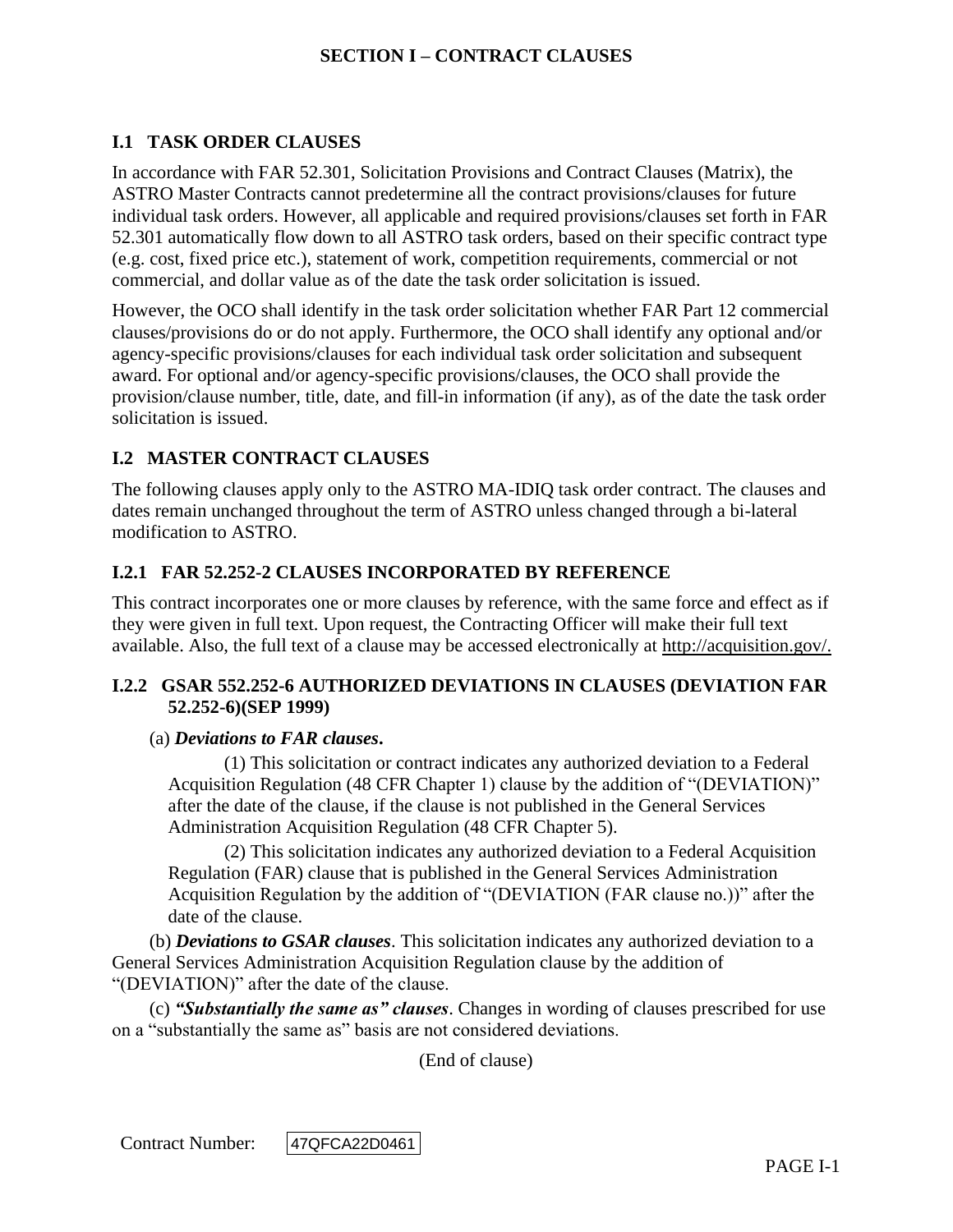| <b>FAR</b> | PROVISION/CLAUSE TITLE                                                                                    | <b>DATE</b>     |
|------------|-----------------------------------------------------------------------------------------------------------|-----------------|
| 52.202-1   | Definitions                                                                                               | <b>JUN 2020</b> |
| 52.203-3   | Gratuities                                                                                                | APR 1984        |
| 52.203-5   | <b>Covenant Against Contingent Fees</b>                                                                   | <b>MAY 2014</b> |
| 52.203-6   | Restrictions on Subcontractor Sales to the Government                                                     | <b>JUN 2020</b> |
| 52.203-6   | Restrictions on Subcontractor Sales to the Government Alternate I                                         | <b>OCT 1995</b> |
| 52.203-7   | <b>Anti-Kickback Procedures</b>                                                                           | <b>JUN 2020</b> |
| 52.203-8   | Cancellation, Rescission, and Recovery of Funds For Illegal or<br><b>Improper Activity</b>                | <b>MAY 2014</b> |
| 52.203-10  | Price or Fee Adjustment for Illegal or Improper Activity                                                  | <b>MAY 2014</b> |
| 52.203-12  | Limitation on Payments to Influence Certain Federal Transactions                                          | <b>JUN 2020</b> |
| 52.203-13  | Contractor Code of Business Ethics and Conduct                                                            | <b>JUN 2020</b> |
| 52.203-14  | Display of Hotline Poster(s)                                                                              | <b>JUN 2020</b> |
| 52.203-16  | Preventing Personal Conflict of Interest                                                                  | <b>JUN 2020</b> |
| 52.203-17  | Contractor Employee Whistleblower Rights and Requirements to<br>Inform Employees of Whistleblower Rights  | <b>JUN 2020</b> |
| 52.203-19  | Prohibition on Requiring Certain Internal Confidentiality<br><b>Agreements or Statements</b>              | <b>JAN 2017</b> |
| 52.204-2   | <b>Security Requirements</b>                                                                              | <b>AUG 1996</b> |
| 52.204-4   | Printed or Copied Double-Sided on Postconsumer Fiber Content<br>Paper                                     | <b>MAY 2011</b> |
| 52.204-5   | Women-Owned Business (Other Than Small Business).                                                         | <b>OCT 2014</b> |
| 52.204-9   | Personal Identity Verification of Contractor Personnel                                                    | <b>JAN 2011</b> |
| 52.204-10  | Reporting Executive Compensation and First-Tier Subcontract<br>Awards                                     | <b>JUN 2020</b> |
| 52.204-12  | Unique Entity Identifier Maintenance<br><b>OCT 2016</b>                                                   |                 |
| 52.204-13  | System for Award Management Maintenance<br><b>OCT 2018</b>                                                |                 |
| 52.204-15  | Service Contract Reporting Requirements for Indefinite-Delivery<br>Contracts.                             | <b>OCT 2016</b> |
| 52.204-16  | Commercial and Government Entity Code Reporting.                                                          | <b>JUL 2016</b> |
| 52.204-18  | <b>Commercial and Government Entity Code Maintenance</b>                                                  | <b>JUL 2016</b> |
| 52.204-19  | Incorporation by Reference of Representations and Certifications                                          | <b>DEC 2014</b> |
| 52.204-21  | Basic Safeguarding of Covered Contractor Information Systems                                              | <b>JUN 2016</b> |
| 52.204-22  | Alternative Line Item Proposal.                                                                           | <b>JAN 2017</b> |
| 52.204-23  | Prohibition on Contracting for Hardware, Software, and Services                                           | <b>JUL 2018</b> |
|            | Developed or Provided by Kaspersky Lab and Other Covered<br>Entities                                      |                 |
| 52.204-24  | Representation Regarding Certain Telecommunications and Video<br>Surveillance Services or Equipment.      | <b>AUG 2020</b> |
| 52.204-25  | Prohibition on Contracting for Certain Telecommunications and<br>Video Surveillance Services or Equipment | <b>AUG 2020</b> |
| 52.204-26  | Covered Telecommunications Equipment or Services-<br>Representation.                                      | <b>DEC 2019</b> |
| 52.207-3   | Right of First Refusal of Employment                                                                      | <b>MAY 2006</b> |

# **I.2.3 FAR PROVISIONS AND CLAUSES INCORPORATED BY REFERENCE**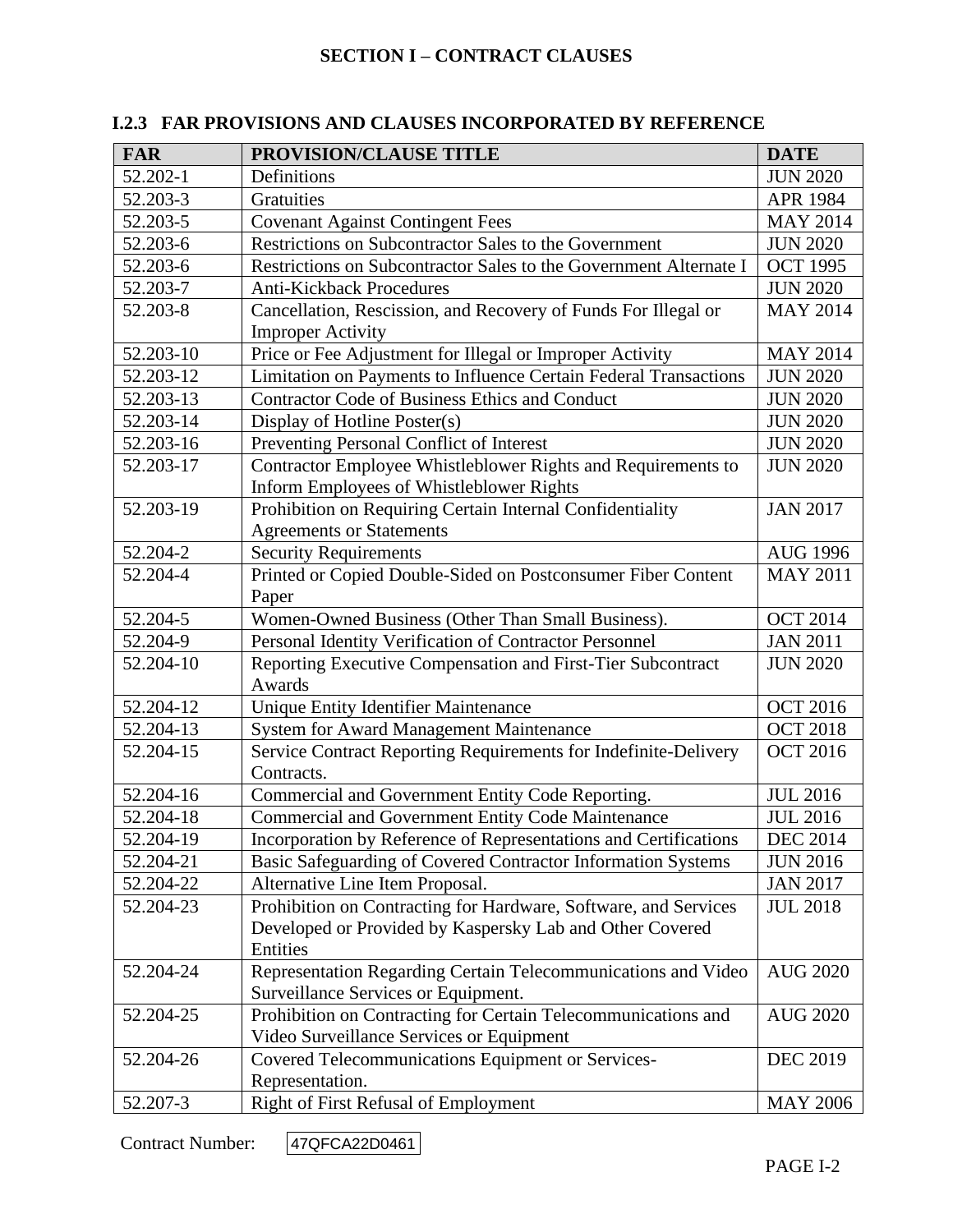| 52.207-6  | Solicitation of Offers from Small Business Concerns and Small                    | <b>OCT 2016</b> |
|-----------|----------------------------------------------------------------------------------|-----------------|
|           | Business Teaming Arrangements or Joint Ventures (Multiple-                       |                 |
|           | Award Contracts).                                                                |                 |
| 52.208-8  | Required Sources of Helium and Helium Usage Data                                 | <b>AUG 2018</b> |
| 52.208-9  | Contractor Use of Mandatory Sources of Supply or Services                        | <b>MAY 2014</b> |
| 52.209-6  | Protecting the Government's Interest When Subcontracting With<br><b>JUN 2020</b> |                 |
|           | Contractors Debarred, Suspended, or Proposed for Debarment                       |                 |
| 52.209-9  | Updates of Publicly Available Information Regarding                              | <b>OCT 2018</b> |
|           | <b>Responsibility Matters</b>                                                    |                 |
| 52.209-10 | Prohibition on Contracting with Inverted Domestic Corporations                   | <b>NOV 2015</b> |
| 52.209-11 | Representation by Corporations Regarding Delinquent Tax                          | <b>FEB 2016</b> |
|           | Liability or a Felony Conviction under any Federal Law.                          |                 |
| 52.209-13 | Violation of Arms Control Treaties or Agreements-Certification.                  | <b>JUN 2018</b> |
| 52.210-1  | <b>Market Research</b>                                                           | <b>APR 2011</b> |
| 52.211-5  | <b>Materials Requirements</b>                                                    | <b>AUG 2000</b> |
| 52.215-2  | Audit and Records -Negotiation                                                   | <b>OCT 2010</b> |
| 52.215-8  | Order of Precedence - Uniform Contract Format                                    | <b>OCT 1997</b> |
| 52.215-14 | <b>Integrity of Unit Prices</b>                                                  | <b>OCT 2010</b> |
| 52.215-15 | Pension Adjustments and Asset Reversions                                         | <b>OCT 2010</b> |
| 52.215-16 | <b>Facilities Capital Cost of Money</b>                                          | <b>JUN 2003</b> |
| 52.215-17 | Waiver of Facilities Capital Cost of Money<br><b>OCT 1997</b>                    |                 |
| 52.215-18 | Reversion or Adjustment of Plans for Postretirement Benefits                     | <b>JUL 2005</b> |
|           | (PRB) Other Than Pensions                                                        |                 |
| 52.215-19 | Notification of Ownership Changes                                                | <b>OCT 1997</b> |
| 52.215-21 | Requirements for Cost or Pricing Data or Information Other Than                  | <b>OCT 2010</b> |
|           | <b>Cost or Pricing Data-Modifications</b>                                        |                 |
| 52.215-21 | Requirements for Cost or Pricing Data or Information Other Than                  | <b>OCT 2010</b> |
|           | Cost or Pricing Data-Modifications Alternate IV                                  |                 |
| 52.215-23 | <b>Limitations on Pass-Through Charges</b>                                       | <b>OCT 2009</b> |
| 52.219-8  | <b>Utilization of Small Business Concerns</b>                                    | <b>OCT 2018</b> |
| 52.219-9  | <b>Small Business Subcontracting Plan</b>                                        | <b>JUN 2020</b> |
| 52.219-9  | Alternate II                                                                     | NOV 2016        |
| 52.219.14 | Limitations on Subcontracting                                                    | <b>MAR 2020</b> |
| 52.219-16 | <b>Liquidated Damages-Subcontracting Plan</b>                                    | <b>JAN 1999</b> |
| 52.219-28 | Post-Award Small Business Program Re-representation                              | May 2020        |
| 52.222-1  | Notice to the Government of Labor Disputes                                       | <b>FEB 1997</b> |
| 52.222-3  | <b>Convict Labor</b>                                                             | <b>JUN 2003</b> |
| 52.222-17 | Nondisplacement of Qualified Workers                                             | <b>MAY 2014</b> |
| 52.222-19 | Child Labor-Cooperation with Authorities and Remedies                            | <b>JAN 2020</b> |
| 52.222-20 | Contracts for Materials, Supplies, Articles, and Equipment                       | <b>MAY 2014</b> |
|           | Exceeding \$15,000                                                               |                 |
| 52.222-21 | Prohibition of Segregated Facilities                                             | APR 2015        |
| 52.222-26 | <b>Equal Opportunity</b>                                                         | SEP 2016        |
| 52.222-27 | Affirmative Action Compliance Requirements for Construction                      | APR 2015        |
| 52.222-29 | Notification of Visa Denial                                                      | APR 2015        |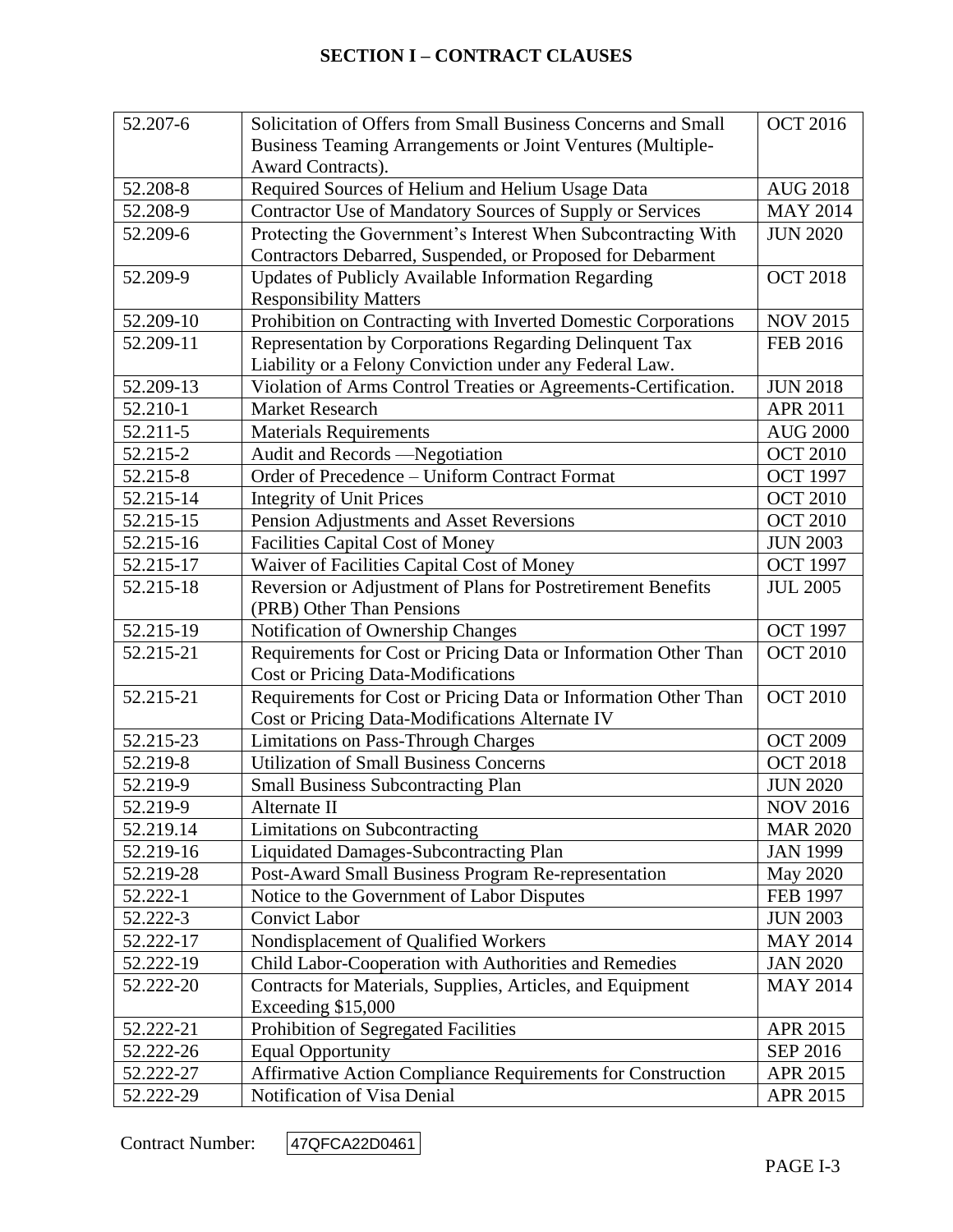| 52.222-30 | Construction Wage Rate Requirements-Price Adjustment (None                  | <b>AUG 2018</b> |
|-----------|-----------------------------------------------------------------------------|-----------------|
|           | or Separately Specific Method)                                              |                 |
| 52.222-35 | <b>Equal Opportunity For Veterans</b>                                       | <b>OCT 2015</b> |
| 52.222-36 | Equal Opportunity For Workers With Disabilities                             | <b>JUL 2014</b> |
| 52.222-37 | <b>Employment Reports Veterans</b>                                          | <b>FEB 2016</b> |
| 52.222-40 | Notification of Employee Rights Under the National Labor<br><b>DEC 2010</b> |                 |
|           | <b>Relations Act</b>                                                        |                 |
| 52.222-41 | <b>Service Contract Labor Standards</b>                                     | <b>AUG 2018</b> |
| 52.222-50 | <b>Combating Trafficking in Persons</b>                                     | <b>JAN 2019</b> |
| 52.222-51 | Exemption from Application of the Service Contract Labor                    | <b>MAY 2014</b> |
|           | Standards to Contracts for Maintenance, Calibration, or Repair of           |                 |
|           | Certain Equipment-Requirements                                              |                 |
| 52.222-54 | <b>Employment Eligibility Verification</b>                                  | <b>OCT 2015</b> |
| 52.222-55 | Minimum Wages Under Executive Order 13658                                   | <b>DEC 2015</b> |
| 52.222-62 | Paid Sick Leave Under Executive Order 13706                                 | <b>JAN 2017</b> |
| 52.223-2  | Affirmative Procurement of Biobased Products Under Service and              | SEP 2013        |
|           | <b>Construction Contracts</b>                                               |                 |
| 52.223-5  | Pollution Prevention and Right-To-Know Information                          | <b>MAY 2011</b> |
| 52.223-6  | Drug-Free Workplace                                                         | <b>MAY 2001</b> |
| 52.223-10 | <b>Waste Reduction Program</b>                                              | <b>MAY 2011</b> |
| 52.223-11 | Ozone-Depleting Substances and High Global Warming Potential                | <b>JUN 2016</b> |
|           | Hydrofluorocarbons                                                          |                 |
| 52.223-15 | Energy Efficiency in Energy-Consuming Products<br><b>DEC 2007</b>           |                 |
| 52.223-17 | Affirmative Procurement of EPA-designated Items in Service and              | <b>AUG 2018</b> |
|           | <b>Construction Contracts</b>                                               |                 |
| 52.223-18 | Encouraging Contractor Policies to Ban Text Messaging While                 | <b>AUG 2011</b> |
|           | Driving                                                                     |                 |
| 52.223-19 | <b>Compliance with Environmental Management Systems</b>                     | <b>MAY 2011</b> |
| 52.223-20 | Aerosols                                                                    | <b>JUN 2016</b> |
| 52.223-21 | Foams                                                                       | <b>JUN 2016</b> |
| 52.223-99 | <b>Ensuring Adequate COVID Safety Protocols for Federal</b>                 |                 |
|           | <b>Contractors</b>                                                          |                 |
| 52.224-1  | Privacy Act Notification                                                    | <b>APR 1984</b> |
| 52.224-2  | Privacy Act                                                                 | <b>APR 1984</b> |
| 52.224-3  | Privacy Training                                                            | <b>JAN 2017</b> |
| 52.225-1  | <b>Buy American-Supplies</b>                                                | <b>MAY 2014</b> |
| 52.225-3  | Buy American-Free Trade Agreements-Israeli Trade Act                        | <b>MAY 2014</b> |
| 52.225-5  | <b>Trade Agreements</b>                                                     | <b>OCT 2019</b> |
| 52.225-9  | <b>Buy American-Construction Materials</b>                                  | <b>MAY 2014</b> |
| 52.225-13 | <b>Restrictions on Certain Foreign Purchases</b>                            | <b>JUN 2008</b> |
| 52.225-19 | Contractor Personnel in a Designated Operational Area or                    | <b>MAY 2020</b> |
|           | Supporting a Diplomatic or Consular Mission Outside the United              |                 |
|           | <b>States</b>                                                               |                 |
| 52.225-26 | Contractors Performing Private Security Functions Outside the               | <b>OCT 2016</b> |
|           | <b>United States</b>                                                        |                 |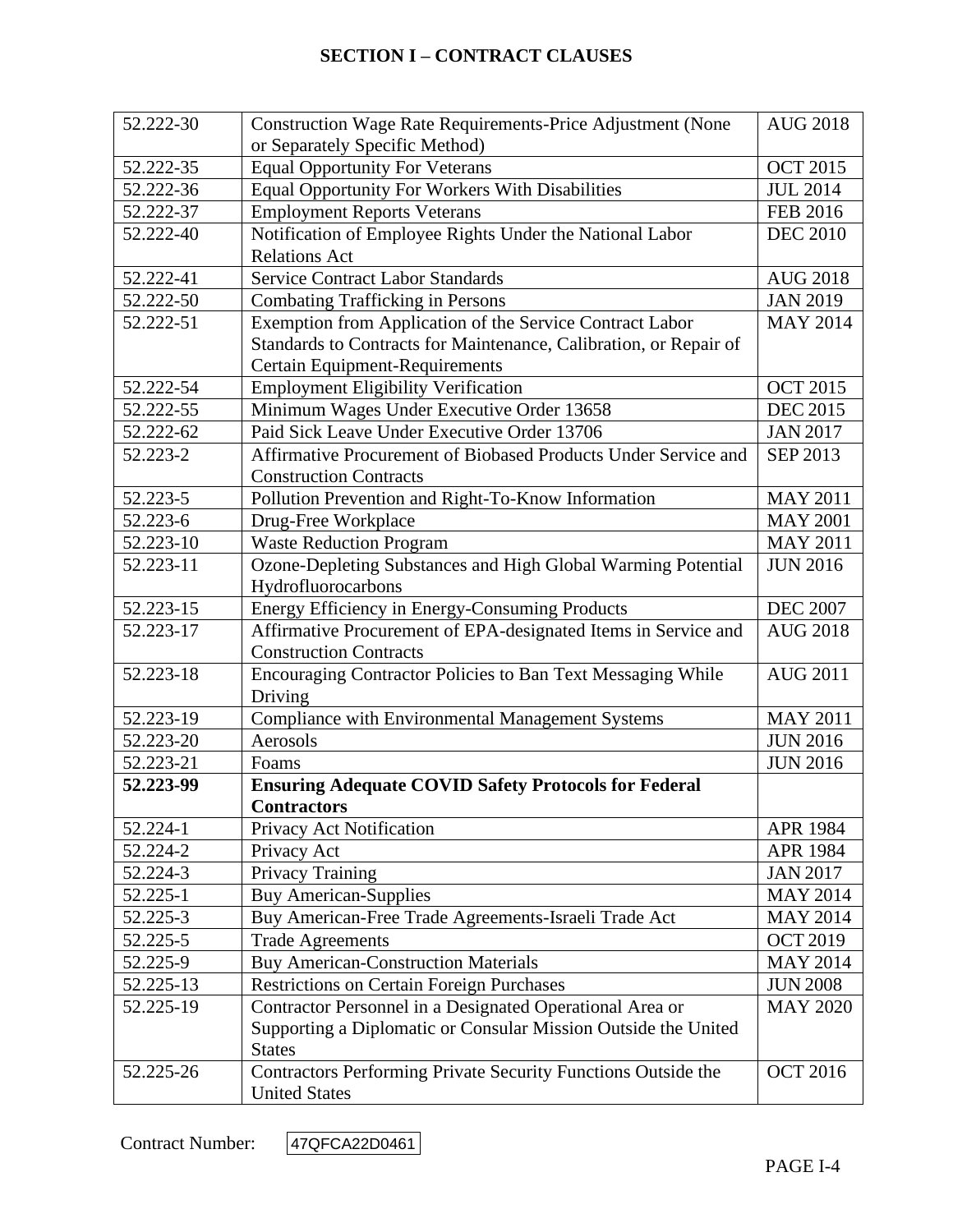| 52.227-1  | <b>Authorization and Consent</b>                                | <b>JUN 2020</b> |
|-----------|-----------------------------------------------------------------|-----------------|
| 52.227-1  | Authorization and Consent Alternate I                           | <b>APR 1984</b> |
| 52.227-2  | Notice and Assistance Regarding Patent and Copyright            | <b>JUN 2020</b> |
|           | Infringement                                                    |                 |
| 52.227-3  | <b>Patent Indemnity</b>                                         | APR 1984        |
| 52.227-4  | <b>Patent Indemnity-Construction Contracts</b>                  | <b>DEC 2007</b> |
| 52.227-10 | Filing of Patent Applications-Classified Subject Matter         | <b>DEC 2007</b> |
| 52.227-11 | Patent Rights-Ownership by the Contractor                       | <b>MAY 2014</b> |
| 52.227-13 | Patent Rights-Ownership by the Government                       | <b>DEC 2007</b> |
| 52.227-14 | Rights in Data-General                                          | <b>MAY 2014</b> |
| 52.227-22 | Major System-Minimum Rights                                     | <b>JUN 1987</b> |
| 52.228-3  | Workers' Compensation Insurance (Defense Base Act)              | <b>JUL 2014</b> |
| 52.228-4  | Workers' Compensation and War-Hazard Insurance Overseas         | <b>APR 1984</b> |
| 52.228-5  | Insurance – Work on a Government Installation                   | <b>JAN 1997</b> |
| 52.228-7  | <b>Insurance-Liability to Third Persons</b>                     | <b>MAR 1996</b> |
| 52.228-8  | Liability and Insurance-Leased Motor Vehicles                   | <b>MAY 1999</b> |
| 52.229-3  | Federal, State, and Local Taxes                                 | FEB 2013        |
| 52.230-2  | <b>Cost Accounting Standards</b>                                | <b>JUN 2020</b> |
| 52.230-3  | Disclosure and Consistency of Cost Accounting Practices         | <b>JUN 2020</b> |
| 52.230-4  | Disclosure and Consistency of Cost Accounting Practices-Foreign | <b>JUN 2020</b> |
|           | Concerns                                                        |                 |
| 52.230-6  | Administration of Cost Accounting Standards                     | <b>JUN 2010</b> |
| 52.232-23 | <b>Assignment of Claims</b><br><b>MAY 2014</b>                  |                 |
| 52.232-33 | Payment by Electronic Funds Transfer-System for Award           | <b>OCT 2018</b> |
|           | Management                                                      |                 |
| 52.232-40 | Providing Accelerated Payments to Small Business                | <b>DEC 2013</b> |
|           | Subcontractors                                                  |                 |
| 52.233-1  | <b>Disputes</b>                                                 | <b>MAY 2014</b> |
| 52.233-1  | Disputes Alternate I                                            | <b>DEC 1991</b> |
| 52.233-3  | Protest After Award                                             | <b>AUG 1996</b> |
| 52.233-4  | Applicable Law For Breach of Contract Claim                     | <b>OCT 2004</b> |
| 52.234-1  | Industrial Resources Developed Under Title III, Defense         | SEP 2016        |
|           | Production Act                                                  |                 |
| 52.236-5  | Material and Workmanship                                        | <b>APR 1984</b> |
| 52.236-7  | Permits and Responsibilities                                    | <b>NOV 1991</b> |
| 52.237-3  | <b>Continuity of Services</b>                                   | <b>JAN 1991</b> |
| 52.239-1  | Privacy or Security Safeguards                                  | <b>AUG 1996</b> |
| 52.242-1  | Notice of Intent to Disallow Costs                              | <b>APR 1984</b> |
| 52.242-3  | <b>Penalties for Unallowable Costs</b>                          | <b>MAY 2014</b> |
| 52.242-5  | Payments to Small Business Subcontractors                       | <b>JAN 2017</b> |
| 52.242-13 | Bankruptcy                                                      | <b>JUL 1995</b> |
| 52.244-5  | Competition in Subcontracting                                   | <b>DEC 1996</b> |
| 52.245-1  | <b>Government Property</b>                                      | <b>JAN 2017</b> |
| 52.245-9  | Use and Charges                                                 | APR 2012        |
| 52.246-16 | <b>Responsibilities for Supplies</b>                            | APR 1984        |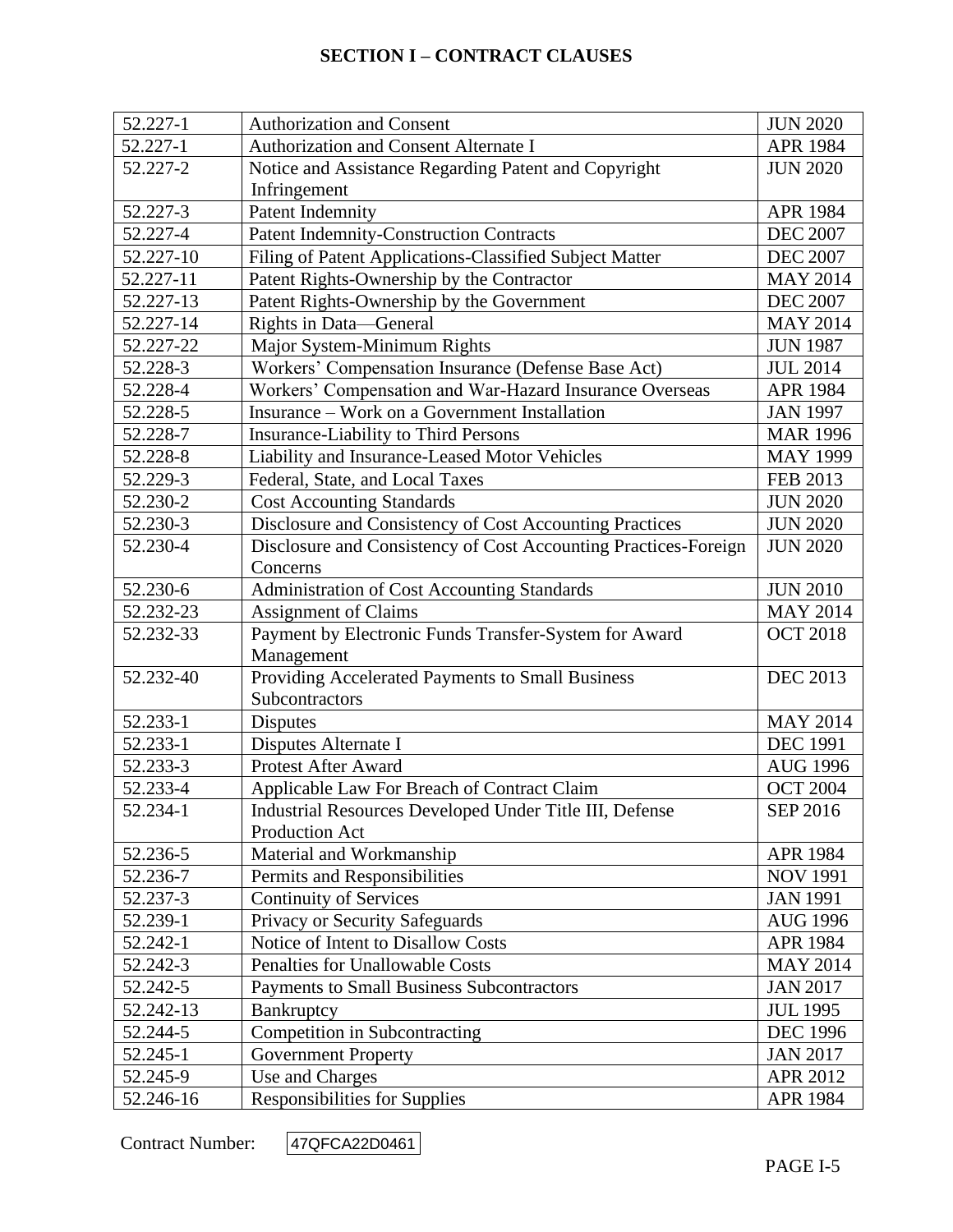| 52.246-25 | Limitation of Liability – Services | FEB 1997 |
|-----------|------------------------------------|----------|
| 52.251-1  | <b>Government Supply Sources</b>   | APR 2012 |
| 52.253-1  | <b>Computer Generated Forms</b>    | JAN 1991 |

#### **1.2.4 GSAR PROVISIONS AND CLAUSES INCORPORATED BY REFERENCE**

| <b>GSAR</b> | <b>TITLE</b>                                                       | <b>DATE</b>     |
|-------------|--------------------------------------------------------------------|-----------------|
| 552.203-71  | <b>Restriction on Advertising</b>                                  | <b>SEP 1999</b> |
| 552.204-9   | <b>Personal Identity Verification Requirements</b>                 | <b>OCT 2012</b> |
| 552.215-70  | Examination of Records by GSA                                      | <b>JUL 2016</b> |
| 552.215-73  | Notice                                                             | <b>JUL 2016</b> |
| 552.216-74  | GSA Task-Order and Delivery-Order Ombudsman                        | <b>JAN 2017</b> |
| 552.223-73  | Preservation, Packaging, Marking, and Labeling of Hazardous        | <b>JUN 2015</b> |
|             | Materials (HAZMAT) for Shipments                                   |                 |
| 552.228-5   | Government as Additional Insured<br><b>JAN 2016</b>                |                 |
| 552.232-1   | Payments (DEVIATION FAR 52.232-1)<br><b>NOV 2009</b>               |                 |
| 552.232-23  | <b>Assignment of Claims</b><br><b>SEP 1999</b>                     |                 |
| 552.232-25  | Prompt Payment (DEVIATION FAR 52.232-25)                           | <b>NOV 2009</b> |
| 552.232-39  | Unenforceability of Unauthorized Obligations (DEVIATION FAR        | <b>FEB 2008</b> |
|             | 52.232-39)                                                         |                 |
| 552.232-78  | <b>Commercial Supplier Agreements-Unenforceable Clauses</b>        | <b>FEB 2018</b> |
| 552.237-71  | <b>Qualifications of Employees</b><br><b>MAY 1989</b>              |                 |
| 552.237-73  | <b>Restriction on Disclosure Of Information</b><br><b>JUN 2009</b> |                 |

# **I.2.5 FAR AND GSAR CLAUSES IN FULL TEXT**

## **I.2.5.1 FAR 52.204-8 ANNUAL REPRESENTATIONS AND CERTIFICATIONS**

(a) (1) The North American Industry Classification System (NAICS) code for this acquisition is in accordance with Section B.2 for each Pool.

(2) The small business size standard is in accordance with Section B.2 for each Pool.

(3) The small business size standard for a concern which submits an offer in its own name, other than on a construction or service contract, but which proposes to furnish a product which it did not itself manufacture, is 500 employees.

(b) (1) If the provision at [52.204-7,](https://acquisition.gov/far/52.204-7#FAR_52_204_7) System for Award Management, is included in this solicitation, paragraph (d) of this provision applies.

(2) If the provision at [52.204-7,](https://acquisition.gov/far/52.204-7#FAR_52_204_7) System for Award Management, is not included in this solicitation, and the Offeror has an active registration in the System for Award Management (SAM), the Offeror may choose to use paragraph (d) of this provision instead of completing the corresponding individual representations and certifications in the solicitation. The Offeror shall indicate which option applies by checking one of the following boxes:

(i) *□* Paragraph (d) applies.

(ii) *□* Paragraph (d) does not apply and the offeror has completed the individual representations and certifications in the solicitation.

(c) (1) The following representations or certifications in SAM are applicable to this solicitation as indicated: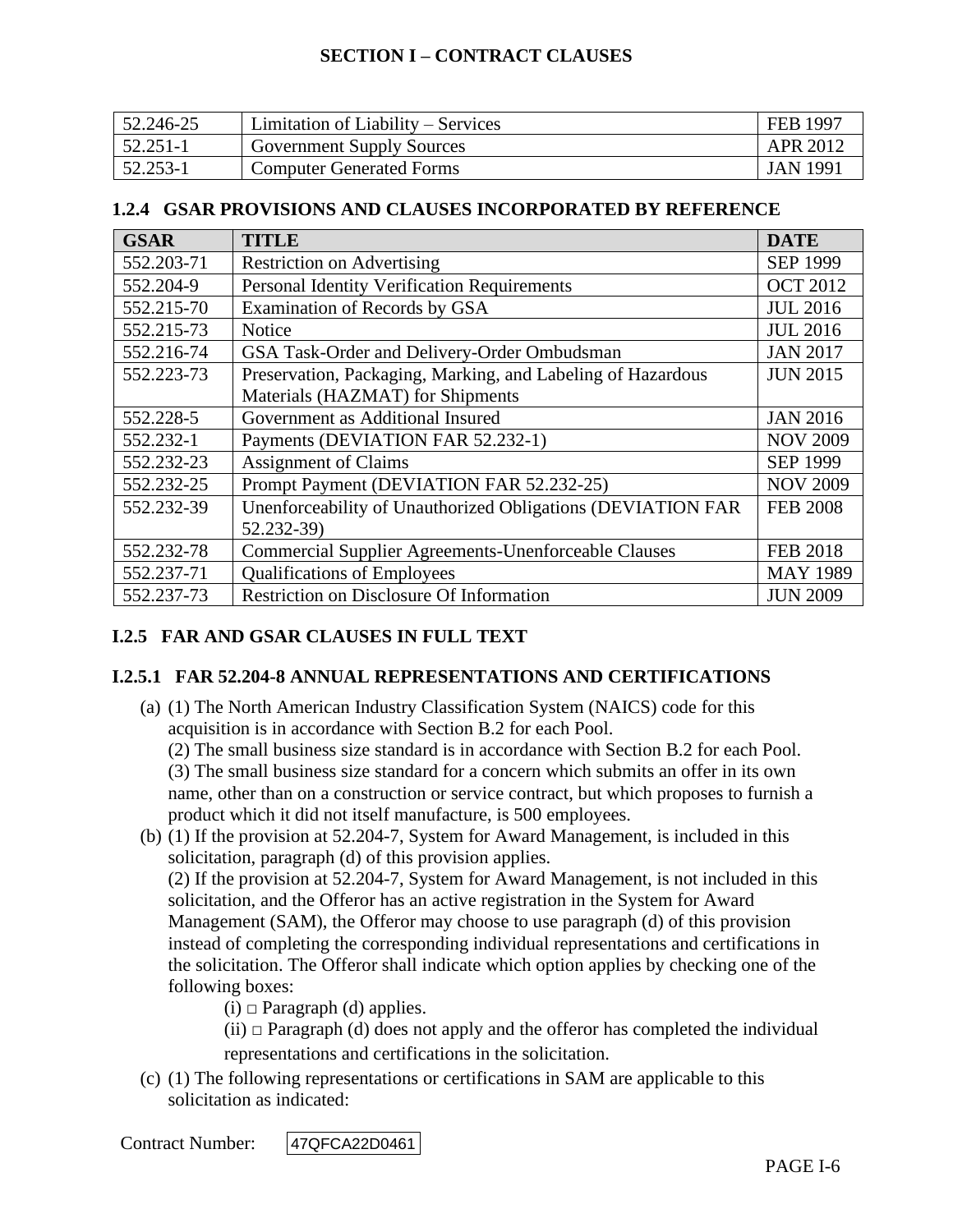(i) [52.203-2,](https://acquisition.gov/far/52.203-2#FAR_52_203_2) Certificate of Independent Price Determination. This provision applies to solicitations when a firm-fixed-price contract or fixed-price contract with economic price adjustment is contemplated, unless–

(A) The acquisition is to be made under the simplified acquisition procedures in [part 13;](https://acquisition.gov/far/Part_13.html#FAR_Part_13)

(B) The solicitation is a request for technical proposals under two-step sealed bidding procedures; or

(C) The solicitation is for utility services for which rates are set by law or regulation.

(ii) [52.203-11,](https://acquisition.gov/far/52.203-11#FAR_52_203_11) Certification and Disclosure Regarding Payments to Influence Certain Federal Transactions. This provision applies to solicitations expected to exceed \$150,000.

(iii) [52.203-18,](https://acquisition.gov/far/52.203-18#FAR_52_203_18) Prohibition on Contracting with Entities that Require Certain Internal Confidentiality Agreements or Statements-Representation. This provision applies to all solicitations.

(iv) [52.204-3,](https://acquisition.gov/far/52.204-3#FAR_52_204_3) Taxpayer Identification. This provision applies to solicitations that do not include the provision at [52.204-7,](https://acquisition.gov/far/52.204-7#FAR_52_204_7) System for Award Management.

(v) [52.204-5,](https://acquisition.gov/far/52.204-5#FAR_52_204_5) Women-Owned Business (Other Than Small Business). This provision applies to solicitations that-

(A) Are not set aside for small business concerns;

(B) Exceed the simplified acquisition threshold; and

(C) Are for contracts that will be performed in the United States or its outlying areas.

(vi) [52.204-26,](https://acquisition.gov/far/52.204-26#FAR_52_204_26) Covered Telecommunications Equipment or Services-

Representation. This provision applies to all solicitations.

(vii) [52.209-2,](https://acquisition.gov/far/52.209-2#FAR_52_209_2) Prohibition on Contracting with Inverted Domestic Corporations-Representation.

(viii) [52.209-5,](https://acquisition.gov/far/52.209-5#FAR_52_209_5) CertificationRegarding Responsibility Matters. This provision applies to solicitations where the contract value is expected to exceed the simplified acquisition threshold.

(ix) [52.209-11,](https://acquisition.gov/far/52.209-11#FAR_52_209_11) Representation by Corporations Regarding Delinquent Tax Liability or a Felony Conviction under any Federal Law. This provision applies to all solicitations.

(x) [52.214-14,](https://acquisition.gov/far/52.214-14#FAR_52_214_14) Place of Performance-Sealed Bidding. This provision applies to invitations for bids except those in which the place of performance is specified by the Government.

(xi) [52.215-6,](https://acquisition.gov/far/52.215-6#FAR_52_215_6) Place of Performance. This provision applies to solicitations unless the place of performance is specified by the Government.

(xii) [52.219-1,](https://acquisition.gov/far/52.219-1#FAR_52_219_1) Small Business Program Representations (Basic, Alternates I, and II). This provision applies to solicitations when the contract will be performed in the United States or its outlying areas.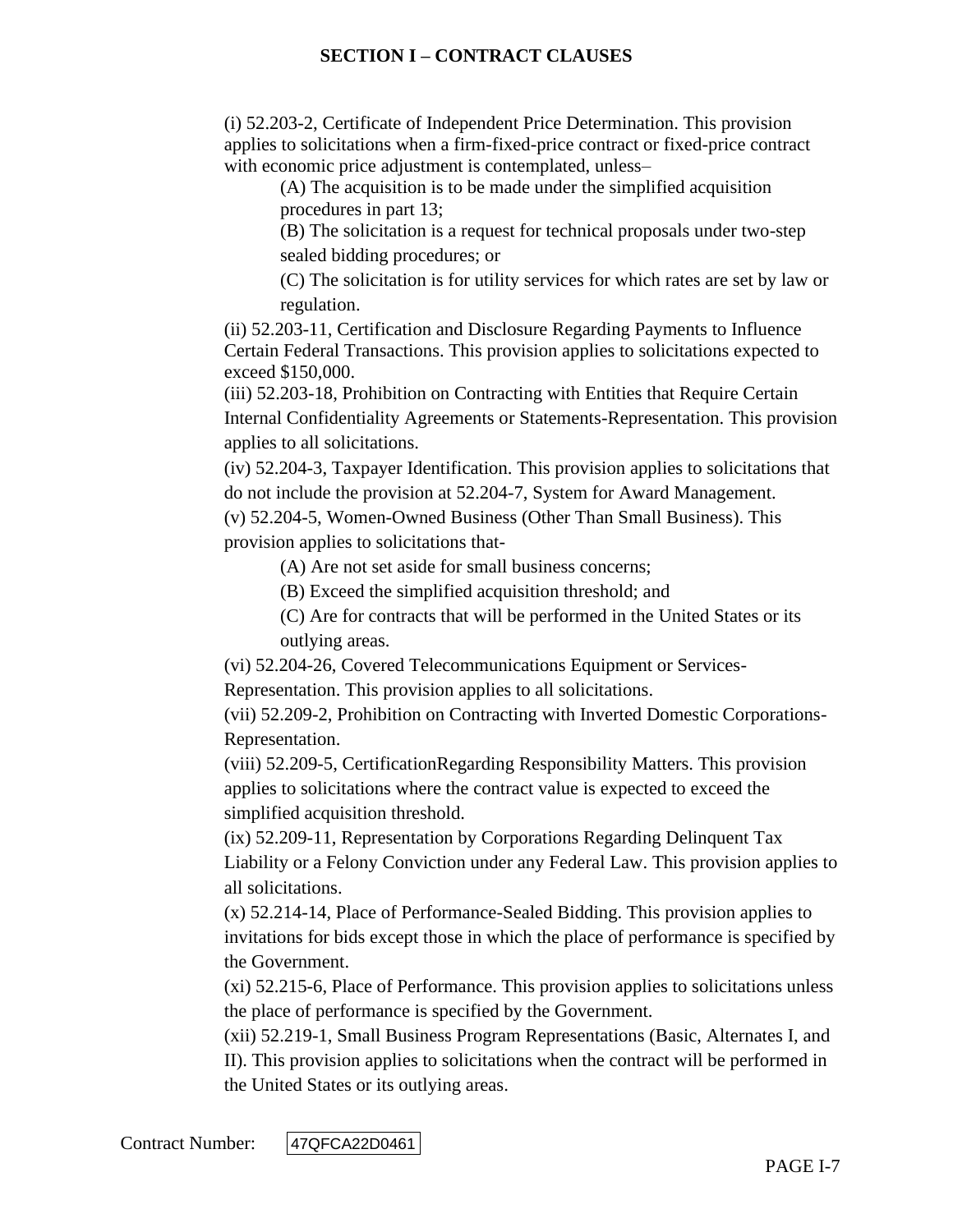(A) The basic provision applies when the solicitations are issued by other than DoD, NASA, and the Coast Guard.

(B) The provision with its Alternate I applies to solicitations issued by DoD, NASA, or the Coast Guard.

(C) The provision with its Alternate II applies to solicitations that will result in a multiple-award contract with more than one NAICS code assigned.

(xiii) [52.219-2,](https://acquisition.gov/far/52.219-2#FAR_52_219_2) Equal Low Bids. This provision applies to solicitations when contracting by sealed bidding and the contract will be performed in the United States or its outlying areas.

(xiv) [52.222-22,](https://acquisition.gov/far/52.222-22#FAR_52_222_22) Previous Contracts and Compliance Reports. This provision applies to solicitations that include the clause at [52.222-26,](https://acquisition.gov/far/52.222-26#FAR_52_222_26) Equal Opportunity. (xv) [52.222-25,](https://acquisition.gov/far/52.222-25#FAR_52_222_25) Affirmative Action Compliance. This provision applies to solicitations, other than those for construction, when the solicitation includes the clause at [52.222-26,](https://acquisition.gov/far/52.222-26#FAR_52_222_26) Equal Opportunity.

(xvi) [52.222-38,](https://acquisition.gov/far/52.222-38#FAR_52_222_38) Compliance with Veterans' Employment Reporting Requirements. This provision applies to solicitations when it is anticipated the contract award will exceed the simplified acquisition threshold and the contract is not for acquisition of commercial items.

(xvii) [52.223-1,](https://acquisition.gov/far/52.223-1#FAR_52_223_1) Biobased Product Certification. This provision applies to solicitations that require the delivery or specify the use of USDA–designated items; or include the clause at [52.223-2,](https://acquisition.gov/far/52.223-2#FAR_52_223_2) Affirmative Procurement of Biobased Products Under Service and Construction Contracts.

(xviii) [52.223-4,](https://acquisition.gov/far/52.223-4#FAR_52_223_4) Recovered Material Certification. This provision applies to solicitations that are for, or specify the use of, EPA–designated items.

(xix) [52.223-22,](https://acquisition.gov/far/52.223-22#FAR_52_223_22) Public Disclosure of Greenhouse Gas Emissions and Reduction Goals-Representation. This provision applies to solicitations that include the clause at [52.204-7.](https://acquisition.gov/far/52.204-7#FAR_52_204_7))

(xx) [52.225-2,](https://acquisition.gov/far/52.225-2#FAR_52_225_2) Buy American Certificate. This provision applies to solicitations containing the clause at [52.225-1.](https://acquisition.gov/far/52.225-1#FAR_52_225_1)

(xxi) [52.225-4,](https://acquisition.gov/far/52.225-4#FAR_52_225_4) Buy American-Free Trade Agreements-Israeli Trade Act Certificate. (Basic, Alternates I, II, and III.) This provision applies to solicitations containing the clause at [52.225-3.](https://acquisition.gov/far/52.225-3#FAR_52_225_3)

(A) If the acquisition value is less than \$25,000, the basic provision applies.

(B) If the acquisition value is \$25,000 or more but is less than \$50,000, the provision with its Alternate I applies.

(C) If the acquisition value is \$50,000 or more but is less than \$83,099, the provision with its Alternate II applies.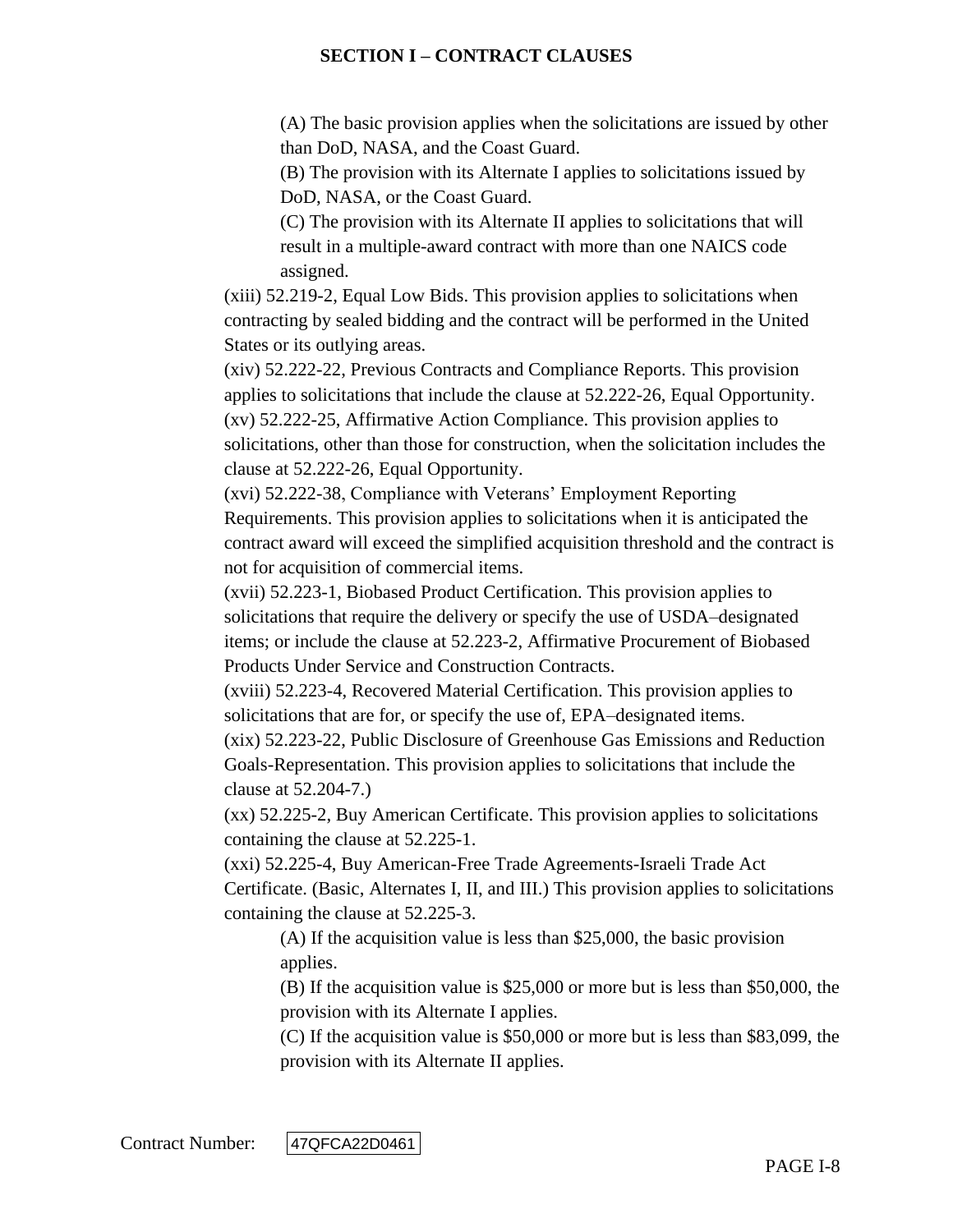(D) If the acquisition value is \$83,099 or more but is less than \$100,000, the provision with its Alternate III applies.

(xxii) [52.225-6,](https://acquisition.gov/far/52.225-6#FAR_52_225_6) Trade Agreements Certificate. This provision applies to solicitations containing the clause at [52.225-5.](https://acquisition.gov/far/52.225-5#FAR_52_225_5)

(xxiii) [52.225-20,](https://acquisition.gov/far/52.225-20#FAR_52_225_20) Prohibition on Conducting Restricted Business Operations in Sudan-Certification. This provision applies to all solicitations.

(xxiv) [52.225-25,](https://acquisition.gov/far/52.225-25#FAR_52_225_25) Prohibition on Contracting with Entities Engaging in Certain Activities or Transactions Relating to Iran-Representation and Certifications. This provision applies to all solicitations.

(xxv) [52.226-2,](https://acquisition.gov/far/52.226-2#FAR_52_226_2) Historically Black College or University and Minority Institution Representation. This provision applies to solicitations for research, studies, supplies, or services of the type normally acquired from higher educational institutions.

(2) The following representations or certifications are applicable as indicated by the Contracting Officer:

 $X_{1}$  (i) [52.204-17,](https://acquisition.gov/far/52.204-17#FAR_52_204_17) Ownership or Control of Offeror.

 $X$ <sub>(ii)</sub> [52.204-20,](https://acquisition.gov/far/52.204-20#FAR_52_204_20) Predecessor of Offeror.

\_\_ (iii) [52.222-18,](https://acquisition.gov/far/52.222-18#FAR_52_222_18) Certification Regarding Knowledge of Child Labor for Listed End Products.

\_\_ (iv) [52.222-48,](https://acquisition.gov/far/52.222-48#FAR_52_222_48) Exemption from Application of the Service Contract Labor Standards to Contracts for Maintenance, Calibration, or Repair of Certain Equipment- Certification. \_\_ (v) [52.222-52,](https://acquisition.gov/far/52.222-52#FAR_52_222_52) Exemption from Application of the Service Contract Labor Standards to Contracts for Certain Services-Certification.

\_\_ (vi) [52.223-9,](https://acquisition.gov/far/52.223-9#FAR_52_223_9) with its Alternate I, Estimate of Percentage of Recovered Material Content for EPA–Designated Products (Alternate I only).

 $\equiv$  (vii) [52.227-6,](https://acquisition.gov/far/52.227-6#FAR_52_227_6) Royalty Information.

\_\_ (A) Basic.

\_\_ (B) Alternate I.

(d) The offeror has completed the annual representations and certifications electronically in SAM website accessed through [https://www.sam.gov.](https://www.sam.gov/) After reviewing the SAM information, the offeror verifies by submission of the offer that the representations and certifications currently posted electronically that apply to this solicitation as indicated in paragraph (c) of this provision have been entered or updated within the last 12 months, are current, accurate, complete, and applicable to this solicitation (including the business size standard applicable to the NAICS code referenced for this solicitation), as of the date of this offer and are incorporated in this offer by reference (see FAR [4.1201\)](https://acquisition.gov/far/4.1201#FAR_4_1201); except for the changes identified below [*offeror to insert changes, identifying change by clause number, title, date*]. These amended representation(s) and/or certification(s) are also incorporated in this offer and are current, accurate, and complete as of the date of this offer.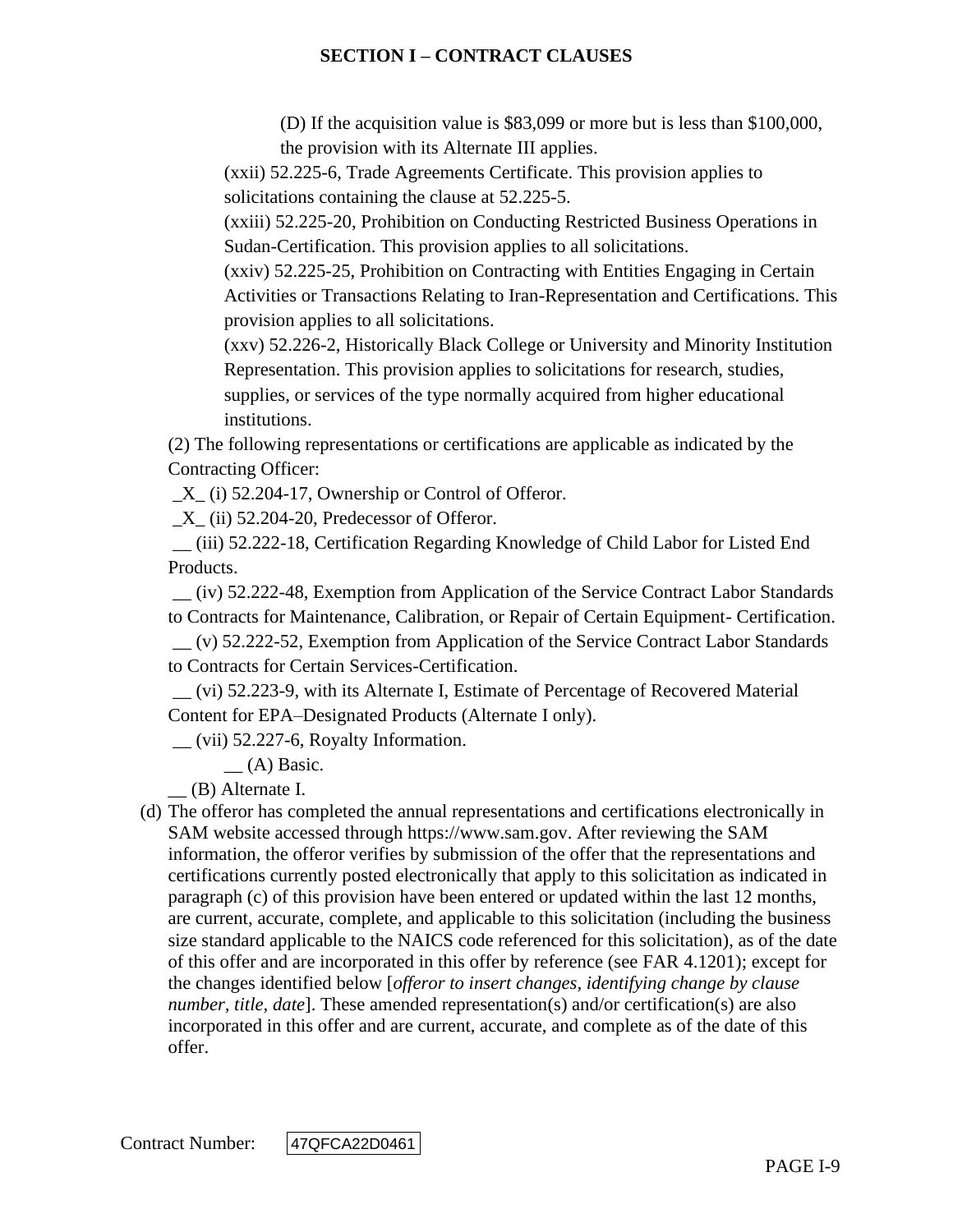FAR Clause # Title Date Change

\_\_\_\_\_\_\_\_\_\_\_\_\_

Any changes provided by the offeror are applicable to this solicitation only, and do not result in an update to the representations and certifications posted on SAM.

(End of Provision)

## **I.2.5.2 FAR 52.216-18 ORDERING (OCT 1995)**

- (a) Any supplies and services to be furnished under this contract shall be ordered by issuance of delivery orders or task orders by the individuals or activities designated in the Schedule. Such orders may be issued from the Master Contract's Notice-to-Proceed (November 15, 2021) through five years and one (five-year) option that may extend the cumulative ordering period to ten years.
- (b) All delivery orders or task orders are subject to the terms and conditions of this contract. In the event of conflict between a delivery order or task order and this contract, the contract shall control.
- (c) If mailed, a delivery order or task order is considered "issued" when the Government deposits the order in the mail. Orders may be issued orally, by facsimile, or by electronic commerce methods only if authorized in the Schedule.

(End of clause)

## **I.2.5.3 FAR 52.216-19 ORDER LIMITATIONS (OCT 1995)**

- (a) *Minimum order*. When the Government requires supplies or services covered by this contract in an amount of less than the simplified acquisition threshold, as amended, the Government is not obligated to purchase, nor is the Contractor obligated to furnish, those supplies or services under the contract.
- (b) *Maximum order*. The Contractor is not obligated to honor—
	- (1) Any order for a single item in excess of: **Not Applicable**
	- (2) Any order for a combination of items in excess of: **Not Applicable**
	- (3) A series of orders from the same ordering office within 365 days that together call for quantities exceeding the limitation in paragraph  $(b)(1)$  or  $(2)$  of this section.
- (c) If this is a requirements contract (i.e., includes the Requirements clause at subsection [52.216-21](https://www.acquisition.gov/far/current/html/52_216.html#wp1115057) of the Federal Acquisition Regulation (FAR)), the Government is not required to order a part of any one requirement from the Contractor if that requirement exceeds the maximum-order limitations in paragraph (b) of this section.
- (d) Notwithstanding paragraphs (b) and (c) of this section, the Contractor shall honor any order exceeding the maximum order limitations in paragraph (b), unless that order (or orders) is returned to the ordering office within five days after issuance, with written notice stating the Contractor's intent not to ship the item (or items) called for and the reasons. Upon receiving this notice, the Government may acquire the supplies or services from another source.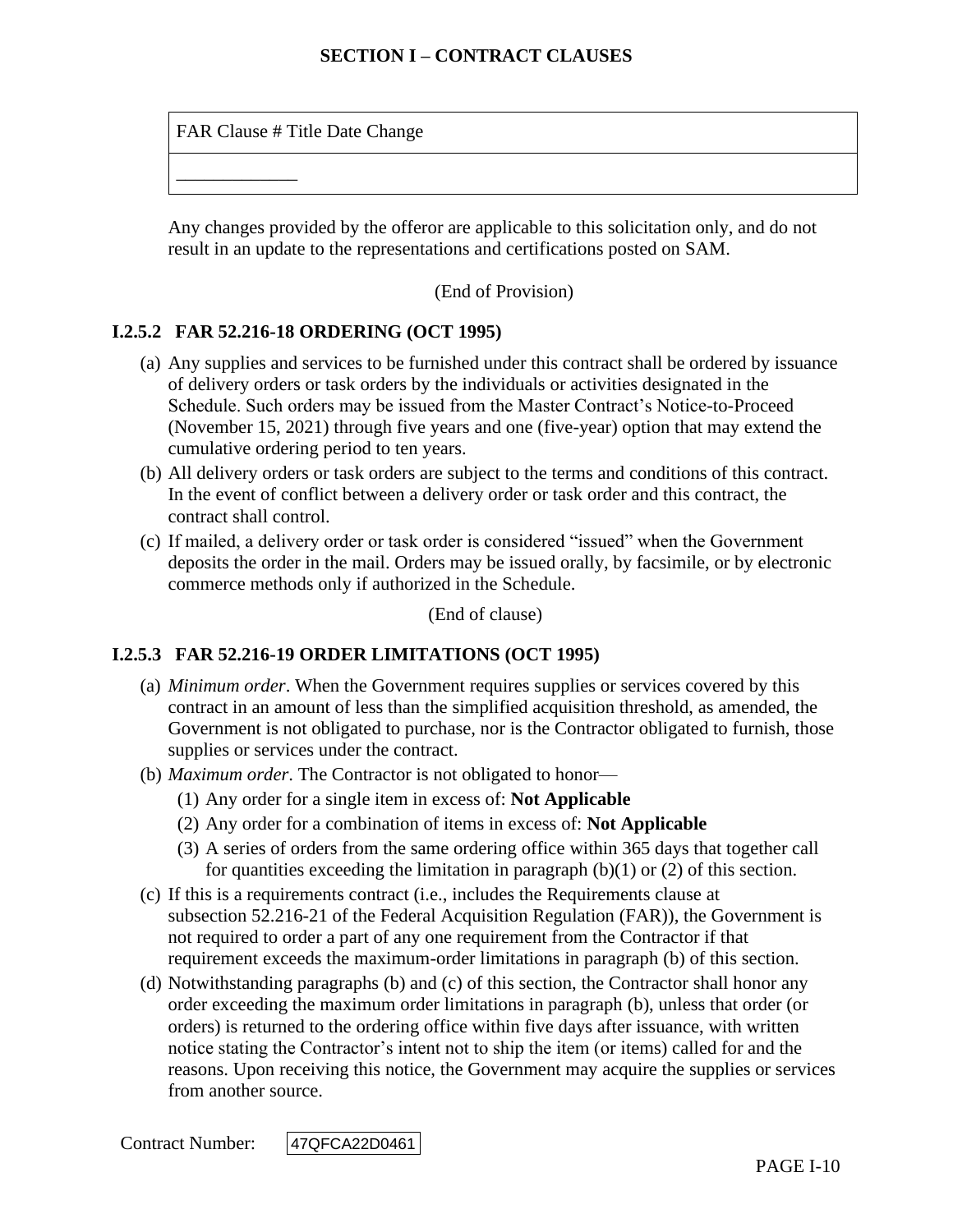(End of clause)

#### **I.2.5.4 FAR 52.216-22 INDEFINITE QUANTITY (OCT 1995)**

- (a) This is an indefinite-quantity contract for the supplies or services specified and effective for the period stated, in the Schedule. The quantities of supplies and services specified in the Schedule are estimates only and are not purchased by this contract.
- (b) Delivery or performance shall be made only as authorized by orders issued in accordance with the Ordering clause. The Contractor shall furnish to the Government, when and if ordered, the supplies or services specified in the Schedule up to and including the quantity designated in the Schedule as the "maximum." The Government shall order at least the quantity of supplies or services designated in the Schedule as the "minimum."
- (c) Except for any limitations on quantities in the Order Limitations clause or in the Schedule, there is no limit on the number of orders that may be issued. The Government may issue orders requiring delivery to multiple destinations or performance at multiple locations.
- (d) Any order issued during the effective period of this contract and not completed within that period shall be completed by the Contractor within the time specified in the order. The contract shall govern the Contractor's and Government's rights and obligations with respect to that order to the same extent as if the order were completed during the contract's effective period; provided, that the Contractor shall not be required to make any deliveries under this contract after five years after the Master Contract's ten-year ordering period expires.

(End of clause)

#### **I.2.5.5 FAR 52.217-8 OPTION TO EXTEND SERVICES (NOV 1999)**

The Government may require continued performance of any services within the limits and at the rates specified in the contract. These rates may be adjusted only as a result of revisions to prevailing labor rates provided by the Secretary of Labor. The option provision may be exercised more than once, but the total extension of performance hereunder shall not exceed six months. The Contracting Officer may exercise the option by written notice to the Contractor within 30 days.

(End of clause)

#### **I.2.5.6 FAR 52.217-9 OPTION TO EXTEND THE TERM OF THE CONTRACT (MAR 2000)**

- (a) The Government may extend the term of this contract by written notice to the Contractor within 30 days provided that the Government gives the Contractor a preliminary written notice of its intent to extend at least 60 days before the contract expires. The preliminary notice does not commit the Government to an extension.
- (b) If the Government exercises this option, the extended contract shall be considered to include this option clause.
- (c) The total duration of this contract, including the exercise of any options under this clause, shall not exceed the ordering period of ten years for task orders issued under the Master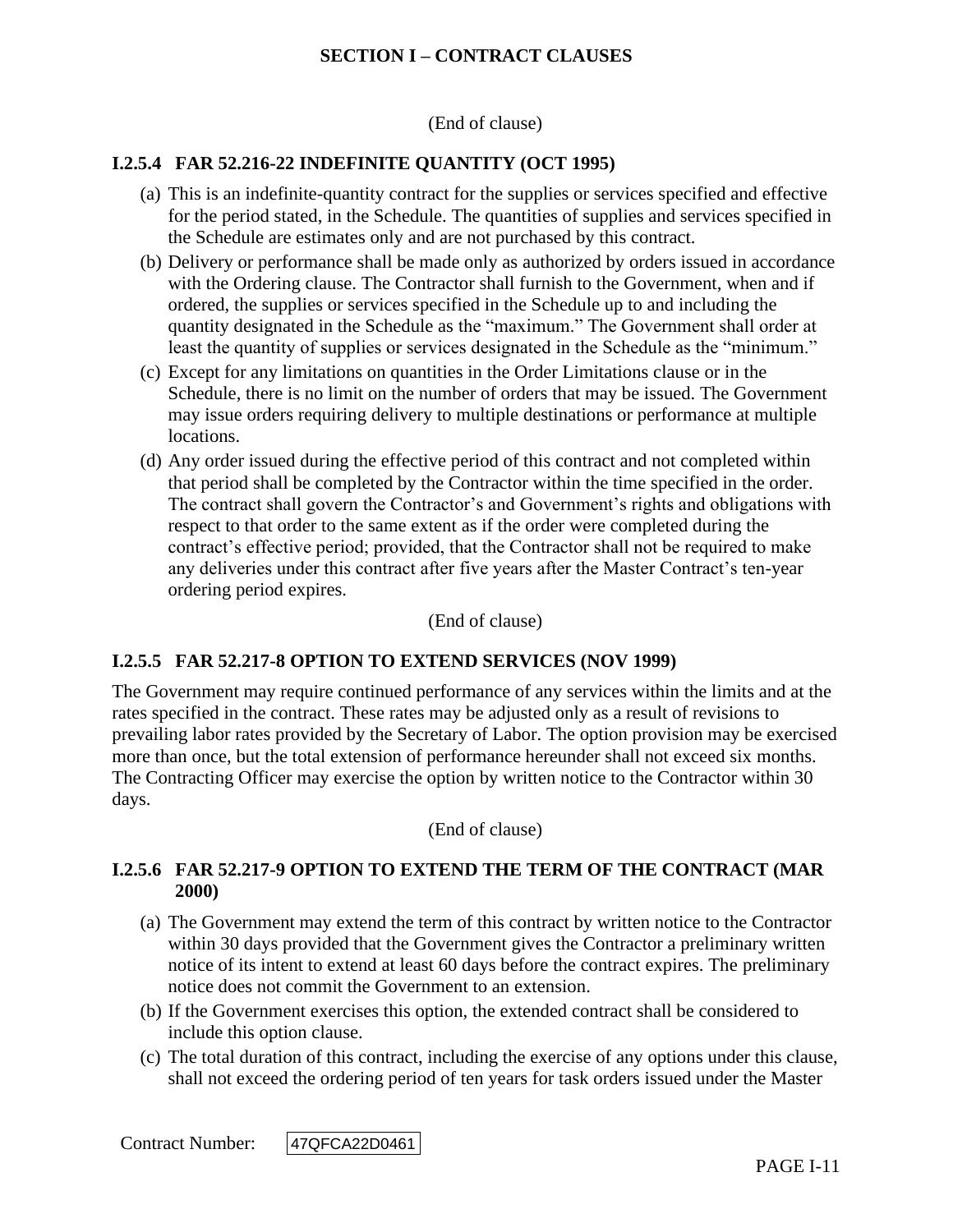Contract plus five years after the Master Contract's ordering period expires for task order performance.

### **I.2.5.7 GSAR 552.216-74 TASK-ORDER AND DELIVERY-ORDER OMBUDSMAN (JAN 2016)**

- (a) GSA has designated a Task-Order and Delivery-Order Ombudsman who will review complaints from contractors and ensure that they are afforded a fair opportunity for consideration in the award of task or delivery orders under Indefinite Delivery/Indefinite Quantity (ID/IQ) contracts, consistent with the procedures in the contract. Written complaints shall be submitted to the Ombudsman, with a copy to the Contracting Officer.
- (b) In the case that the contractor is not satisfied with the resolution of the complaint by the GSA Task-Order and Delivery-Order Ombudsman, the contractor may follow the procedures outlined in subpart 33.1.
- (c) The GSA Ombudsman is located at the GSA, Office of Government-wide Policy (OGP), Office of Acquisition Policy (MV). Contact information for the GSA Ombudsman can be found at: [http://www.gsa.gov/ombudsman.](http://www.gsa.gov/ombudsman)

(End of Clause)

## **I.2.6 DFARS PROVISIONS AND CLAUSES INCORPORATED BY REFERENCE**

252.223-7999 Ensuring Adequate COVID-19 Safety Protocols for Federal Contractors (Deviation 2021-O0009) (FOR DOD TASK ORDERS ONLY)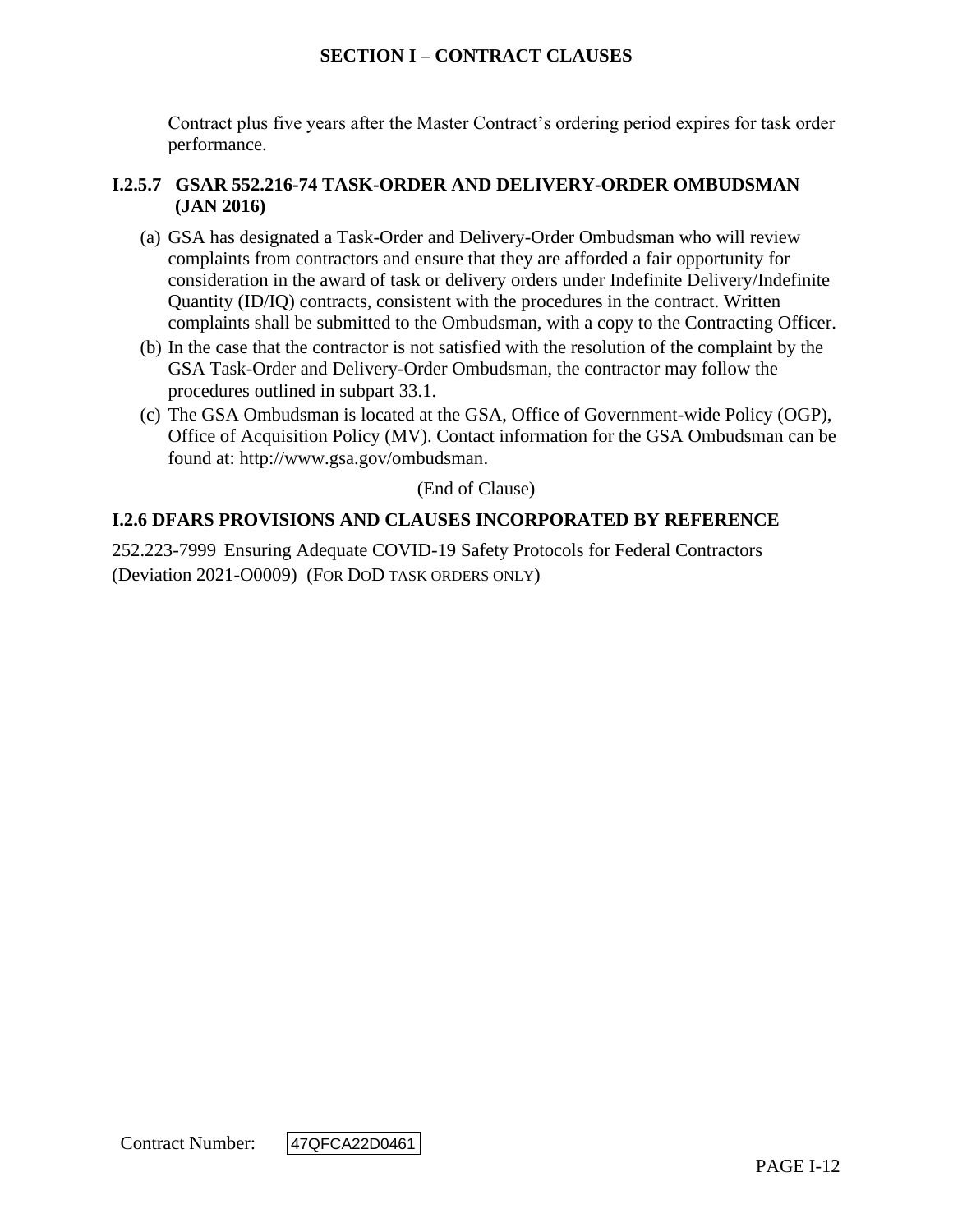# **J.1 LABOR CATEGORIES AND DEFINITIONS – ATTACHMENT A**

## **ASTRO LABOR CATEGORIES and BUREAU OF LABOR STATISTICS SERVICE OCCUPATIONAL CLASSIFICATIONS**

#### **BACKGROUND:**

ASTRO labor categories utilize the Office of Management and Budget's (OMB) Standard Occupational Classification (SOC) for which the Bureau of Labor Statistics (BLS) maintains compensation data. Each labor category is further defined as Junior, Journeyman, Senior, or Subject Matter Expert (SME) as follows:

- a. **JUNIOR**: Applies fundamental concepts, processes, practices, and procedures on technical assignments. Performs work that requires practical experience and training. Work is performed under supervision.
- b. **JOURNEYMAN**: Possesses and applies expertise on multiple complex work assignments. Assignments may be broad in nature, requiring originality and innovation in determining how to accomplish tasks. Operates with appreciable latitude in developing methodology and presenting solutions to problems. Contributes to deliverables and performance metrics where applicable.
- c. **SENIOR**: Possesses and applies a comprehensive knowledge across key tasks and high impact assignments. Plans and leads major technology assignments. Evaluates performance results and recommends major changes affecting short-term project growth and success. Functions as a technical expert across multiple project assignments. May supervise others.
- d. **SME**: Provides technical/management leadership on major tasks or technology assignments. Establishes goals and plans that meet project objectives. Has domain and expert technical knowledge. Directs and controls activities for a client, having overall responsibility for financial management, methods, and staffing to ensure that technical requirements are met. Interactions involve client negotiations and interfacing with senior management. Decision-making and domain knowledge may have a critical impact on overall project implementation. May supervise others.

## **INDIVIDUAL LABOR CATEGORIES**

Except as noted, the following individual labor categories correspond to a single SOC Number, Title, and Functional Description. Functional Descriptions of the labor categories can be found at the SOC website:

[https://www.bls.gov/soc/2018/major\\_groups.htm#11-0000](https://www.bls.gov/soc/2018/major_groups.htm#11-0000)

In accordance with Section B.4.1, the contractor shall identify both Prime and Subcontractor labor using the ASTRO Labor Categories, as well as the corresponding SOC number and title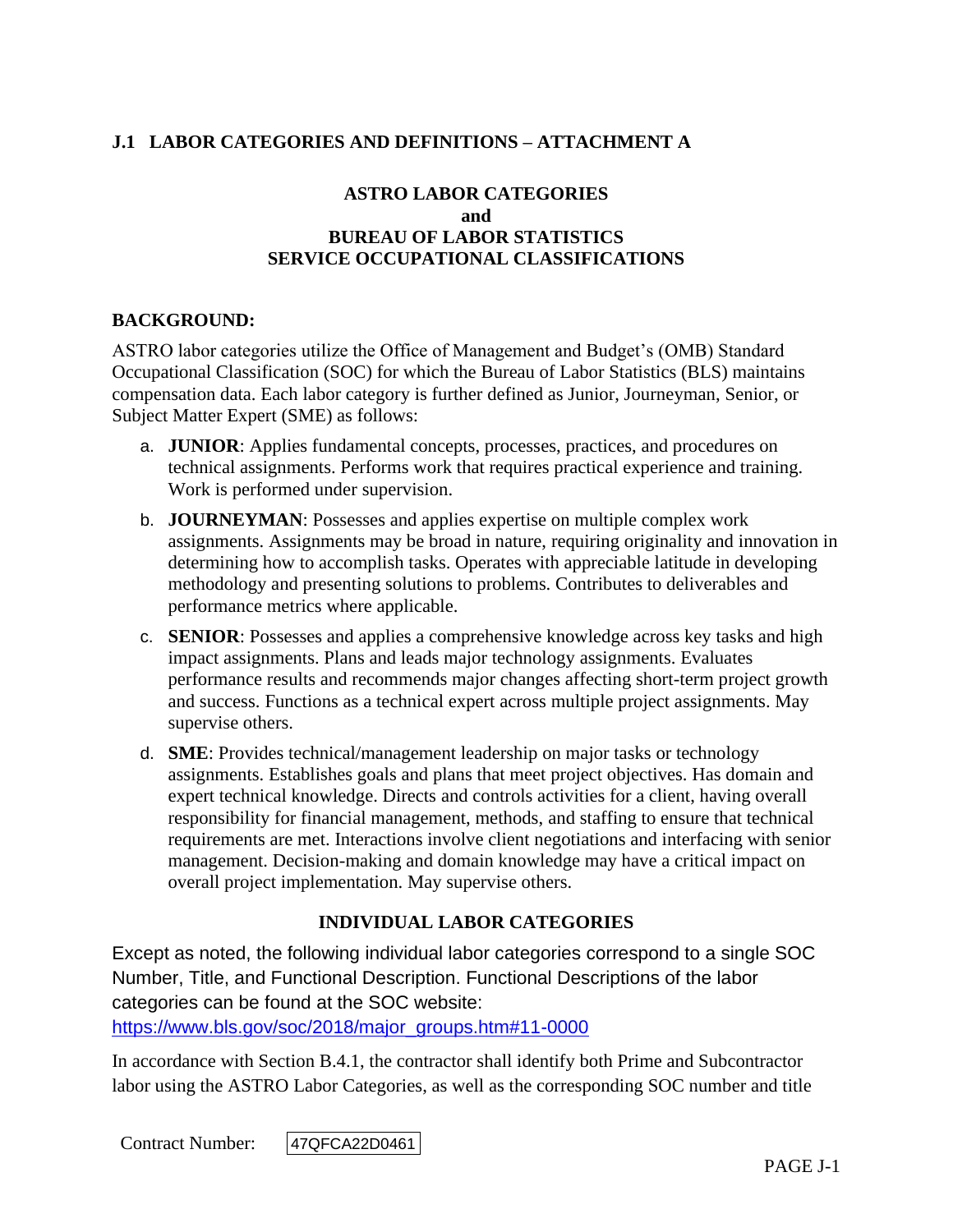that applies. The Labor ID# must have a G or C designator to represent Government or Contractor site.

| <b>Major</b> | <b>SOC Number</b> | <b>Labor Category Title</b>                                    |
|--------------|-------------------|----------------------------------------------------------------|
| <b>Group</b> |                   |                                                                |
| 11-0000      |                   | <b>Management Occupations</b>                                  |
|              | 11-1021           | <b>General and Operations Managers</b>                         |
|              | 11-3013           | <b>Facilities Managers</b>                                     |
|              | 11-3021           | <b>Computer and Information Systems Managers</b>               |
|              | 11-3031           | <b>Financial Managers</b>                                      |
|              | 11-3051           | <b>Industrial Production Managers</b>                          |
|              | 11-3061           | <b>Purchasing Managers</b>                                     |
|              | 11-3071           | Transportation, Storage, and Distribution Managers             |
|              | 11-3131           | <b>Training and Development Managers</b>                       |
|              | 11-9039           | Education Administrators, All Other                            |
|              | 11-9041           | <b>Architectural and Engineering Managers</b>                  |
|              | 11-9121           | <b>Natural Sciences Managers</b>                               |
|              | 11-9161           | <b>Emergency Management Directors</b>                          |
|              | 11-9199           | Managers, All Other                                            |
| 13-0000      |                   | <b>Business and Financial Operations Occupations</b>           |
|              | 13-1022           | Wholesale and Retail Buyers, Except Farm Products              |
|              | 13-1023           | Purchasing Agents, Except Wholesale, Retail, and Farm Products |
|              | 13-1031           | Claims Adjusters, Examiners, and Investigators                 |
|              | 13-1041           | Compliance Officers                                            |
|              | 13-1051           | <b>Cost Estimators</b>                                         |
|              | 13-1071           | Human Resources Specialists                                    |
|              | 13-1075           | <b>Labor Relations Specialists</b>                             |
|              | 13-1081           | Logisticians                                                   |
|              | 13-1082           | <b>Project Management Specialists</b>                          |
|              | 13-1111           | <b>Management Analysts</b>                                     |
|              | 13-1121           | Meeting, Convention, and Event Planners                        |
|              | 13-1141           | Compensation, Benefits, and Job Analysis Specialists           |
|              | 13-1151           | Training and Development Specialists                           |
|              | 13-1199           | Business Operations Specialists, All Other                     |
|              | 13-2011           | <b>Accountants and Auditors</b>                                |
|              | 13-2031           | <b>Budget Analysts</b>                                         |
|              | 13-2051           | <b>Financial and Investment Analysts</b>                       |
|              | 13-2054           | <b>Financial Risk Specialists</b>                              |
|              | 13-2061           | <b>Financial Examiners</b>                                     |
|              | 13-2099           | Financial Specialists, All Other                               |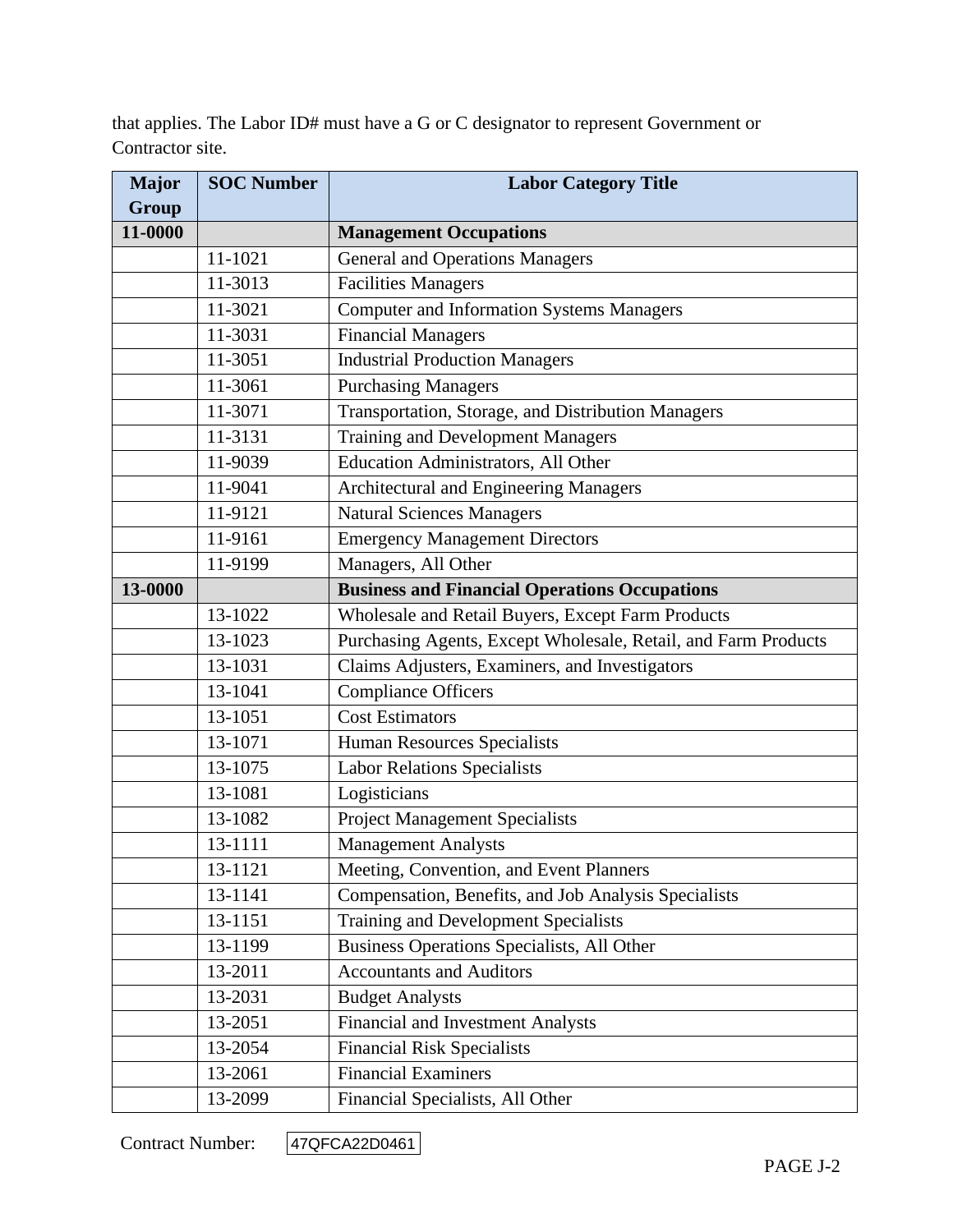| 15-0000 |         | <b>Computer and Mathematical Occupations</b>                    |
|---------|---------|-----------------------------------------------------------------|
|         | 15-1211 | <b>Computer Systems Analysts</b>                                |
|         | 15-1212 | <b>Information Security Analysts</b>                            |
|         | 15-1221 | Computer and Information Research Scientists                    |
|         | 15-1231 | <b>Computer Network Support Specialists</b>                     |
|         | 15-1232 | <b>Computer User Support Specialists</b>                        |
|         | 15-1241 | <b>Computer Network Architects</b>                              |
|         | 15-1242 | <b>Database Administrators</b>                                  |
|         | 15-1243 | <b>Database Architects</b>                                      |
|         | 15-1244 | Network and Computer Systems Administrators                     |
|         | 15-1251 | <b>Computer Programmers</b>                                     |
|         | 15-1252 | <b>Software Developers</b>                                      |
|         | 15-1253 | Software Quality Assurance Analysts and Testers                 |
|         | 15-1254 | Web Developers                                                  |
|         | 15-1255 | Web and Digital Interface Designers                             |
|         | 15-1299 | Computer Occupations, All Other                                 |
|         | 15-2021 | Mathematicians                                                  |
|         | 15-2031 | <b>Operations Research Analysts</b>                             |
|         | 15-2041 | Statisticians                                                   |
|         | 15-2051 | Data Scientists                                                 |
|         | 15-2099 | Mathematical Science Occupations, All Other                     |
| 17-0000 |         | <b>Architecture and Engineering Occupations</b>                 |
|         | 17-1011 | Architects, Except Landscape and Naval                          |
|         | 17-1021 | Cartographers and Photogrammetrists                             |
|         | 17-1022 | Surveyors                                                       |
|         | 17-2011 | <b>Aerospace Engineers</b>                                      |
|         | 17-2021 | <b>Agricultural Engineers</b>                                   |
|         | 17-2031 | <b>Bioengineers and Biomedical Engineers</b>                    |
|         | 17-2041 | <b>Chemical Engineers</b>                                       |
|         | 17-2051 | Civil Engineers                                                 |
|         | 17-2061 | <b>Computer Hardware Engineers</b>                              |
|         | 17-2071 | <b>Electrical Engineers</b>                                     |
|         | 17-2072 | Electronics Engineers, Except Computer                          |
|         | 17-2081 | <b>Environmental Engineers</b>                                  |
|         | 17-2111 | Health and Safety Engineers, Except Mining Safety Engineers and |
|         |         | Inspectors                                                      |
|         | 17-2112 | <b>Industrial Engineers</b>                                     |
|         | 17-2121 | Marine Engineers and Naval Architects                           |
|         | 17-2131 | <b>Materials Engineers</b>                                      |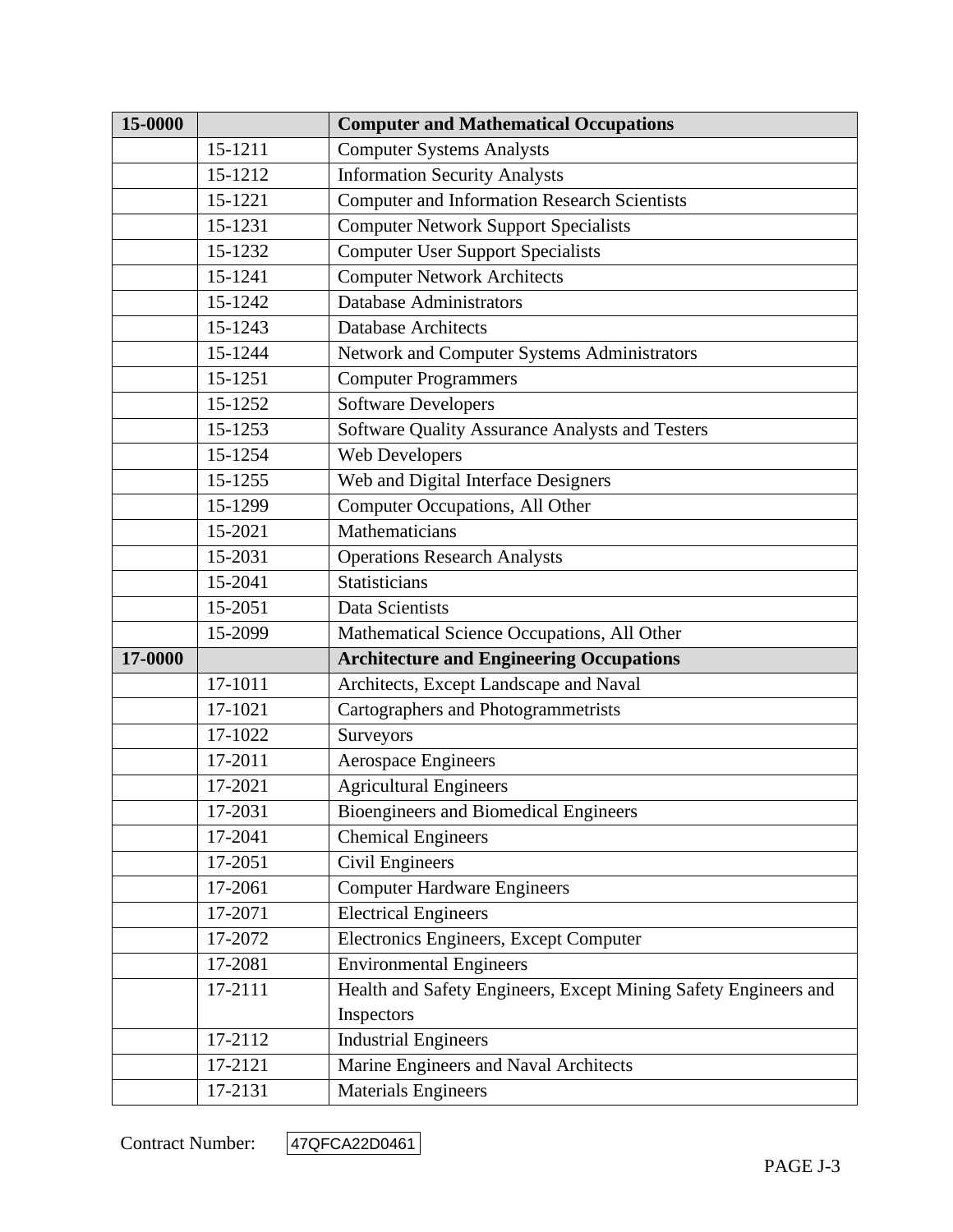|         | 17-2141 | <b>Mechanical Engineers</b>                                     |
|---------|---------|-----------------------------------------------------------------|
|         | 17-2151 | Mining and Geological Engineers, Including Mining Safety        |
|         |         | Engineers                                                       |
|         | 17-2161 | <b>Nuclear Engineers</b>                                        |
|         | 17-2171 | Petroleum Engineers                                             |
|         | 17-2199 | Engineers, All Other                                            |
|         | 17-3011 | <b>Architectural and Civil Drafters</b>                         |
|         | 17-3012 | <b>Electrical and Electronics Drafters</b>                      |
|         | 17-3013 | <b>Mechanical Drafters</b>                                      |
|         | 17-3019 | Drafters, All Other                                             |
|         | 17-3021 | Aerospace Engineering and Operations Technologists and          |
|         |         | Technicians                                                     |
|         | 17-3022 | Civil Engineering Technologists and Technicians                 |
|         | 17-3023 | Electrical and Electronic Engineering Technologists and         |
|         |         | Technicians                                                     |
|         | 17-3024 | Electro-Mechanical and Mechatronics Technologists and           |
|         |         | Technicians                                                     |
|         | 17-3025 | Environmental Engineering Technologists and Technicians         |
|         | 17-3026 | Industrial Engineering Technologists and Technicians            |
|         | 17-3027 | Mechanical Engineering Technologists and Technicians            |
|         | 17-3028 | <b>Calibration Technologists and Technicians</b>                |
|         | 17-3029 | Engineering Technologists and Technicians, Except Drafters, All |
|         |         | Other                                                           |
|         | 17-3031 | Surveying and Mapping Technicians                               |
| 19-0000 |         | Life, Physical, and Social Science Occupations                  |
|         | 19-1011 | <b>Animal Scientists</b>                                        |
|         | 19-1012 | Food Scientists and Technologists                               |
|         | 19-1013 | Soil and Plant Scientists                                       |
|         | 19-1021 | <b>Biochemists and Biophysicists</b>                            |
|         | 19-1022 | Microbiologists                                                 |
|         | 19-1023 | Zoologists and Wildlife Biologists                              |
|         | 19-1029 | Biological Scientists, All Other                                |
|         | 19-1031 | <b>Conservation Scientists</b>                                  |
|         | 19-1032 | Foresters                                                       |
|         | 19-1041 | Epidemiologists                                                 |
|         | 19-1099 | Life Scientists, All Other                                      |
|         | 19-2011 | Astronomers                                                     |
|         | 19-2012 | Physicists                                                      |
|         | 19-2021 | Atmospheric and Space Scientists                                |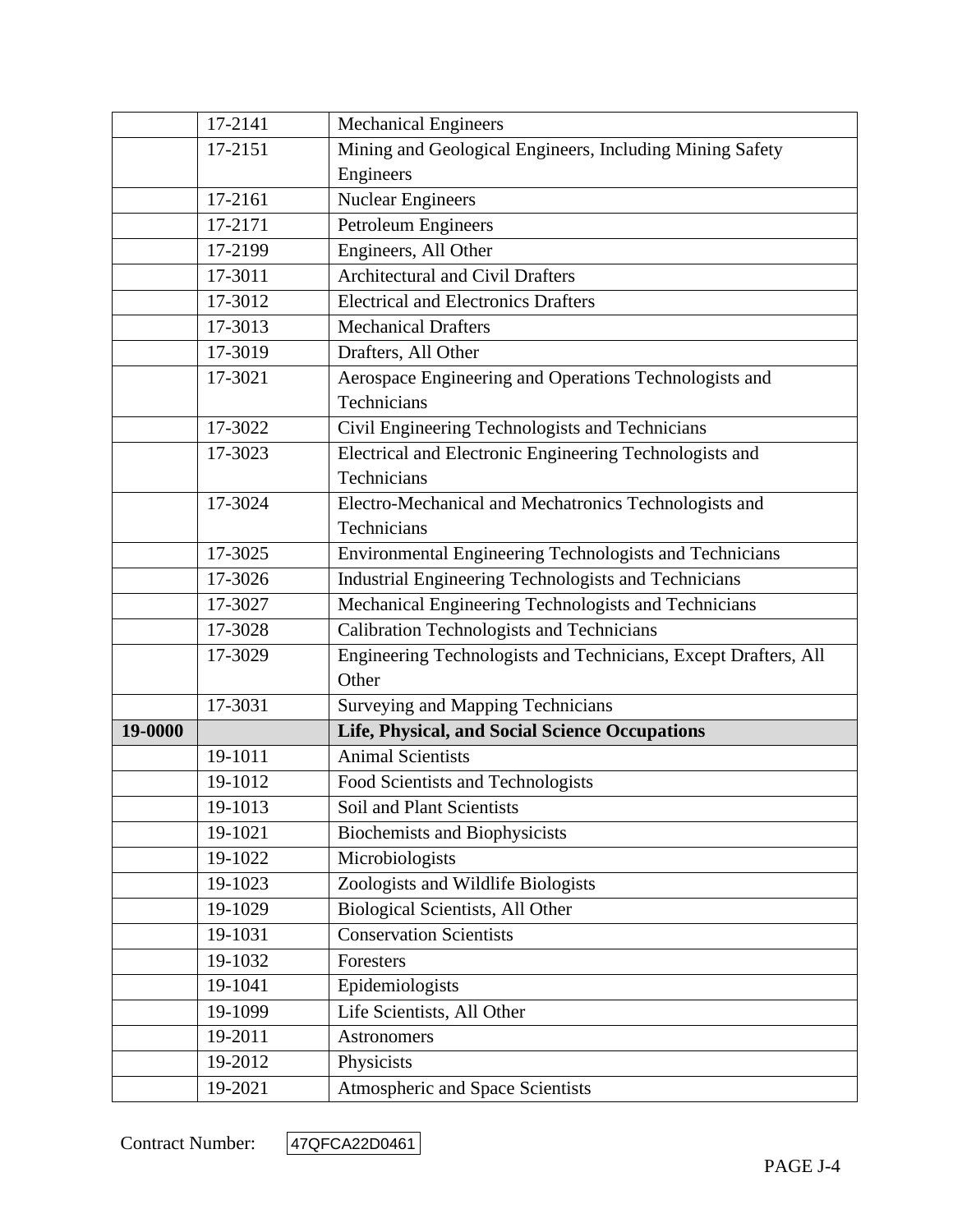|         | 19-2031 | Chemists                                                      |
|---------|---------|---------------------------------------------------------------|
|         | 19-2032 | <b>Materials Scientists</b>                                   |
|         | 19-2041 | Environmental Scientists and Specialists, Including Health    |
|         | 19-2042 | Geoscientists, Except Hydrologists and Geographers            |
|         | 19-2043 | Hydrologists                                                  |
|         | 19-2099 | Physical Scientists, All Other                                |
|         | 19-3011 | Economists                                                    |
|         | 19-3051 | <b>Urban and Regional Planners</b>                            |
|         | 19-3092 | Geographers                                                   |
|         | 19-3099 | Social Scientists and Related Workers, All Other              |
|         | 19-4012 | <b>Agricultural Technicians</b>                               |
|         | 19-4021 | <b>Biological Technicians</b>                                 |
|         | 19-4031 | <b>Chemical Technicians</b>                                   |
|         | 19-4042 | Environmental Science and Protection Technicians, Including   |
|         |         | Health                                                        |
|         | 19-4043 | Geological Technicians, Except Hydrologic Technicians         |
|         | 19-4044 | Hydrologic Technicians                                        |
|         | 19-4051 | <b>Nuclear Technicians</b>                                    |
|         | 19-4071 | <b>Forest and Conservation Technicians</b>                    |
|         | 19-4092 | <b>Forensic Science Technicians</b>                           |
|         | 19-4099 | Life, Physical, and Social Science Technicians, All Other     |
|         | 19-5011 | Occupational Health and Safety Specialists                    |
|         | 19-5012 | Occupational Health and Safety Technicians                    |
| 21-0000 |         | <b>Community and Social Service Occupations</b>               |
|         | 23-1011 | Lawyers                                                       |
|         | 23-1012 | <b>Judicial Law Clerks</b>                                    |
|         | 23-1021 | Administrative Law Judges, Adjudicators, and Hearing Officers |
|         | 23-1022 | Arbitrators, Mediators, and Conciliators                      |
|         | 23-1023 | Judges, Magistrate Judges, and Magistrates                    |
|         | 23-2011 | Paralegals and Legal Assistants                               |
|         | 23-2093 | Title Examiners, Abstractors, and Searchers                   |
|         | 23-2099 | Legal Support Workers, All Other                              |
| 25-0000 |         | <b>Educational Instruction and Library Occupations</b>        |
|         | 25-3099 | Teachers and Instructors, All Other                           |
|         | 25-9031 | <b>Instructional Coordinators</b>                             |
|         | 25-9049 | Teaching Assistants, All Other                                |
|         | 25-9099 | Educational Instruction and Library Workers, All Other        |
|         | 27-3031 | <b>Public Relations Specialists</b>                           |
|         | 27-3041 | Editors                                                       |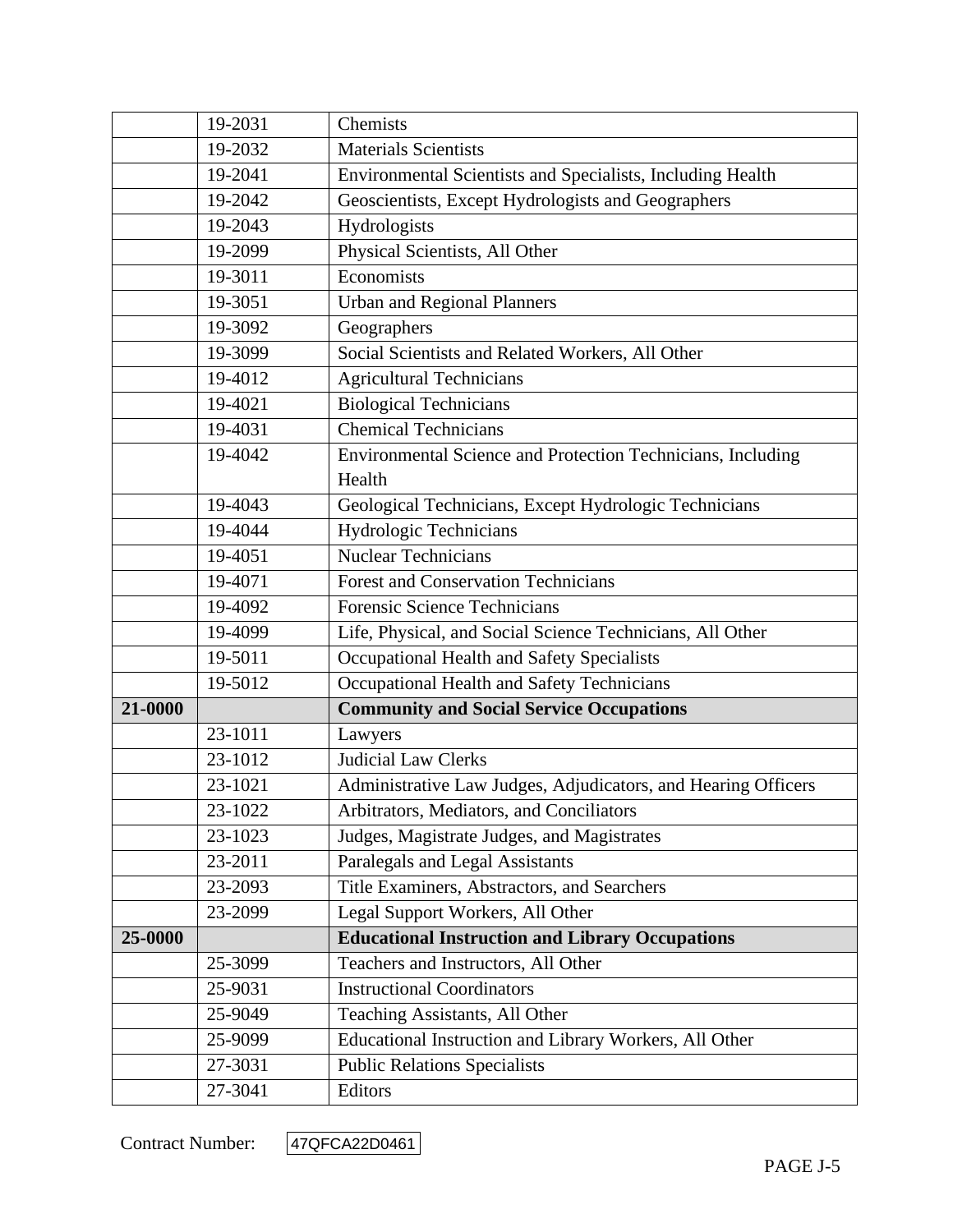|         | 27-3042 | <b>Technical Writers</b>                                             |
|---------|---------|----------------------------------------------------------------------|
|         | 27-3043 | <b>Writers and Authors</b>                                           |
|         | 27-3091 | <b>Interpreters and Translators</b>                                  |
|         | 27-3092 | <b>Court Reporters and Simultaneous Captioners</b>                   |
|         | 27-3099 | Media and Communication Workers, All Other                           |
|         | 27-4011 | Audio and Video Technicians                                          |
|         | 27-4012 | <b>Broadcast Technicians</b>                                         |
|         | 27-4014 | Sound Engineering Technicians                                        |
|         | 27-4015 | <b>Lighting Technicians</b>                                          |
|         | 27-4021 | Photographers                                                        |
|         | 27-4031 | Camera Operators, Television, Video, and Film                        |
|         | 27-4032 | Film and Video Editors                                               |
|         | 27-4099 | Media and Communication Equipment Workers, All Other                 |
| 33-0000 |         | <b>Protective Service Occupations</b>                                |
|         | 33-1021 | First-Line Supervisors of Firefighting and Prevention Workers        |
|         | 33-2011 | Firefighters                                                         |
|         | 33-2021 | Fire Inspectors and Investigators                                    |
|         | 33-2022 | Forest Fire Inspectors and Prevention Specialists                    |
|         | 33-9021 | Private Detectives and Investigators                                 |
|         | 33-9032 | <b>Security Guards</b>                                               |
|         | 33-9099 | Protective Service Workers, All Other                                |
| 43-0000 |         | <b>Office and Administrative Support Occupations</b>                 |
|         | 43-2099 | Communications Equipment Operators, All Other                        |
|         | 43-3061 | <b>Procurement Clerks</b>                                            |
|         | 43-3099 | Financial Clerks, All Other                                          |
|         | 43-5011 | Cargo and Freight Agents                                             |
|         | 43-5032 | Dispatchers, Except Police, Fire, and Ambulance                      |
|         | 43-5061 | Production, Planning, and Expediting Clerks                          |
|         | 43-5071 | Shipping, Receiving, and Inventory Clerks                            |
|         | 43-5111 | Weighers, Measurers, Checkers, and Samplers, Recordkeeping           |
|         | 43-6011 | <b>Executive Secretaries and Executive Administrative Assistants</b> |
|         | 43-6012 | Legal Secretaries and Administrative Assistants                      |
|         | 43-6014 | Secretaries and Administrative Assistants, Except Legal, Medical,    |
|         |         | and Executive                                                        |
|         | 43-9061 | Office Clerks, General                                               |
|         | 43-9081 | Proofreaders and Copy Markers                                        |
|         | 43-9111 | <b>Statistical Assistants</b>                                        |
|         |         |                                                                      |

Contract Number: 47QFCA22D0461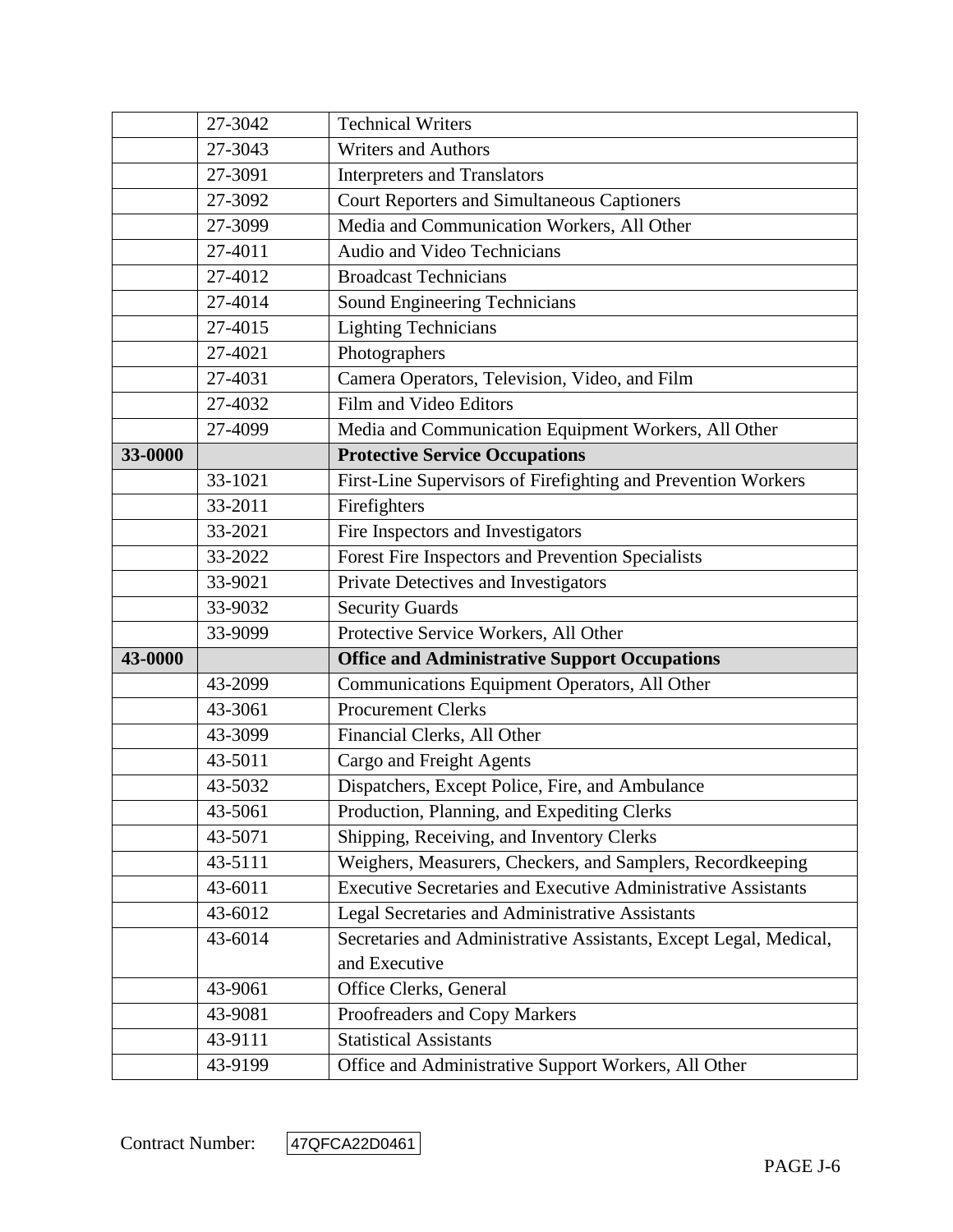| 49-0000 |         | <b>Installation, Maintenance, and Repair Occupations</b>            |
|---------|---------|---------------------------------------------------------------------|
|         | 49-1011 | First-Line Supervisors of Mechanics, Installers, and Repairers      |
|         | 49-2021 | Radio, Cellular, and Tower Equipment Installers and Repairers       |
|         | 49-2022 | Telecommunications Equipment Installers and Repairers, Except       |
|         |         | <b>Line Installers</b>                                              |
|         | 49-2091 | <b>Avionics Technicians</b>                                         |
|         | 49-2092 | Electric Motor, Power Tool, and Related Repairers                   |
|         | 49-2093 | Electrical and Electronics Installers and Repairers, Transportation |
|         |         | Equipment                                                           |
|         | 49-2094 | Electrical and Electronics Repairers, Commercial and Industrial     |
|         |         | Equipment                                                           |
|         | 49-2095 | Electrical and Electronics Repairers, Powerhouse, Substation, and   |
|         |         | Relay                                                               |
|         | 49-2096 | Electronic Equipment Installers and Repairers, Motor Vehicles       |
|         | 49-2097 | Audiovisual Equipment Installers and Repairers                      |
|         | 49-3011 | <b>Aircraft Mechanics and Service Technicians</b>                   |
|         | 49-3023 | <b>Automotive Service Technicians and Mechanics</b>                 |
|         | 49-3031 | Bus and Truck Mechanics and Diesel Engine Specialists               |
|         | 49-3042 | Mobile Heavy Equipment Mechanics, Except Engines                    |
|         | 49-3051 | Motorboat Mechanics and Service Technicians                         |
|         | 49-9011 | <b>Mechanical Door Repairers</b>                                    |
|         | 49-9012 | Control and Valve Installers and Repairers, Except Mechanical       |
|         |         | Door                                                                |
|         | 49-9041 | <b>Industrial Machinery Mechanics</b>                               |
|         | 49-9043 | Maintenance Workers, Machinery                                      |
|         | 49-9051 | <b>Electrical Power-Line Installers and Repairers</b>               |
|         | 49-9052 | Telecommunications Line Installers and Repairers                    |
|         | 49-9061 | Camera and Photographic Equipment Repairers                         |
|         | 49-9069 | Precision Instrument and Equipment Repairers, All Other             |
|         | 49-9071 | Maintenance and Repair Workers, General                             |
|         | 49-9081 | <b>Wind Turbine Service Technicians</b>                             |
|         | 49-9092 | <b>Commercial Divers</b>                                            |
|         | 49-9098 | Helpers--Installation, Maintenance, and Repair Workers              |
|         | 49-9099 | Installation, Maintenance, and Repair Workers, All Other            |
| 51-0000 |         | <b>Production Occupations</b>                                       |
|         | 51-1011 | First-Line Supervisors of Production and Operating Workers          |
|         | 51-2011 | Aircraft Structure, Surfaces, Rigging, and Systems Assemblers       |
|         | 51-2022 | <b>Electrical and Electronic Equipment Assemblers</b>               |
|         | 51-2023 | <b>Electromechanical Equipment Assemblers</b>                       |

Contract Number: 47QFCA22D0461